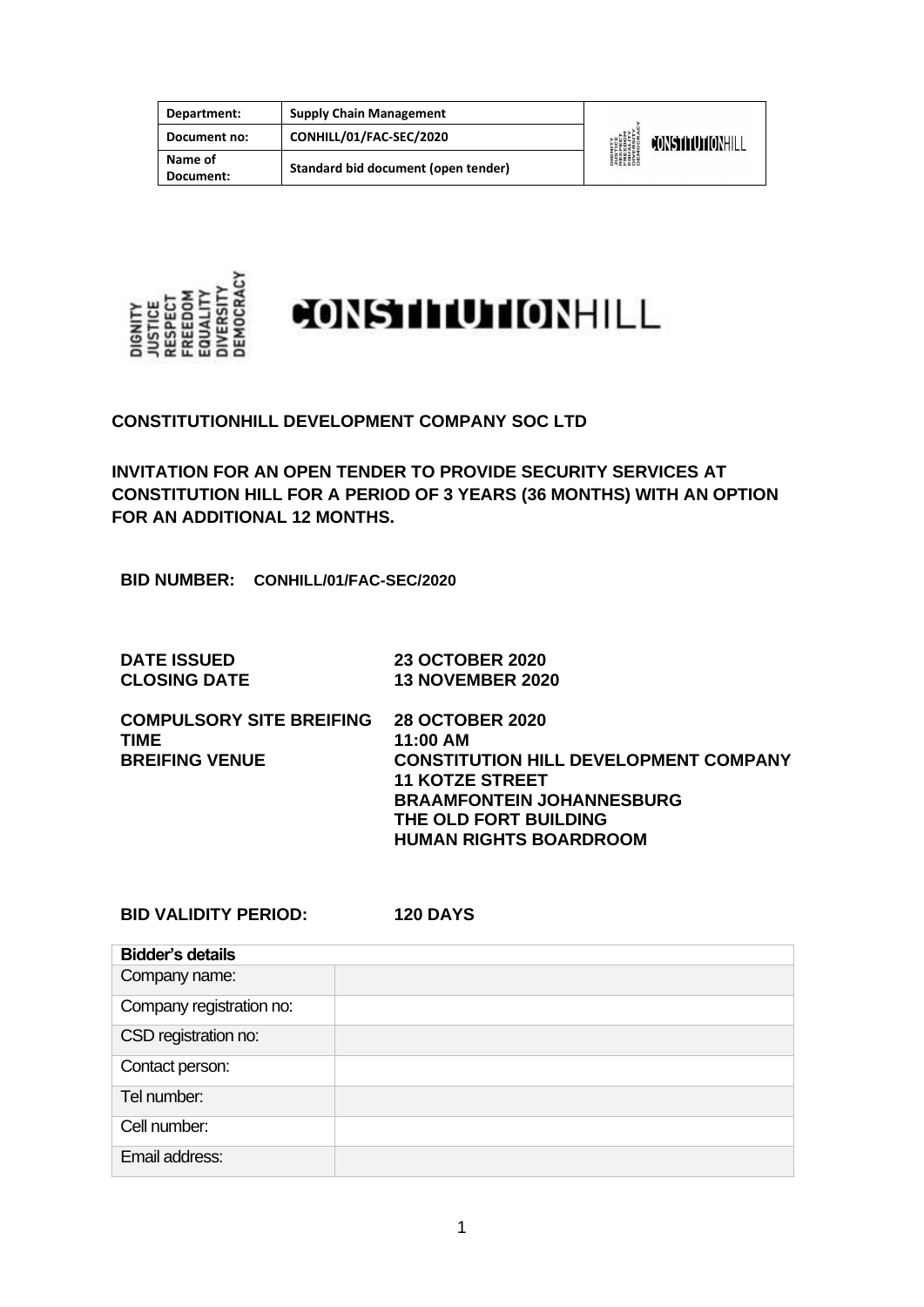| Department:          | <b>Supply Chain Management</b>      |                                                                                                     |                  |
|----------------------|-------------------------------------|-----------------------------------------------------------------------------------------------------|------------------|
| Document no:         | CONHILL/01/FAC-SEC/2020             | <b>DIGNITY<br/>AUSTICE<br/>RESPECT<br/>FREEDOM<br/>FREEDOM</b><br>DIVERSITY<br>DIVERSITY<br>DEMOCRA | CONSTITUTIONHILL |
| Name of<br>Document: | Standard bid document (open tender) |                                                                                                     |                  |

#### **BID SUBMISSION REQUIREMENTS: Technical & Financial (2 copies: 1 original and 1 copy) and 1 soft copy.**

| <b>Stage</b> | <b>Submission</b><br><b>Document</b> | <b>Method of Evaluation</b>                             | <b>Criteria</b>                                                                                |
|--------------|--------------------------------------|---------------------------------------------------------|------------------------------------------------------------------------------------------------|
| Stage 1      | <b>ENVELOPE 1</b>                    | Administrative Compliance                               | All mandatory documents<br>signed and submitted                                                |
| Stage 2      | <b>ENVELOPE 1</b>                    | <b>Mandatory Compliance</b>                             | All mandatory documents<br>submitted                                                           |
| Stage 3      | <b>ENVELOPE 1</b>                    | Functionality - Technical<br><b>Evaluation Criteria</b> | Minimum score of 60 points<br>for Phase 1 and 10 points<br>for Phase 2(Bidder<br>Presentation) |
| Stage 3.1    | <b>ENVELOPE 1</b>                    | <b>Bidders Presentation</b>                             | Minimum score 10 points                                                                        |
| Stage 4      | <b>ENVELOPE 2</b>                    | Financial - Price & BBBEE                               | 80/20 rule will apply                                                                          |

#### **NB ENCLOSE SBD 1 IN ENVELOPE 1 (DO NOT show pricing) AND SBD 3 IN THE PRICING ENVELOPE (RECORD YOUR PRICING)**

### **BID DOCUMENTS MUST BE DEPOSITED IN THE BID BOX SITUATED AT:**

The locked tender box located in the SCM Office Area at:

Constitution Hill Development Company

The Old Fort Building (Johannesburg Fort)

11 Kotze Street, Braamfontein,

Johannesburg, 2000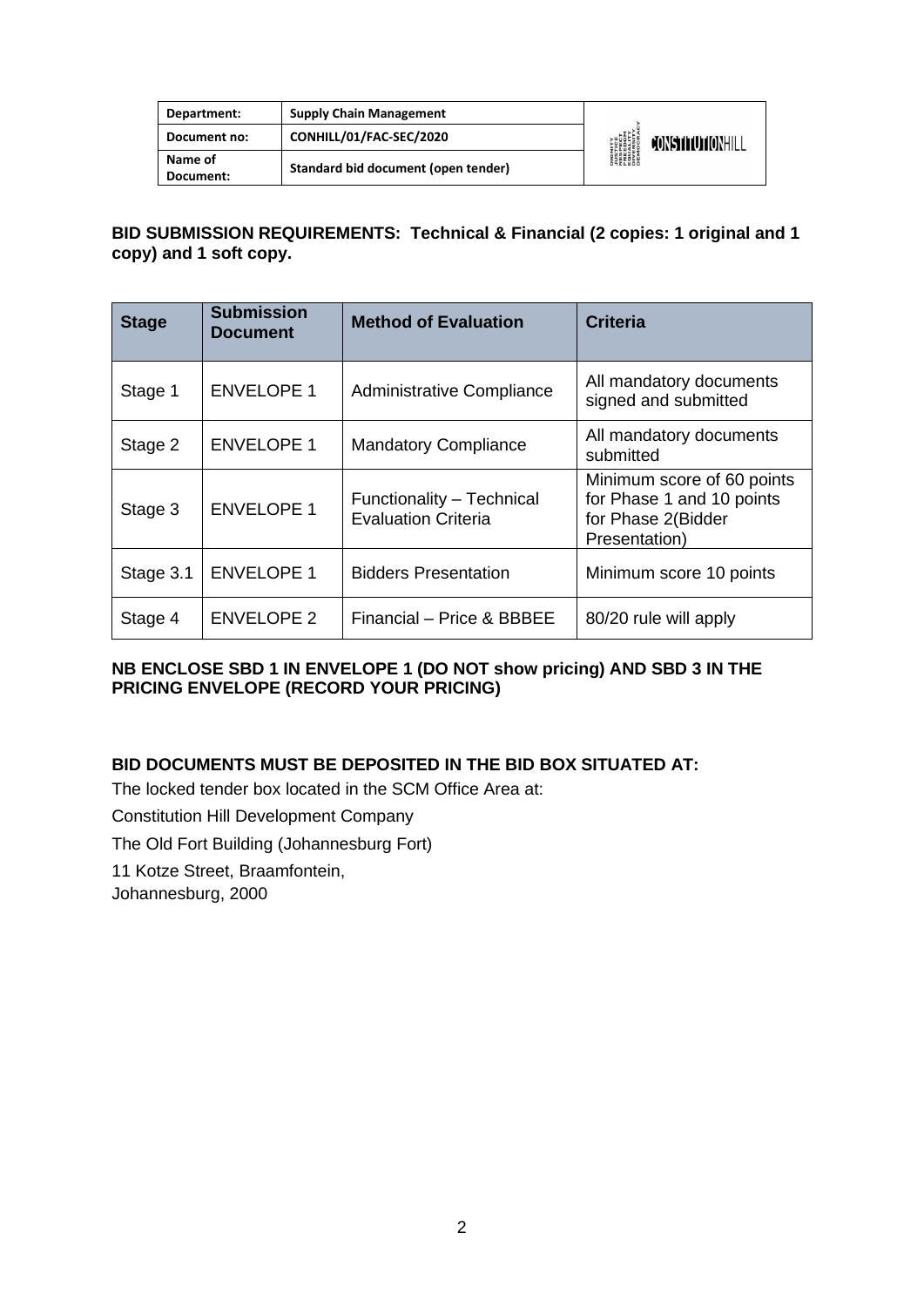| Department:          | <b>Supply Chain Management</b>      |                                                                      |                  |
|----------------------|-------------------------------------|----------------------------------------------------------------------|------------------|
| Document no:         | CONHILL/01/FAC-SEC/2020             | DIGNITY<br>PUSTICE<br>FRESPECT<br>EQUENSITY<br>DIVERSITY<br>DIEMOCRA | CONSTITUTIONHILL |
| Name of<br>Document: | Standard bid document (open tender) |                                                                      |                  |

#### **MINIMUM DOCUMENTS REQUIRED**

If any of the following bid forms are not completed, or not signed, or not handed in with your bid proposal, or not accompanied by supporting documents (as part of the bidder's response to the bid specification) before or by the closing date and time, your proposal will not be accepted for evaluation.

| <b>Minimum Documents required for this BID</b>                                                     | <b>Instructions for Bidder's</b><br><b>Attention</b>                                                                                                                          | <b>Submitted</b><br>(Yes /No) |
|----------------------------------------------------------------------------------------------------|-------------------------------------------------------------------------------------------------------------------------------------------------------------------------------|-------------------------------|
| Central Supplier Database (CSD) Summary Report                                                     | Proof of CSD registration                                                                                                                                                     |                               |
| SBD 1 (Invitation to Bid – and Bid Price Statement)                                                | Make sure it is completed & signed                                                                                                                                            |                               |
| SBD 2 (Tax compliance verification pin) - Tax<br><b>Status</b>                                     | Tax Status must be active on CSD<br>&/or e-filling (status will be<br>validated again during evaluation<br>stage)                                                             |                               |
| SBD 3 (Pricing Schedule)                                                                           | Filled and signed - ZAR currency<br>only - Firm Price                                                                                                                         |                               |
| SBD 4 (Declaration of Interest)                                                                    | Make sure it is completed and<br>signed                                                                                                                                       |                               |
| SBD 6.1 (Preferential Points Claim Form)                                                           | Make sure it is completed and<br>signed                                                                                                                                       |                               |
| SBD 6.2 (Local Production & Content)                                                               | Make sure it is completed and<br>signed                                                                                                                                       |                               |
| SBD 8 (Declaration of Service Provider's past<br>Supply Chain Management Practices)                | Make sure it is completed and<br>signed                                                                                                                                       |                               |
| SBD 9 (Certificate of Independent Bid<br>Determination)                                            | Bidder to ensure that the<br>form/documents is completed and<br>signed                                                                                                        |                               |
| <b>CIPC - Company Registration Documentation</b>                                                   | 1. Certificate of Registration,<br>2. Change of Name Certificate (if<br>applicable),<br>3. Register of Directors and<br>4. most current Registered<br><b>Business Address</b> |                               |
| <b>Completed Price List</b>                                                                        | All mentioned items must be priced<br>as prescribed without any<br>alterations                                                                                                |                               |
| Original Bank Stamped Letter not older than three<br>(3) months                                    | Make sure it is provided                                                                                                                                                      |                               |
| VAT Registration Certificate (VAT103)                                                              | Tax Status must be active (status<br>will be validated during evaluation<br>stage)                                                                                            |                               |
| B-BBEE Certificate/s or B-BBEE Affidavit for<br>exempted entities (Turnover less than R10 million) | Where B-BBEE Certificates are<br>applicable, Bidders must submit<br>photocopies of the bidder's BBBEE<br>Certificate which has been certified<br>by a commissioner or oaths   |                               |
| Company Profile and resources allocated to the<br>project                                          | Attach Company's profile which<br>indicates number of years of                                                                                                                |                               |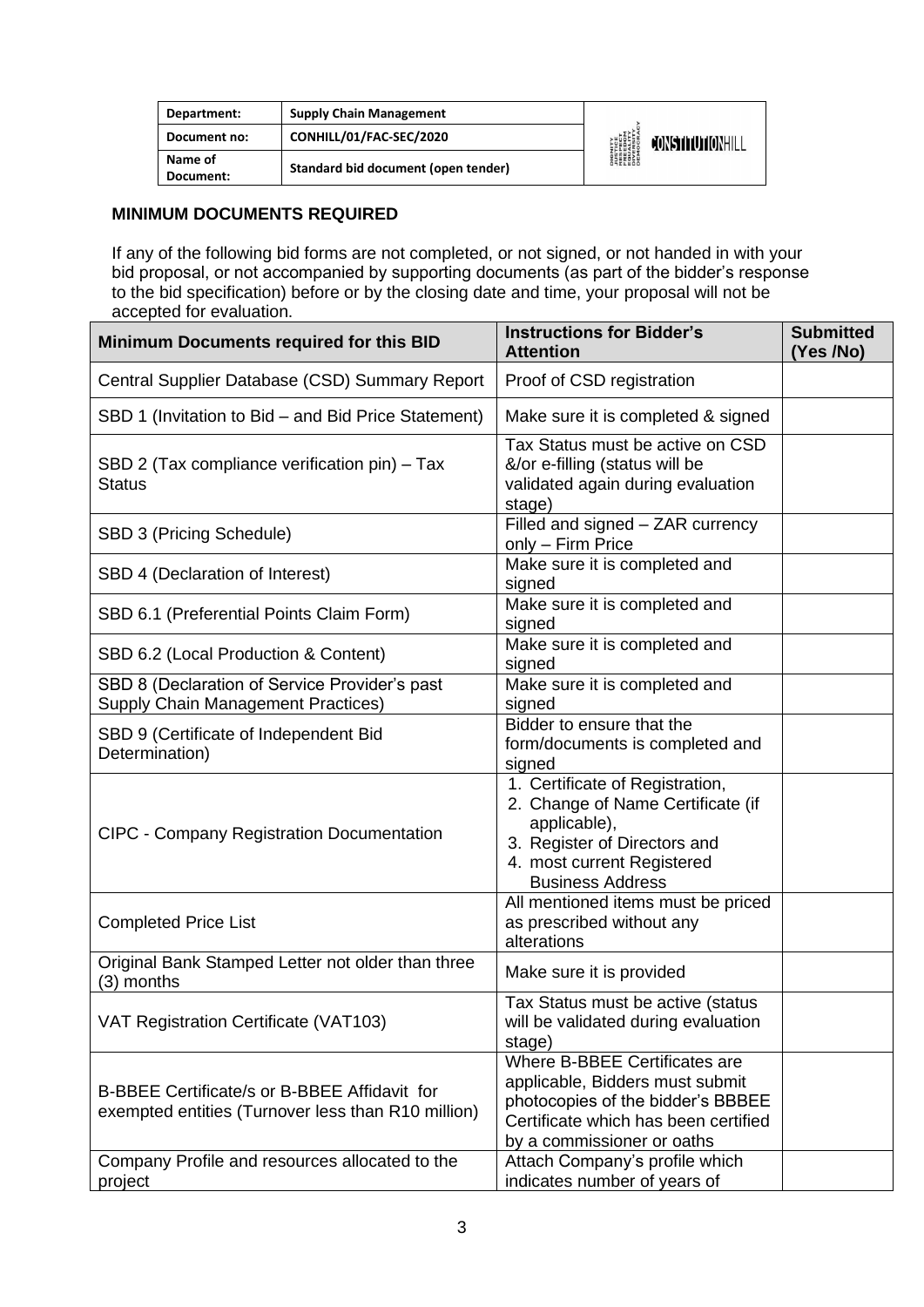| Department:          | <b>Supply Chain Management</b>      |                                                                                                    |                  |
|----------------------|-------------------------------------|----------------------------------------------------------------------------------------------------|------------------|
| Document no:         | CONHILL/01/FAC-SEC/2020             | <b>DIGNITY</b><br><i><b>JUSTICE</b></i><br>RESPECT<br>RESPECT<br>EQUERSITY<br>DIVERSITY<br>DEMOCRA | CONSTITUTIONHILL |
| Name of<br>Document: | Standard bid document (open tender) |                                                                                                    |                  |
|                      |                                     |                                                                                                    |                  |

|                                                                                                                                                                                                                                                                                                                                                                                                                                                                 | service and the organogram of the<br>resources to be allocated to the<br>project.    |
|-----------------------------------------------------------------------------------------------------------------------------------------------------------------------------------------------------------------------------------------------------------------------------------------------------------------------------------------------------------------------------------------------------------------------------------------------------------------|--------------------------------------------------------------------------------------|
| Certified Copies of Identity Documents                                                                                                                                                                                                                                                                                                                                                                                                                          | For all current Owner/s<br>Shareholders/Directors, Members<br>(if Close Corporation) |
| Copy of Board Resolution or Company Power of<br>Attorney, authorising the person signing this bid<br>response                                                                                                                                                                                                                                                                                                                                                   | Please attach this support.                                                          |
| Financial Standing - Submission of any of the<br>following, must not be older than 3 months:<br>A Certified Letter or Original Letter from the<br>➤<br><b>Bidder's Appointed Accountant or CEO</b><br>certifying that the Bidder is in a Financially<br>Sound Position and that there are no Pending<br>Liabilities or Court Cases logged against the<br>Bidder, or<br>Original Bank Stamped Letter with at-least<br>➤<br>Bank Code D Rating or better ranking. | Failure to submit will result in<br>disqualification                                 |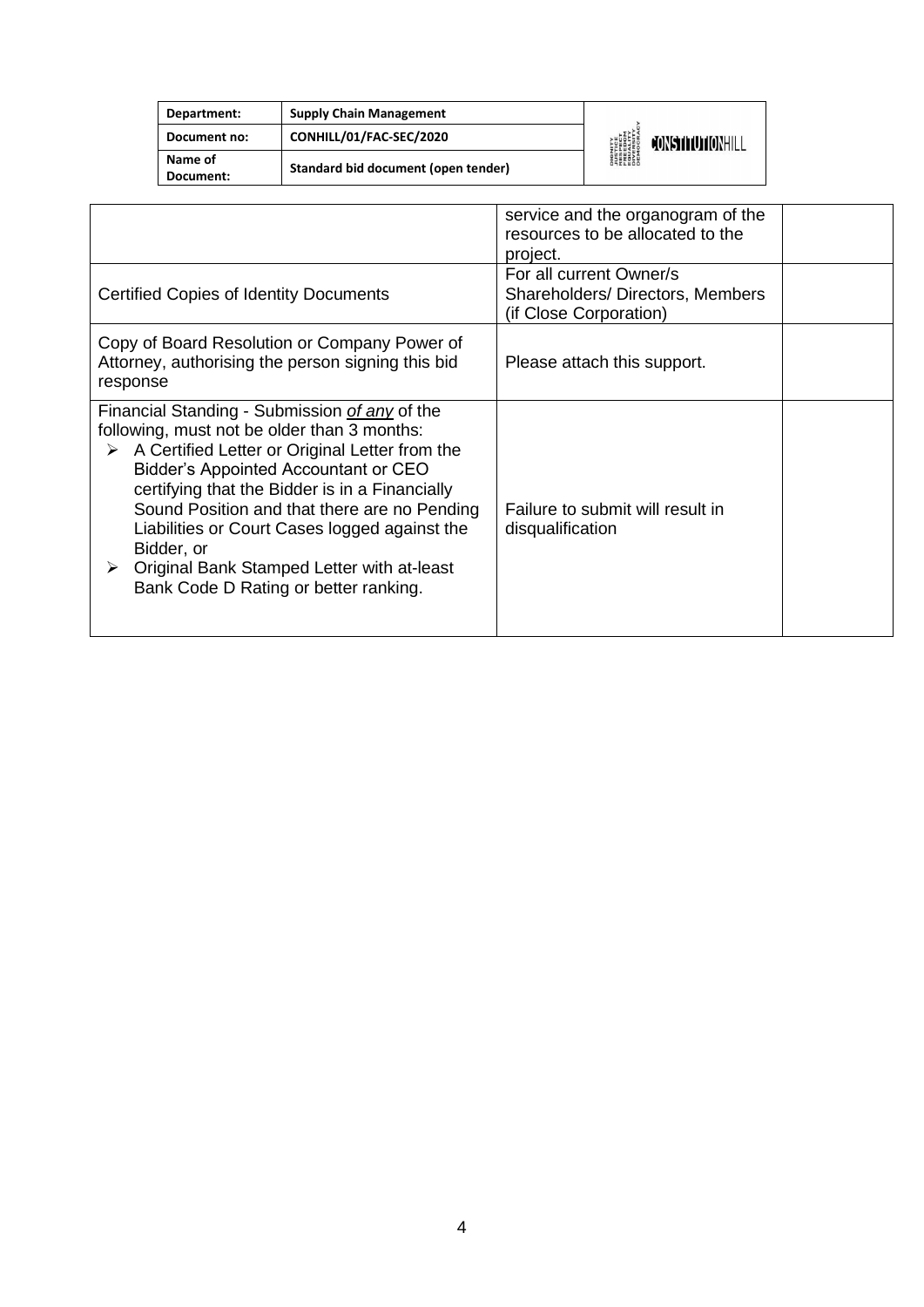| Department:          | <b>Supply Chain Management</b>      |                                                                                        |                  |
|----------------------|-------------------------------------|----------------------------------------------------------------------------------------|------------------|
| Document no:         | CONHILL/01/FAC-SEC/2020             | <b>DIGNITY</b><br>PISTICE<br>FRESPECT<br>EQUALITY<br>DIVERSITY<br>DIVERSITY<br>DEMOCRA | CONSTITUTIONHILL |
| Name of<br>Document: | Standard bid document (open tender) |                                                                                        |                  |

#### **TABLE OF CONTENTS**

| <b>PART A</b>     | A1: Invitation to bid (SBD1),<br>A1.1. Conditions of Bidding,<br>A1.2. Tax compliance verification pin (SBD2)<br>A2: Terms of reference & Tender Scope<br>A3: Pricing Schedule (SBD3)                                                                                                                                                                                     |
|-------------------|---------------------------------------------------------------------------------------------------------------------------------------------------------------------------------------------------------------------------------------------------------------------------------------------------------------------------------------------------------------------------|
| <b>PART B</b>     |                                                                                                                                                                                                                                                                                                                                                                           |
| <b>PART C</b>     | B1: Declaration of Interest (SBD4)<br>C1: Evaluation Criteria<br>C2: Preference Points Claim Form in terms of the Preferential<br>Procurement Regulation 2017 (SBD 6.1)<br>C3: Declaration Certification for Local Production and Content as per the<br>Preferential Procurement Regulation 2017 (SBD 6.2)<br>C4: The National Industrial Participation Programme (SBD 5) |
| <b>PART D</b>     | D1: Declaration of Bidder's Past SCM Practices (SBD8)<br>D2: Certificate of Independent Bid Determination (SBD9)                                                                                                                                                                                                                                                          |
| <b>PARTE</b>      | E1: Undertaking by Service Provider in respect of Tender<br>E2: General Conditions of Contract (Annexure A)<br>E3: Special Conditions (if applicable)                                                                                                                                                                                                                     |
| <b>PART F</b>     | Standard Bid Document Contract Forms (to be signed by the successful bidder): SBD<br>7.1 – Purchase of Goods/Works<br>SBD 7.2 - Rendering of Services<br>SBD 7.3 - Sale of Goods/Works                                                                                                                                                                                    |
|                   | <b>ANNEXURE A General Conditions of Contract</b>                                                                                                                                                                                                                                                                                                                          |
| <b>ANNEXURE B</b> | SHEQ specification                                                                                                                                                                                                                                                                                                                                                        |

#### **IF ANY OF THE ABOVE-MENTIONED CONDITIONS ARE NOT MET AND/OR ANY OF THE REQUESTED DOCUMENTS ARE NOT SUBMITTED AS PRESCRIBED, THE BID EVALUATION COMMITTEE SHALL HAVE THE DISCRECTION TO DISQUALIFY THE BID**

- 1. Bid Documents must be completed with ink (Black) and not typed. No tippex is allowed. All changes must be scratched out and a signature appended next to each change.
- 2. All certified documents must be within the current three (3) months COUNTED FROM THE CLOSING DATE OF THE TENDER . Copies of previously certified documents will not be accepted and may result in automatic disqualification.
- 3. Bid documents must be secured together preferably bound or contained in a lever arch file as Constitution Hill will not take any responsibility for any loss of documents as a result of not being properly secured upon submission.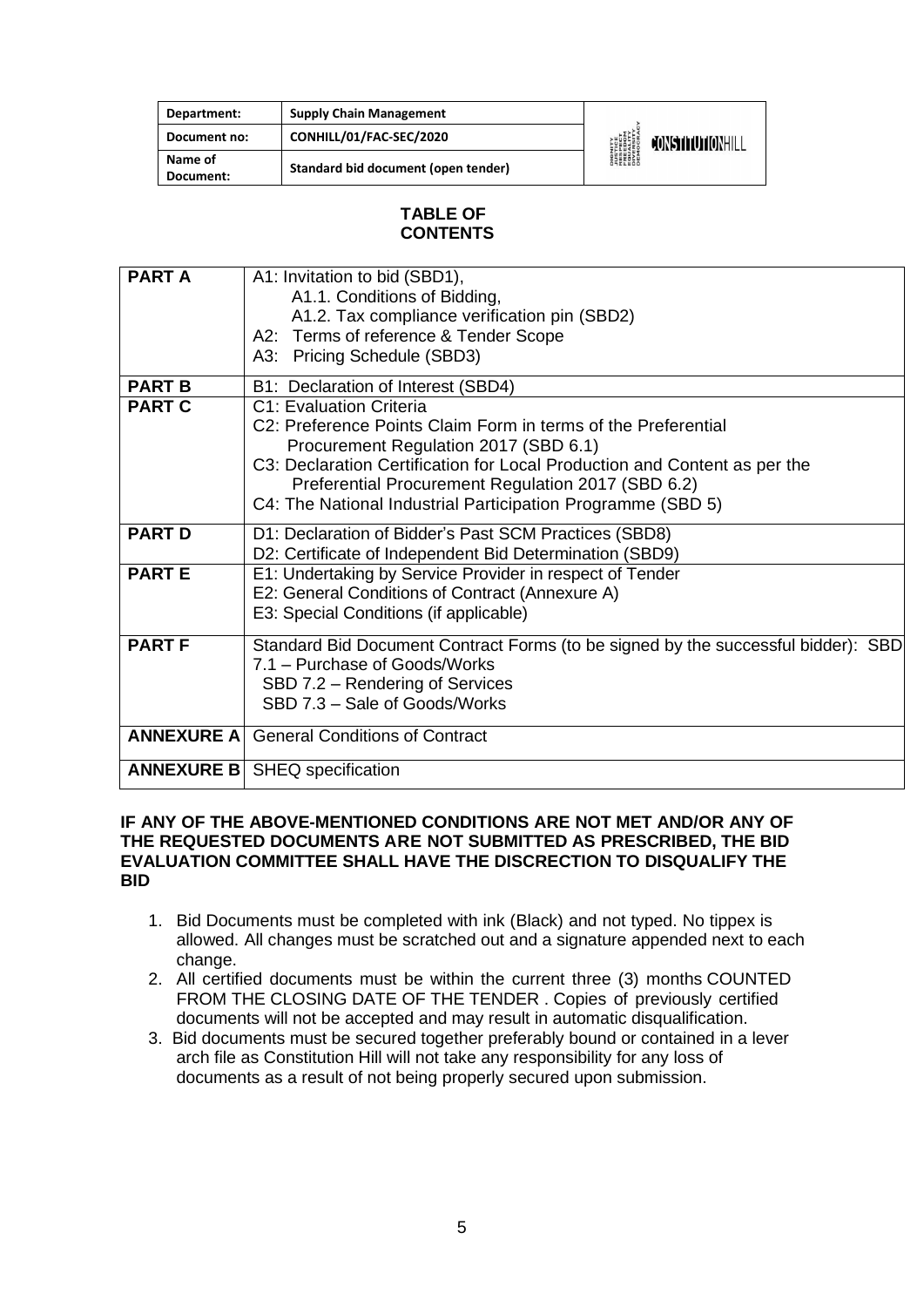| Department:          | <b>Supply Chain Management</b>      |                                                                                                                     |                  |
|----------------------|-------------------------------------|---------------------------------------------------------------------------------------------------------------------|------------------|
| Document no:         | CONHILL/01/FAC-SEC/2020             | <b>DIGNITY</b><br><b><i>NISTICE<br/>RESPECT<br/>RESPECT<br/>ERECOM<br/>DIVERSITY</i><br/>DIVERSITY<br/>DEMOCRAN</b> | CONSTITUTIONHILL |
| Name of<br>Document: | Standard bid document (open tender) |                                                                                                                     |                  |

# **PART A**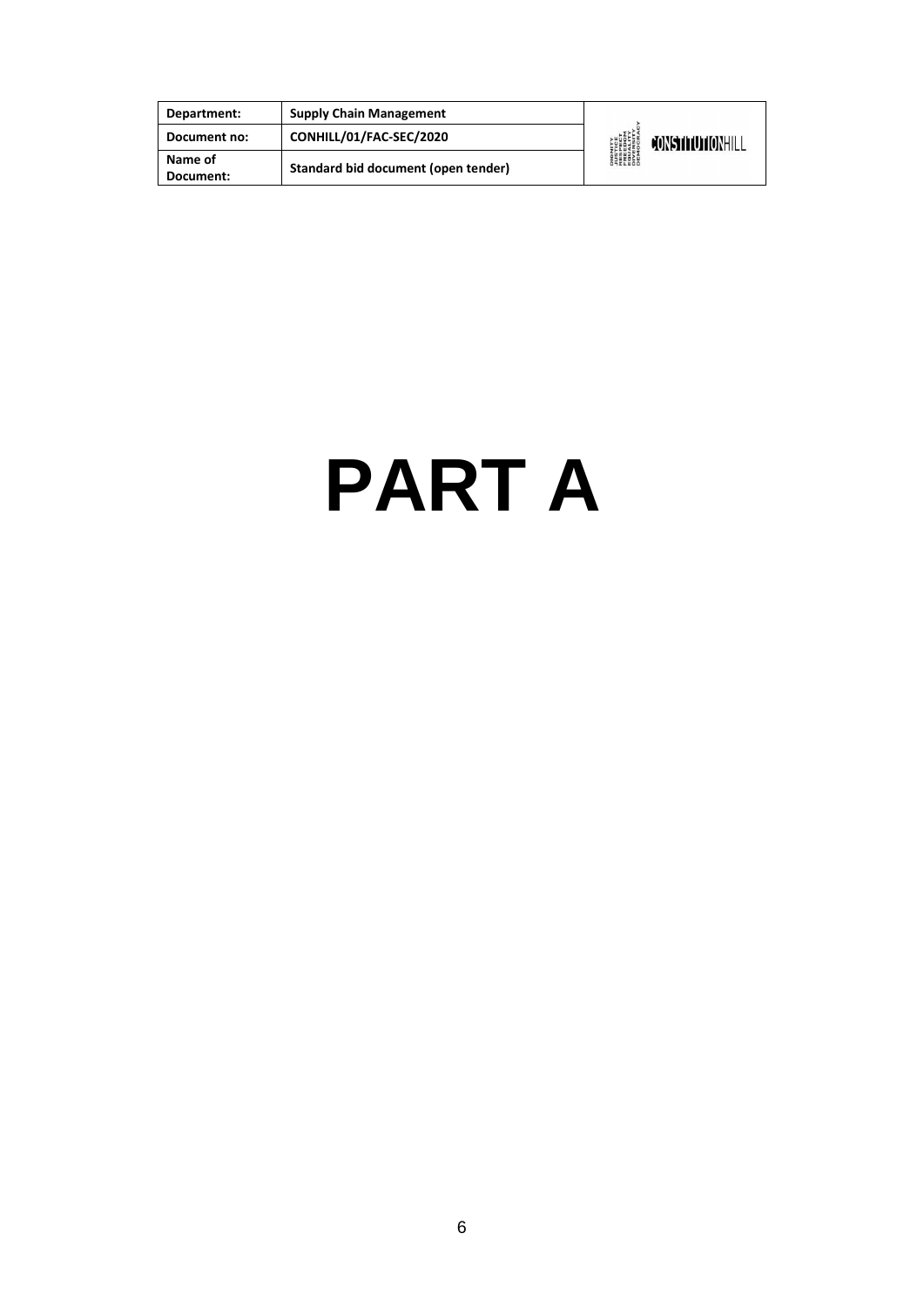| Department:          | <b>Supply Chain Management</b>      |                                                                                                                     |                  |
|----------------------|-------------------------------------|---------------------------------------------------------------------------------------------------------------------|------------------|
| Document no:         | CONHILL/01/FAC-SEC/2020             | <b>DIGNITY</b><br><b><i>NISTICE<br/>RESPECT<br/>RESPECT<br/>RESPITY<br/>DIVERSITY<br/>DIROCRAN</i><br/>DEMOCRAN</b> | CONSTITUTIONHILL |
| Name of<br>Document: | Standard bid document (open tender) |                                                                                                                     |                  |

### **A1: INVITATION TO BID SBD1**

| You are hereby invited to bid for the requirements of the CONSTITUTION HILL DEVELOPMENT<br><b>COMPANY (SOC) LTD</b> |                                                                                                                                                           |                                                                                      |                  |                                         |                        |         |
|---------------------------------------------------------------------------------------------------------------------|-----------------------------------------------------------------------------------------------------------------------------------------------------------|--------------------------------------------------------------------------------------|------------------|-----------------------------------------|------------------------|---------|
| Bid no:                                                                                                             |                                                                                                                                                           | CONHILL/01/FAC-SEC/2020                                                              | Closing<br>Date: | 13 NOVEMBER<br>2020                     | Closing<br>Time:       | 11:00am |
| Description:                                                                                                        | INVITATION FOR AN OPEN TENDER TO PROVIDE SECURITY SERVICES AT<br>CONSTITUTION HILL FOR A PERIOD OF 3 YEARS WITH AN OPTION FOR AN ADDITIONAL<br>12 MONTHS. |                                                                                      |                  |                                         |                        |         |
|                                                                                                                     |                                                                                                                                                           | Bid response documents may be deposited in the bid box situated at (street address): |                  |                                         |                        |         |
| <b>SCM OFFICE AREA</b>                                                                                              |                                                                                                                                                           |                                                                                      |                  |                                         |                        |         |
|                                                                                                                     |                                                                                                                                                           | CONSTITUTION HILL DEVELOPMENT COMPANY                                                |                  |                                         |                        |         |
|                                                                                                                     |                                                                                                                                                           | THE FORT BUILDING (JOHANNESBURG OLD FORT)                                            |                  |                                         |                        |         |
|                                                                                                                     |                                                                                                                                                           | 11 KOTZE STREET, BRAAMFONTEIN                                                        |                  |                                         |                        |         |
| JOHANNESBURG 2000                                                                                                   |                                                                                                                                                           |                                                                                      |                  |                                         |                        |         |
|                                                                                                                     |                                                                                                                                                           | Bidding procedure enquiries may be directed to:                                      |                  | Technical enquiries may be directed to: |                        |         |
| <b>Contact Person</b>                                                                                               |                                                                                                                                                           | Ayanda Nhlapho                                                                       |                  | <b>Contact Person</b>                   | Ayanda Nhlapho         |         |
| Telephone no                                                                                                        |                                                                                                                                                           | 011 381 3106                                                                         |                  | Telephone no                            | 011 381 3106           |         |
| Facsimile no                                                                                                        |                                                                                                                                                           |                                                                                      |                  | Facsimile no                            |                        |         |
| E-mail Address                                                                                                      |                                                                                                                                                           | ayanda@conhill.org.za                                                                |                  | E-mail Address                          | ayanda@conhill.org.za  |         |
|                                                                                                                     |                                                                                                                                                           | tenders@conhill.org.za                                                               |                  |                                         | tenders@conhill.org.za |         |
|                                                                                                                     |                                                                                                                                                           | <b>Closing date for Enquiries: 02 NOVEVEMBER 2020</b>                                |                  |                                         |                        |         |
| <b>Supplier Information</b>                                                                                         |                                                                                                                                                           |                                                                                      |                  |                                         |                        |         |
| <b>Company Name</b>                                                                                                 |                                                                                                                                                           |                                                                                      |                  |                                         |                        |         |
| Company / CC Registration no                                                                                        |                                                                                                                                                           |                                                                                      |                  |                                         |                        |         |
| CIDB Registration no (if applicable)                                                                                |                                                                                                                                                           |                                                                                      |                  |                                         |                        |         |
| Tax Registration no                                                                                                 |                                                                                                                                                           |                                                                                      |                  |                                         |                        |         |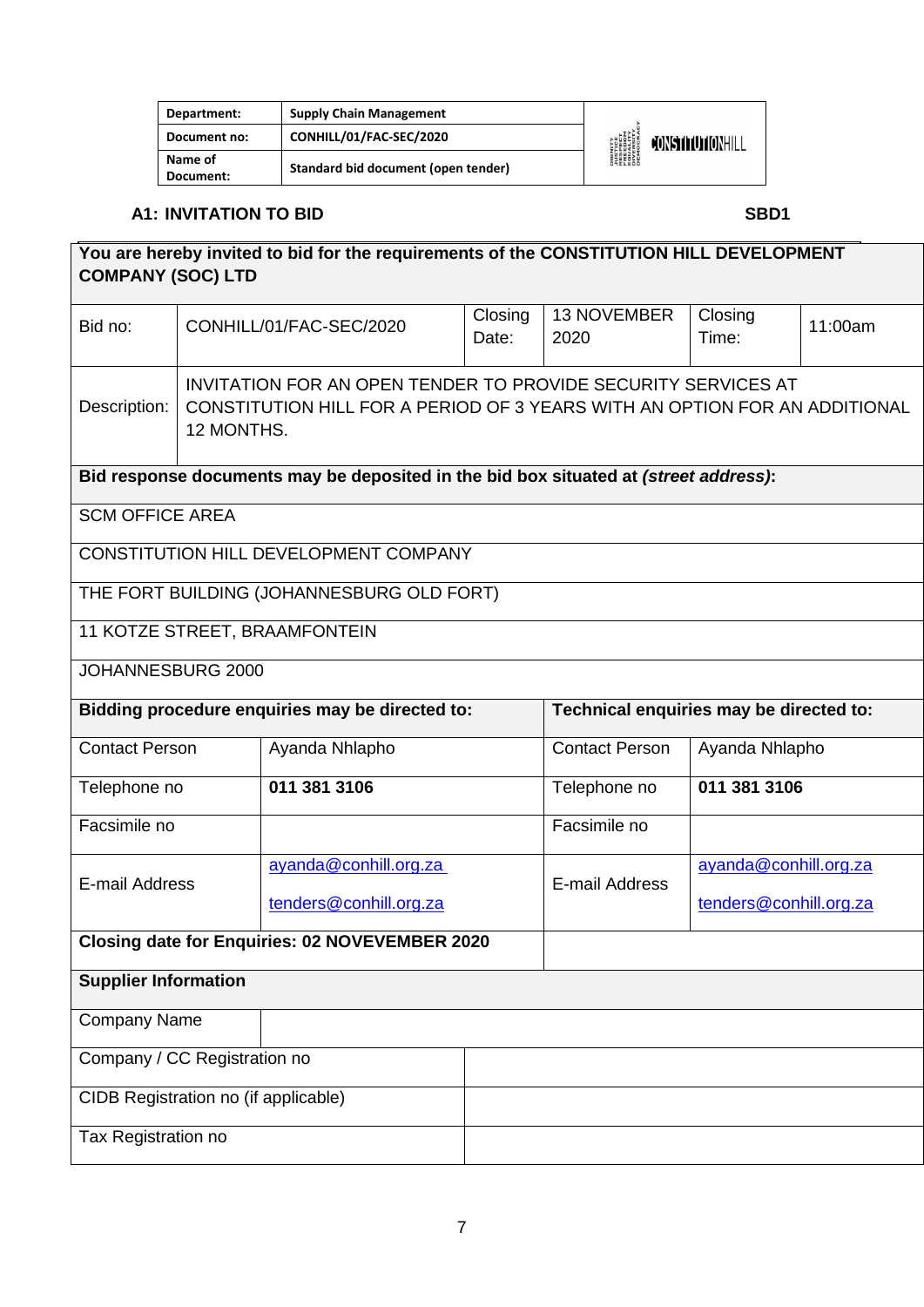| Department:          | <b>Supply Chain Management</b>      |                                                                                                   |                  |
|----------------------|-------------------------------------|---------------------------------------------------------------------------------------------------|------------------|
| Document no:         | CONHILL/01/FAC-SEC/2020             | <b>DIGNITY</b><br><i><b>NISTICE</b></i><br>RESPECT<br>EREEDIM<br>ENGESITY<br>DIVERSITY<br>DIROCRA | CONSTITUTIONHILL |
| Name of<br>Document: | Standard bid document (open tender) |                                                                                                   |                  |

| <b>Postal Address</b>      |      |        |  |
|----------------------------|------|--------|--|
| <b>Street Address</b>      |      |        |  |
| Telephone no               | Code | Number |  |
| Cell Phone no              |      |        |  |
| Facsimile no               | Code | Number |  |
| <b>E-Mail Address</b>      |      |        |  |
| <b>Main Contact Person</b> |      |        |  |
| Name                       |      |        |  |
| Position                   |      |        |  |
| Telephone no               | Code | Number |  |
| Cell Phone no              |      |        |  |
| Facsimile no               | Code | Number |  |
| <b>E-Mail Address</b>      |      |        |  |

#### **A1.1 TERMS AND CONDITIONS FOR BIDDING**

#### **1. Bid Submission:**

- 1.1. BIDS MUST BE DELIVERED BY THE STIPULATED TIME TO THE CORRECT ADDRESS. LATE BIDS WILL NOT BE ACCEPTED FOR CONSIDERATION.
	- 1.2.**ALL BIDS MUST BE SUBMITTED ON THE OFFICIAL SBDFORMS PROVIDED – (NOT TO BE RE-TYPED) (i.e. in both hard copy and electronic)**
- 1.3. THIS BID IS SUBJECT TO THE PREFERENTIAL PROCUREMENT POLICY FRAMEWORK ACT AND THE PREFERENTIAL PROCUREMENT REGULATIONS, 2017, THE GENERAL CONDITIONS OF CONTRACT AND THE FOLLOWING CONDITIONS:
	- 1.3.1. Constitution Hill Development Company (SOC) Ltd ("Conhill") considers this tender and all related information, either written or verbal, which is provided to the respondent, to be proprietary to Conhill. All information contained in any subsequent documentation shall be marked "COMPANY CONFIDENTIAL".
	- 1.3.2. All the documentation submitted in response to this invitation to bid must be in English.
	- 1.3.3. The service provider should verify the numbers of the pages of this document to satisfy themselves that none are missing or duplicated. No liability will be accepted by Conhill regarding anything arising from the fact that pages are missing or duplicated.
	- 1.3.4. Please make proper division and clearly reference/index your bid document and bid supporting documents attached.

## 1.4. **Tender responses should be submitted as follows:**

1.4.1. 2 HARD COPIES (1 X ORIGINAL + 1 COPY) and electronic copy inserted in a sealed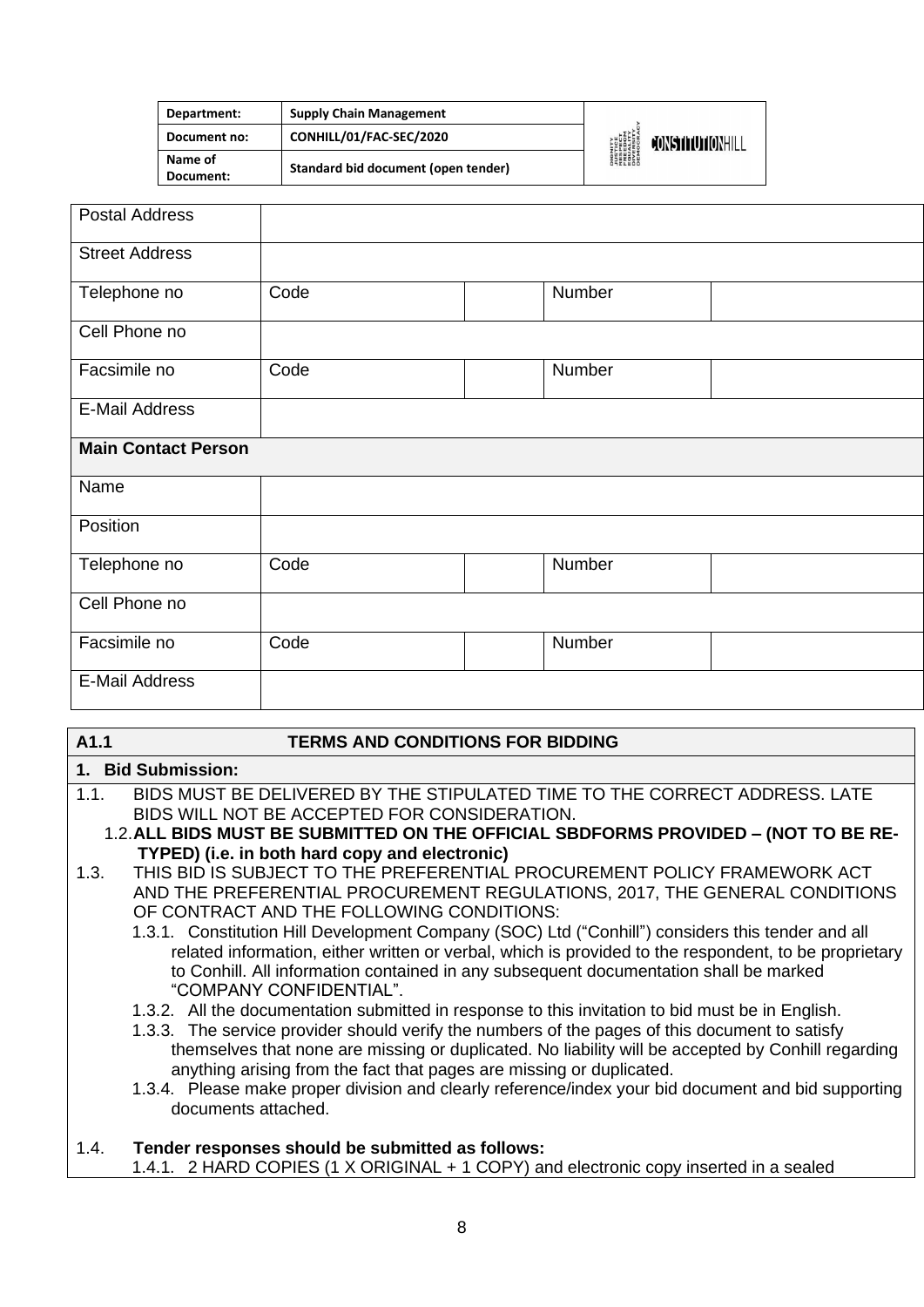| Department:          | <b>Supply Chain Management</b>      |                                                                                            |                  |
|----------------------|-------------------------------------|--------------------------------------------------------------------------------------------|------------------|
| Document no:         | CONHILL/01/FAC-SEC/2020             | <b>DIGNITY<br/>AUSTICE<br/>RESPECT<br/>FREEDOM<br/>FREEDOM<br/>DIVERSITY<br/>DIVERSITY</b> | CONSTITUTIONHILL |
| Name of<br>Document: | Standard bid document (open tender) |                                                                                            |                  |

envelope/package endorsed, **"CONHILL/01/FAC-SEC/2020"** with service provider's details on the back of the envelope or on the side. The sealed envelope/package must be placed in the bid box located in the SCM OFFICE area Constitution Hill Development Company, The Old fort Building (Johannesburg Fort) 11 Kotze Street, Braamfontein, before the closing date and time.

- 1.4.2. In an electronic device (i.e: USB, DVD, etc) and be inserted inside the sealed envelope/package to be submitted as per 1.4.1 above.
- 1.4.3. The closing date, company name and the return address must also be endorsed on the back or side of the properly sealed envelope. If a courier service company is used for delivery of the bid document, the bid description must be endorsed on the delivery note/courier packaging to ensure that documents are delivered into the CONHILL Bid Box. The courier must accept responsibility for ensuring that the bid documents are properly deposited into the bid box and CONHILL accepts no responsibilities in this regard.
- 1.4.4. All bid documents must be submitted in hard copies in the bid box. Where a bid document is not in the bid box at the time of the bid closing, such a bid document will be regarded as a late bid. Late bids OR BID DOCUMENTS NOT PROPERLY SEALED will not be considered.
- 1.4.5. Amended bids may be made, in an envelope clearly marked "Amendment to bid no **"CONHILL/01/FAC-SEC/2020"**, to represent the original document as the "replacement bid" and should be placed in the bid box before the closing date and time. An amendment bid without original bid documents deposited in the CONSTITUTION HILL's Bid Box will not be considered. In such a case, only the amended bid document will be assessed in accordance with the bid criteria of this tender bid request. Under no circumstances will CONHILL be using or can the service provider rely on any information as contained in the original bid documents once replaced.
- 1.4.6. It is the bidders responsibility to ensure the accuracy of information submitted in both hardcopy and soft copy and that ConHill reserve the right to decide which source of information to rely on in case there is contradicting information or omissions between hard copy and soft copy submitted documents.
- 1.5. The service provider is responsible for all the cost that they might incur related to the preparation and submission of the bid document.
- 1.6. CONHILL reserves the right not to accept the lowest bid price of any bid in part or in whole. It normally awards the contract to the service provider who proves to be fully capable of handling the contract in terms of outputs and services that are advantageous to the aims, goals and objectives of the CONHILL.
- 1.7. CONHILL also reserves the right to award to a company that is B-BBEE (Broad Based Black Economic Empowerment) compliant or may award this bid on the conditions that a joint venture with an empowerment company is formed.
- 1.8. CONHILL also reserves the right to cancel or award this bid as a whole or in part
- 1.9. CONHILL reserves the right to, amongst other things, conduct unscheduled or otherwise scheduled site visits to the places of business of the respective bidding companies to satisfy itself as to the validity of the information provided on this bid document. Any finding or observation made, at the sole discretion and interpretation of CONHILL, which appears to be inconsistent with any information as furnished by the service provider in its bid documentation, will lead to the immediate disqualification of such a service provider from the bidding process.
- 1.10. CONHILL reserves the right, at its sole discretion, not to award or consider bidders with (or who had) litigation against the CONHILL or have been blocked for poor performance on CONHILL's vendor database.
- 1.11. Responses to this tender received from a service provider will be valid for a period of 120 days counted from the closing date of the tender.
- 1.12. The successful bidder will be required to fill in and sign a written contract form (SBD7).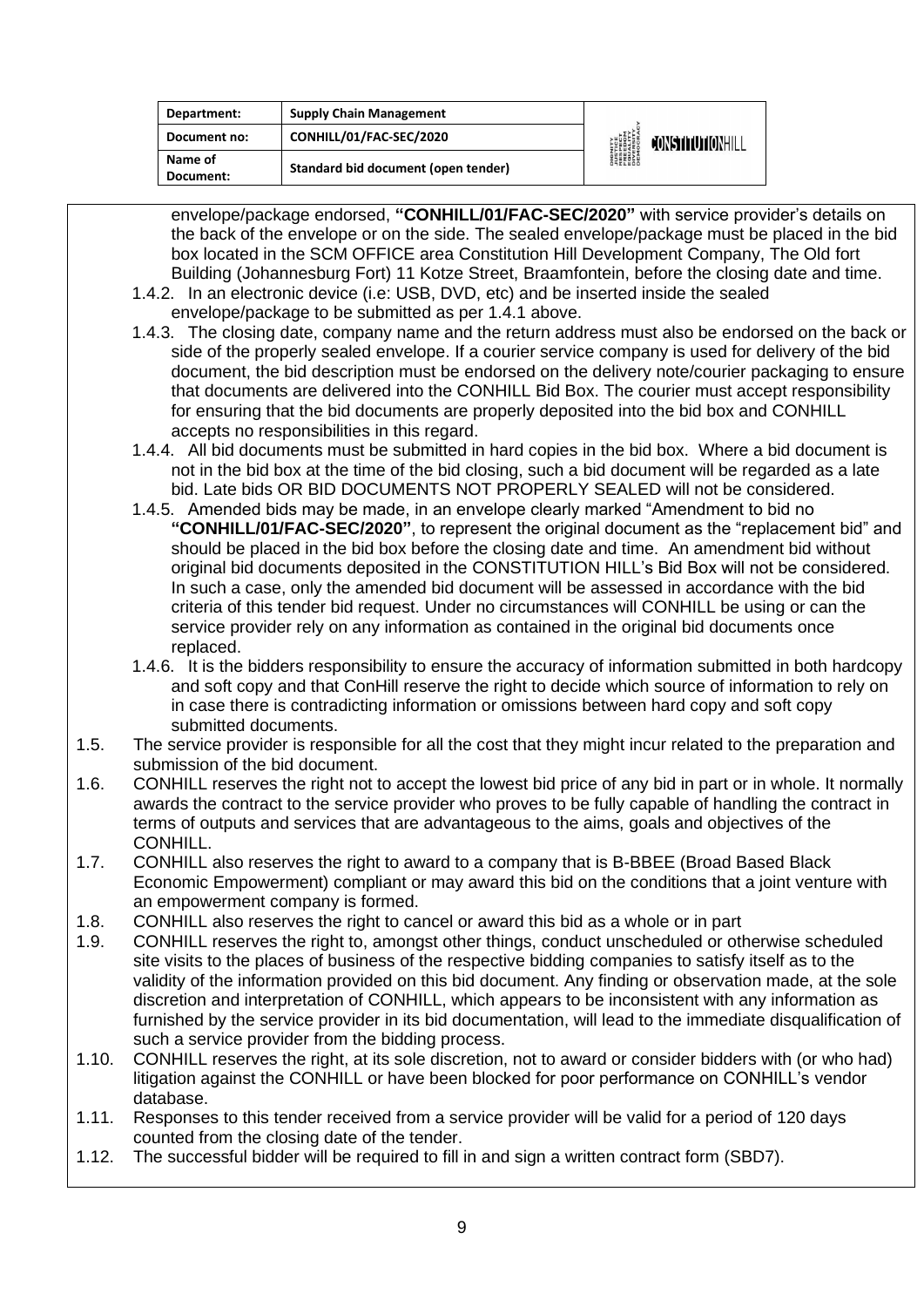| Department:          | <b>Supply Chain Management</b>      |                                                                                       |                         |
|----------------------|-------------------------------------|---------------------------------------------------------------------------------------|-------------------------|
| Document no:         | CONHILL/01/FAC-SEC/2020             | <b>DIGNITY</b><br>PISTICE<br>FRESPECT<br>EQUELOM<br>DIVERSITY<br>DIVERSITY<br>DEMOCRA | <b>CONSTITUTIONHILL</b> |
| Name of<br>Document: | Standard bid document (open tender) |                                                                                       |                         |

#### **2. Tax Compliance Requirements**

- 2.1 Bidders must ensure compliance with their tax obligations.
- 2.2 Bidders are required to submit their unique Personal Identification Number (pin) issued by SARS to enable the organ of state to verify the taxpayer's profile and tax status.
- 2.3 Application for Tax Compliance Status (TCS) pin may be made via e-filing through the SARS website [www.sars.gov.za.](http://www.sars.gov.za/)
- 2.4 Bidders may also submit a printed TCS certificate together with the bid.
- 2.5 In bids where consortia / joint ventures / sub-contractors are involved; each party must submit a separate TCS certificate / pin / CSD number.
- 2.6 No bids will be considered from persons in the service of the state, companies with directors who are persons in the service of the state, or close corporations with members in the service of the state.

#### **3. Evaluation Process**

- 1.1 The bid will be evaluated in terms of the evaluation criteria stipulated in the tender documentation.
- 1.2 This bid will be evaluated in terms of the following stages:
	- a) Mandatory criteria- Evaluation for mandatory (compliance) criteria
	- b) Evaluation in terms of functionality and bidder's presentation as part of the tender
	- c) Evaluation in terms of 80/20 preference point system
	- d) Compulsory site visit

#### **NB: Failure to provide or comply with any of the above may render the bid invalid**.

#### **DECLARATION**

I/we, the undersigned, acknowledge that the information furnished above is true and correct.

\_\_\_\_\_\_\_\_\_\_\_\_\_\_\_\_\_\_\_\_\_\_\_\_\_\_\_\_\_\_\_\_\_\_\_\_\_\_\_\_\_\_\_ \_\_\_\_\_\_\_\_\_\_\_\_\_\_\_\_\_\_\_ **Signature of Authorised Representative Date**

**Commissioner of Oaths**

**Stamp:**

**Signature Date** 

\_\_\_\_\_\_\_\_\_\_\_\_\_\_\_\_\_\_\_\_\_\_\_\_\_\_\_\_\_\_\_\_ \_\_\_\_\_\_\_\_\_\_\_\_\_\_\_\_\_\_\_\_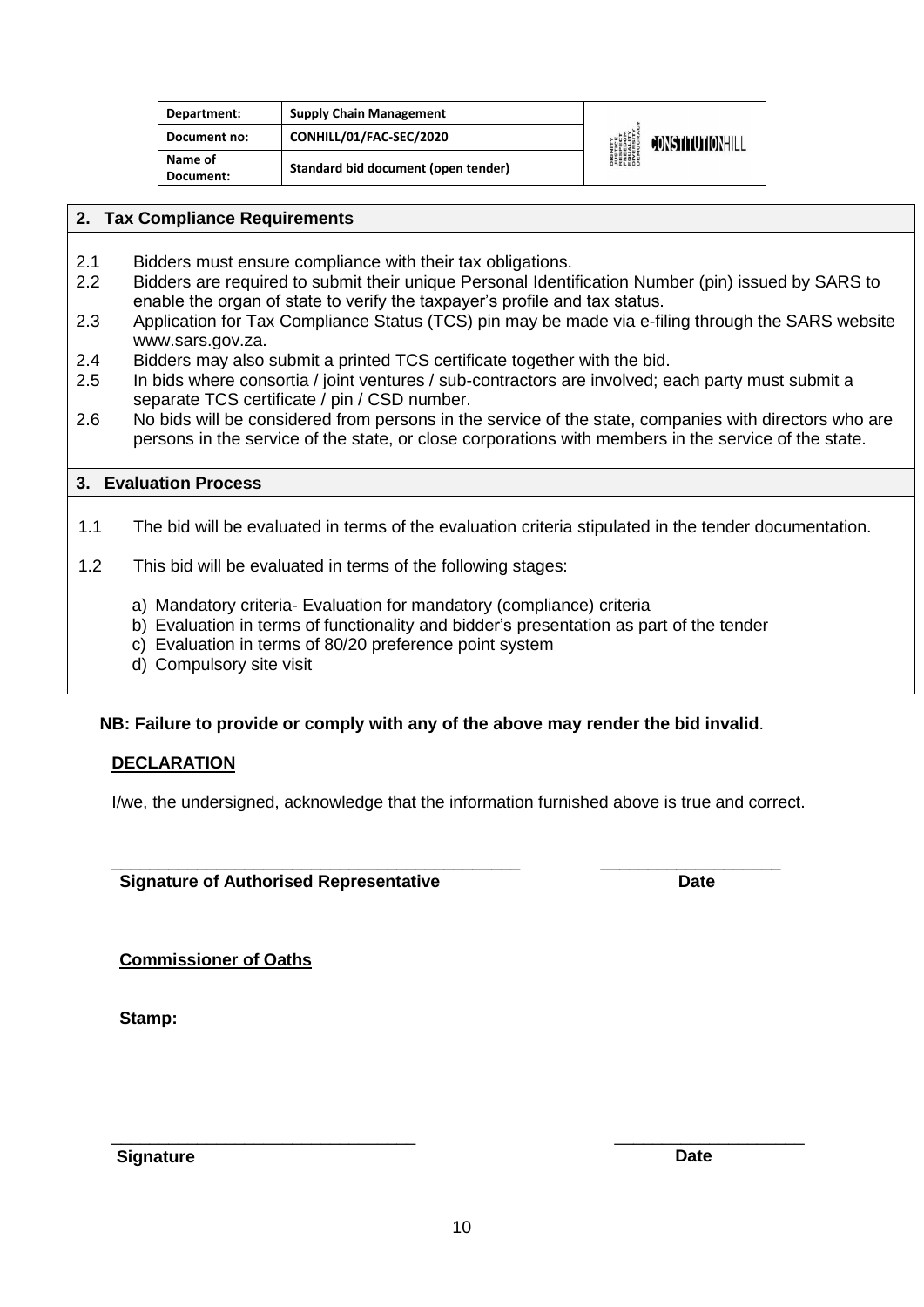| Department:          | <b>Supply Chain Management</b>      |                                                                                           |                  |
|----------------------|-------------------------------------|-------------------------------------------------------------------------------------------|------------------|
| Document no:         | CONHILL/01/FAC-SEC/2020             | <b>DIGNITY<br/>AUSTICE<br/>RESPECT<br/>RESPECT<br/>EREDOM<br/>DIVERSITY<br/>DIVERSITY</b> | CONSTITUTIONHILL |
| Name of<br>Document: | Standard bid document (open tender) |                                                                                           |                  |

**TOTAL BID PRICE…**BIDDERS NOT TO COMPLETE THIS SECTION AS IT FORMS PART OF ENVELOPE 2 (FINANCIAL PROPOSAL)

**Bidders are encouraged not to include their pricing on the soft copy submission for protection of their quotes until they reach the pricing evaluation stage. ConHill accepts no responsibility for any price viewed from the soft copy submission. In the event the bidder wishes to clarify their calculation through a soft copy, they are encouraged to do so by putting their pricing in a different electronic device sealed to manage price viewing.**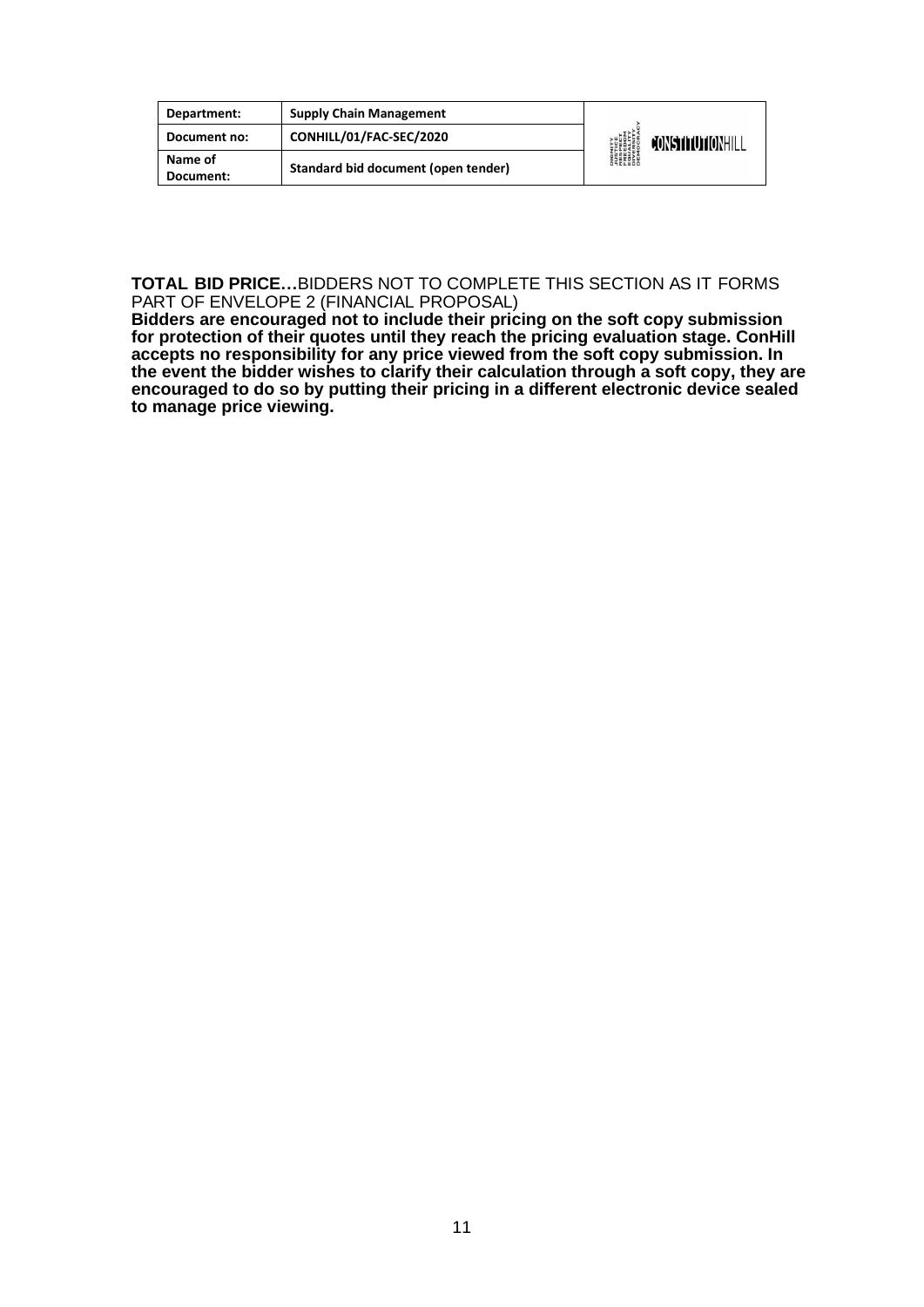| Department:          | <b>Supply Chain Management</b>      |                                                                                        |                  |
|----------------------|-------------------------------------|----------------------------------------------------------------------------------------|------------------|
| Document no:         | CONHILL/01/FAC-SEC/2020             | <b>DIGNITY</b><br>PISTICE<br>FRESPECT<br>EQUALITY<br>DIVERSITY<br>DIVERSITY<br>DEMOCRA | CONSTITUTIONHILL |
| Name of<br>Document: | Standard bid document (open tender) |                                                                                        |                  |

#### **A2. TERMS OF REFERENCE AND SCOPE OF WORK**

#### 1. INTRODUCTION

The submission of proposals will be in terms of this document. All information requested, must be supplied and all annexures completed, whether such information or annexure refers to the eventual tender or not. This information will form part of the eventual tender and must therefore be completed, as there will be no opportunity to do so later. Thus, it essential that the information supplied is both correct and true.

Prospective tenderers must periodically review<https://www.constitutionhill.org.za/site/>for updated information or amendments with regard to tenders, prior to due dates.

#### 2. CLOSING DATE

The closing date for the submission of proposals 13 November 2020

#### 3. TENDER DOCUMENTS MARKING

- 3.1. Failure on the part of the tenderer to sign/mark this tender form and thus to acknowledge and accept the conditions in writing or to complete the attached forms, questionnaires and specifications in all respects, may invalidate the tender.
- 3.2. Tenders SBD forms must be completed in black ink
- 3.3. Bidders will check the numbers of the pages and satisfy themselves that none are missing or duplicated. No liability will be accepted with regard to claims arising from the fact that pages are missing or duplicated.
- 3.4. **Each tender, 2 hard copies (1 original and 1 copy) and 1 electronic copy**, must be submitted in envelope 1 (**Please clearly mark which one is the original**) with the following markings:

| Tender Number:         | CONHILL/01/FAC-SEC/2020                                                                                                                                                                           |
|------------------------|---------------------------------------------------------------------------------------------------------------------------------------------------------------------------------------------------|
| Description:           | <b>INVITATION FOR AN OPEN TENDER TO PROVIDE</b><br>SECURITY SERVICES AT CONSTITUTION HILL<br>FOR A PERIOD OF 3 YEARS 36 MONTHS WITH AN<br>OPTION FOR AN EXTENTION FOR AN ADDITIONAL<br>12 MONTHS. |
| Closing Date:          | 13 November 2020                                                                                                                                                                                  |
| Name of Company:       | (Bidder):                                                                                                                                                                                         |
| <b>Contact Person:</b> | (Bidder):                                                                                                                                                                                         |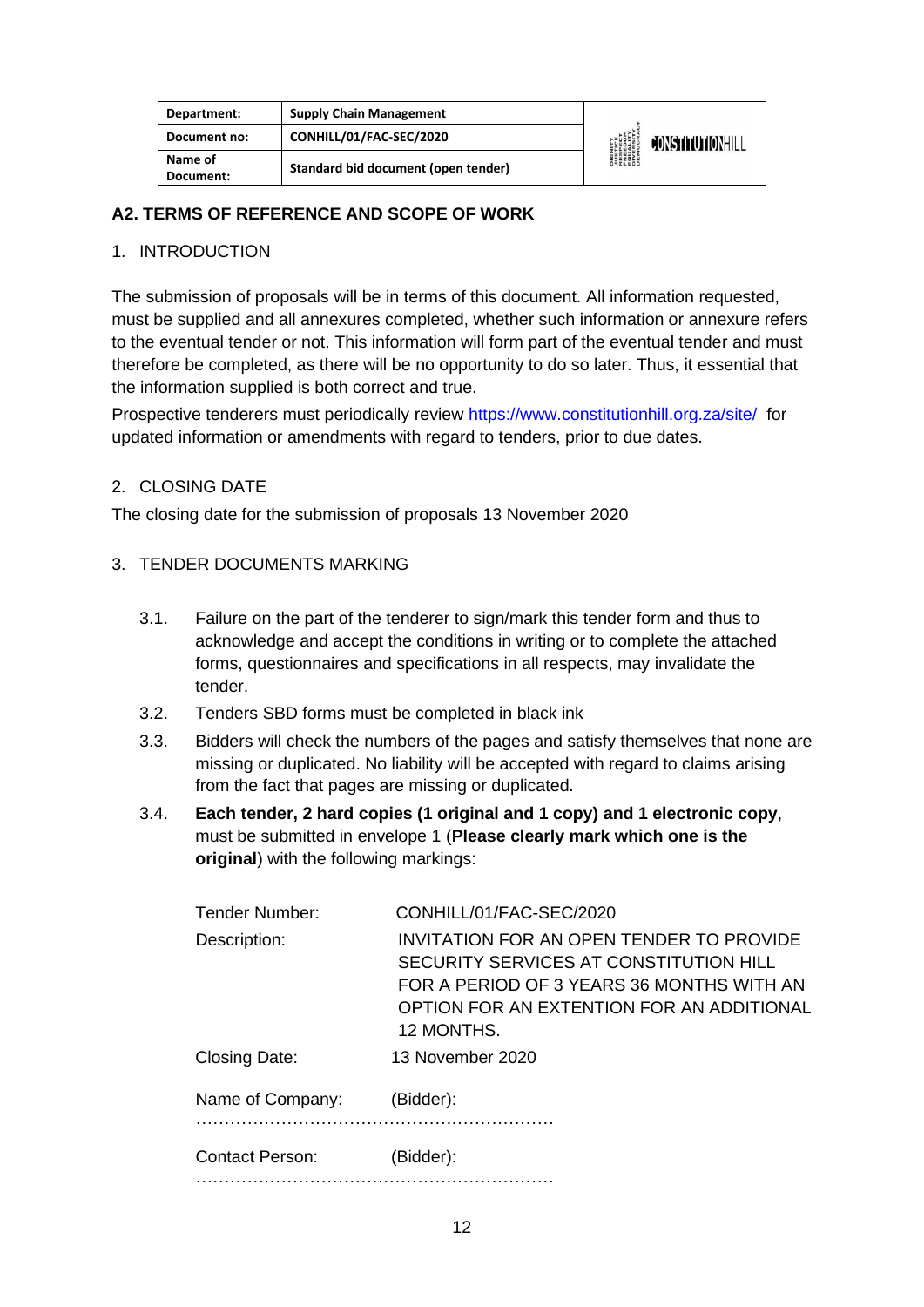| Department:          | <b>Supply Chain Management</b>      |                                                                                                                        |
|----------------------|-------------------------------------|------------------------------------------------------------------------------------------------------------------------|
| Document no:         | CONHILL/01/FAC-SEC/2020             | <b>DIGNITY</b><br><i><b>JUSTICE</b></i><br>RESPECT<br>FREEDOM<br>FREEDOM<br>DIVERSITY<br>DIVERSITY<br>CONSTITUTIONHILL |
| Name of<br>Document: | Standard bid document (open tender) |                                                                                                                        |

(Contacts Numbers): ………………………………………

(e-mail): ……………………………………………………

3.5. Tenders should be hand delivered or couriered to the following address so as to reach the destination no later than the closing date and time.

| Hand delivered to:                                                                                                                                   | Couriered to:                                                                                                                                     |
|------------------------------------------------------------------------------------------------------------------------------------------------------|---------------------------------------------------------------------------------------------------------------------------------------------------|
| The locked tender box located in the SCM<br>Office Area at:                                                                                          | The Manager: Supply Chain Management                                                                                                              |
| <b>Constitution Hill Development Company</b><br>The Old Fort Building (Johannesburg<br>Fort)<br>11 Kotze Street, Braamfontein,<br>Johannesburg, 2000 | <b>Constitution Hill Development Company</b><br>The Old Fort Building (Johannesburg Fort)<br>11 Kotze Street, Braamfontein,<br>Johannesburg, 2000 |

- 3.6. Unless specifically provided for in the tender document, no tenders transmitted by telegram, telex, facsimile, E-mail or similar apparatus will be considered.
- 3.7. If a courier service company is being used for delivery of the bid document, the bid description must be endorsed on the delivery note/courier packaging and the courier must ensure that documents are placed/deposited into the bid box. Constitution Hill will not be held responsible for any delays where bid documents are handed to the Constitution Hill Receptionist.
- 3.8. Where a bid document is not in the bid box at the time of the bid closing, such a bid document will be regarded as a late bid. Constitution Hill reserves the right not to evaluate any late bid response.
- 3.9. Amended bids may be sent in an envelope marked "Amendment to bid CONHILL/01/FAC-SEC/2020" and should be placed in the bid box before the closing time.
- 3.10. All inquiries must be directed, in writing only, to: The Supply Chain Management Officer Miss Ayanda Nhlapho. E-mail: [ayanda@conhill.org.za](mailto:ayanda@conhill.org.za)

#### 4. SECURITY AND INTEGRITY CLEARANCE

All information documents, records and books provided by Constitution Hill to any tenderer, in connection with the invitation to tender or otherwise, are strictly private and confidential.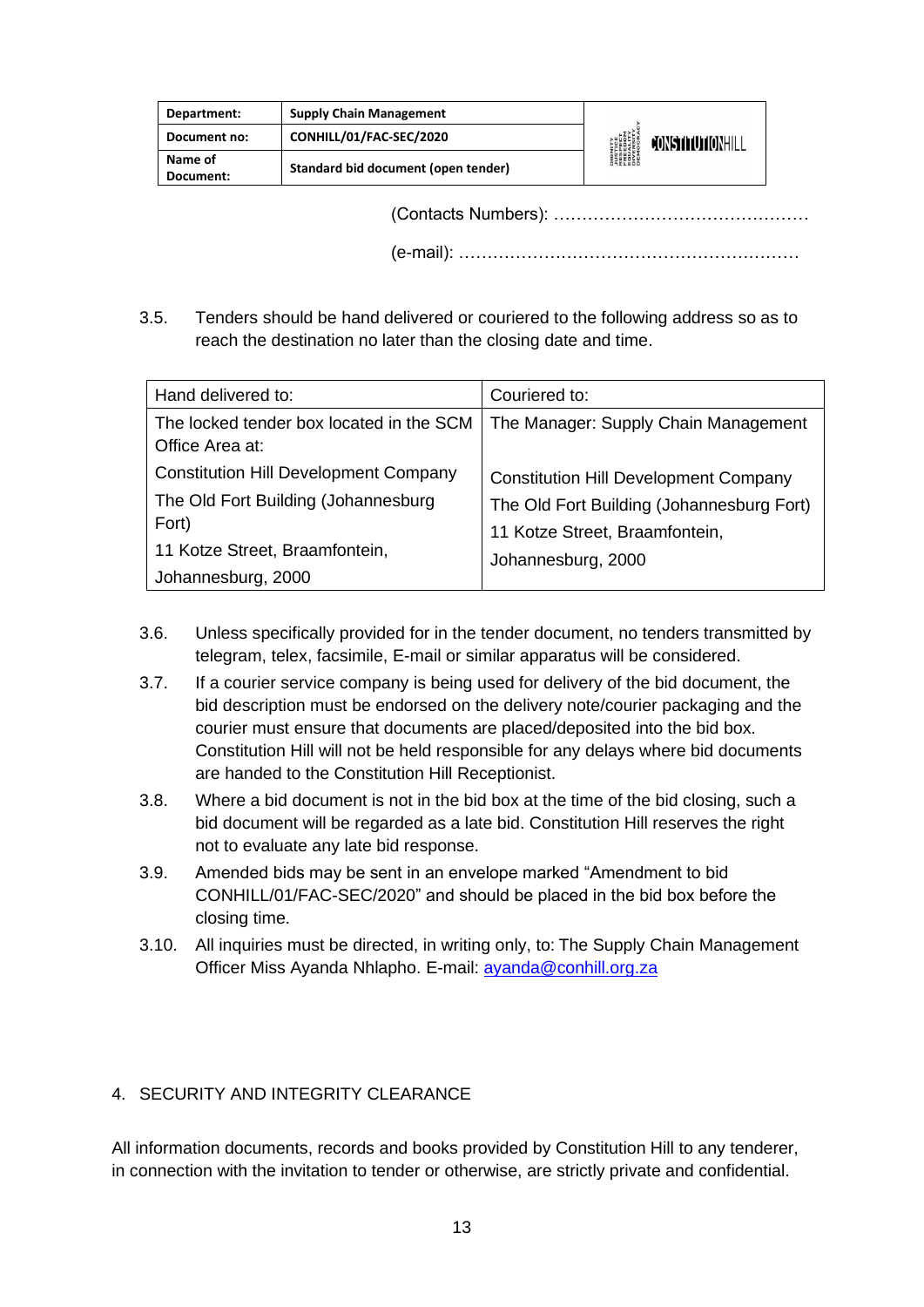| Department:          | <b>Supply Chain Management</b>      |                                                                                                    |                         |
|----------------------|-------------------------------------|----------------------------------------------------------------------------------------------------|-------------------------|
| Document no:         | CONHILL/01/FAC-SEC/2020             | <b>DIGNITY</b><br><i><b>NUSTICE</b></i><br>RESPECT<br>EQUELOM<br>ENGESITY<br>DIVERSITY<br>DIEMOCRA | <b>CONSTITUTIONHILL</b> |
| Name of<br>Document: | Standard bid document (open tender) |                                                                                                    |                         |

These must not be disclosed by any tenderer to any third party, except with the express consent of Constitution Hill, which will be granted in writing prior to such disclosure. Constitution Hill, however, reserves the right to disclose any information provided by any tenderer to any of the employees of Constitution Hill, for successful tenders.

A proposal for award will be rejected if Constitution Hill determines that the supplier recommended for award, has engaged in corrupt or fraudulent activities in competing for the contract in question.

Constitution Hill may require contractors to permit Constitution Hill to inspect their accounts and records relating to the performance of the contract and to have them audited by auditors appointed by Constitution Hill.

#### 4.1. False Information

Should the Tenderer provide and/or provides Constitution Hill intentionally or negligently with false and/or misleading information or intentionally or negligently omitted any material fact that may have rendered any statement made by the Tenderer misleading, in connection with this Tender Request for Proposal or supporting information or any subsequent requests for information and/or such misleading and/or false information and/or omission of any material fact induced Constitution Hill in awarding the Tender and/or concluding any subsequent agreement shall entitle Constitution Hill in its sole discretion forthwith to disqualify the Tenderer and/or to immediately terminate any agreements subsequently entered into without prejudice to any of the rights Constitution Hill has in terms of such agreement and/or any law.

4.2. VAT, Duties and Other Taxes

Prices must be quoted inclusive of VAT and all other relevant taxes and duties (where applicable) should be shown separately. The full price for the services under this tender must be quoted in South African Rand (ZAR).

#### 5. SPECIAL TENDER CONDITIONS

- a. This tender and its acceptance will be subject to the terms and conditions described below.
- b. Constitution Hill is/will not be liable for any costs incurred in preparation and delivery of tenders.
- c. All documents, samples and materials submitted as part of a tender becomes the property of Constitution Hill, and yet in any event Constitution Hill will not be liable for loss or damage to any documents, samples and materials submitted.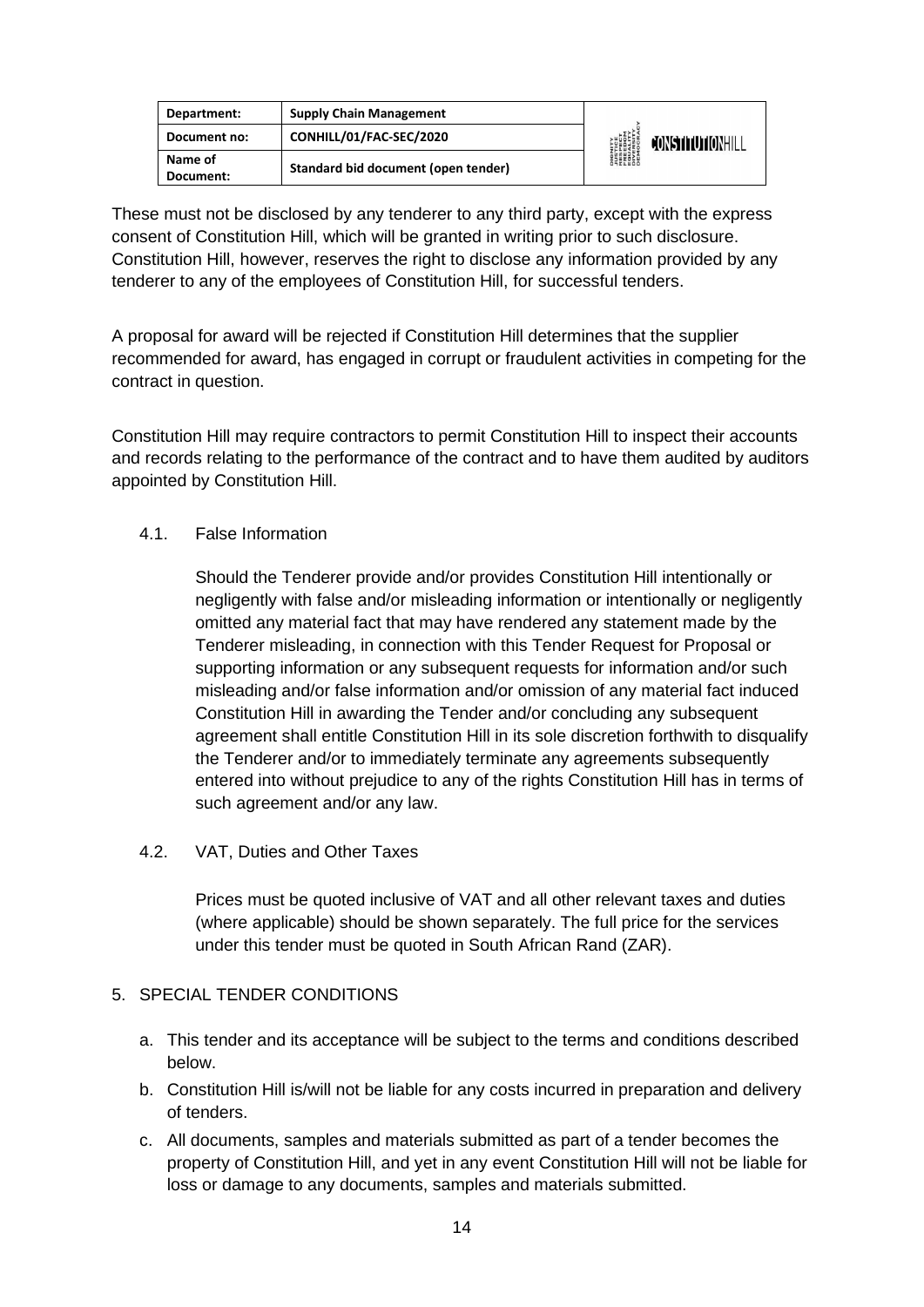| Department:          | <b>Supply Chain Management</b>      | <b>DIGNITY</b><br><i><b>NUSTICE</b></i><br>RESPECT<br>EQUELOM<br>ENGESITY<br>DIVERSITY<br>DIEMOCRA | CONSTITUTIONHILL |
|----------------------|-------------------------------------|----------------------------------------------------------------------------------------------------|------------------|
| Document no:         | CONHILL/01/FAC-SEC/2020             |                                                                                                    |                  |
| Name of<br>Document: | Standard bid document (open tender) |                                                                                                    |                  |

5.1. Tender Surety

Constitution Hill requires no proposal surety, but tenderers should note the conditions set out below. However, Constitution Hill reserves the right to review this position at contractual stages

#### 5.2. Downscaling of Work

Constitution Hill reserves the right to downscale the required services should the need arise. In such cases, Constitution Hill will only downscale such services after every completed contractual period of twelve (12) months. At least three (3) months' notice of such downscaling will be provided to the successful bidder.

#### 5.3. Validity Period

The tender proposal must remain valid for at least 120 days after the tender closing date. All prices indicated in the proposal and other recurrent costs must remain firm for the period of the contract.

5.4. Completeness of Solution

The tenderer must complete all documents in full and submit these with the proposal. Failure to comply with these requirements may invalidate the tenderer or disqualify the proposal.

Notwithstanding any possible shortcomings and / or inconsistency in the specifications, the tenderer must ensure that the solution offered will form a complete, cost effective and functional proposal for the whole project solution.

5.5. Contractual Implications

The tenderer must complete all documents in full and submit these with the proposal. Failure to comply with these requirements may invalidate the tenderer or disqualify the proposal.

- 5.5.1. Upon submission of the tender response, the Tenderer is unconditionally bound by the terms and conditions of this tender document and the bidder's response. In the event of any conflict or confusion arising between the terms and conditions of this tender document and the bidder's response, this tender document shall prevail.
- 5.5.2. The Tenderer acknowledges that awarding of the Tender is based solely on the information supplied in the bidder's response, accordingly the relevant Terms and Conditions of this tender and the bidder's response will be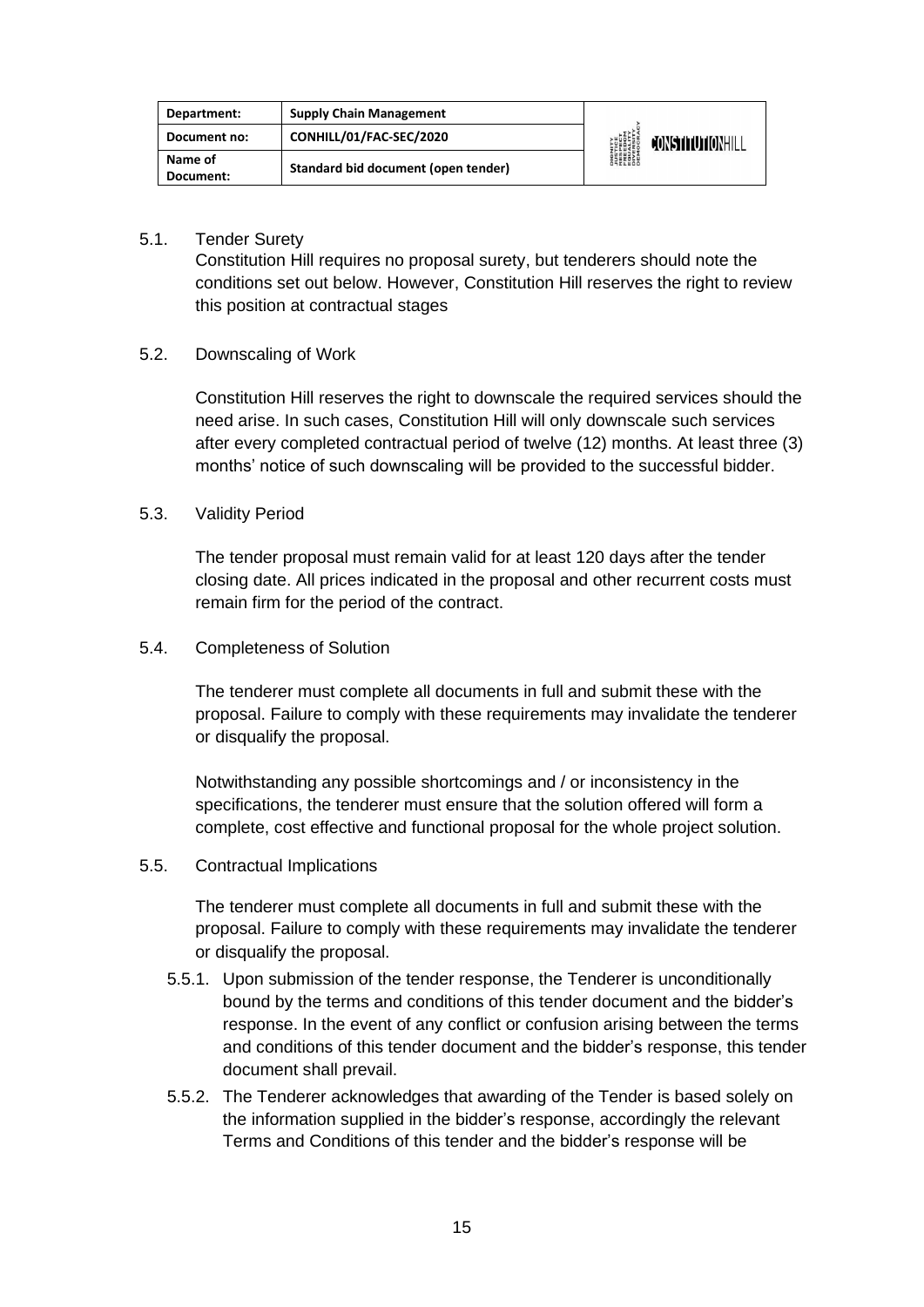| Department:          | <b>Supply Chain Management</b>      | <b>DIGNITY<br/>AUSTICE<br/>RESPECT<br/>RESPECT<br/>EREDOM<br/>DIVERSITY<br/>DIVERSITY</b> | CONSTITUTIONHIL |
|----------------------|-------------------------------------|-------------------------------------------------------------------------------------------|-----------------|
| Document no:         | CONHILL/01/FAC-SEC/2020             |                                                                                           |                 |
| Name of<br>Document: | Standard bid document (open tender) |                                                                                           |                 |

incorporated in the subsequent written agreement, unless otherwise provided by Constitution Hill.

- 5.5.3. Other than providing rights to Constitution Hill, nothing in this Tender and bidder's response should be construed to give rise to Constitution Hill having any obligations or liabilities whatsoever, express or implied.
- 5.5.4. The successful bidder shall only be entitled to render services and/or provide goods to Constitution Hill once a separate written contract, which will be aligned to "GOVERNMENT PROCUREMENT GENERAL CONDITIONS OF CONTRACT". (Please visit [http://www.treasury.gov.za/divisions/ocpo/sc/GeneralConditions/default.aspx\)](http://www.treasury.gov.za/divisions/ocpo/sc/GeneralConditions/default.aspx) for further information issued in 2010 in this respect), has been signed by

both the successful bidder and Constitution Hill, whereupon this tender and bidder response will cease to have force and effect.

- 5.5.5. The successful bidder will assume sole responsibility, regardless of any third party or subcontracting agreements it may enter into.
- 5.6. Conditions of Payment

Constitution Hill will approve all content reviews and assessments set. No service will be provided to Constitution Hill before an official order has been issued to the supplier and service delivery will be within the specified time scale after the receipt of the official order.

Invoices will become due and payable 30 (thirty) days after receipt thereof. Notwithstanding any provisions in this document, no payment will become due or payable unless the invoice is accompanied with a statement, reconciling all monies already paid and still outstanding.

Bidder shall be responsible for any foreign exchange loss incurred due to currency fluctuations, without having any recourse whatsoever against Constitution Hill for such loss.

A single monthly-consolidated invoice/or invoice(s) in line with agreed billing cycle(s) will be submitted to Constitution Hill for certification and must be supported by all relevant documentation.

#### 5.7. Quality Assurance

All services rendered by the bidder, its personnel, agents or sub-contractors will be subject to on-going evaluation to determine its effectiveness and will be so guaranteed for the full contract period by the bidder after acceptance by Constitution Hill.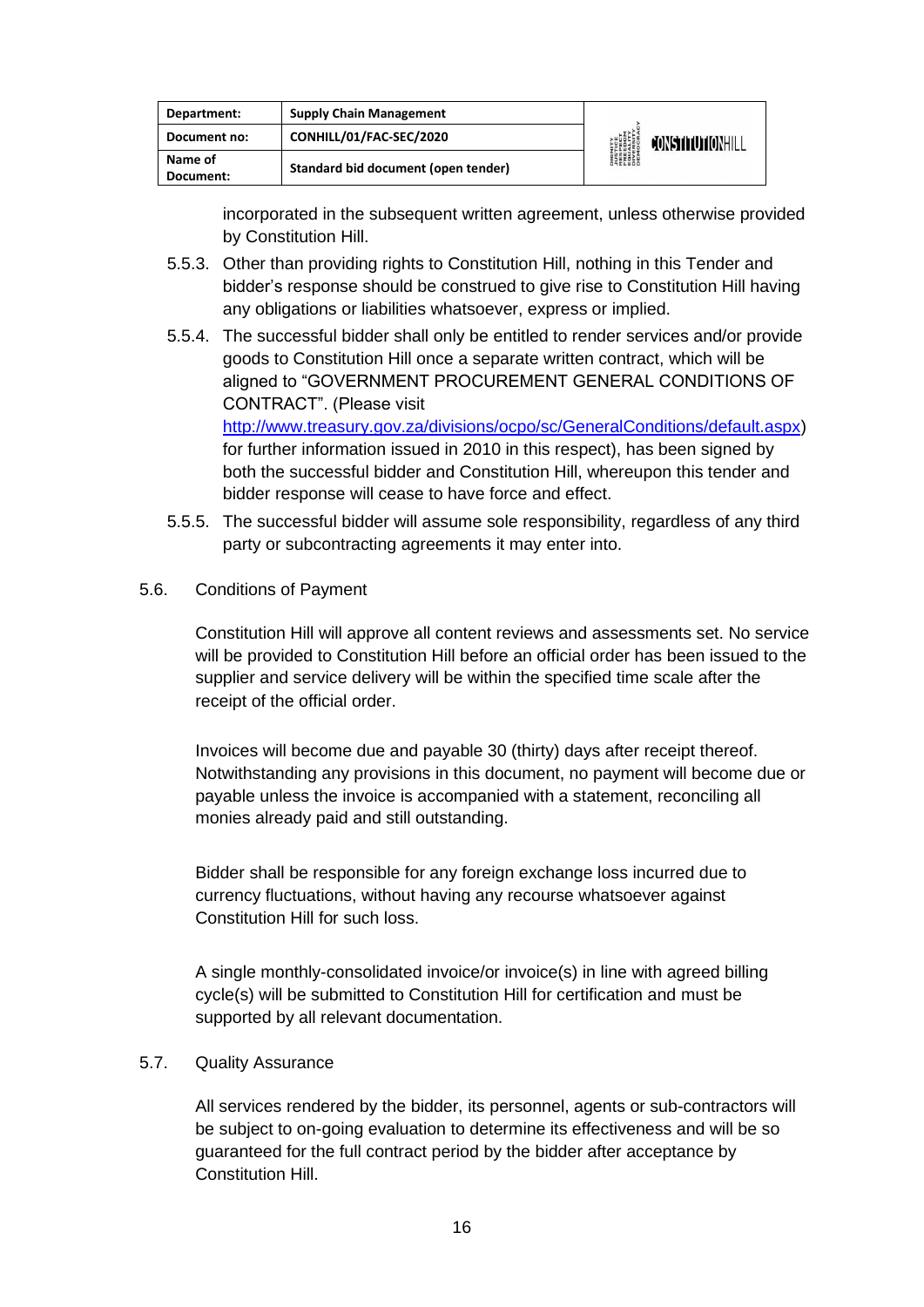| Department:          | <b>Supply Chain Management</b>      | <b>DIGNITY</b><br><i><b>NUSTICE</b></i><br>RESPECT<br>EQUELOM<br>ENGESITY<br>DIVERSITY<br>DIEMOCRA | CONSTITUTIONHILL |
|----------------------|-------------------------------------|----------------------------------------------------------------------------------------------------|------------------|
| Document no:         | CONHILL/01/FAC-SEC/2020             |                                                                                                    |                  |
| Name of<br>Document: | Standard bid document (open tender) |                                                                                                    |                  |

#### 5.8. Intellectual Property Rights

All intellectual property rights, applicable to the awarded bidder, including, but not limited to, copyright, trademarks, design rights, patent rights and other similar rights in this tender and the bidder's response and in any works or products created as a result of the performance of the bidder in relation to this tender and bidder's response, will vest in, and are hereby assigned to Constitution Hill, unless specifically agreed otherwise, in the form of individual written Agreements signed by both parties.

#### 5.9. Awarding of Contract

Constitution Hill reserves the right to accept or reject any and all bids and to waive any formality in bids. All qualified bids will be evaluated, and acceptance of the bid(s) shall be made and judged by Constitution Hill to constitute the best value offered for the purpose intended.

By the submission of tender, each bidder warrants that he/she/it is highly skilled, professional, competent and experienced in the area for which he/she has tendered. Any work performed by a successful bidder will be evaluated. The bidder also warrants that the service provided will be of a superior standard and is unlikely to cause undue difficulties.

The proposal may be awarded, in part or in full, at the sole discretion of Constitution Hill, to one or more concerns on a non-exclusive basis. Proposals that are qualified by a bidder's own conditions may be rejected as being invalid, and failure of the bidder to renounce such conditions when called upon to do so may invalidate the proposal.

Constitution Hill may request clarification or additional information regarding any aspect of the proposal. The bidder must supply the requested information within 24 hours after the request has been made, otherwise the bidder may be disqualified. Constitution Hill may also request a demonstration, and bidders must comply with such a request within 72 hours.

#### 6. TERMINATION OF CONTRACT

Constitution Hill reserves the right to curtail the scope of any tender awarded or to curtail any aspect of any bidder. In the event of any such curtailment, the bidder will have no claim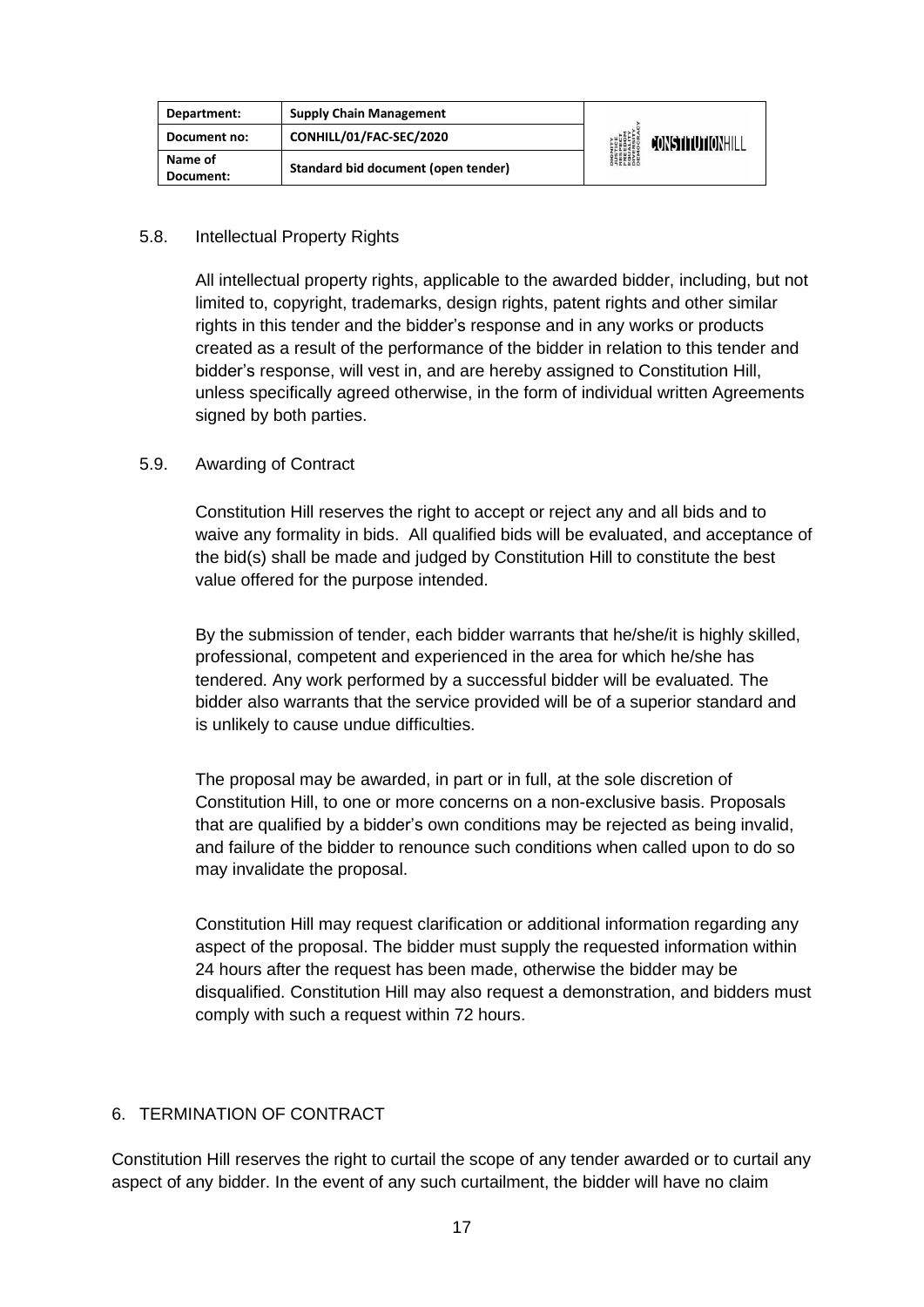| Department:          | <b>Supply Chain Management</b>      | <b>DIGNITY</b><br><i><b>NISTICE</b></i><br>RESPECT<br>EQUELOM<br>ENGESITY<br>DIVERSITY<br>DIROCRA | CONSTITUTIONHILL |
|----------------------|-------------------------------------|---------------------------------------------------------------------------------------------------|------------------|
| Document no:         | CONHILL/01/FAC-SEC/2020             |                                                                                                   |                  |
| Name of<br>Document: | Standard bid document (open tender) |                                                                                                   |                  |

against Constitution Hill.

Constitution Hill also reserves the right to terminate, at Constitution Hill's sole discretion and without providing any reason for the termination, the award of any proposal to any party if such party breaches, on two (2) or more occasions, any component of the Service Level Agreement **(appended hereto as Annexure A**) to be signed by both the supplier and Constitution Hill. Contract Management is viewed by Constitution Hill as critical component in ensuring value for money acquisition and good supplier relations between Constitution Hill and all its suppliers.

The successful bidder shall upon receipt of written notification of an award (appointment letter), be required to conclude a Service Level Agreement (SLA) with Constitution Hill, which will form an integral part of the supply agreement. The SLA will serve as a tool to measure, monitor and assess the supplier's performance level and ensure effective delivery of service, quality and value add to Constitution Hill's business.

Upon Appointment the successful bidder will be required to comply with the above condition, and also provide a scorecard on how their product / service offering is being measured to achieve the objectives of this condition.

#### **In addition to annexure A , Constitution Hill will agree on penalty clauses for poor service delivery with the winning bidder before final appointment**.

#### **7. Entity Background**

#### 7.1. Introduction

Nowhere can the story of South Africa's turbulent past and its extraordinary transition to democracy be told as it is at Constitution Hill. This National Heritage site has witnessed over a century of South Africa's history. From soldiers who fought in the Anglo Boer war at the turn of the century, political prisoners, and resistors to the repressive apartheid regime, the youth caught up in the Soweto Uprising, to the dawn of democracy, Constitution Hill has witnessed it all. The site was injected with a new meaning and energy when it was chosen in the mid-1990s as the site for the new Constitutional Court. Today Constitution Hill is a city precinct managed by Gauteng Growth and Development Agency (GGDA) and Johannesburg Development Agency (JDA) and anchored by the South African Constitutional Court, the highest court in the country on constitutional matters.

Situated on a hill overlooking the bustling Johannesburg city and the leafy suburbs, Constitution Hill provides a unique perspective of Johannesburg and its rich history. The various museums and the Constitutional Court host gripping exhibitions with themes that showcase South Africa's rich heritage, constitutionalism, the transition to democracy,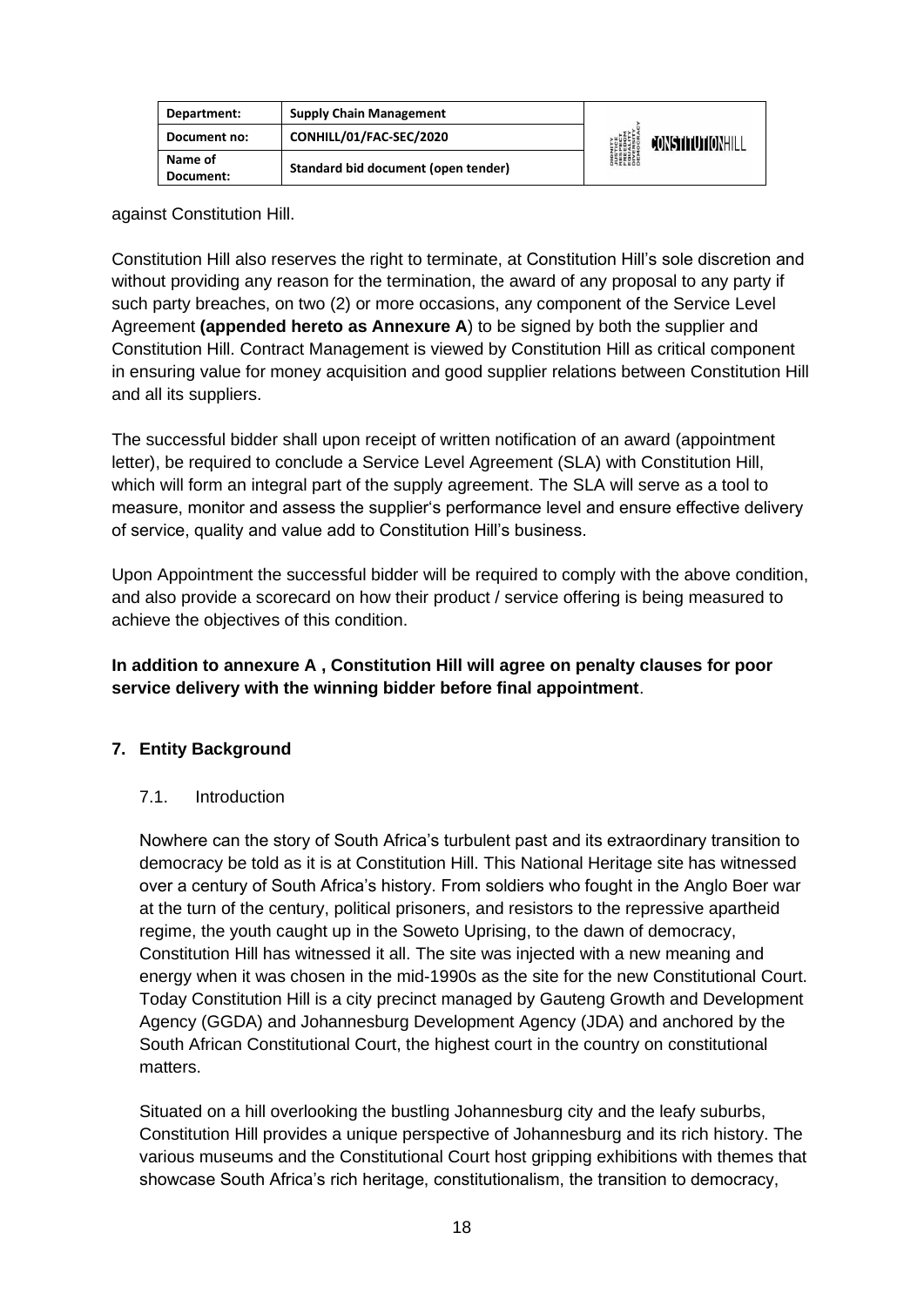| Department:          | <b>Supply Chain Management</b>      | <b>DIGNITY</b><br><i><b>NUSTICE</b></i><br>RESPECT<br>EQUELOM<br>ENGESITY<br>DIVERSITY<br>DIEMOCRA | <b>JONSTITUTIONHILL</b> |
|----------------------|-------------------------------------|----------------------------------------------------------------------------------------------------|-------------------------|
| Document no:         | CONHILL/01/FAC-SEC/2020             |                                                                                                    |                         |
| Name of<br>Document: | Standard bid document (open tender) |                                                                                                    |                         |

and human rights advocacy. Constitution Hill also boasts 18 multipurpose venues spread over three buildings ranging in capacity from 10 to 1 200 guests that may easily be transformed into magical function and event settings.

On 11 December 2011, the Flame of Democracy and beam of light outside the Constitutional Court in the Awaiting Trial block were lit by Deputy President Kgalema Motlanthe with a flame ignited by former President Nelson Mandela. The Flame signifies the commitment of the country to democracy, human rights and constitutionalism.

#### **Women's Jail**

The Women's Jail at Constitution Hill is the first museum in the country that is devoted to telling the story of the prison experiences of women during the colonial and apartheid eras. The likes of Fatima Meer, Albertina Sisulu and other political activists as well as the notorious Daisy de Melker were incarcerated here.

#### **The Old Fort**

Its oppressive solitary confinement cells are the focal point of this former jail. It is now a museum, with a permanent exhibition on Nelson Mandela, but also a place of renewal, where exhibitions, functions and conferences are held. View a film documenting Mandela's time at the Old Fort, and his emotional return to Constitution Hill some 40 years later to the Mandela Cell.

#### **Number Four**

Infamous for overcrowding and its brutal treatment of black inmates, many of whom were political prisoners fighting against racial inequality in South Africa, this former prison is now a museum devoted to human rights, with permanent exhibitions focusing on the life and times of Mahatma Gandhi (a former inmate) and life in a cell at number Four.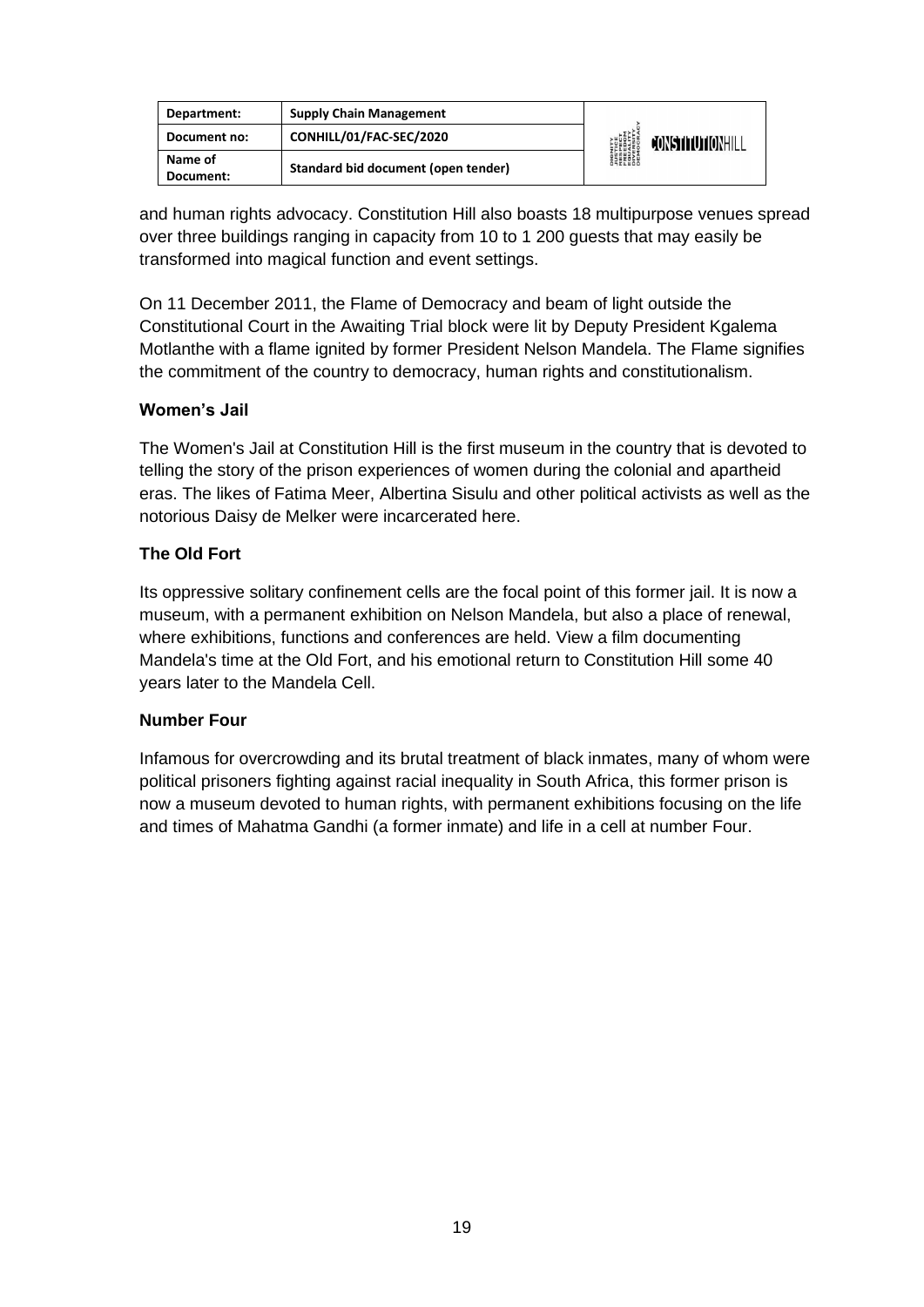| Department:          | <b>Supply Chain Management</b>      | <b>DIGNITY</b><br><i><b>JUSTICE</b></i><br>RESPECT<br>EQUALITY<br>EQUALITY<br>DIVERSITY<br>DIROCRAN | CONSTITUTIONHILL |
|----------------------|-------------------------------------|-----------------------------------------------------------------------------------------------------|------------------|
| Document no:         | CONHILL/01/FAC-SEC/2020             |                                                                                                     |                  |
| Name of<br>Document: | Standard bid document (open tender) |                                                                                                     |                  |

#### **Aerial view of the site:**



beacon of light and hope for the future.

## **7.2. Service request background/objectives.**

Constitution Hill is a public enterprise and the physical protection function is regulated by the following acts standards:

- Occupational Health and Safety Act, 1993 (Act no 85 of 1993)
- Criminal Procedure Act, 1977, (Act 51 of 1977), as amended
- **Private Security Industry Regulations Act, 2001 (Act 56 of 2001)**
- Firearms Control Act, 2000 (Act 60 of 2000) and Regulations
- National Key Points Act (Act 102 of 1980) and Regulations
- Control of access to public premises and vehicles act, (act 53 of 1985)
- **■** Minimum Information Security Standards (MISS)
- **■** Minimum Physical Security Standards (MPSS)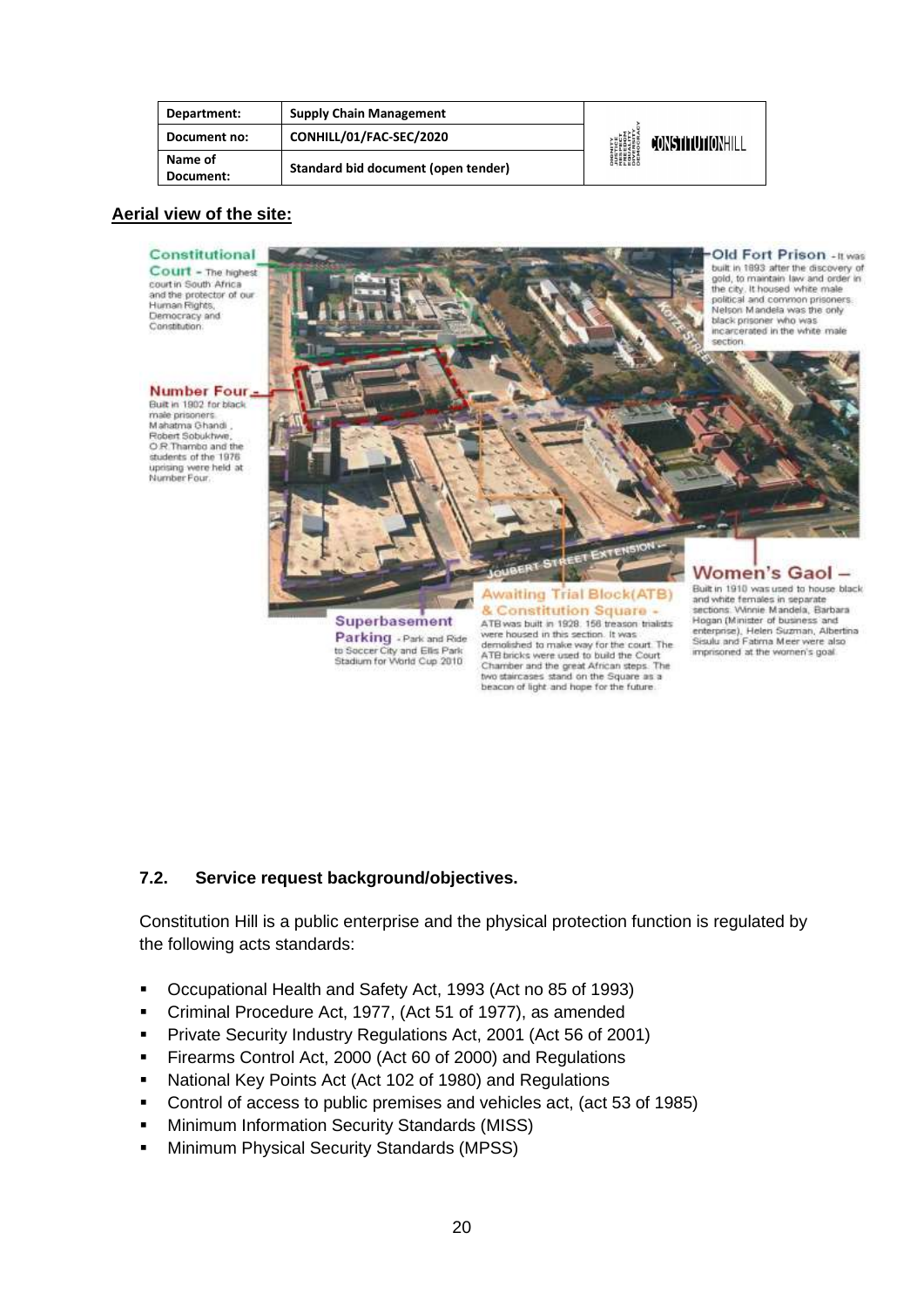| Department:  | <b>Supply Chain Management</b>      |                                                                                                    |                  |
|--------------|-------------------------------------|----------------------------------------------------------------------------------------------------|------------------|
| Document no: | CONHILL/01/FAC-SEC/2020             | <b>DIGNITY</b><br><i><b>NUSTICE</b></i><br>RESPECT<br>EQUELOM<br>ENGESITY<br>DIVERSITY<br>DIEMOCRA | CONSTITUTIONHILL |
| Name of      | Standard bid document (open tender) |                                                                                                    |                  |
| Document:    |                                     |                                                                                                    |                  |

The security sites have of mixture of physical hardware protection systems and are characterized by layers of security and defense barriers. The Constitution Hill Facilities Manager has overall control of the security contract and manages the security function for the precinct, with the exclusion of the Constitutional Court.

Facilities Manager's primary responsibilities include the management of the day-to-day activities of the contracted security guard force. The aim of the new service level agreement is to ensure a credible and professional security service but it must be clear that this contract does not guarantee any work.

The number of guards required shall be fixed as per the attached Security Plan (**refer Annexure B** but may vary with improvements in security technology. Technology may replace guards once the final site security plan is authorized for implementation.

This service is to ensure that the organisation's assets are secured in such a manner that their value is not eroded for maximization of service length. Constitution Hill prides itself in ensuring compliance to all legislated regulations of the country, Constitution Hill seeks to appoint a professional security service provider who will provide Constitution Hill with the management functions and overall supervision of security control services and ensure that buildings are kept safe, secure and compliant to regulations governing the security service sector enabling Constitution Hill to focus on its core business functions.

Those responding to this tender are invited to submit thorough and detailed proposals within the framework provided so that Constitution Hill is able to decide on the most appropriate service providers for the required service.

#### **A2. TERMS OF REFERENCE AND SCOPE OF WORK**

1. Operations

Constitution Hill operates seven (7) days a week, and is open for 363 out of 365 days, only closed on Good Friday and Christmas day. Normal operating hours are from 08:30 to 17:00 for office staff, and the museum operates from 09:00 to 17:00, seven (7) days a week, including weekends and public holidays.

The security services for Constitution Hill shall be available for 24 hours from 06:00 to 18:00 and 18:00 to 06:00 Monday to Friday, including weekends and ALL public holidays for the security services, it is expected that the services will be available on a 24hours basis, which will require a night-shift complement to be implemented.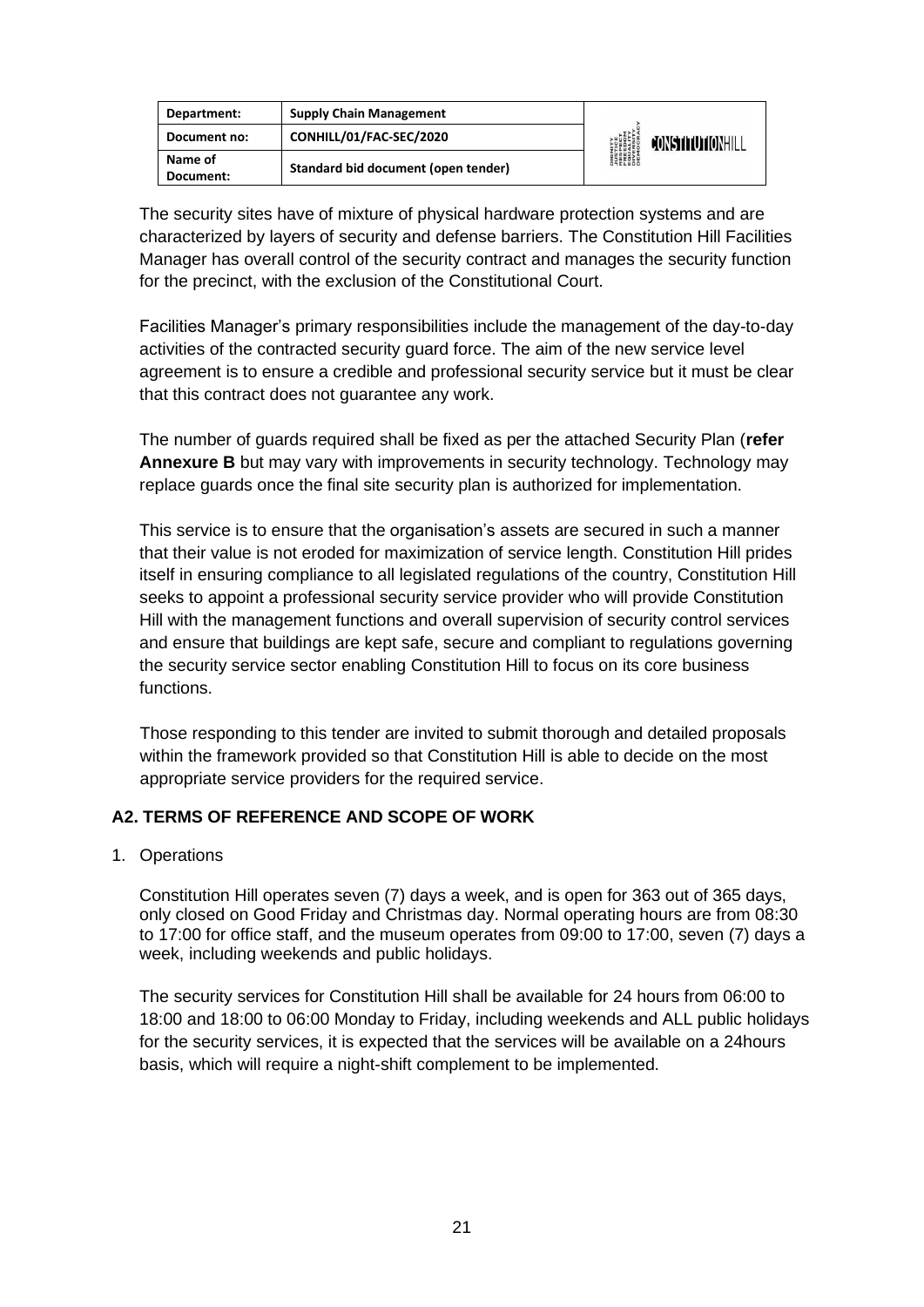| Department:          | <b>Supply Chain Management</b>      |                                                                                                     |                         |
|----------------------|-------------------------------------|-----------------------------------------------------------------------------------------------------|-------------------------|
| Document no:         | CONHILL/01/FAC-SEC/2020             |                                                                                                     | <b>JONSTITUTIONHILL</b> |
| Name of<br>Document: | Standard bid document (open tender) | <b>DIGNITY</b><br><i><b>JUSTICE</b></i><br>RESPECT<br>FREEDOM<br>FINERSITY<br>DIVERSITY<br>DIROCRAN |                         |

Shifts to be covered, shift times:

| <b>Shift</b> | <b>Start</b> | <b>Finish</b> |
|--------------|--------------|---------------|
| Day Shift    | 06:00        | 18:00         |
| Night Shift  | 18:00        | 06:00         |

#### **1.1. Detailed Specification**

The scope of work for this proposal is the supply of Security Services to Constitution Hill to cover the Constitution Hill precinct, excluding the Constitutional Court as detailed below:

- a. The Old Fort
- b. The Women's Jail
- c. Sections 4 and 5
- d. Constitution Square
- e. Land Parcel A
- f. The 'Super Basement' parking area, including Land Parcels B to D
- g. Land parcel E (Sam Hancock parking and The Kidneys)
- h. Transwerke Building including the Management Centre and Nurses Home
- i. All precinct roads and walkways
- j. Ad-hoc events (which will be additional costs to Constitution Hill)
- k. Common services such as site supervision and operation of the central CCTV monitoring centre, located at the Transwerke Building, are part of the scope of work.

The detailed requirements for the security services required are to be found in the section on 'The Security Plan' in **Annexure B** below. An outline service level specification is included in **Annexure B**.

The successful Bidder will be required to enter into a Service Contract (and Service Level Agreement with Constitution Hill or its successor. Regular Performance Appraisals shall form part of the SLA. An outline service level specification is included in **Annexure B**.

In light of any changes as envisaged in the Institutional Arrangements, Constitution Hill reserves the right to cede any contract to any future company that may take over the management of any or all areas of the precinct.

Due future site developments, the requirements for the latter group (balance of the site) may change in the future. In addition, Constitution Hill may at their discretion request the Service Provider to quote for additional requirements at a later date for additional work in these areas.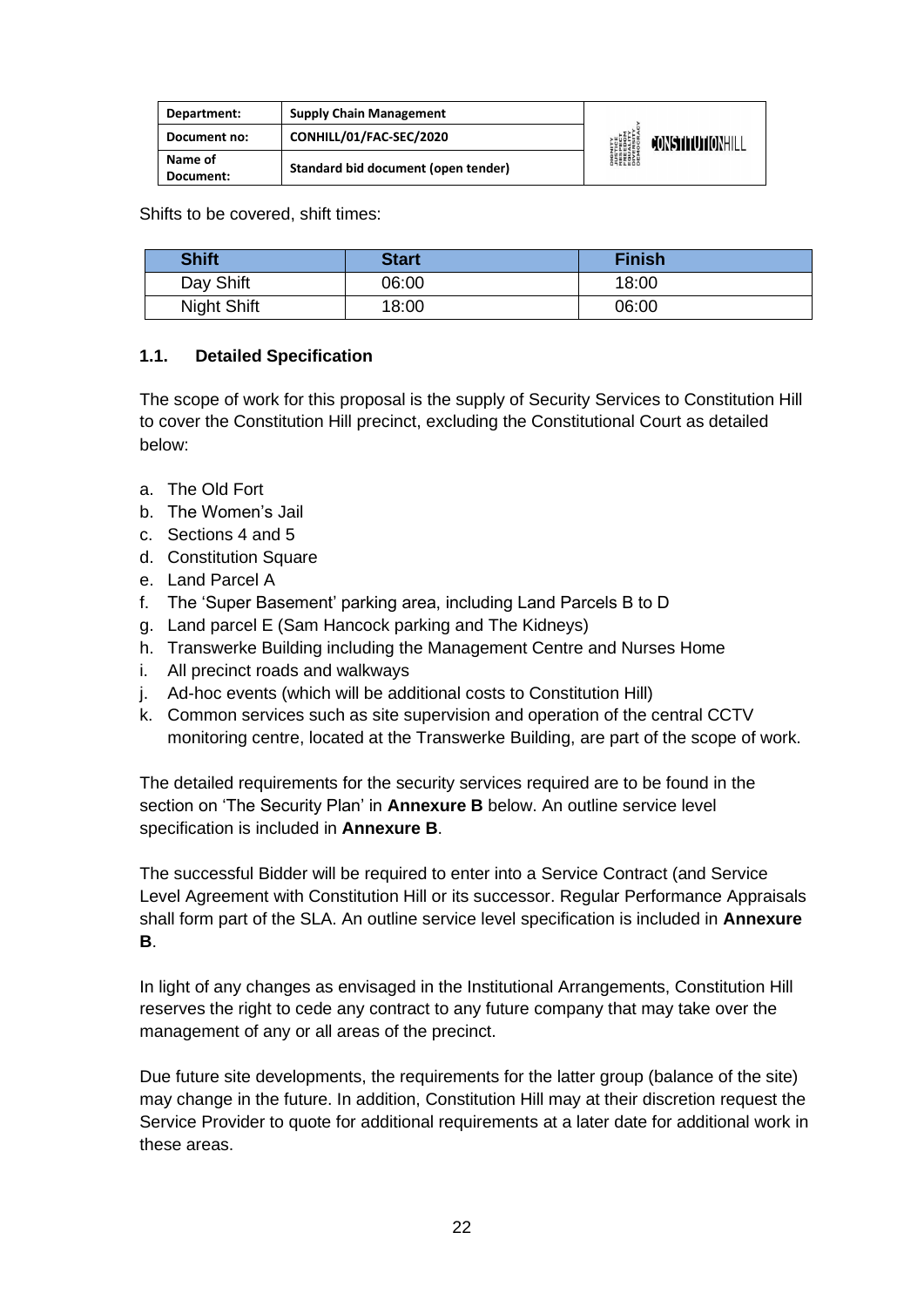| Department:  | <b>Supply Chain Management</b>      | <b>DIGNITY</b><br><b><i>NISTICE<br/>RESPECT<br/>RESPECT<br/>RESPITY<br/>DIVERSITY<br/>DIROCRAN</i><br/>DEMOCRAN</b> | <b>CONSTITUTIONHILL</b> |
|--------------|-------------------------------------|---------------------------------------------------------------------------------------------------------------------|-------------------------|
| Document no: | CONHILL/01/FAC-SEC/2020             |                                                                                                                     |                         |
| Name of      | Standard bid document (open tender) |                                                                                                                     |                         |
| Document:    |                                     |                                                                                                                     |                         |

#### 1.2. Requirements:

- 1.2.1. The service provider shall furnish, as and when required, properly trained PSIRA (Grades as required) registered guards. The duties of the supplier's guards shall be those specified in the contract and job descriptions.
- 1.2.2. The number of guards to be provided to align with the security plan is set out on **Annexure B**.
- 1.2.3. The service provider shall on a daily basis ensure that 40% of the complement has firearm competency
- 1.2.4. The service provider shall manage the provision of CCTV, security surveillance control room management services. The number of operators to be provided is specified in **Annexure B**.
- 1.2.5. Further, the supplier shall furnish Constitution Hill with one site representative performing site inspections during shifts including holidays. The site representative shall meet with the security shift supervisor on a shift basis to inform him/her of the performance of contact security personnel on duty. The site representative shall be duly responsible for the supervision of the security guards assigned to Constitution Hill.
- 1.2.6. The service provider will also be responsible for assets monitoring, including reconciliation of all assets movements sheets, and submitting these to the Constitution Hill Facilities Manager on a monthly basis.
- 1.2.7. Constitution Hill hosts several meetings and events around the precinct, and it will be the responsibility of the successful bidder to provide the security services for such at an additional cost. This will be on an ad-hoc basis.
- 1.3. Service Requirements

The service entails primarily the provision of security services to the public spaces of the buildings by a qualified security service provider who can provide suitably skilled staff, well maintained equipment at a cost-effective price.

The provision of the service is required for the buildings listed in Section 8.4 above. The detail therein must however be a guideline and not the exact specification of what is required.

The following should be included:

- The provision of security equipment and labour to all the buildings. Labour is to include the service delivery manager, supervisors, and ordinary labourers required for meeting service obligation, which includes but not limited to:
	- o Patrolling of premises,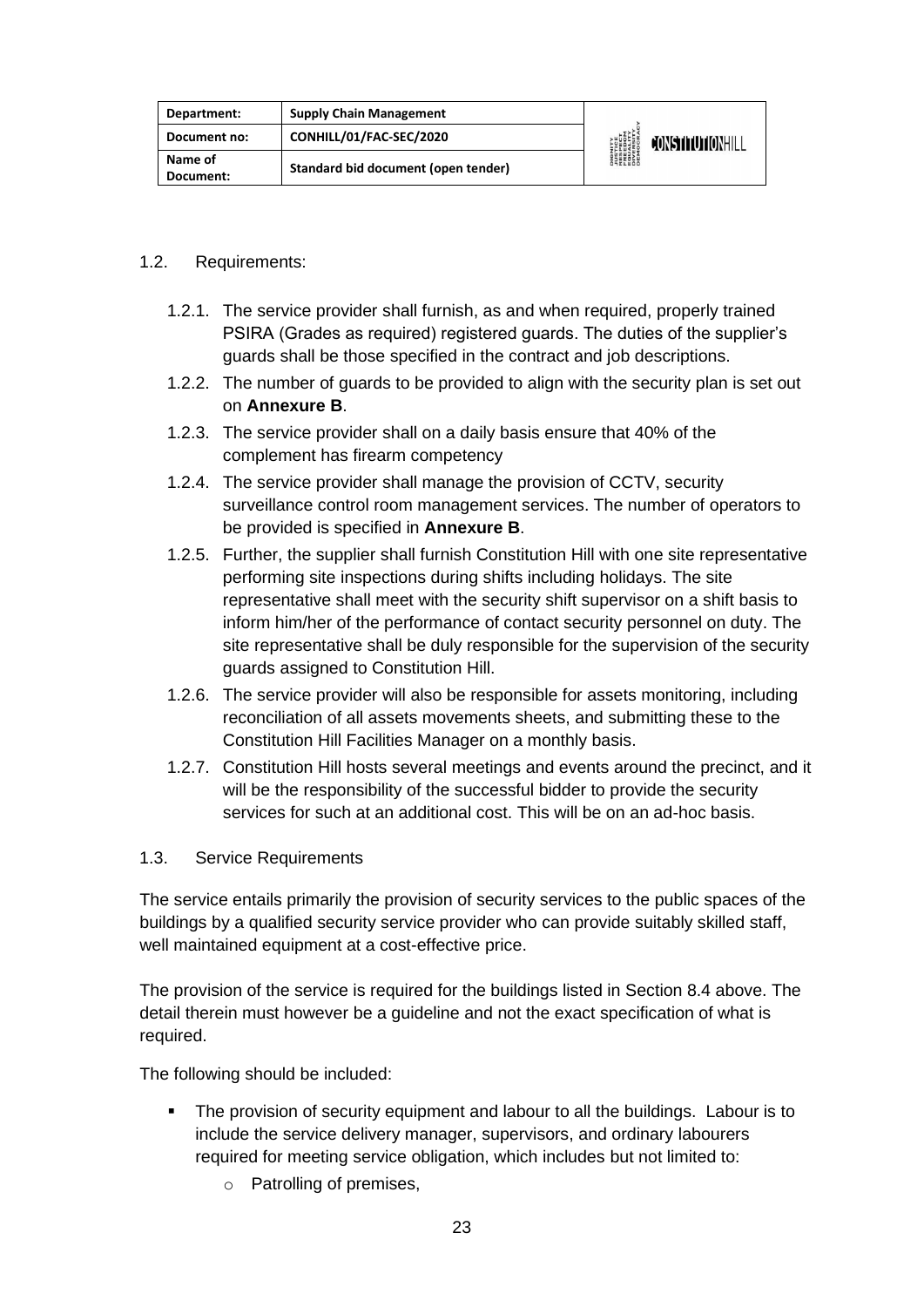| Department:          | <b>Supply Chain Management</b>      | <b>DIGNITY</b><br><i><b>NSTICE</b></i><br>RESPECT<br>EREEDOM<br>ENGESITY<br>DIVERSITY<br>DIENGCRAN | CONSTITUTIONHILL |
|----------------------|-------------------------------------|----------------------------------------------------------------------------------------------------|------------------|
| Document no:         | CONHILL/01/FAC-SEC/2020             |                                                                                                    |                  |
| Name of<br>Document: | Standard bid document (open tender) |                                                                                                    |                  |

- o Access control,
- o Screening/scanning of personnel /vehicles
- o Assets monitoring,
- o Personnel and members of the public escorted where required, and
- $\circ$  Protection to buildings and general crime prevention measures as agreed upon.
- CCTV monitoring
- Patrol guards
- Armed response- offsite
- Adhoc events

The specific duties of security personnel in respect of the premises shall be as described in the specific duties of security personnel and Standing Operating Procedures (SOP's) of Constitution Hill. These SOP's setting out the specific duties of the preferred bidder's security personnel shall be compiled by the preferred bidder at least ONE (1) week before the security services commence. This SOP's may be amended from time to time, with the agreement of both parties.

- 1.4. Security Equipment
	- 1.4.1. Supply of uniforms company uniform must contain two logo's, that of the company itself as well as the PSIRA ID card. (PSIRA 13.1).
	- 1.4.2. Patrol tracking system to be implemented at the Constitution Hill precinct.
	- 1.4.3. Equipment must include baton, handcuffs, pen, pocketbook and flashlight/torch.
	- 1.4.4. Personal protective equipment (PPE)
	- 1.4.5. Fully equipped with rain gear.
	- 1.4.6. Hand-held radios (base radios).
	- 1.4.7. Reflective jackets/vests must be worn by all officers on the perimeter and pavements/streetways
	- 1.4.8. Segway for the Supervisor/Site Representative for routine spot checks
	- 1.4.9. Panic button
- 1.5. Service Provider's Work Plan
	- 1.5.1. The bidder must submit together with its tender a complete work plan in which, amongst others, the following should be indicated: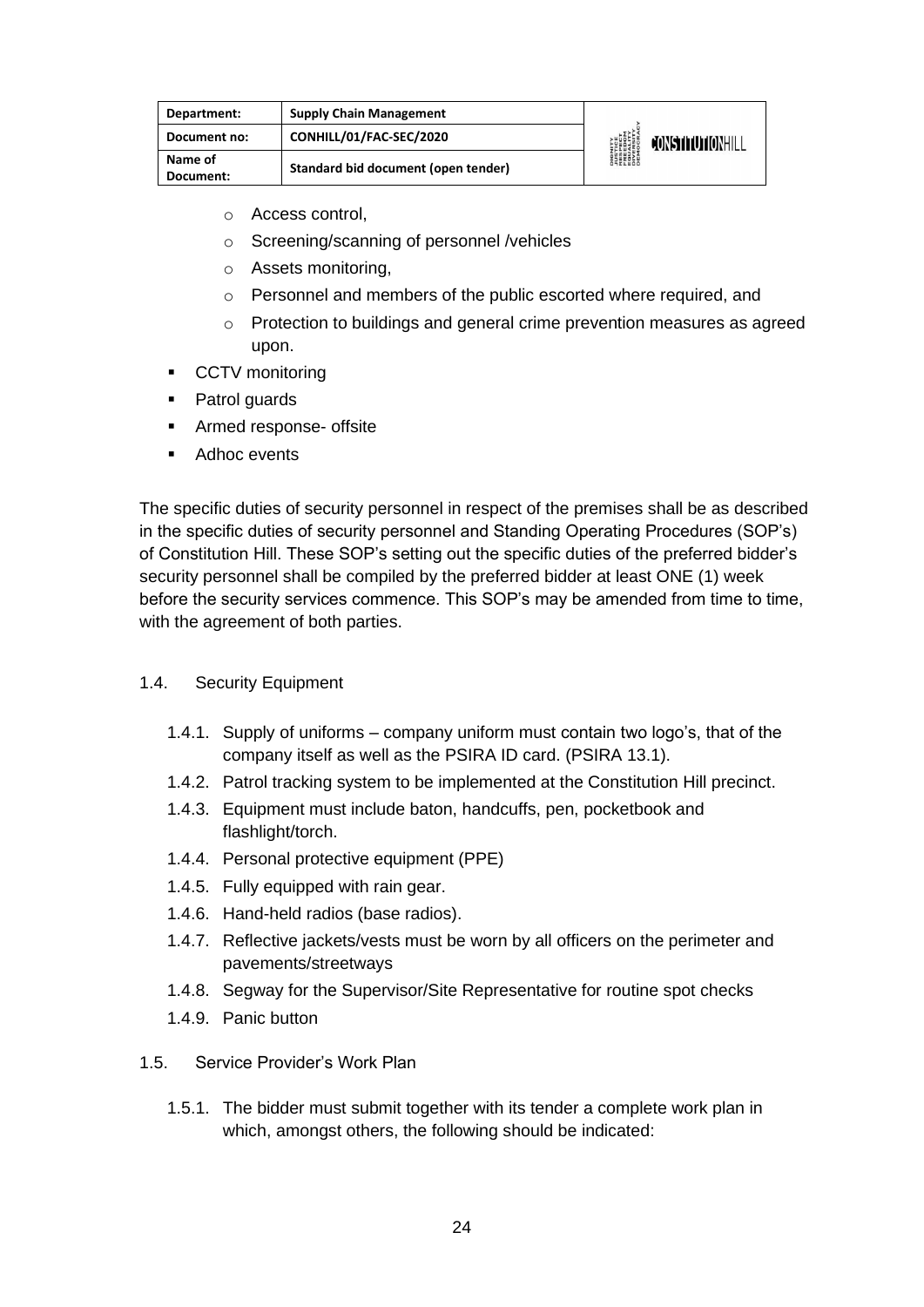| Department:          | <b>Supply Chain Management</b>      | <b>DIGNITY</b><br><i><b>NISTICE</b></i><br>RESPECT<br>EREEDIM<br>ENGESITY<br>DIVERSITY<br>DIROCRA | CONSTITUTIONHILL |
|----------------------|-------------------------------------|---------------------------------------------------------------------------------------------------|------------------|
| Document no:         | CONHILL/01/FAC-SEC/2020             |                                                                                                   |                  |
| Name of<br>Document: | Standard bid document (open tender) |                                                                                                   |                  |

- a. The number of security officers that will be deployed for the provision of security services.
	- i. How the security officer will execute their work within Constitution Hill, including duty rosters.
	- ii. When uniforms will be issued to the security officers in the three (3) year period;
	- iii. When and how security officers will be trained in the three (3) year period;
	- iv. Draft a monthly report, which will be submitted to Constitution Hill Management on the 15<sup>th</sup> of every month.
	- v. Draft the quarterly report (the report which includes the payment of UIF, COIDA/WCA, provident fund, any allowances and copies of monthly pay slips for all officers on site) and submit to the facilities manager on the  $15<sup>th</sup>$  of the third month;
	- vi. Monthly management meetings will be held with Constitution Hill Facilities Manager and Service provider;
	- vii. Weekly schedule for the operational meeting be held with the Facilities Manager.
- b. The plan should indicate all activities to be performed during the three (3) year period, the dates and person responsible for the execution and submission should be reflected on the plan.
- c. The work execution plan should start from a meeting of taking over the site until the hand-over meeting on the last day of contract.
- d. The exchange of any security officers may only be executed with prior consent, with at least 24 hours' notice, of the Constitution Hill Facilities Manager.
- e. Security officers supplied to render the cleaning services must be trained to the standard set by the PSIRA.
- f. The security officers must, at a minimum, be able to properly communicate and be able to correctly address Constitution Hill personnel and clients when addressed. A good understanding of communication skills is also essential.
- g. The name and contact details of the Service Delivery Manager as a single point of contact.
- h. Ensure that all personnel working under this contract are adequately trained prior to the commencement of the contract.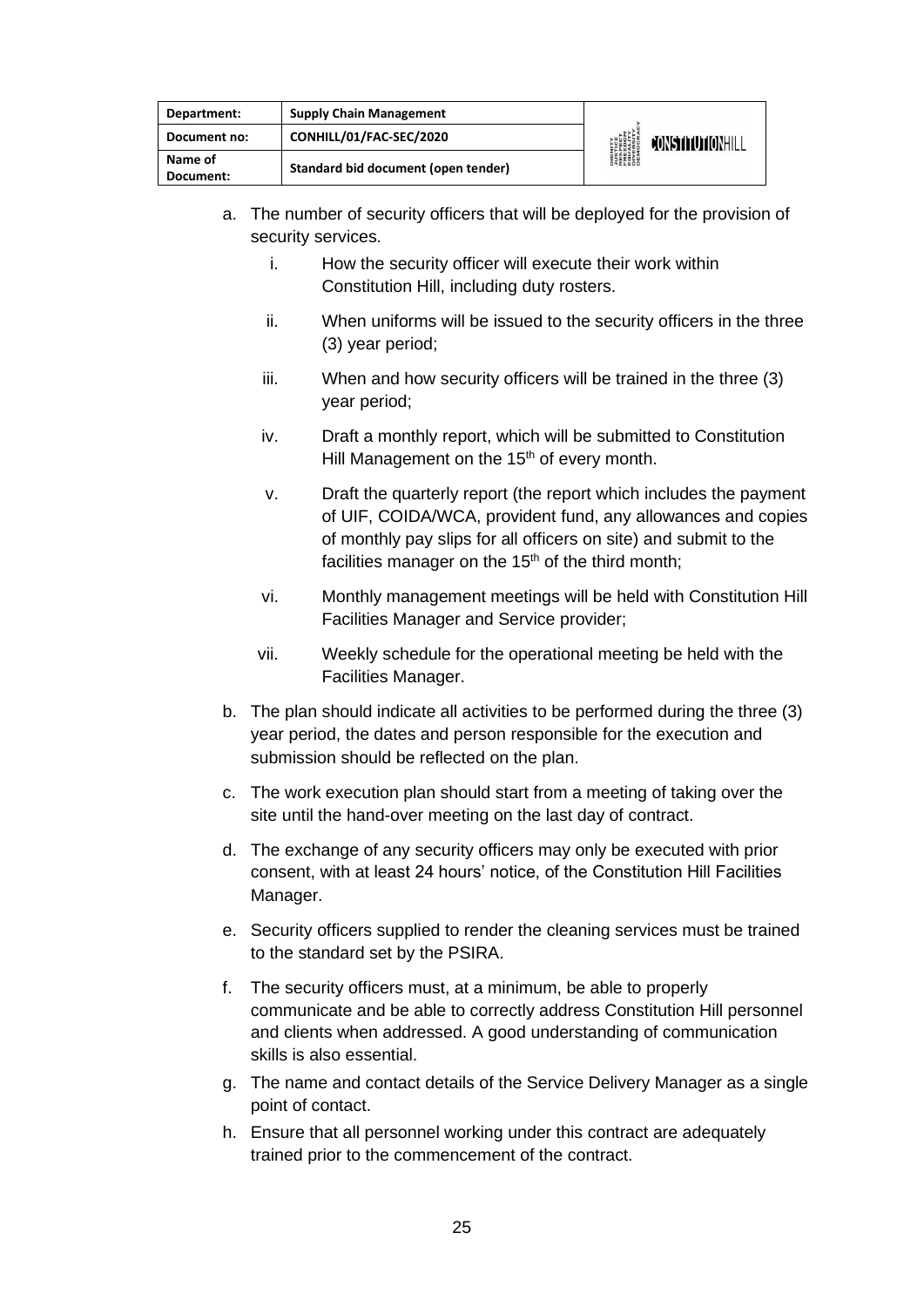| Department:          | <b>Supply Chain Management</b>      | <b>DIGNITY</b><br><i><b>JUSTICE</b></i><br>RESPECT<br>RESPECT<br>EQUERSITY<br>DIVERSITY<br>DEMOCRA | CONSTITUTIONHILL |
|----------------------|-------------------------------------|----------------------------------------------------------------------------------------------------|------------------|
| Document no:         | CONHILL/01/FAC-SEC/2020             |                                                                                                    |                  |
| Name of<br>Document: | Standard bid document (open tender) |                                                                                                    |                  |

- i. Provide all personnel working under this contract with uniforms, which state the name of the Service Provider and that can be clearly identified from other service providers, Constitution Hill personnel, etc. Constitution Hill reserves the right to order the immediate removal of a staff member that does not adhere to this arrangement.
- j. The service provider must supply each employee with a photo identification card. The card must have the following information:
	- i. The name of the firm (service provider)
	- ii. Name of the employee
	- iii. Identity number of the employee
	- iv. Signature of the employee
- k. The card must always be worn to be visible whilst on the premises. The service provider must have enough control over the permits to prevent any unauthorized use thereof. A list of names of all employees, who are to be employed on this contract, as well as their replacements, must be furnished beforehand.
- l. The security staff must report upon realisation to Constitution Hill Facilities by 08:30 every morning, any defects in and to area concerned e.g. blocked toilets/urinals, broken windows etc. during the cleaning of the building.
- m. In the event of a security staff member being on planned leave of any nature as allowed by the Basic Conditions of Employment Act, the reliever must commence duty without any interruption of services rendered to Constitution Hill.

#### **The proposed work plan must be supported by the following documents:**

- n. Profile of the tenderer indicating the physical address of the Head Office of the company. The branches should be outlined with their physical address, name of contact person and the contact number. Indication of total number of staff at each office breaking it down into permanent officers, temporary officers, supervisors, management/administration staff and directors.
- o. A duly authorised officer of the legal advice must sign the technical proposal verifying the qualifications and competencies of the project team.
- p. Detailed CV's of each proposed personnel assigned to the project, detailing inter alia their relevant operation and experience, verifiable project accomplishments and their availability to the project (maximum 2 pages per person).
- q. The trade references that are relevant to security, CCTV monitoring, and access control should be attached indicating: the name of the company, type of service rendered, duration of rendering such a service, name of contact person and contact number.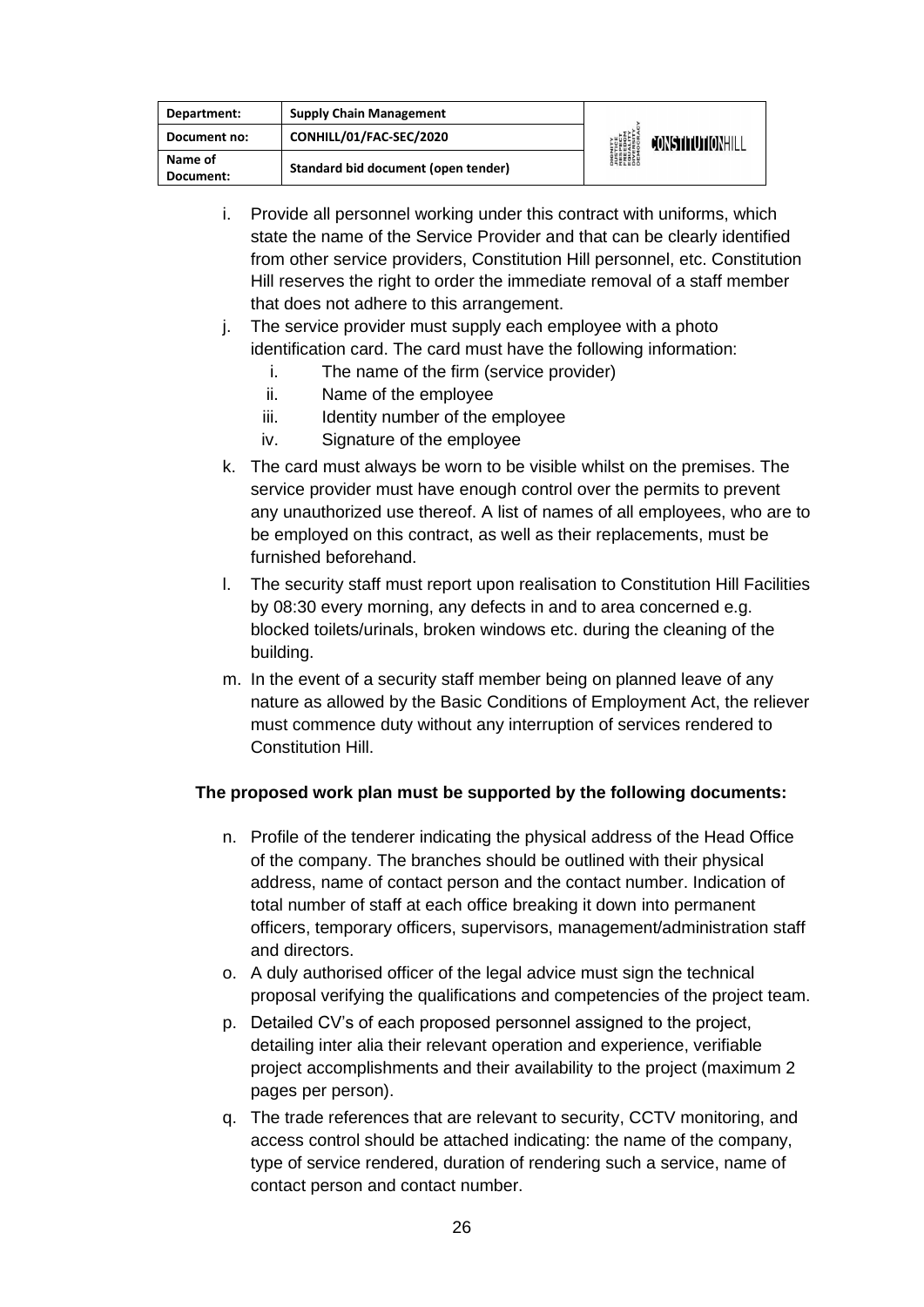| Department:          | <b>Supply Chain Management</b>      | <b>DIGNITY<br/>AUSTICE<br/>RESPECT<br/>EREEDIVM<br/>EREEDIVM</b><br>DIVERSITY<br>DIVERSITY<br>DEMOCRA | CONSTITUTIONHILL |
|----------------------|-------------------------------------|-------------------------------------------------------------------------------------------------------|------------------|
| Document no:         | CONHILL/01/FAC-SEC/2020             |                                                                                                       |                  |
| Name of<br>Document: | Standard bid document (open tender) |                                                                                                       |                  |

- r. Proof of registration with security's' provident fund.
- s. Proof of compliance should be provided for: Unemployment Insurance Fund, Workmen's Compensation Fund, Compensation for Occupational Injuries and Diseases (COID) Act, Occupational Health and Safety Legislation (Comply with 17.1 & 17.2 for SP's with 20+ employees), and Payment of statutory wages and annual bonuses as per Government Gazette.
- t. Public Liability Cover, greater or equal to R10,000,000.
- u. The proposal must be valid for a minimum of 120 days after the tender closing date.
- 1.6. Compliance with Labour Regulations
	- 1.6.1. Bidders must be registered with the following:
		- a. Unemployment Insurance Fund and the Workmen's Compensation Fund;
		- a. Comply with all applicable wage order / sector determination and/or agreement, in terms of the Labour Relations Act No 66 of 1995 (as amended) and or the Basic Conditions of Employment Act No 3 of 1983 (as amended). Proof must be submitted;
		- b. Membership certificate of PSIRA;
		- c. Latest audited compliance certificate with PSIRA. Proof must be submitted.
		- d. Registered for Compensation for Occupational Injuries and Diseases (COID). Proof must be submitted.
		- e. Proof of registration for provident fund for security officers.
- 1.7. General Specification
	- 1.7.1. Security officers must always present an acceptable image and appearance while on duty which implies, inter alia, that they may not sit, smoke, be on their mobile phone, eat or drink whilst at their posts.
	- 1.7.2. The Supervisors and security officers must always present a dedicated attitude. A dedicated attitude approach shall imply, inter alia, that there shall be no unnecessary arguments with clients, visitors/staff or discourteous behavior towards them.
	- 1.7.3. The Supervisors and security officers must be physically healthy and medically fit for the execution of their duties.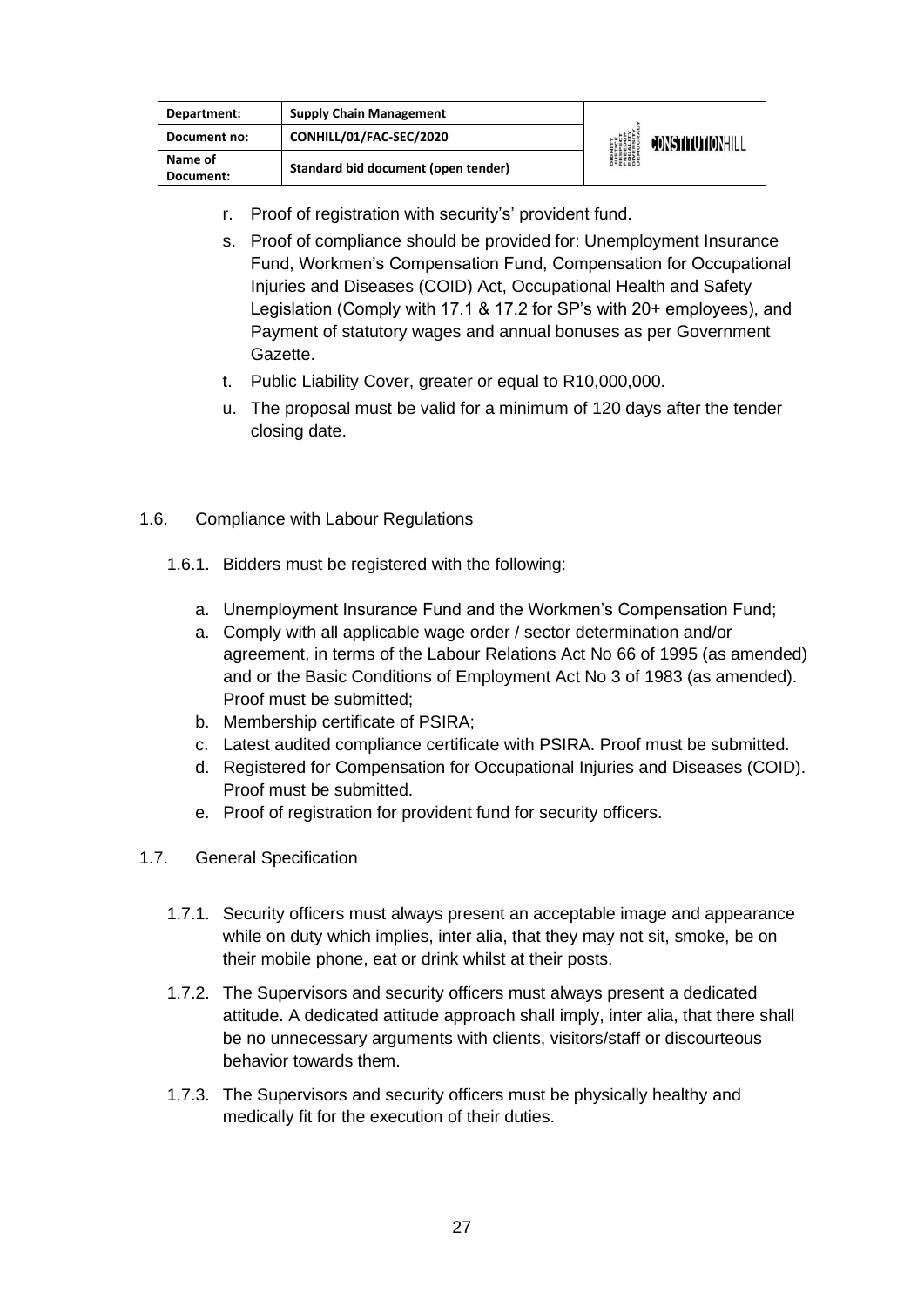| Department:          | <b>Supply Chain Management</b>      | <b>DIGNITY</b><br><i><b>NUSTICE</b></i><br>RESPECT<br>EQUELOM<br>ENGESITY<br>DIVERSITY<br>DIEMOCRA | CONSTITUTIONHILL |
|----------------------|-------------------------------------|----------------------------------------------------------------------------------------------------|------------------|
| Document no:         | CONHILL/01/FAC-SEC/2020             |                                                                                                    |                  |
| Name of<br>Document: | Standard bid document (open tender) |                                                                                                    |                  |

- 1.7.4. The Service Provider must keep proper files as well as appropriate documents of all security officers who are employed for rendering security services to the Constitution Hill offices for the purpose of inspection.
- 1.7.5. The appropriate documents shall include, inter alia, the following:
	- i. Training Certificates of successfully completed security courses as prescribed by PSIRA;
	- ii. Quarterly submission of monthly proof of wages received by employees (to be included in the Quarterly Report); and
	- iii. Proof of registration with PSIRA.
- 1.7.6. No security personnel may be allowed to work a shift longer than twelve (12) hours.
- 1.8. Notification Requirements
	- 1.8.1. The service provider is required to deliver the notifications as set out in the table below.

|         | <b>Notification</b>             | To Who                    |
|---------|---------------------------------|---------------------------|
| $a_{-}$ | Issues with attendance of staff | <b>Facilities Manager</b> |
|         | b. Maintenance items            | <b>Facilities Manager</b> |
|         | c. Other problems               | <b>Facilities Manager</b> |

- 1.9. Recordkeeping and Reporting
	- 1.9.1. The service provider is responsible to obtain, compile, maintain and update the records and documentation related to the security, CCTV monitoring and access control service. All records and documentation remain the property of Constitution Hill, who may request access to it at any stage.
	- 1.9.2. All correspondence is to be communicated, via e-mail, to the Facilities Manager.
	- 1.9.3. All updated documentation is to be forwarded to the Facilities Manager for safe keeping.
- 1.10. Interaction with Constitution Hill
	- 1.10.1. Constitution Hill requires that the service provider appoint a Service Delivery Manager (SDM) in order to deal with management issues arising out of the relationship.
	- 1.10.2. The SDM will be required to interface with Constitution Hill's Facilities Manager.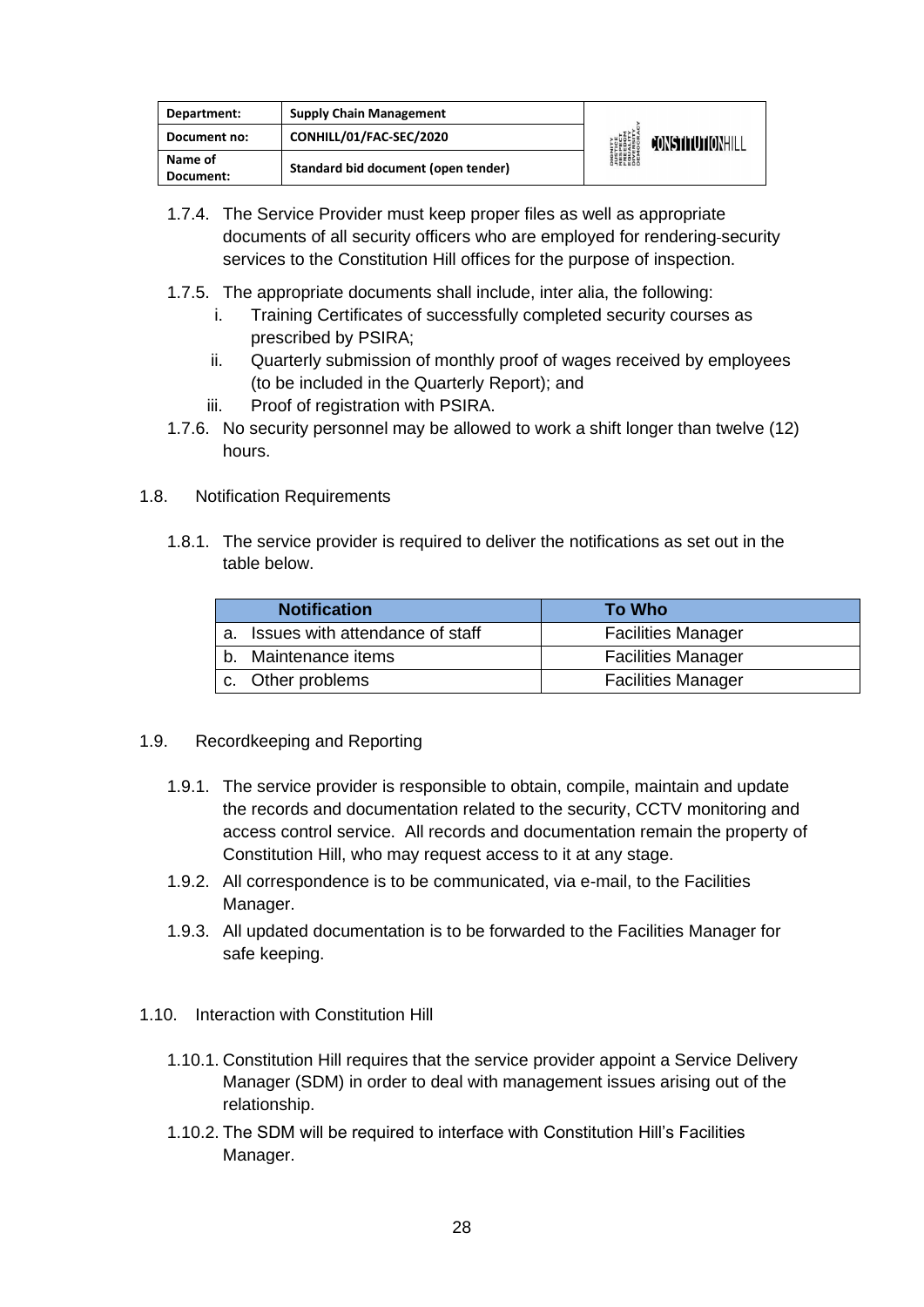| Department:          | <b>Supply Chain Management</b>      | <b>DIGNITY</b><br><b><i>JUSTICE<br/>RESPECT<br/>FREEDOM<br/>FREEDOM<br/>DIVERSITY<br/>DIVERSITY</i><br/>DEMOCRAV</b> | <b>JONSTITUTIONHILL</b> |
|----------------------|-------------------------------------|----------------------------------------------------------------------------------------------------------------------|-------------------------|
| Document no:         | CONHILL/01/FAC-SEC/2020             |                                                                                                                      |                         |
| Name of<br>Document: | Standard bid document (open tender) |                                                                                                                      |                         |

1.10.3. Formal MONTLHY operational meetings will be held with the Facilities Manager.

#### 1.11. Contract Meetings

- 1.11.1. The service provider 's SDM is to meet on a monthly basis with the Constitution Hill Facilities Manager in order to:
	- a. Table the monthly Service provider 's report
	- b. Discuss and assess Service provider 's performance through the preceding month
	- c. Discuss and agree on the application of penalties in the event of nonperformance or non-compliance with the service requirement
	- d. Table any reports or notices which may be relevant or required
- 1.11.2. The meetings are to occur between the 15th and 20th day of every month and the report is to cover matters of the preceding 30 days.
- 1.11.3. The service provider's SDM is to ensure that the meetings are recorded and that minutes of the meetings are distributed to the Facilities Manager within ONE (1) day of the meeting being held.

#### **1.12. Performance Levels Required and Penalties**

1.12.1. The following call-back response times shall apply:

| <b>Nature of Call-back</b> |                                                          | <b>Response Time</b> |                    |
|----------------------------|----------------------------------------------------------|----------------------|--------------------|
|                            |                                                          | <b>Normal Hours</b>  | <b>After Hours</b> |
| 1.                         | Security complaint i.e. work not done                    | $15 \text{ min}$     | N/A                |
| 2.                         | Security emergency i.e. theft, burglary,<br>intimidation | $15 \text{ min}$     | 1 hour             |
|                            | 3. Security emergency i.e. equipment not working         | 30 min               | 1 hour             |
| 4.                         | Security request in scope                                | 1 hour               | 2 hours            |
| 5.                         | Security request out of scope                            | 24 hours             | N/A                |

- 1.12.2. The Constitution Hill Facilities Manager, on a monthly basis, will assess the service provider's compliance with the above performance levels and response times. Non-performance will constitute grounds for action by Constitution Hill in accordance with the specification of performance management and may result in the application of penalties and, ultimately, termination of the service.
- 1.12.3. Definition of penalties and procedures governing them will be the subject of final negotiations.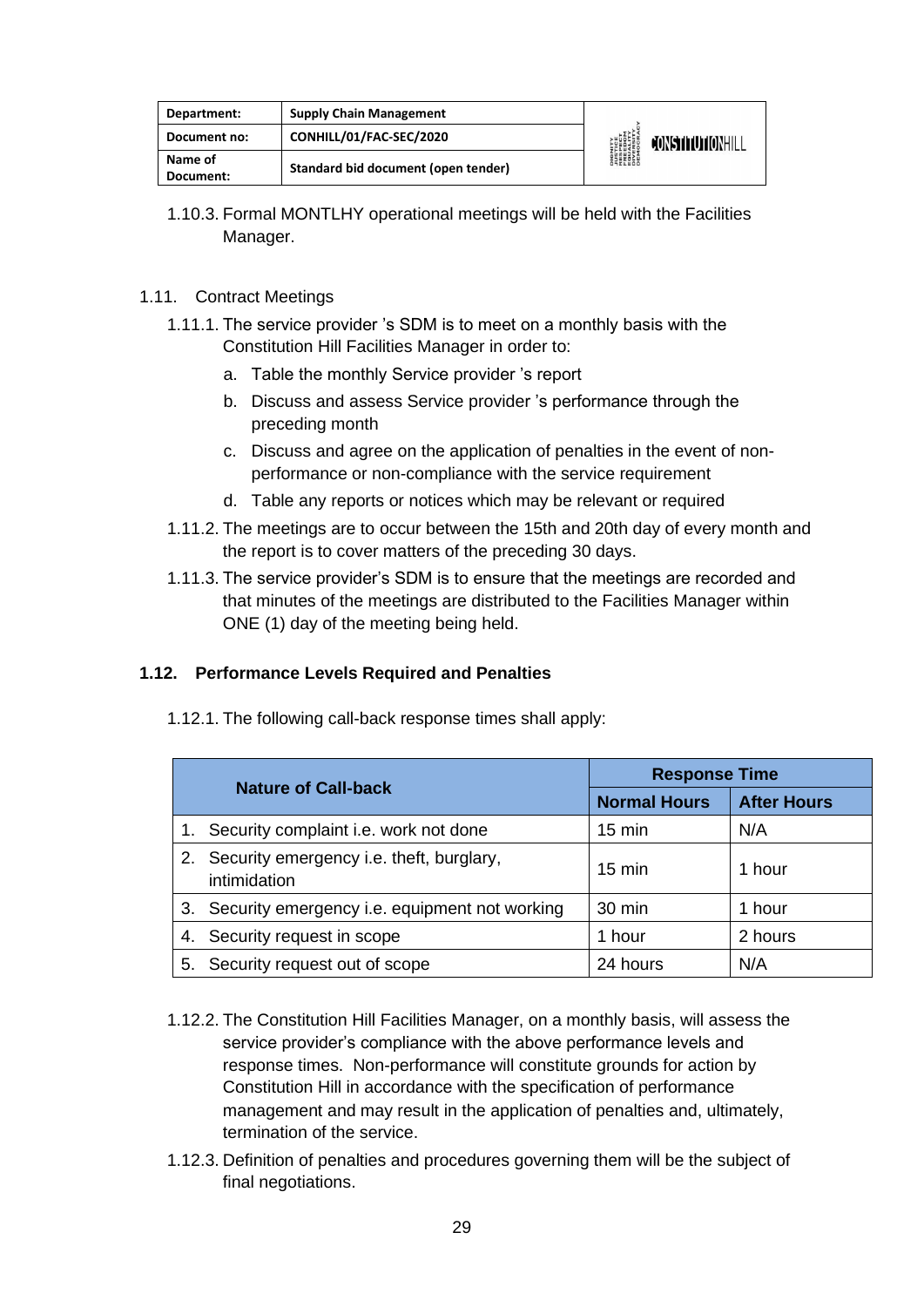| Department:  | <b>Supply Chain Management</b>      | <b>DIGNITY</b><br><b><i>NISTICE<br/>RESPECT<br/>RESPECT<br/>ERECOM<br/>DIVERSITY</i><br/>DIVERSITY<br/>DEMOCRAN</b> | CONSTITUTIONHILL |
|--------------|-------------------------------------|---------------------------------------------------------------------------------------------------------------------|------------------|
| Document no: | CONHILL/01/FAC-SEC/2020             |                                                                                                                     |                  |
| Name of      | Standard bid document (open tender) |                                                                                                                     |                  |
| Document:    |                                     |                                                                                                                     |                  |

#### 1.13. Service Costs and Charges

- 1.13.1. Constitution Hill requires a complete costing charge for all the services called for in this tender and set in the Price Schedule issued together with this tender. The charges and rates are to remain fixed for the term of the envisaged contract and must reflect VAT separately.
- 1.13.2. Annual rates (as publicized in the Government Gazette) would not increase automatically but be approved by Constitution Hill and accepted by the service provider in writing.
- 1.13.3. Constitution Hill reserves the right to request that the existing staff be taken over by the new service provider, prior to the commencement of contract.
- 1.13.4. Charges shall be invoiced separately for each building and/or service type and submitted on a monthly basis to the Facilities Manager. The building name and service month must be clearly indicated. Invoices are to be submitted on or before the 15th of the month and will be settled by Constitution Hill within 30 days of receipt of the invoice(s).
- 1.13.5. Constitution Hill will not pay for any out of scope work completed without an official purchase order.

#### **1.14. Commencement, Completion and Contract Term**

- 1.14.1. The contract period will be over 3 years (36 months), with an option for an additional 12 months
- 1.14.2. Notwithstanding the above, a notice period of thirty (30) days is applicable and may be given at any time during the period of the contract.
- 1.14.3. It will be expected from the service provider to meet the minimum probation requirements for the first three (3) months of the contract period. The minimum probation criteria (KPA's) will be agreed on with the Constitution Hill Facilities Manager.
- 1.15. Staff
	- 1.15.1. Competent, qualified and experienced persons are to perform the service and such persons are employed and supervised by the service provider.
- 1.16. Sub-Service providers
	- 1.16.1. The service provider is to list the intended sub-service providers it envisages using for the delivery of the service. Subcontracted services need to be specified and the subservice provider needs to present all the above information as part of the bid;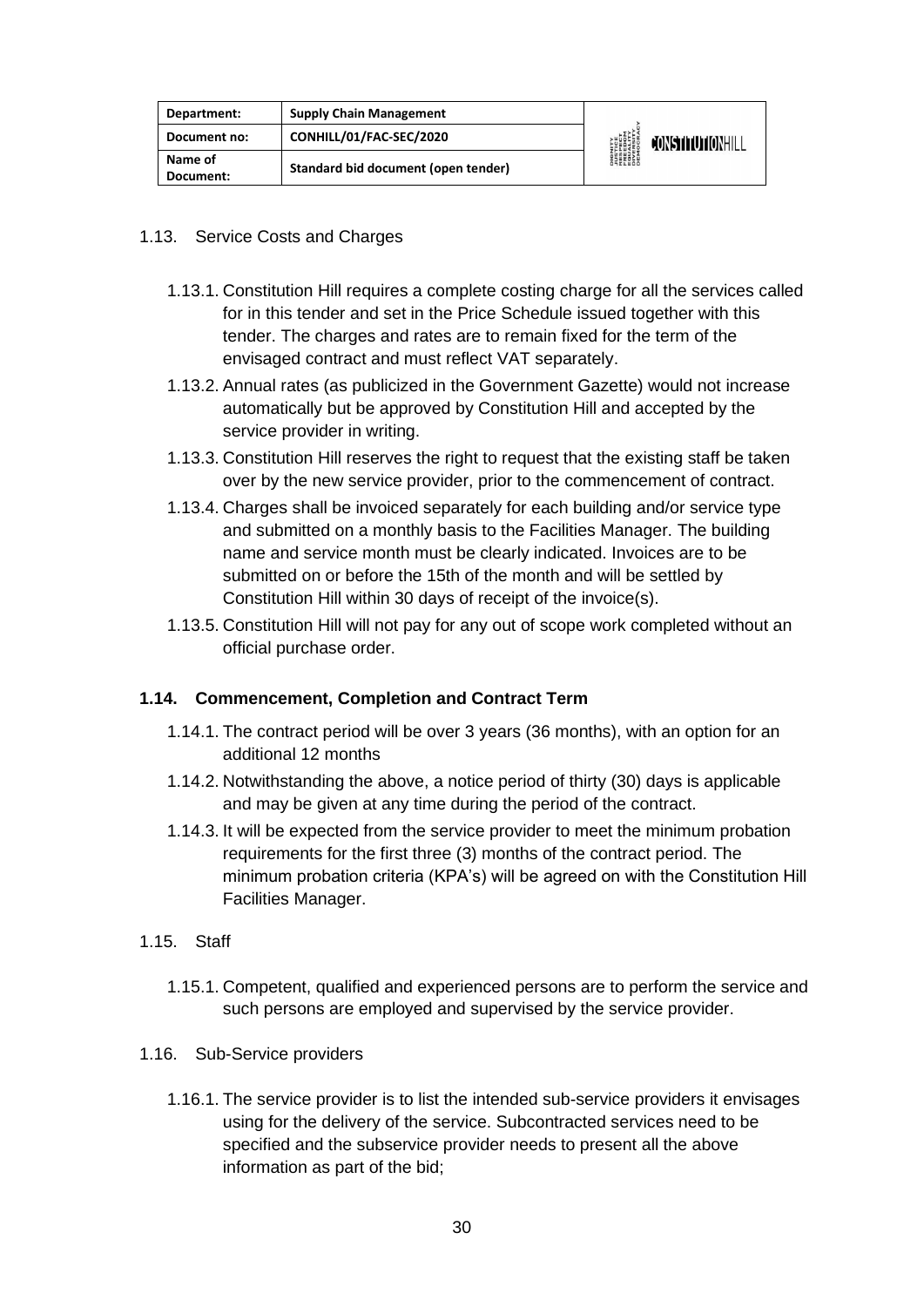| Department:          | <b>Supply Chain Management</b>      | <b>DIGNITY<br/>AUSTICE<br/>RESPECT<br/>RESPECT<br/>ERLEDOM<br/>DIVERSITY<br/>DIVERSITY</b> | <b>FONSTITUTIONHILL</b> |
|----------------------|-------------------------------------|--------------------------------------------------------------------------------------------|-------------------------|
| Document no:         | CONHILL/01/FAC-SEC/2020             |                                                                                            |                         |
| Name of<br>Document: | Standard bid document (open tender) |                                                                                            |                         |

- 1.16.2. Changing current or using new sub-service providers for the delivery of the service is to carry the approval of the Facilities Manager prior to their appointment.
- 1.16.3. Any sub-service providers used are subject to the same terms and conditions as applicable to the service provider.
- 1.17. Capabilities of the Service Provider
	- 1.17.1. Registration with the Registrar of companies and SARS. Proof must be submitted.
	- 1.17.2. Registration with the Unemployment Insurance Fund and the Workmen's Compensation Fund. Proof must be submitted.
	- 1.17.3. Member of PSIRA. Proof must be submitted.
	- 1.17.4. The company is well established and in existence for at least five (5) years.
	- 1.17.5. Be able to supply, sustain and manage a sufficient security staff to satisfy the requirements of Constitution Hill.
	- 1.17.6. Valid letter of good standing from the Provident Fund.
	- 1.17.7. Proof of Skills Development Levy (SDL) payments for the last three months.
	- 1.17.8. Proof of most recent Employment Equity report submission, Proof of Work Skills Plan (WSP), Annual Training Report (ATR) submission, and approval letter from SASSETA.
	- 1.17.9. Must be a minimum of level 4 B–BBEE Contributor verified in accordance with the codes of Good Practice for B-BBEE issued by the Department of Trade and Industry (DTI).

#### **CCTV maintenance scope of work**

- 1. Monthly service to be conducted, where the following tasks will be carried out: Responses to call outs
	- Emergencies must be within 4 hours and time period for repairs must be within 2 hours
	- Ad hoc call outs before midday response must be the same day and time period for repairs must be within 4 hours
	- Ad hoc call outs after midday response must be within 24 hours and time period for repairs must be within 4 hours
- 2. Technician will ensure the system is fully functional
- 3. Technician will check all hard drives on the servers and report findings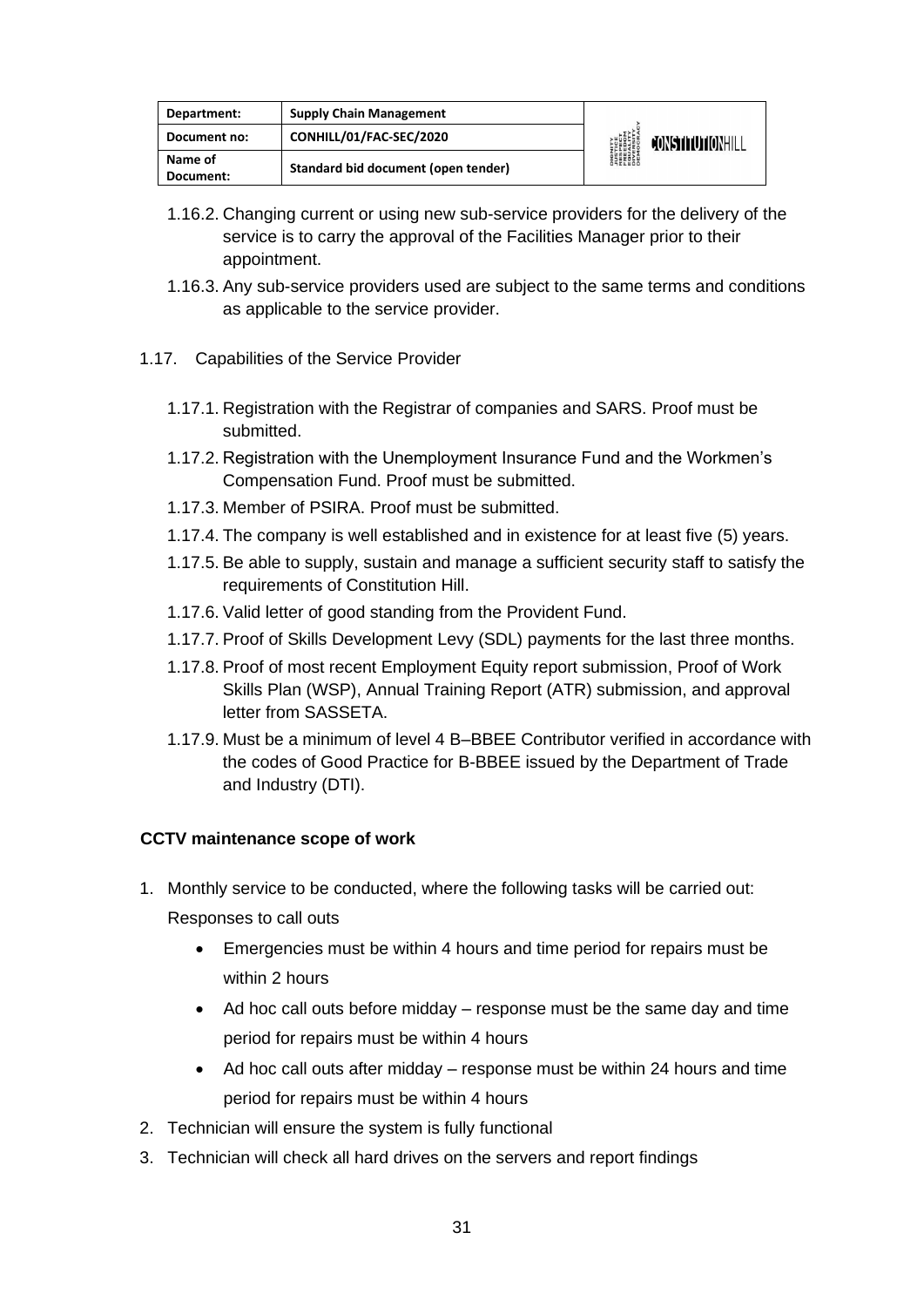| Department:          | <b>Supply Chain Management</b>      | DIGNITY<br>JUSTICE<br>RESPECT<br>RESPECT<br>EQUERSITY<br>DIVERSITY<br>DIROCRAL | CONSTITUTIONHILL |
|----------------------|-------------------------------------|--------------------------------------------------------------------------------|------------------|
| Document no:         | CONHILL/01/FAC-SEC/2020             |                                                                                |                  |
| Name of<br>Document: | Standard bid document (open tender) |                                                                                |                  |

- 4. All cameras are available on the network
- 5. All cameras are checked for focus and refocused where necessary
- 6. All cameras shall conform to a minimum of 90 days recording period
- 7. All cameras are pointing in the correct direction
- 8. All camera lenses are clean for picture clarity
- 9. All outdoor housings are secure and sealed
- 10. Routine physical check on all patch rooms and switches to ensure neatness and functionality
- 11. Routine cleaning of lens covers will be performed as and when required
- 12. Skyjack/Cherry picker must be made available where necessary beforehand
- 13. All discrepancies on any camera will be verified by the duty CCTV controller, documented on the technician's service sheet before rectified and adjusted accordingly
- 14. A service sheet and checklist must be signed by the technician and attached to the job card upon completion of the service. It will be signed by the Facility Manager to ensure that all cameras worked on were checked.
- 15. The service provider will be required to attend monthly site meetings at Constitution Hill with the Facility Manager or any representative from Constitution Hill.
- 16. The service provider needs to submit their invoice to validate the mark-up on spares
- 17. The cost in the pricing schedule will be fixed for the duration of the contract

#### 1.18. General

- 1.18.1. The successful service provider will report directly to Facilities Management Department.
- 1.18.2. Constitution Hill reserves the right (at their sole discretion) to request the removal of any member of the contractor's staff in the event of consistent poor performance, breaches of site code of conduct and procedures, poor housekeeping, poor business conduct, noncompliance with specification or general unsuitability for the role. If a member of staff is requested to be removed from the site, the contractor will appoint another member of staff without delay.
- 1.19. Constitution Hill's Rights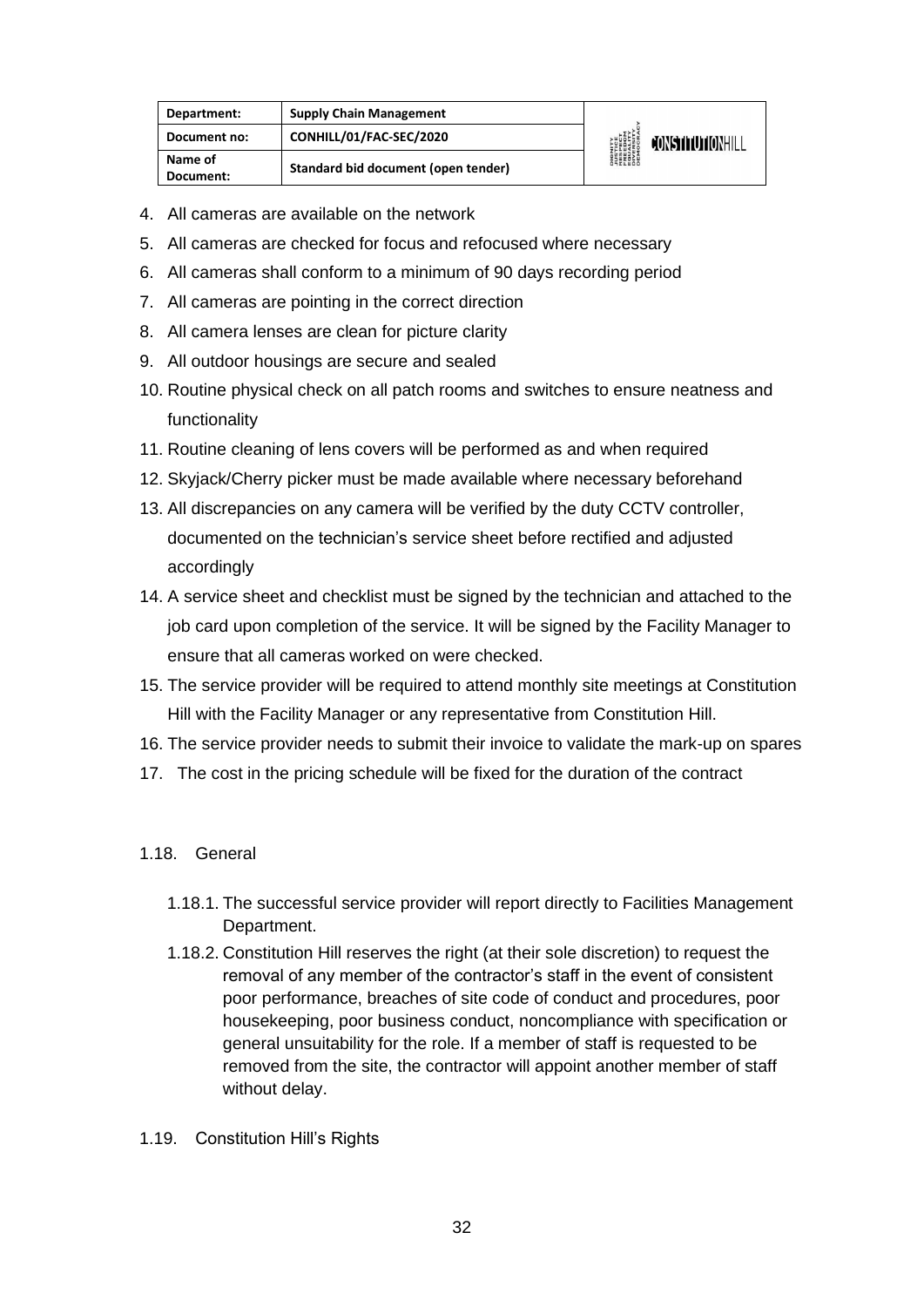| Department:          | <b>Supply Chain Management</b>      |                                                                                                                       |  |
|----------------------|-------------------------------------|-----------------------------------------------------------------------------------------------------------------------|--|
| Document no:         | CONHILL/01/FAC-SEC/2020             | <b>DIGNITY</b><br><i><b>NISTICE</b></i><br>RESPECT<br>EREEDIM<br>ENGESITY<br>DIVERSITY<br>DIROCRA<br>CONSTITUTIONHILL |  |
| Name of<br>Document: | Standard bid document (open tender) |                                                                                                                       |  |

- 1.19.1. Constitution Hill is entitled to amend any bid conditions, validity period, specifications, or extend the closing date of bid before the closing date. All bidders, to whom the bid documents have been issued and where Constitution Hill have record of such bidders, may be advised in writing of such amendments in good time and any such changes will also be posted on Constitution Hill's website under the relevant tender information. All prospective bidders should therefore ensure that they visit the website regularly and before they submit their tender response to ensure that they are kept updated on any amendments in this regard.
- 1.19.2. Constitution Hill reserves the right not to accept the lowest bid or any bid in part or in whole. It normally awards the contract to the bidder who proves to be fully capable of handling the contract and whose bid is technically acceptable and/or financially advantageous to Constitution Hill.
- 1.19.3. Constitution Hill reserves the right to give preference to an empowerment company and /or may elect to award this bid on condition that a joint venture with an empowerment company is formed. The implications of such arrangement will be subject to negotiations between Constitution Hill and the successful bidder.
- 1.19.4. Constitution Hill reserves the right to award this bid as a whole or in part without furnishing reasons.
- 1.19.5. Constitution Hill reserves the right to extend the scope of work relating to this tender to include any of its Subsidiaries if required. The implications of such scope changes will be subject to negotiations between Constitution Hill and the successful bidder.
- 1.19.6. Constitution Hill reserves the right to conduct site visits at bidder's corporate offices and / or at client sites if so required.
- 1.20. Undertakings by the Bidder
	- 1.20.1. The bidder hereby offer to render all or any of the services described in the attached documents to Constitution Hill on the terms and conditions and in accordance with the specifications stipulated in this Bid documents (and which shall be taken as part of, and incorporated into, this Proposal at the prices inserted therein).
	- 1.20.2. Bids submitted by Companies must be signed by a person or persons duly authorised thereto by a resolution of a Board of Directors, a copy of which Resolution, duly certified be submitted with the Bid.
	- 1.20.3. The bidder shall prepare for a possible presentation should Constitution Hill require such and the bidder shall be notified thereof in good time before the actual presentation date.
	- 1.20.4. The bidder hereby agree that the offer herein shall remain binding upon him/her and receptive for acceptance by Constitution Hill during the validity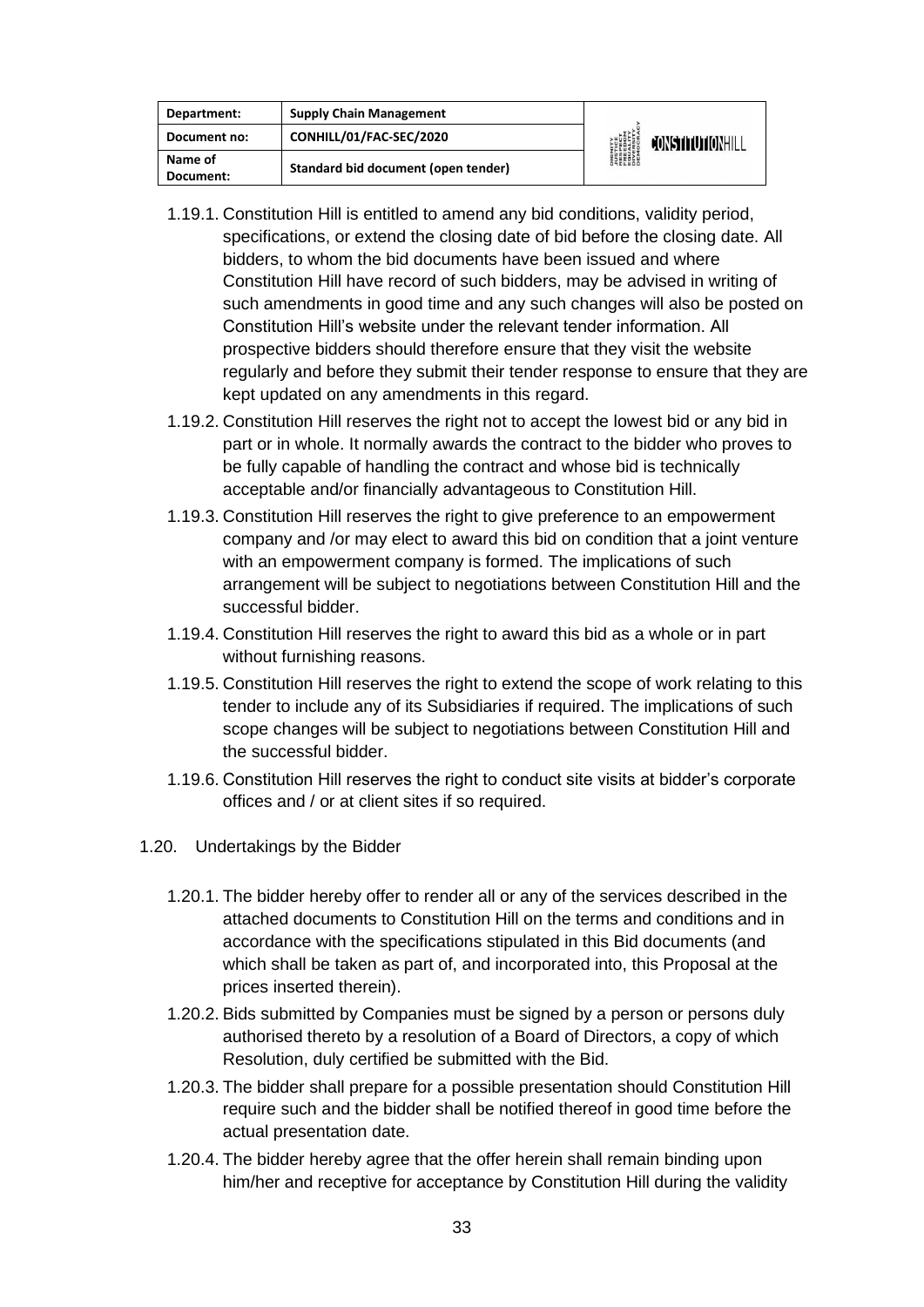| Department:          | <b>Supply Chain Management</b>      |                                                                                      |                  |
|----------------------|-------------------------------------|--------------------------------------------------------------------------------------|------------------|
| Document no:         | CONHILL/01/FAC-SEC/2020             | <b>DIGNITY</b><br>PESPECT<br>RESPECT<br>ERLEDIY<br>DIVERSITY<br>DIVERSITY<br>DEMOCRA | CONSTITUTIONHILL |
| Name of<br>Document: | Standard bid document (open tender) |                                                                                      |                  |

period indicated and calculated from the closing hour and date of the Bid; this offer and its acceptance shall be subject to the terms and conditions contained in this bid document.

- 1.20.5. The bidder furthermore confirm that he/she has satisfied himself/herself as to the correctness and validity of his/her Bid response that the price(s) and rate(s) quoted cover all the work/item(s) specified in the Bid response documents and that the price(s) and rate(s) cover all his/her obligations under a resulting contract and that he/she accept that any mistakes regarding price(s) and calculations will be at his/her risk.
- 1.20.6. The bidder hereby accepts full responsibility for the proper execution and fulfilment of all obligations and conditions devolving on him/her under this agreement as the Principal(s) liable for the due fulfilment of this contract.

#### 1.21. Reasons for Disqualification

Constitution Hill reserves the right to disqualify any bidder which does any one or more of the following, and such disqualification may take place without prior notice to the offending bidder. However, the bidder will be notified in writing of such disqualification:

- i. bidders who submitted information that is fraudulent, factually untrue or inaccurate information;
- ii. bidders who received information not available to other vendors through fraudulent means; and/or
- iii. bidders who do not comply with **mandatory requirements** as stipulated in this bid document.

#### 1.22. Key Considerations

- 1.22.1. The successful bidder shall comply with all the labour laws, relevant legislation, and regulations applicable to the rendering of these services;
- 1.22.2. The successful bidder's staff shall not disturb the employees of Constitution Hill or make any sort of noise on the premises or within the building;
- 1.22.3. The successful bidder's workers shall always be polite, courteous, well behaved, and honest;
- 1.22.4. The successful bidder shall be fully responsible for any theft, burglary, fire, or any other mischievous deeds committed by its workers;
- 1.22.5. The successful bidder's workers shall not enter-into any unlawful activity within Constitution Hill premises and shall have good moral character;
- 1.22.6. Constitution Hill shall have the right to impose cash penalties on the successful bidder or deduct such amounts from the security deposit as deemed fit in case the Constitution Hill is put to any financial loss directly or indirectly by any act or omission on the part of the successful bidder's works;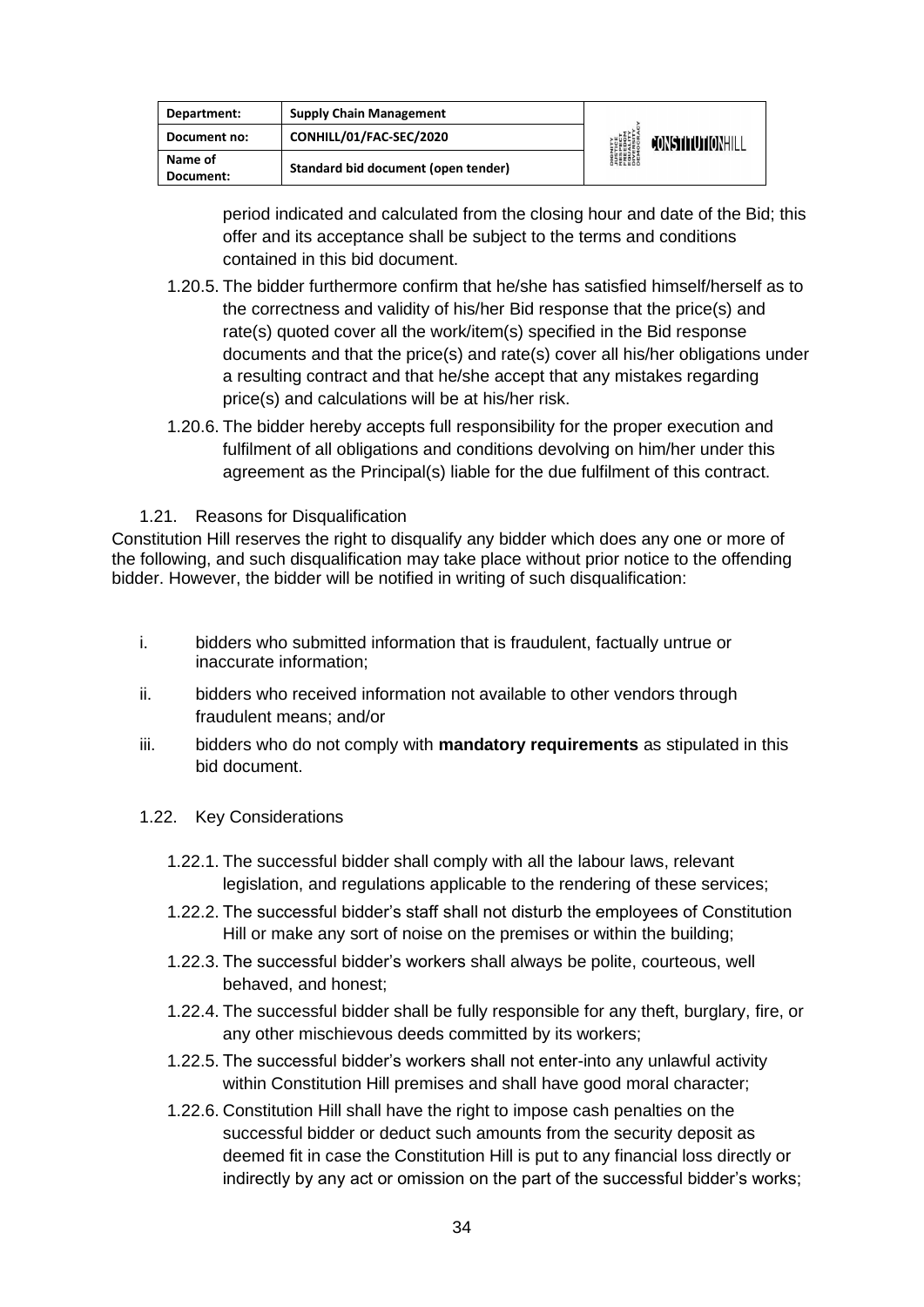| Department:          | <b>Supply Chain Management</b>      | <b>DIGNITY</b><br><i><b>NUSTICE</b></i><br>RESPECT<br>EQUELOM<br>ENGESITY<br>DIVERSITY<br>DIEMOCRA | <b>JONSTITUTIONHILL</b> |
|----------------------|-------------------------------------|----------------------------------------------------------------------------------------------------|-------------------------|
| Document no:         | CONHILL/01/FAC-SEC/2020             |                                                                                                    |                         |
| Name of<br>Document: | Standard bid document (open tender) |                                                                                                    |                         |

- 1.22.7. The successful bidder shall be directly responsible for payment of the wages, which should not be less than minimum wages prescribed by the department of labour and statutory benefits available under the rules to its employees. Constitution Hill shall have a right to intervene in the event of any such claim of the persons employed by the successful bidder;
- 1.22.8. Insurance and accidents of the workers will be the responsibility of the successful bidder;
- 1.22.9. All the workers of the successful bidder shall be South African citizens, and free from infectious/contagious diseases;
- 1.22.10. The successful bidder shall ensure that their workers are adequately trained in accordance with the OHS Act, regarding working with chemicals, and safety within the workplace. Proof of such training shall be provided when workers are placed on site. Such training shall always be kept up to date.
- 1.23. Property provided for the Bidder's use
	- 1.23.1. A lock-up facility will be made available for the safekeeping of equipment to the successful bidders at no cost;
	- 1.23.2. The service provider and staff may use the facilities on the property e.g. toilets, rest rooms, electrical plugs, lighting, and water for the purpose of this contract subject to the rules and policy of Constitution Hill as applicable.
- 1.24. Professional Indemnity Insurances
	- 1.24.1. The successful bidder will be required to a have and maintain a public liability insurance cover of a minimum of R10 000 000.
	- 1.24.2. Constitution Hill will not be held responsible in any way for the damages, losses, theft of equipment or any valuables of the contractor or injury of his/her while on site or in the execution of their duties. The service provider will be held responsible for damages of items caused by them at Constitution Hill offices.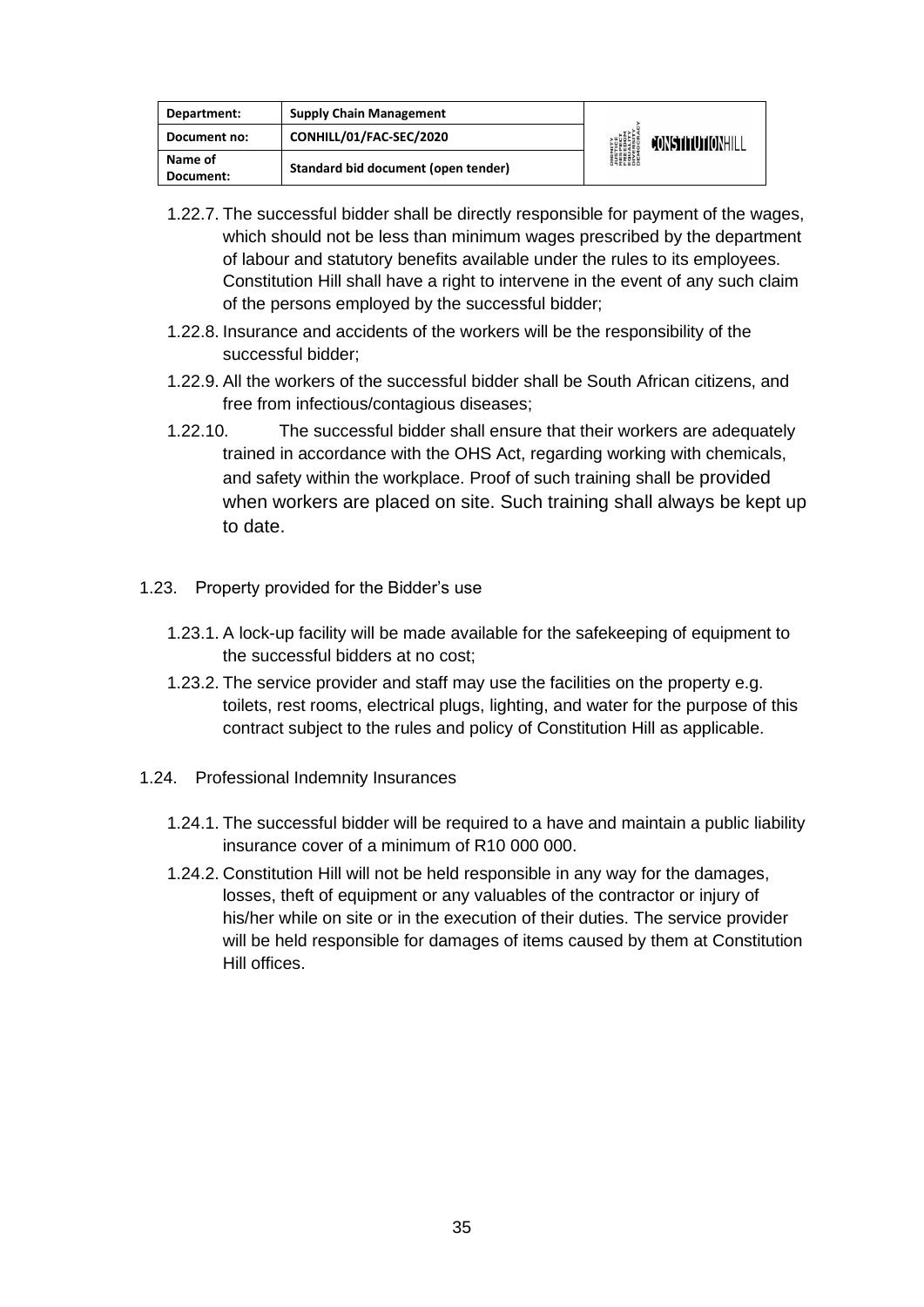| Department:          | <b>Supply Chain Management</b>      |                                                                                                            |
|----------------------|-------------------------------------|------------------------------------------------------------------------------------------------------------|
| Document no:         | CONHILL/01/FAC-SEC/2020             | <b>DIGNITY</b><br>PUSTICE<br>FRESPECT<br>EQUALITY<br>DIVERSITY<br>DIVERSITY<br>DEMOCRA<br>CONSTITUTIONHILL |
| Name of<br>Document: | Standard bid document (open tender) |                                                                                                            |

## **A3: PRICING SCHEDULE – FIRM PRICES SBD 3**

**Only firm prices will be accepted, non-firm prices, including prices subject to rate of exchange variations will not be considered**

**Note: Only firm prices in South African Rand ('R') will be accepted.**

**Name of Bidder \_\_\_\_\_\_\_\_\_\_\_\_\_\_\_\_\_\_\_\_\_\_\_\_\_\_\_\_\_\_\_\_\_\_\_\_\_\_\_\_\_\_\_**

**Bid number: CONHILL/03/SECURITY/FAC/2019** 

**Offer to be valid for 120 days**

Detailed costing must be provided to substantiate the pricing schedule This pricing must refer to the proposed implementation plan

> **Note:** All costs must be included on the bid price**,** including **VAT, travel, delivery, 'complete installation', 1-year warranty and all taxes** where applicable, etc.

**Important**: If there are any exclusions or added services, those must be clearly indicated.

**\_\_\_\_\_\_\_\_\_\_\_\_\_\_\_\_\_\_\_\_\_\_\_\_\_\_\_\_\_ \_\_\_\_\_\_\_\_\_\_\_\_\_\_\_\_\_\_\_\_\_\_\_\_\_\_\_\_\_\_\_**

**Signature of Bidder Community Community Community Community Community Community Community Community Community**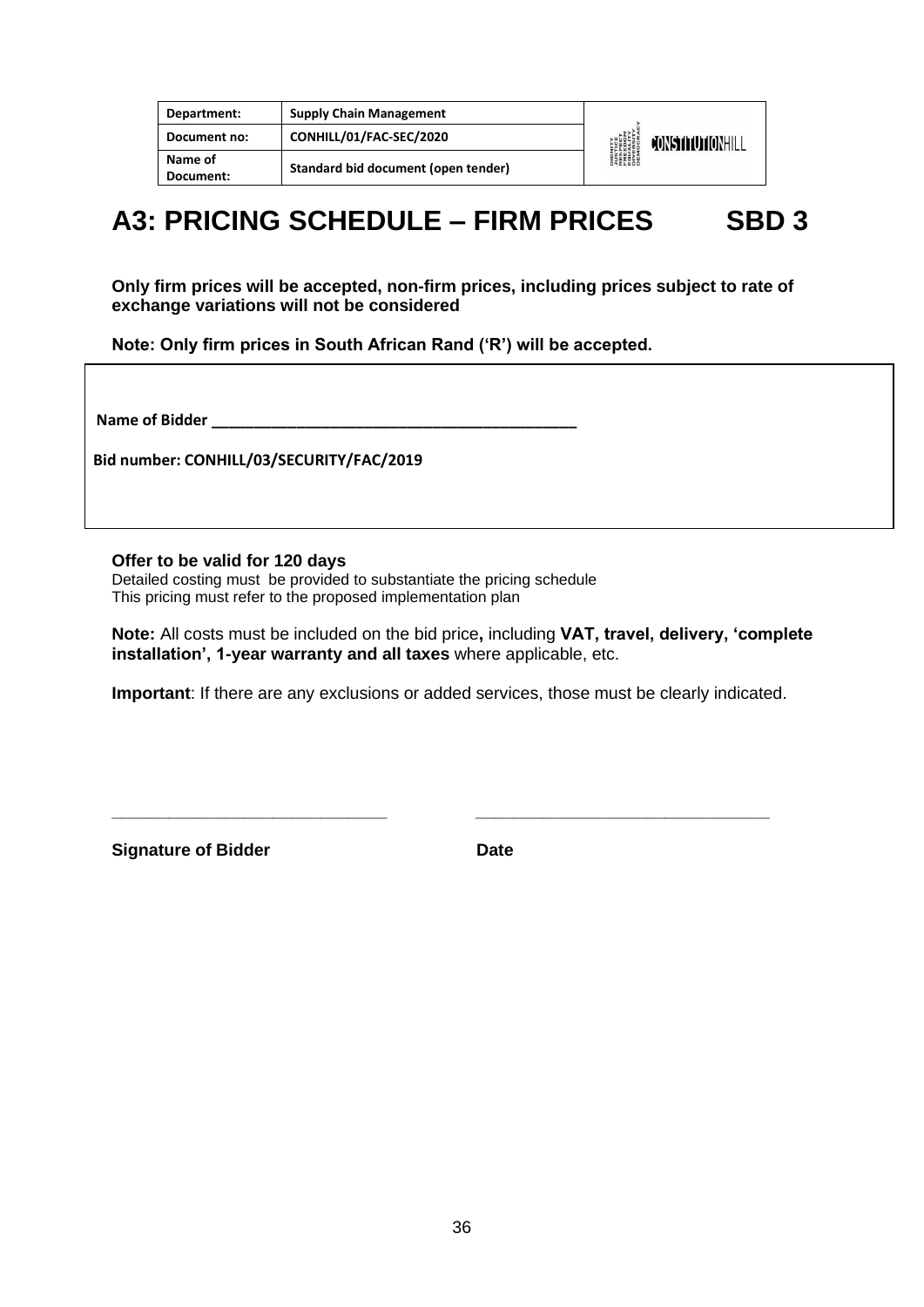| Department:          | <b>Supply Chain Management</b>      |                                                                                      |                  |
|----------------------|-------------------------------------|--------------------------------------------------------------------------------------|------------------|
| Document no:         | CONHILL/01/FAC-SEC/2020             | <b>DIGNITY</b><br>PESPECT<br>RESPECT<br>ERLEDIY<br>DIVERSITY<br>DIVERSITY<br>DEMOCRA | CONSTITUTIONHILL |
| Name of<br>Document: | Standard bid document (open tender) |                                                                                      |                  |

#### **DETAILED BREAKDOWN OF TOTAL COST AND STANDARD SERVICES**

#### **(NOTE: Bidder must submit Pricing Schedule in a separate envelope clearly Marked Pricing Schedule and tender reference number. Failure to do so may result in disqualification of submission)**

Bidders must ensure that a detailed pricing schedule is included that is broken down to meet the conditions set out in this document. If uncertain, as much detail as possible should be provided.

List any third party's involvement in your solution and include costs thereof. Provide a summary of all costs. The tender prices should be quoted in South African currency (ZAR).

Please summarize the total project cost below which agrees to your detailed pricing schedule:

#### **1.25. Summary of Total Cost**

| <b>TOTAL BID PRICE</b>    | <b>ZAR</b> (including all<br>taxes) | <b>Projected</b><br><b>Annual</b><br><b>Escalation</b><br><b>Percentage</b> |
|---------------------------|-------------------------------------|-----------------------------------------------------------------------------|
| YEAR 1                    |                                     |                                                                             |
| <b>YEAR 2</b>             |                                     |                                                                             |
| <b>YEAR 3</b>             |                                     |                                                                             |
| <b>OTHER - SPECIFY</b>    |                                     |                                                                             |
| <b>OTHER - SPECIFY</b>    |                                     |                                                                             |
| <b>OTHER-SPECIFY</b>      |                                     |                                                                             |
| <b>TOTAL PROJECT COST</b> |                                     |                                                                             |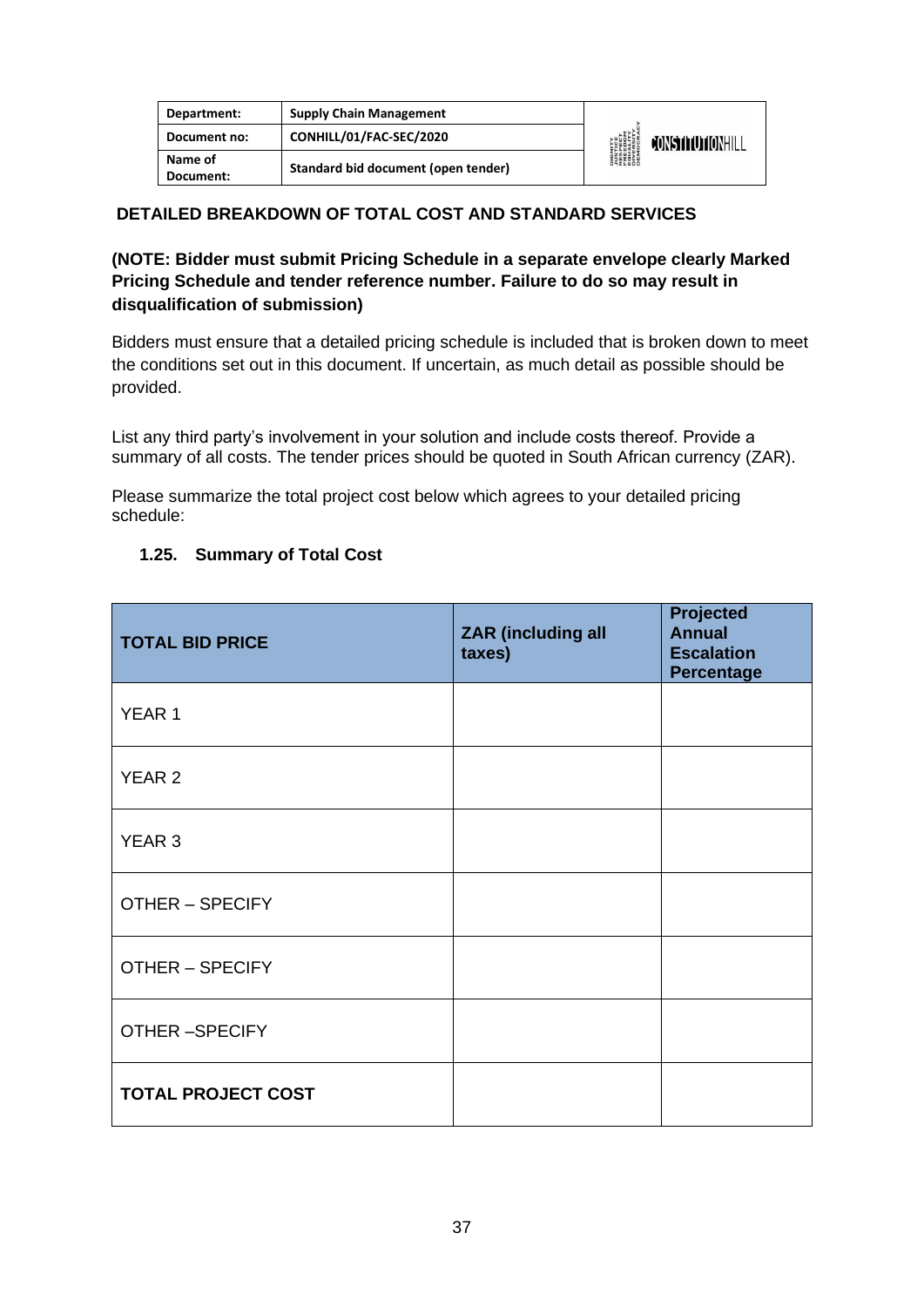| Department:          | <b>Supply Chain Management</b>      |                                                                                                                     |                  |
|----------------------|-------------------------------------|---------------------------------------------------------------------------------------------------------------------|------------------|
| Document no:         | CONHILL/01/FAC-SEC/2020             | <b>DIGNITY</b><br><b><i>NISTICE<br/>RESPECT<br/>RESPECT<br/>RESPITY<br/>DIVERSITY<br/>DIROCRAN</i><br/>DEMOCRAN</b> | CONSTITUTIONHILL |
| Name of<br>Document: | Standard bid document (open tender) |                                                                                                                     |                  |

#### **Further breakdown of pricing schedule.**

| Description                                            |                                  |              |  |  |
|--------------------------------------------------------|----------------------------------|--------------|--|--|
| Monthly service                                        | Monthly cost (excl. VAT)         | $\mathsf{R}$ |  |  |
|                                                        | VAT@15%                          | $\mathsf{R}$ |  |  |
|                                                        | Monthly cost (incl. VAT)         | $\mathsf{R}$ |  |  |
|                                                        |                                  |              |  |  |
|                                                        |                                  |              |  |  |
| Additional cost for<br>emergency callouts.             | Weekdays 8 am-5 pm               | $\mathsf{R}$ |  |  |
| Response time-within 4<br>hours (incl. VAT)            | Weekdays after hours (after 5pm) | $\mathsf{R}$ |  |  |
|                                                        | Weekends/Holidays                | $\mathsf{R}$ |  |  |
|                                                        |                                  |              |  |  |
| Additional cost for ad-hoc<br>callouts. Response time- | Weekdays 8 am-5 pm               | $\mathsf{R}$ |  |  |
| within 4 hours (VAT incl)                              | Weekdays after hours (after 5pm) | $\mathsf{R}$ |  |  |
|                                                        | Weekends/Holidays                | $\mathsf{R}$ |  |  |
|                                                        |                                  |              |  |  |
| Proposed value adds                                    |                                  |              |  |  |

#### 1.26. Pricing Data and Instructions

- 1.26.1. Bidders must price ALL items contained in the Pricing Schedule;
- 1.26.2. The bidder may, at their discretion, provide alternative pricing proposals. In doing so, the bidder must elaborate in detail and should limit alternative proposals to maximum of 2;
- 1.26.3. The cost of installation, site preparation etc. must be included in this proposal as per pricing schedules;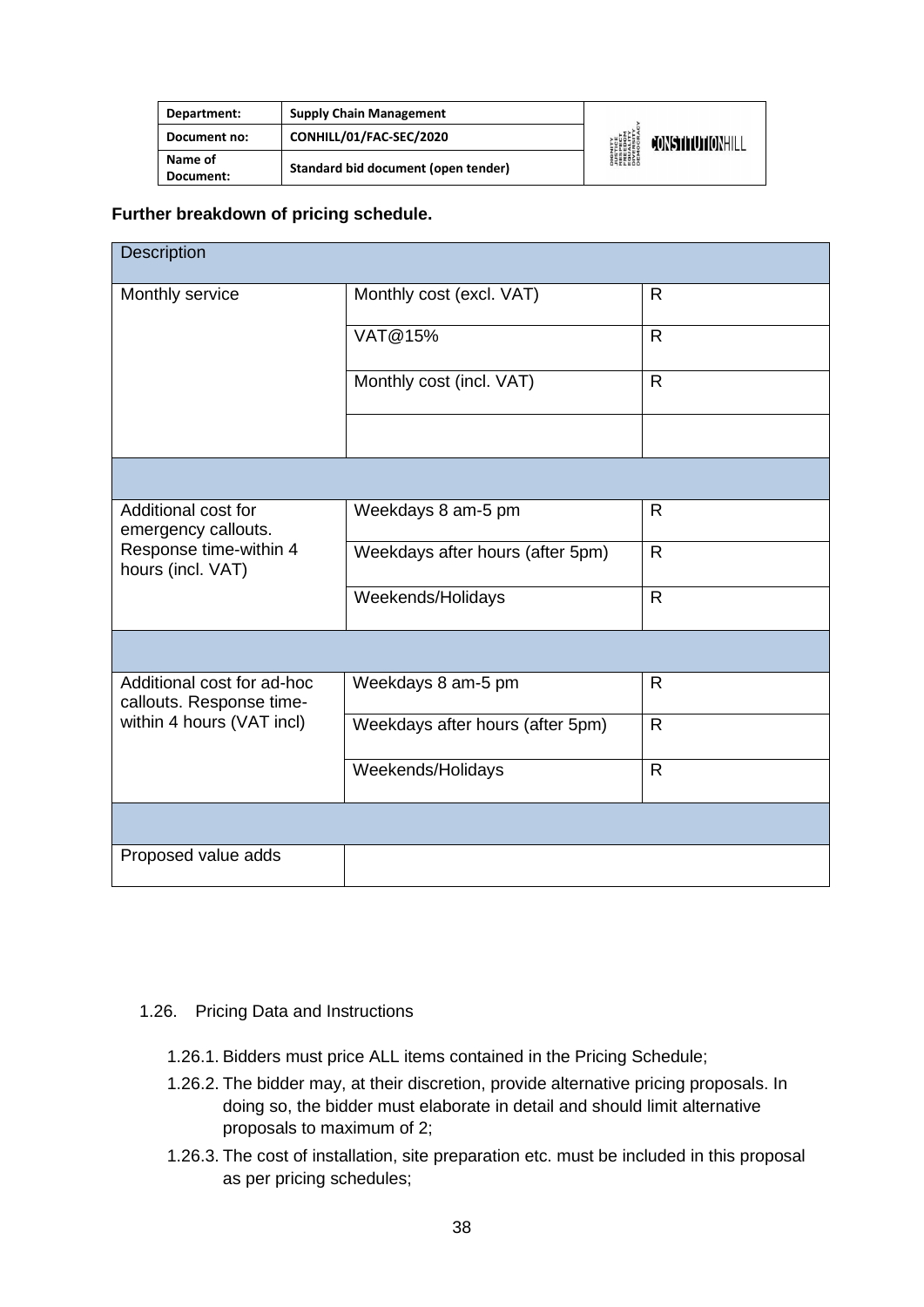| Department:  | <b>Supply Chain Management</b>      |                                                                                                          |                  |
|--------------|-------------------------------------|----------------------------------------------------------------------------------------------------------|------------------|
| Document no: | CONHILL/01/FAC-SEC/2020             | <b>DIGNITY</b><br><b><i>LUSTICE<br/>FRESPECT<br/>FRESITY<br/>EQUERSITY<br/>DIVERSITY</i><br/>DEMOCRA</b> | CONSTITUTIONHILL |
| Name of      | Standard bid document (open tender) |                                                                                                          |                  |
| Document:    |                                     |                                                                                                          |                  |

- 1.26.4. Annual increases on labour and related costs will be effected in line with the Sectoral Determination for Private Security, or as per PSIRA;
- 1.26.5. The rate remains fixed but subject to price escalation on the anniversary of the contract of no more than the percentage as determined by the Department of Labour and/or PSIRA for the labor costs, and no more than CPI as released by Stats SA from time to time for all other costs. This must be agreed and is not automatic (if applicable);
- 1.26.6. The bidder must indicate clearly which portion of the purchase price as well as the monthly costs is linked to the exchange rate (if applicable);
- 1.27. Pricing for Ad-hoc Requests

| <b>Item</b>                                                           | <b>Task Description</b>                                                                               | <b>Hourly</b><br><b>Rate per</b><br>officer<br>(incl<br>VAT) | <b>Annual</b><br><b>Escalation %</b> |
|-----------------------------------------------------------------------|-------------------------------------------------------------------------------------------------------|--------------------------------------------------------------|--------------------------------------|
|                                                                       | Events hosted during weekdays<br>(Mondays- Fridays) - during normal<br>working hours (06:00 to 18:00) |                                                              |                                      |
| <b>Provision of Security</b><br>Services for ad-hoc<br>Conhill events | Events hosted during weekdays<br>(Mondays- Fridays) - after normal<br>working hours (18:00 to 06:00), |                                                              |                                      |
|                                                                       | Events hosted during weekends or<br>public holidays,                                                  |                                                              |                                      |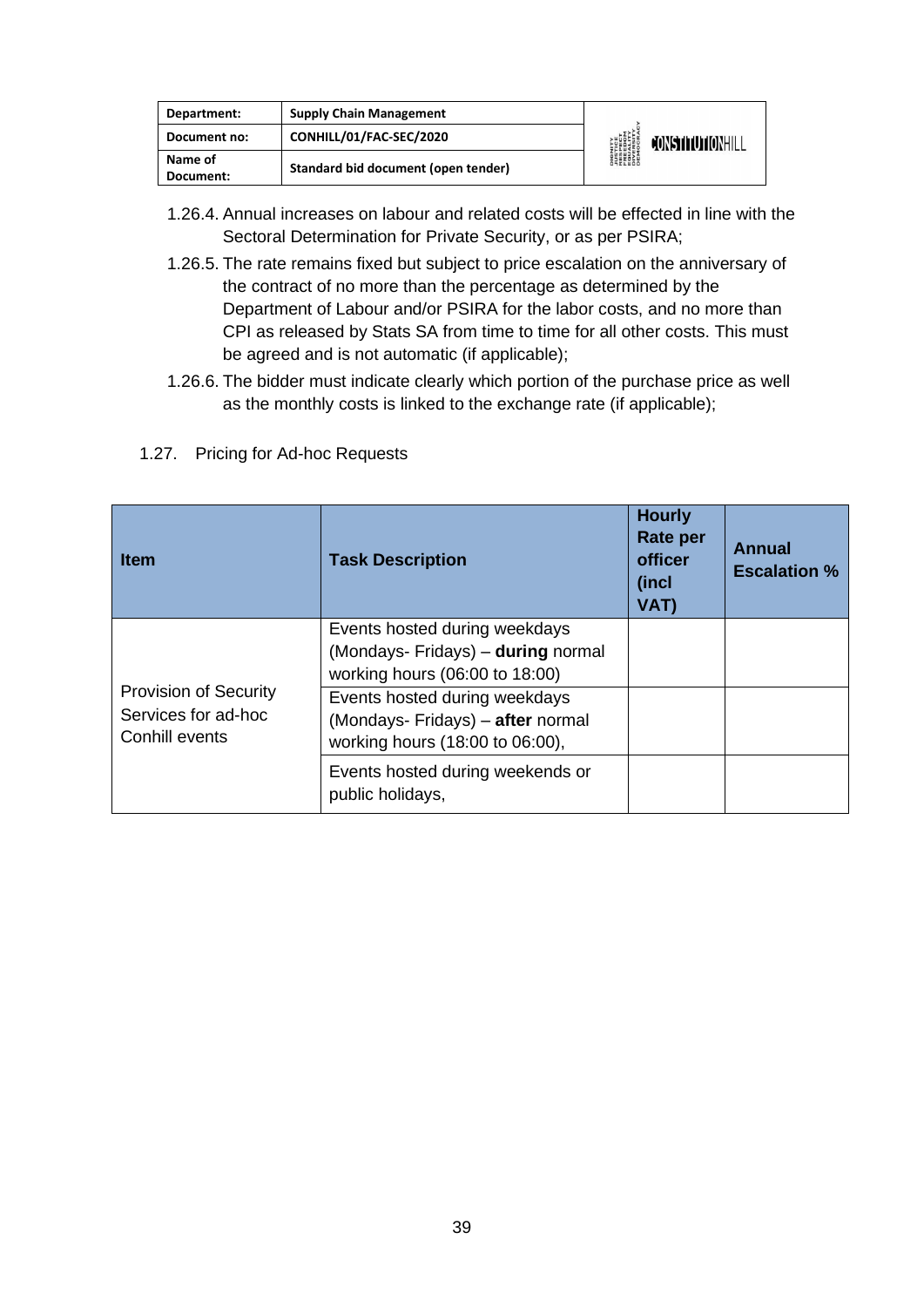| Department:          | <b>Supply Chain Management</b>      |                                                                                             |                         |
|----------------------|-------------------------------------|---------------------------------------------------------------------------------------------|-------------------------|
| Document no:         | CONHILL/01/FAC-SEC/2020             | <b>DIGNITY<br/>AUSTICE<br/>RESPECT<br/>RESPECT<br/>EQUERSITY<br/>DIVERSITY</b><br>DIVERSITY | <b>JONSTITUTIONHILL</b> |
| Name of<br>Document: | Standard bid document (open tender) |                                                                                             |                         |

| <b>Description of Services</b> |                                                                                     | <b>Monthly</b>                                                          |      | <b>ANNUAL COSTS</b>  |           |                    |  |
|--------------------------------|-------------------------------------------------------------------------------------|-------------------------------------------------------------------------|------|----------------------|-----------|--------------------|--|
|                                |                                                                                     | Costs                                                                   | Year | Year<br>$\mathbf{2}$ | Year<br>3 | <b>TOTA</b><br>L R |  |
|                                |                                                                                     | 1. Security Service - Labour Costs                                      |      |                      |           |                    |  |
|                                | 1.1.                                                                                | Number of Officers (day shift) refer to resource<br>and posting table   |      |                      |           |                    |  |
|                                | 1.2.                                                                                | Number of Officers (night shift) refer to<br>resource and posting table |      |                      |           |                    |  |
|                                | 1.3.                                                                                | Supervisory staff per shift (refer to resource<br>and posting table)    |      |                      |           |                    |  |
|                                | 1.4.                                                                                | Service Delivery Manager (refer to resource<br>and posting table)       |      |                      |           |                    |  |
|                                | 2. Security Services - Equipment Costs (refer to<br><b>Security equipment list)</b> |                                                                         |      |                      |           |                    |  |
|                                | 2.1.                                                                                | Other specify or attach a supporting schedule.                          |      |                      |           |                    |  |

Note: you may attach an excel spreadsheet to support this pricing. If any contradiction between the pricing schedule and excel spreadsheet, the submitted data on this pricing schedule will prevail for tender evaluation purposes.

|    |                                        | <b>Description of Services</b>                 | <b>Monthly Costs</b> | <b>Total Annual</b><br>Year 4 |
|----|----------------------------------------|------------------------------------------------|----------------------|-------------------------------|
| 3. |                                        | <b>Security Service - Labour Costs</b>         |                      |                               |
|    | 3.1.                                   | Number of Officers (day shift)                 |                      |                               |
|    | 3.2.                                   | Number of Officers (night shift)               |                      |                               |
|    | 3.3.                                   | Supervisory staff per shift                    |                      |                               |
|    | 3.4.                                   | Service Delivery Manager per shift             |                      |                               |
|    | 4. Security Services - Equipment Costs |                                                |                      |                               |
|    | 4.1.                                   | Other specify or attach a supporting schedule. |                      |                               |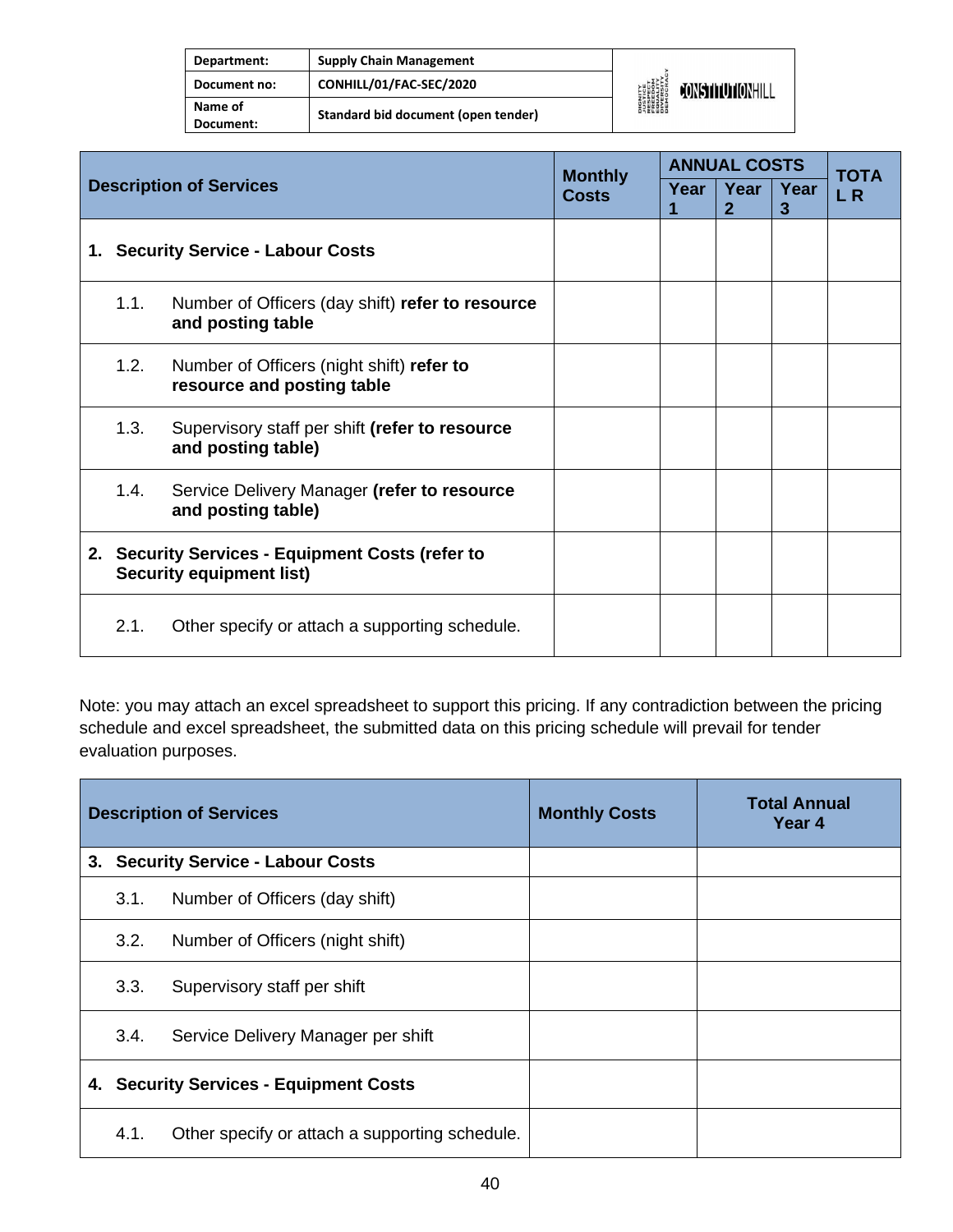| Department:          | <b>Supply Chain Management</b>      |                                                                                                           |                  |
|----------------------|-------------------------------------|-----------------------------------------------------------------------------------------------------------|------------------|
| Document no:         | CONHILL/01/FAC-SEC/2020             | <b>DIGNITY</b><br><b><i>LUSTICE<br/>FRESPECT<br/>FRESPECT<br/>EDUCRATY</i><br/>DIVERSITY<br/>DEMOCRAN</b> | CONSTITUTIONHILL |
| Name of<br>Document: | Standard bid document (open tender) |                                                                                                           |                  |

### **B1. DECLARATION OF INTEREST SBD 4**

- 1. Any legal person, including persons employed by the state<sup>1</sup>, or persons having a kinship with persons employed by the state, including a blood relationship, may make an offer or offers in terms of this **invitation to bid (includes a price quotation, advertised competitive bid, limited bid or proposal).** In view of possible allegations of favouritism, should the resulting bid, or part thereof, be awarded to persons employed by the state, or to persons connected with or related to them, it is required that the bidder or his/her authorised representative declare his/her position in relation to the evaluating/adjudicating authority where:
	- The bidder is employed by the state; and/or
	- the legal person on whose behalf the bidding document is signed, has a relationship with persons/a person who are/is involved in the evaluation and or adjudication of the bid(s), or where it is known that such a relationship exists between the person or persons for or on whose behalf the declarant acts and persons who are involved with the evaluation and or adjudication of the bid.
- 2. To give effect to the above, the following questionnaire must be completed and submitted with the bid.
- 2.1 Full name of bidder or his/her representative: …………………………………………

2.2 Identity Number: …………………………………………………………………………..

- 2.3 Position occupied in the Company (director, trustee, shareholder<sup>2</sup>): …………………
- 2.4 Company Registration Number: …………………………………………………………
- 2.5 Tax Reference Number:…………………………………………………………..
- 2.6 VAT Registration Number:……………………………………………………………
- 2.6.1 The names of all directors / trustees / shareholders / members, their individual identity numbers, tax reference numbers and, if applicable, employee / PERSAL numbers must be indicated in paragraph 3 below.

¹*State* means:

- Any national or provincial department, national or provincial public entity or constitutional institution within the definition of the Public Finance Management Act, 1999 (Act No. 1 of 1999);
- Any municipality or municipal entity;
- Provincial legislature;
- National Assembly or the National Council of Provinces; or
- **Parliament**

²*Shareholder* means: a person who owns shares in the company and is actively involved in the management of the enterprise or business and exercises control over the enterprise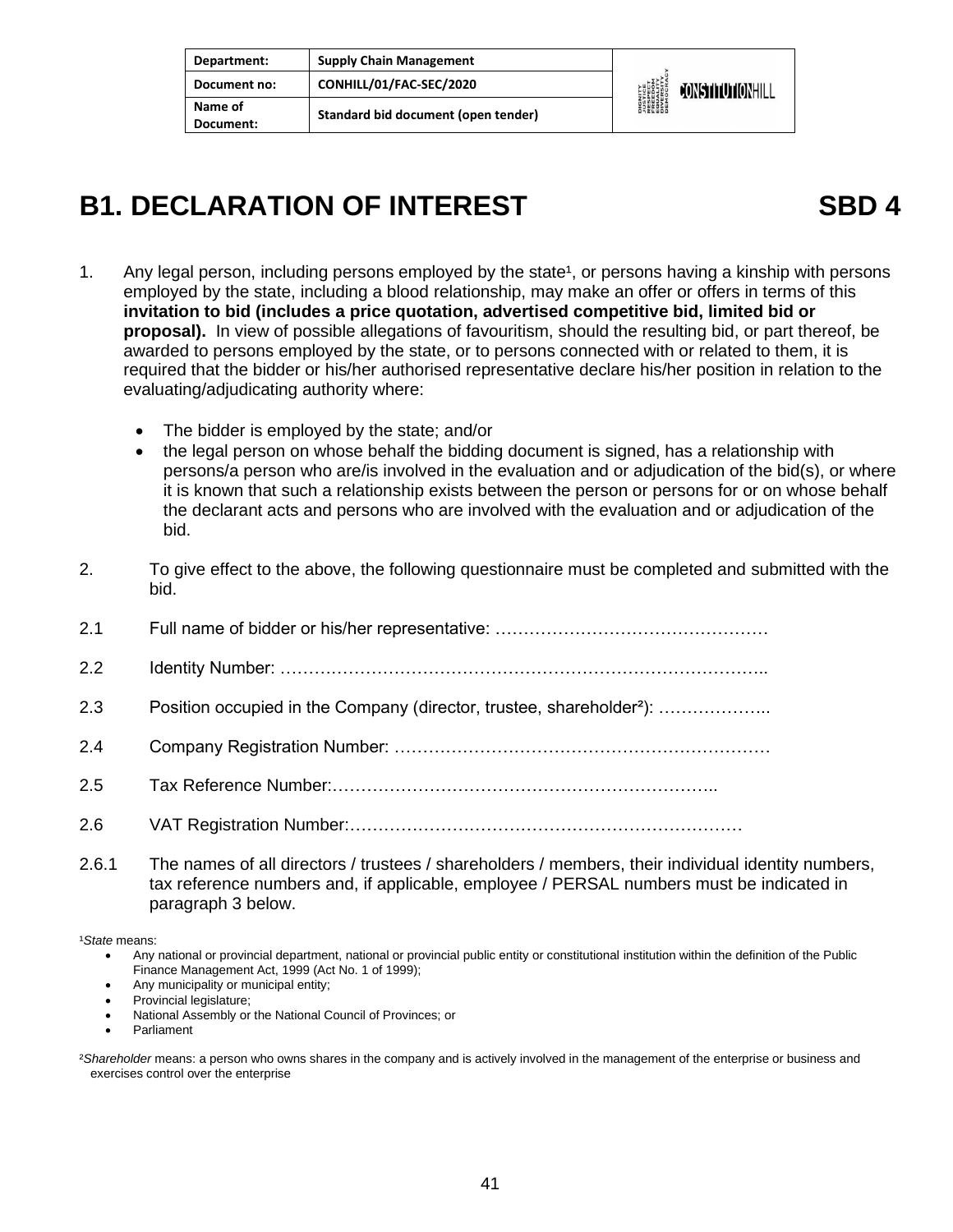|       |           | Department:                       | <b>Supply Chain Management</b>                                                                                                                                                                                           |                  |
|-------|-----------|-----------------------------------|--------------------------------------------------------------------------------------------------------------------------------------------------------------------------------------------------------------------------|------------------|
|       |           | Document no:                      | CONHILL/01/FAC-SEC/2020                                                                                                                                                                                                  | CONSTITUTIONHILL |
|       |           | Name of<br>Document:              | Standard bid document (open tender)                                                                                                                                                                                      |                  |
| 2.7   |           | presently employed by the state?  | Are you or any person connected with the bidder                                                                                                                                                                          | YES / NO         |
| 2.7.1 |           | If so, furnish the following:     | Name of person / director / trustee / shareholder/ member:                                                                                                                                                               |                  |
|       |           | to the bidder is employed:        | Name of state institution at which you or the person connected                                                                                                                                                           |                  |
|       |           |                                   | Position occupied in the state institution:                                                                                                                                                                              |                  |
|       |           | Any other particulars:            |                                                                                                                                                                                                                          |                  |
| 2.7.2 |           |                                   | If you are presently employed by the state, did you obtain<br>the appropriate authority to undertake remunerative<br>work outside employment in the public sector?                                                       | YES / NO         |
|       | document? |                                   | 2.7.2.1 If yes, did you attach proof of such authority to the bid                                                                                                                                                        | YES / NO         |
|       |           |                                   | (Note: Failure to submit proof of such authority, where<br>applicable, may result in the disqualification of the bid)                                                                                                    |                  |
|       |           |                                   | 2.7.2.2 If no, furnish reasons for non-submission of such proof:                                                                                                                                                         |                  |
|       |           |                                   |                                                                                                                                                                                                                          |                  |
| 2.8   |           |                                   | Did you or your spouse, or any of the company's directors /<br>trustees / shareholders / members or their spouses conduct<br>business with the state in the previous twelve months?                                      | YES / NO         |
| 2.8.1 |           | If so, furnish particulars:       |                                                                                                                                                                                                                          |                  |
|       |           |                                   |                                                                                                                                                                                                                          |                  |
| 2.9   |           |                                   | Do you, or any person connected with the bidder, have<br>any relationship (family, friend, other) with a person<br>employed by the state and who may be involved with<br>the evaluation and or adjudication of this bid? | YES / NO         |
|       |           | 2.9.1 If so, furnish particulars. |                                                                                                                                                                                                                          |                  |
|       |           |                                   |                                                                                                                                                                                                                          |                  |
|       |           |                                   | 2.10 Are you, or any person connected with the bidder,                                                                                                                                                                   | <b>YES/NO</b>    |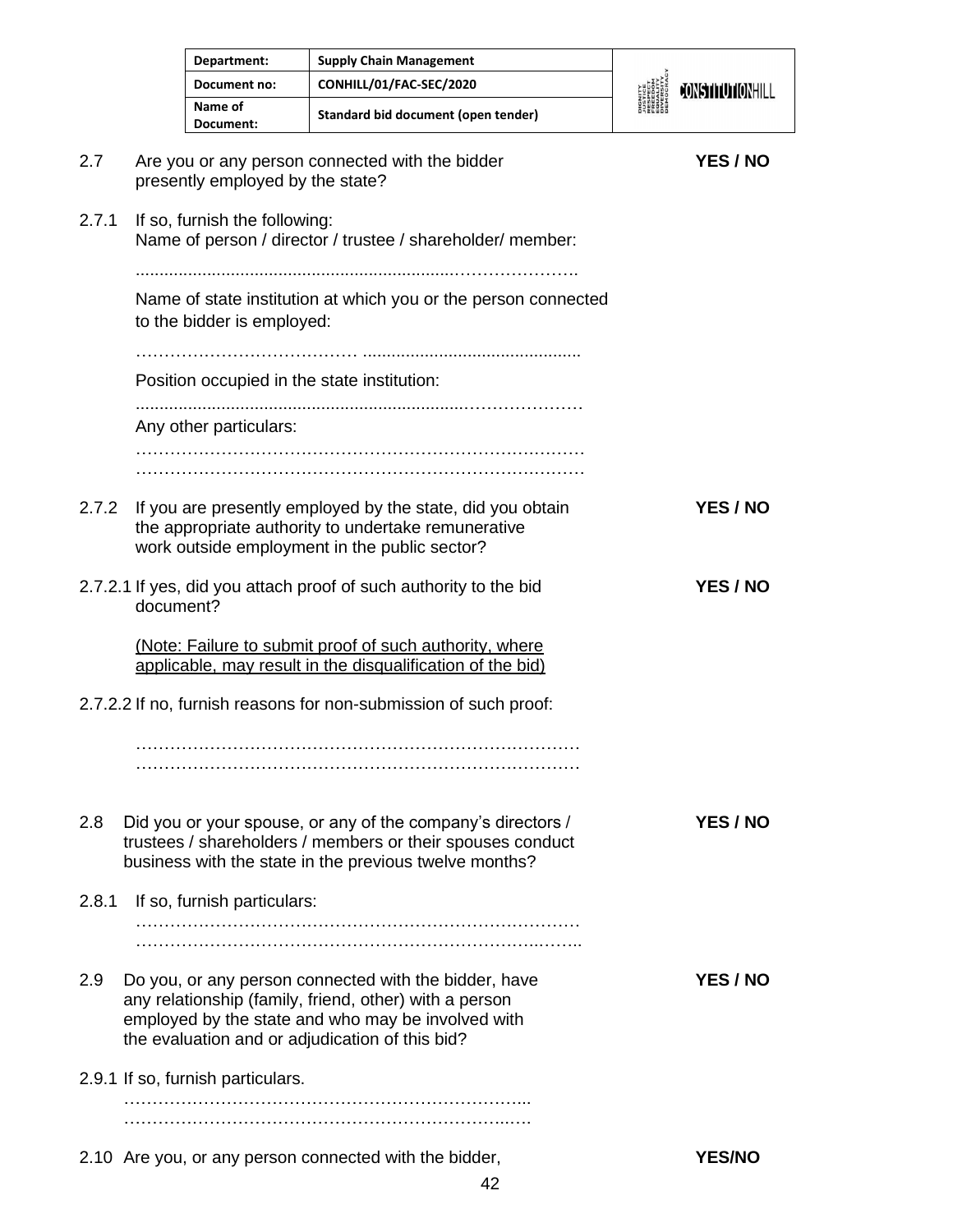| Department:          | <b>Supply Chain Management</b>      |                                                                                         |                         |
|----------------------|-------------------------------------|-----------------------------------------------------------------------------------------|-------------------------|
| Document no:         | CONHILL/01/FAC-SEC/2020             | <b>DIGNITY</b><br>PESPECT<br>FRESPECT<br>EQUELLYM<br>DIVERSITY<br>DIVERSITY<br>DEMOCRAL | <b>JONSTITUTIONHILL</b> |
| Name of<br>Document: | Standard bid document (open tender) |                                                                                         |                         |

aware of any relationship (family, friend, other) between any other bidder and any person employed by the state who may be involved with the evaluation and or adjudication of this bid?

2.10.1 If so, furnish particulars**.**

……………………………………………………………… ………………………………………………………………

- 2.11 Do you or any of the directors / trustees / shareholders / members **YES/NO** of the company have any interest in any other related companies whether or not they are bidding for this contract?
- 2.11.1 If so, furnish particulars:

……………………………………………………………………………. ……………………………………………………………………………. …………………………………………………………………………….

3 Full details of directors / trustees / members / shareholders:

| <b>Full Name</b> | <b>Identity</b><br><b>Number</b> | <b>Personal Tax</b><br><b>Reference Number</b> | <b>State Employee</b><br>No/ Persal No |
|------------------|----------------------------------|------------------------------------------------|----------------------------------------|
|                  |                                  |                                                |                                        |
|                  |                                  |                                                |                                        |
|                  |                                  |                                                |                                        |

**\_\_\_\_\_\_\_\_\_\_\_\_\_\_\_\_\_\_\_\_\_\_\_\_\_\_\_\_\_\_\_\_\_ \_\_\_\_\_\_\_\_\_\_\_\_\_\_\_\_\_\_\_\_\_\_\_\_\_\_\_\_\_\_**

#### **4 Declaration**

I, the undersigned (name) ………………………………………………………………………… certify that the information furnished is correct. I accept that the state may reject the bid or act against me in terms of paragraph 23 of the General Conditions of Contract should this declaration prove to be false.

**Signature Date** 

**\_\_\_\_\_\_\_\_\_\_\_\_\_\_\_\_\_\_\_\_\_\_\_\_\_\_\_\_\_\_\_\_\_ \_\_\_\_\_\_\_\_\_\_\_\_\_\_\_\_\_\_\_\_\_\_\_\_\_\_\_\_\_\_\_\_**

**Position** Name of bidder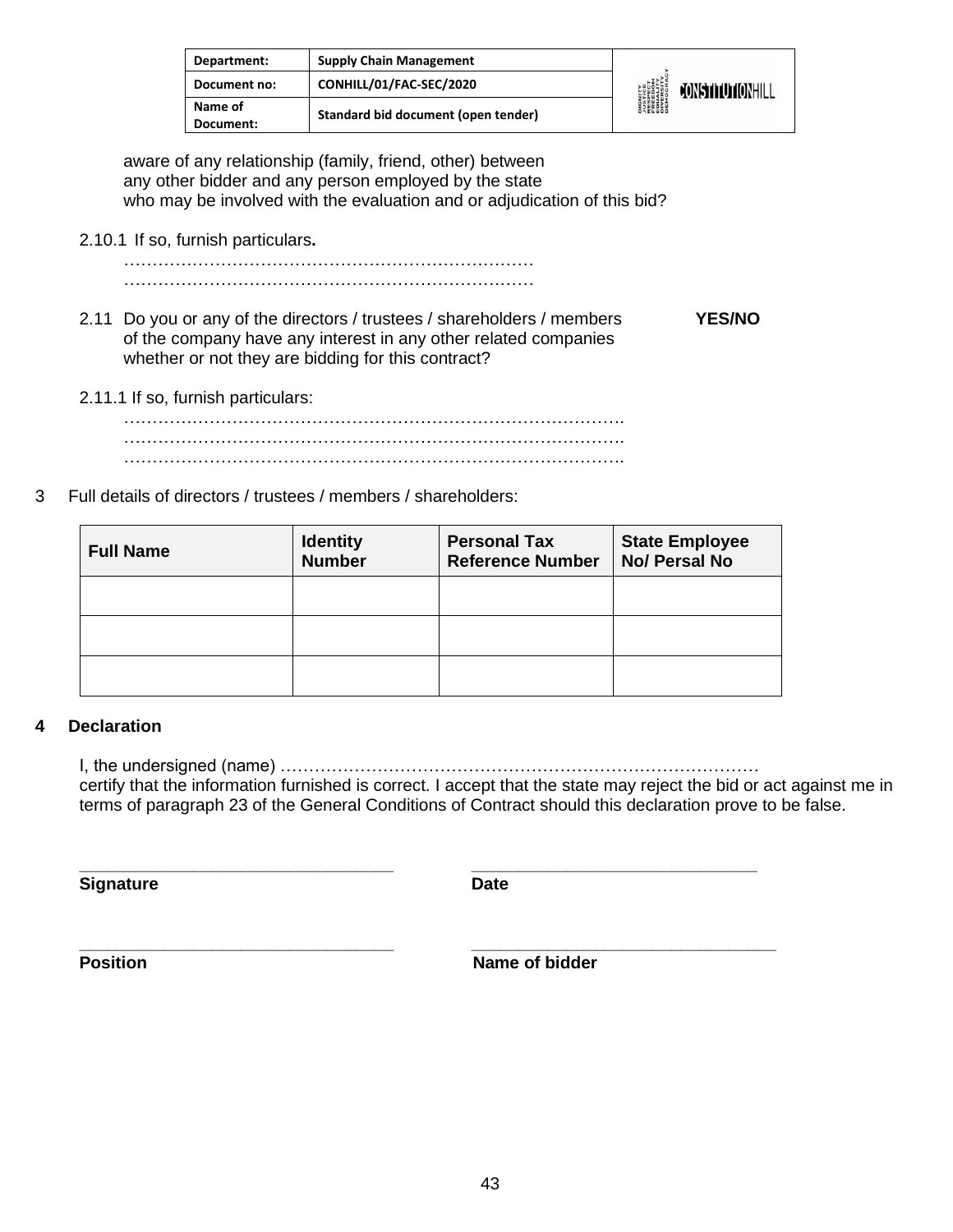| Department:          | <b>Supply Chain Management</b>      |                                                                                         |                  |
|----------------------|-------------------------------------|-----------------------------------------------------------------------------------------|------------------|
| Document no:         | CONHILL/01/FAC-SEC/2020             | <b>DIGNITY</b><br>PESPECT<br>FRESPECT<br>EQUELLYM<br>DIVERSITY<br>DIVERSITY<br>DEMOCRAL | CONSTITUTIONHILL |
| Name of<br>Document: | Standard bid document (open tender) |                                                                                         |                  |

# **PART C**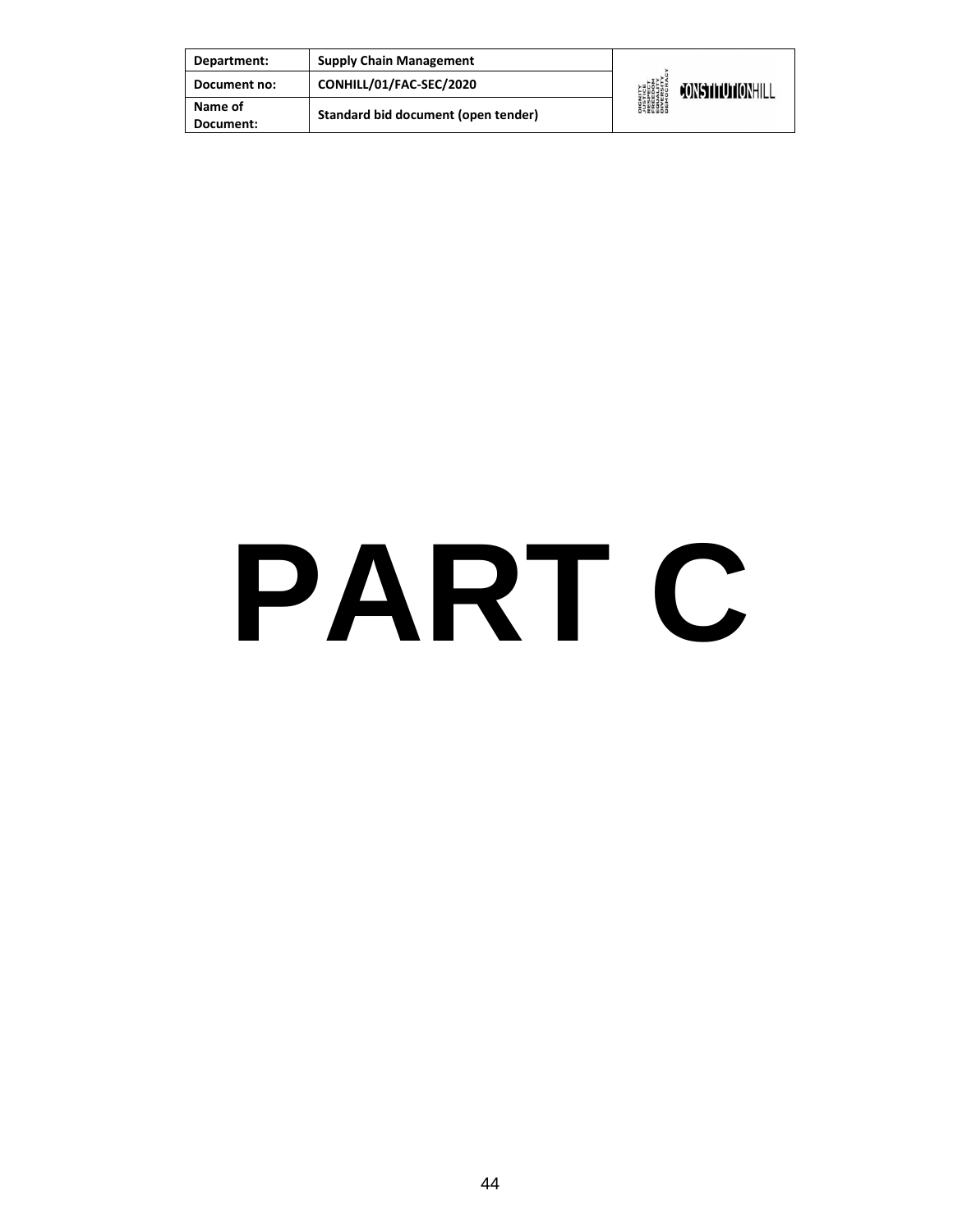| Department:          | <b>Supply Chain Management</b>      |                                                                                                    |                         |
|----------------------|-------------------------------------|----------------------------------------------------------------------------------------------------|-------------------------|
| Document no:         | CONHILL/01/FAC-SEC/2020             | <b>DIGNITY</b><br><i><b>NSTICE</b></i><br>RESPECT<br>ERLEDITY<br>ENGESITY<br>DIVERSITY<br>DEMOCRAC | <b>JONSTITUTIONHILL</b> |
| Name of<br>Document: | Standard bid document (open tender) |                                                                                                    |                         |

#### **2. Selection and Awarding of Agreement**

This Bid will be evaluated through a four-stage process:

| <b>Stage</b> | <b>Submission</b><br><b>Document</b> | <b>Method of Evaluation</b>                                         | <b>Criteria</b>                                 |
|--------------|--------------------------------------|---------------------------------------------------------------------|-------------------------------------------------|
| Stage 1      | <b>ENVELOPE 1</b>                    | Administrative Compliance                                           | All mandatory documents signed<br>and submitted |
| Stage 2      | <b>ENVELOPE 1</b>                    | Mandatory Compliance                                                | All mandatory documents<br>submitted            |
| Stage 3      | <b>ENVELOPE 1</b>                    | Functionality - Technical<br><b>Evaluation Criteria</b>             | Minimum score of 60 points                      |
| Stage 3.1    | <b>ENVELOPE 1</b>                    | Site Evaluation - Bidder<br><b>Presentation Evaluation Criteria</b> | Minimum score of 10 points                      |
| Stage 4      | <b>ENVELOPE 2</b>                    | Financial - Price & BBBEE                                           | 80/20 rule will apply                           |

#### **3. Mandatory criteria**

#### **Bidders must submit the following requirements below. Failure to submit will result in disqualification**

#### **3.1. Mandatory requirements**

- 3.1.1. Service provider must be PSIRA registered and up to date. **Attach certified certificate**
- 3.1.2. Service provider must be a registered CCTV installer/maintenance. **Attach proof of ECSA registration certificate in electrical for the technician**
- 3.1.3. Unemployment Insurance Fund and the Workmen's Compensation Fund; attach letter of good standing. Registered for Compensation for Occupational Injuries and Diseases (COID). Proof must be submitted.

#### **4. Functionality Evaluation Stage**

Bids shall be evaluated in terms of the following parameters:

- 4.1.1. Technical
- a. All bid responses that do not meet minimum mandatory requirements requested on the prequalification stage will be disqualified and will not be considered for further evaluation on Functionality or Pricing. **The minimum qualifying score for functionality is 60 points for Phase 1. Phase 2 will be bidder presentation with a minimum qualifying score of 10 points out of 15 points, at the bidders control room/centre for those who meet the functionality**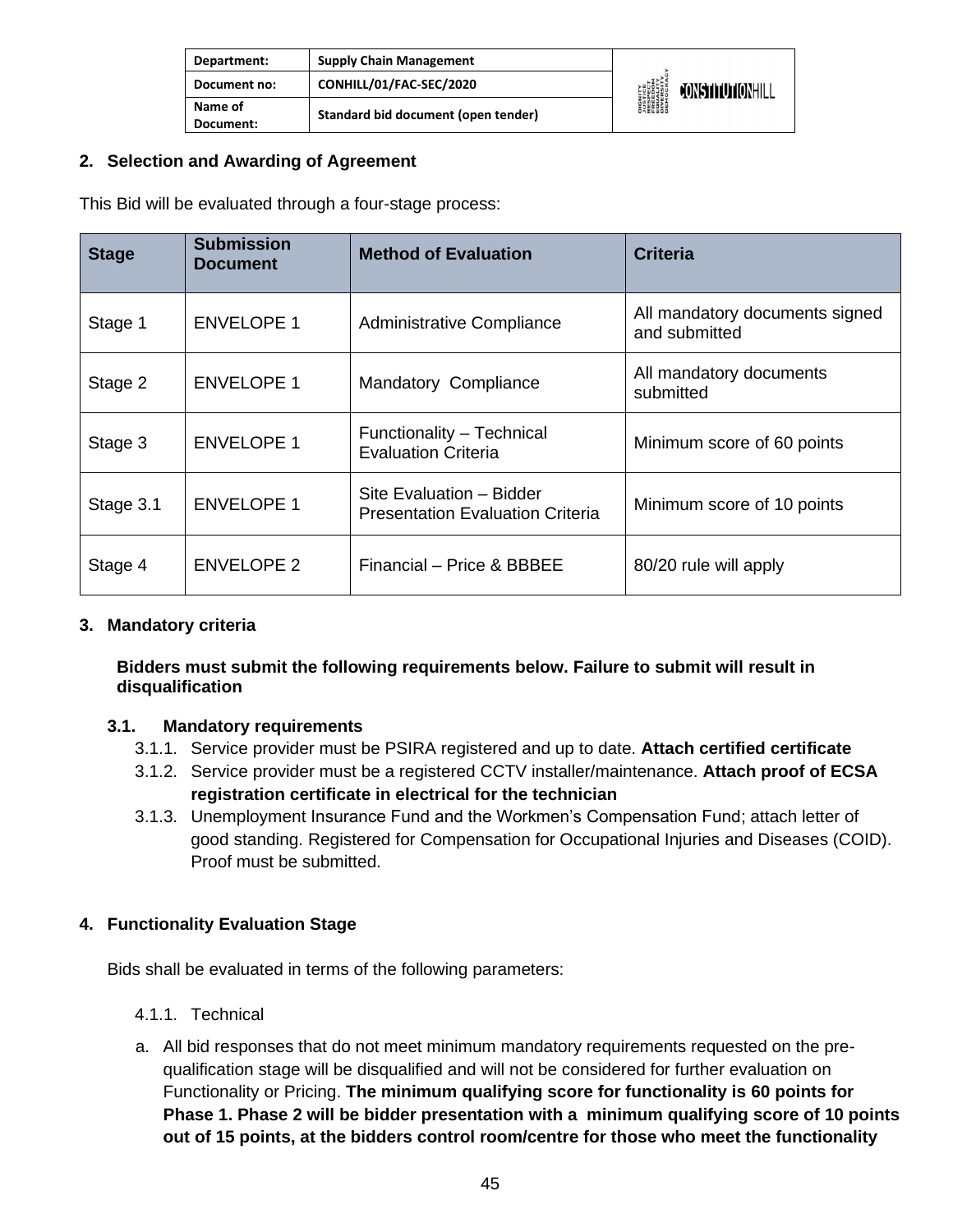| Department:          | <b>Supply Chain Management</b>      |                                                                                                    |                  |
|----------------------|-------------------------------------|----------------------------------------------------------------------------------------------------|------------------|
| Document no:         | CONHILL/01/FAC-SEC/2020             | <b>DIGNITY</b><br><i><b>NSTICE</b></i><br>RESPECT<br>EREEDOM<br>ENGESITY<br>DIVERSITY<br>DIENGCRAN | CONSTITUTIONHILL |
| Name of<br>Document: | Standard bid document (open tender) |                                                                                                    |                  |

**minimum threshold of 60 points. All bids that fail to achieve the minimum qualifying score on site visits evaluation will not be considered for further evaluation on Price and B-BBEE**.

#### **C1. Evaluation criteria**

Below is the technical evaluation criteria and weighting for functionality Phase 1:

| <b>No</b> | <b>Quality Criteria</b>                                                                                                                                                                                                                                                                                                                                                                         | <b>Sub-Criteria</b>                                                                                                                                                                                                                                                                                    | <b>Points</b><br><b>Allocation</b> |
|-----------|-------------------------------------------------------------------------------------------------------------------------------------------------------------------------------------------------------------------------------------------------------------------------------------------------------------------------------------------------------------------------------------------------|--------------------------------------------------------------------------------------------------------------------------------------------------------------------------------------------------------------------------------------------------------------------------------------------------------|------------------------------------|
| a.        | <b>Reference letters</b><br>Service Provider is<br>required to provide<br>reference letters related<br>to security services and<br>CCTV maintenance with<br>value, dates, stamped<br>and signed on a<br>company logo.                                                                                                                                                                           | Each letter will be scored 5 points<br>0 x reference letters $-$ 0 points<br>1 x reference letters $-5$ points<br>2 x reference letters - 10 points<br>3 x reference letters - 15 points<br>4 x reference letters $-20$ points                                                                         | 20                                 |
|           |                                                                                                                                                                                                                                                                                                                                                                                                 | <b>Experience of key personnel</b>                                                                                                                                                                                                                                                                     |                                    |
| b.        | <b>Service Delivery</b><br><b>Manager</b><br>Please provide a<br>comprehensive CV of<br>personnel to be<br>dedicated to the<br><b>Constitution Hill contract</b><br>for security services<br><b>Failure to attach a</b><br>copy of the CV will<br>result in points being<br>forfeited under this<br>category.<br>The CV must clearly<br>indicate SDM<br>experience in the<br>security industry. | Experience will be scored from 5 years and above<br>Less than 5 years $-$ 0 points<br>5 to 6 years' experience $-2$ points<br>7 to 8 years of experience - 4 points<br>9 to 10 years' experience $-6$ points<br>11 to 12 years of experience -8 points<br>13 and above years of experience - 10 points | 10                                 |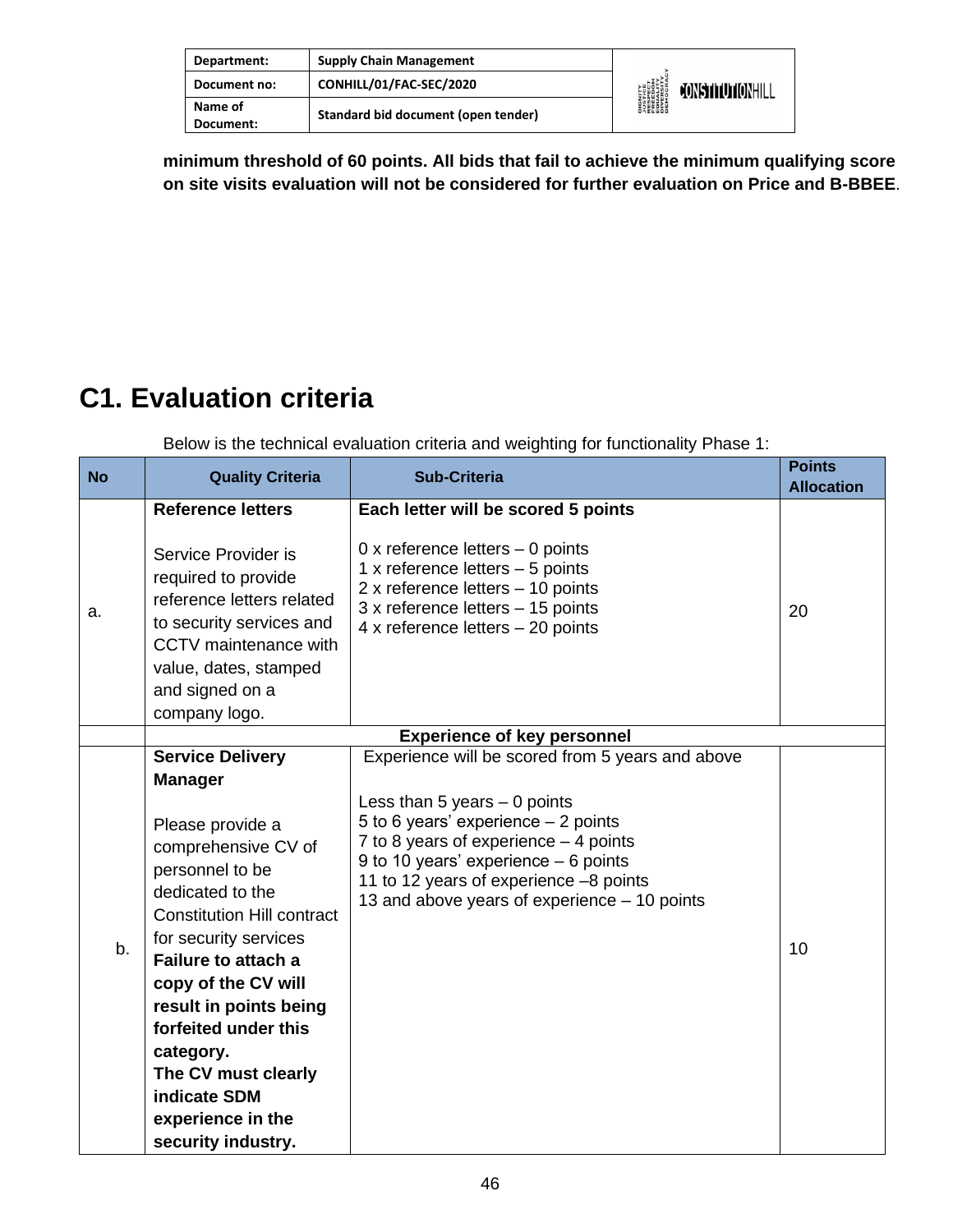| Department:          | <b>Supply Chain Management</b>      |                                                                                       |                         |
|----------------------|-------------------------------------|---------------------------------------------------------------------------------------|-------------------------|
| Document no:         | CONHILL/01/FAC-SEC/2020             | <b>DIGNITY</b><br>PISTICE<br>FRESPECT<br>EQUELOM<br>DIVERSITY<br>DIVERSITY<br>DEMOCRA | <b>FONSTITUTIONHILL</b> |
| Name of<br>Document: | Standard bid document (open tender) |                                                                                       |                         |

|    | <b>Site Supervisor</b>        |                                                          |    |
|----|-------------------------------|----------------------------------------------------------|----|
|    | experience                    | Experience will be scored from 3 years and above         |    |
|    |                               |                                                          |    |
|    | Please provide a              | Less than $3$ years $-0$ points                          |    |
|    | comprehensive CV of           | 3 years of experience and above $-5$ points              |    |
|    | personnel to be               |                                                          |    |
|    | dedicated to the              |                                                          |    |
|    | <b>Constitution Hill</b>      |                                                          |    |
|    | contract.                     |                                                          |    |
| c. | <b>Failure to attach copy</b> |                                                          | 5  |
|    | of the CV will result in      |                                                          |    |
|    | points being forfeited        |                                                          |    |
|    | under this category.          |                                                          |    |
|    | The CV must clearly           |                                                          |    |
|    | indicate site                 |                                                          |    |
|    | supervisor experience         |                                                          |    |
|    | in the security               |                                                          |    |
|    | industry                      |                                                          |    |
|    | <b>Staff Complement</b>       | 1 x Site Manager Grade $A - 2$ points                    |    |
|    | The company must              | 4 X Grade B (Dayshift) - 2 points                        |    |
|    | supply Constitution Hill      | $3 \times$ Grade B (Nightshift) – 2 points               |    |
|    | with the required             | 19 x Grade C (Dayshift) - 2 points                       |    |
|    | complement (Attach a          | 12 x Grade C (Nightshift) $-2$ points                    |    |
| d. | roster with full              |                                                          | 10 |
|    | complement. Failure to        |                                                          |    |
|    | attach a copy of the          |                                                          |    |
|    | CV will result in points      |                                                          |    |
|    | being forfeited under         |                                                          |    |
|    | this category                 |                                                          |    |
|    |                               | Bidder to submit a contingency plan for 5 of the         |    |
|    |                               | following:                                               |    |
|    |                               |                                                          |    |
|    |                               | Industrial unrest (National Strike by the Security<br>1. |    |
|    |                               | Industry)                                                |    |
|    |                               | Control Room Back-Up<br>2.                               |    |
|    |                               | Armed attack<br>3.                                       |    |
|    | Contingency plan              | Bomb threat<br>4.                                        | 15 |
| е. |                               | Theft<br>5.                                              |    |
|    |                               | Hi-jacking<br>6.                                         |    |
|    |                               | 7. Vehicle breakdown                                     |    |
|    |                               | Vehicle accidents<br>8.                                  |    |
|    |                               | 9. Bad weather conditions (e.g. rainstorms, flooding,    |    |
|    |                               | $etc.$ )                                                 |    |
|    |                               | 10. Provision of additional manpower capacity to         |    |
|    |                               | assist Con Hill in the event of ad hoc security          |    |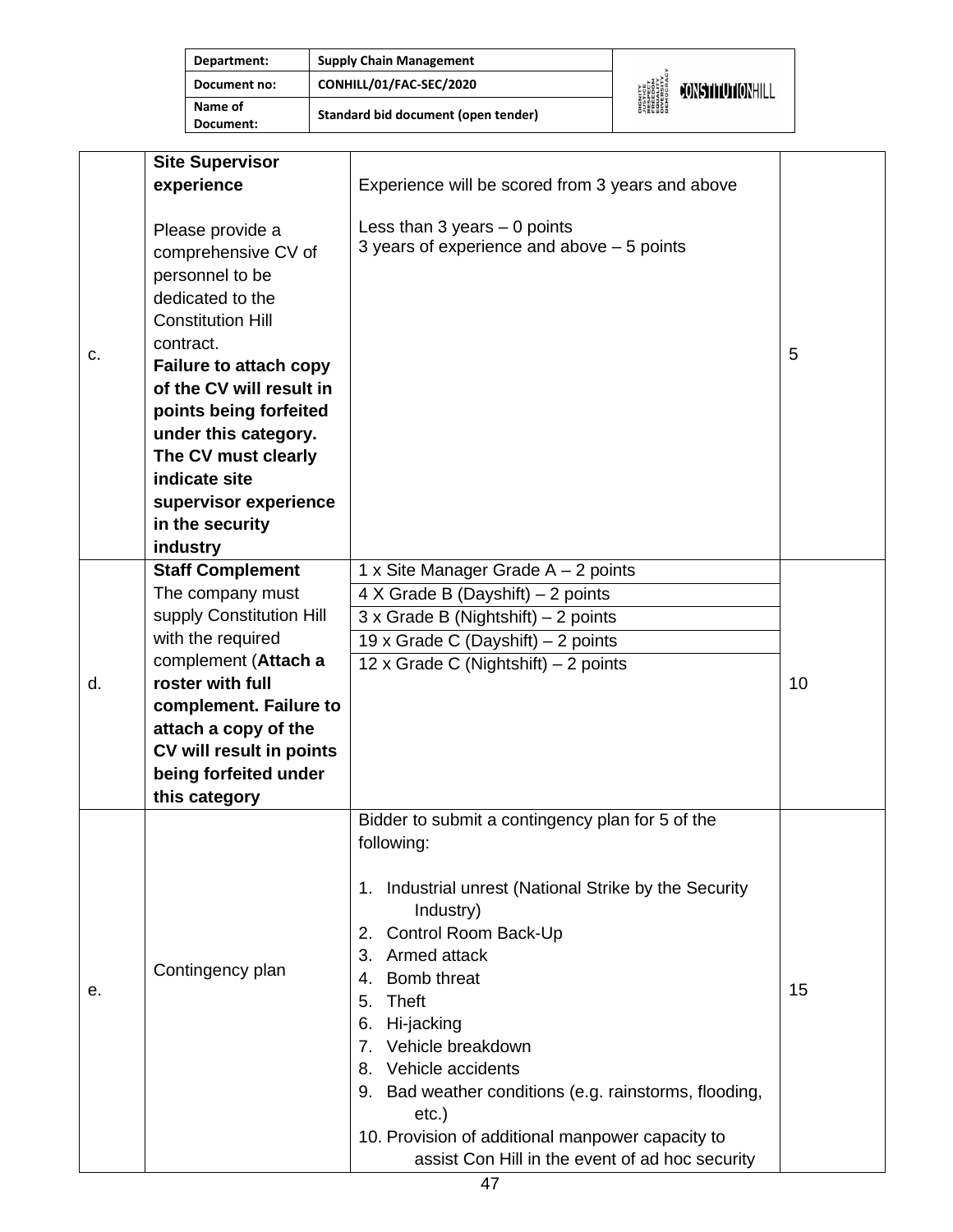| Department:          | <b>Supply Chain Management</b>      |                                                                                                      |                         |
|----------------------|-------------------------------------|------------------------------------------------------------------------------------------------------|-------------------------|
| Document no:         | CONHILL/01/FAC-SEC/2020             | <b>DIGNITY<br/>AUSTICE<br/>RESPECT<br/>FREEDOM<br/>FREEDOM</b><br>DIVERSITY<br>DIVERSITY<br>DEMOCRAN | <b>FONSTITUTIONHILL</b> |
| Name of<br>Document: | Standard bid document (open tender) |                                                                                                      |                         |

|    |                                  | related operations. e.g. Events, marches and<br>strikes                                                                                                                                                                                                                                       |    |
|----|----------------------------------|-----------------------------------------------------------------------------------------------------------------------------------------------------------------------------------------------------------------------------------------------------------------------------------------------|----|
|    |                                  | NB: For each risk identified, the bidder will be                                                                                                                                                                                                                                              |    |
|    |                                  | allocated 1 point and 2 points for each                                                                                                                                                                                                                                                       |    |
|    |                                  | contingency plan towards that risk.                                                                                                                                                                                                                                                           |    |
|    |                                  | Service provider must provide the necessary vehicles                                                                                                                                                                                                                                          |    |
|    | Operations vehicles              | specifically for Constitution Hill contract                                                                                                                                                                                                                                                   |    |
|    | (The bidder must                 |                                                                                                                                                                                                                                                                                               |    |
| f. | provide vehicle                  | 1 x rapid response team vehicle $-5$ points                                                                                                                                                                                                                                                   | 15 |
|    | registration documents/          | 1 x armed reaction vehicle $-5$ points                                                                                                                                                                                                                                                        |    |
|    | lease agreement within           | 1 x routine site visits $-5$ points                                                                                                                                                                                                                                                           |    |
|    | the contractual period)          | 0 x vehicle provided for each of the above $-$ 0 points                                                                                                                                                                                                                                       |    |
|    |                                  |                                                                                                                                                                                                                                                                                               |    |
|    | CCTV maintenance<br>team         | Service provider must attach CV's of their<br>technical team (1x supervisor, 1 x help desk<br>technician and 1x service technician and the<br>reporting line (Team Supervisor/Manager;<br>Helpdesk personnel/technician and the technician<br>on the ground)                                  |    |
| g. |                                  | Failure to attach all CV's a copy of the CV will<br>result in points being forfeited under this category<br>Organogram of the department provided = 5 points'<br>CV's of all the technical team attached $=$ 5 points<br>No CV'S attached = $0$ points<br>No organogram provided $= 0$ points | 10 |
|    | <b>TOTAL</b>                     |                                                                                                                                                                                                                                                                                               | 85 |
|    | <b>MINIMUM QUALIFYING POINTS</b> |                                                                                                                                                                                                                                                                                               | 60 |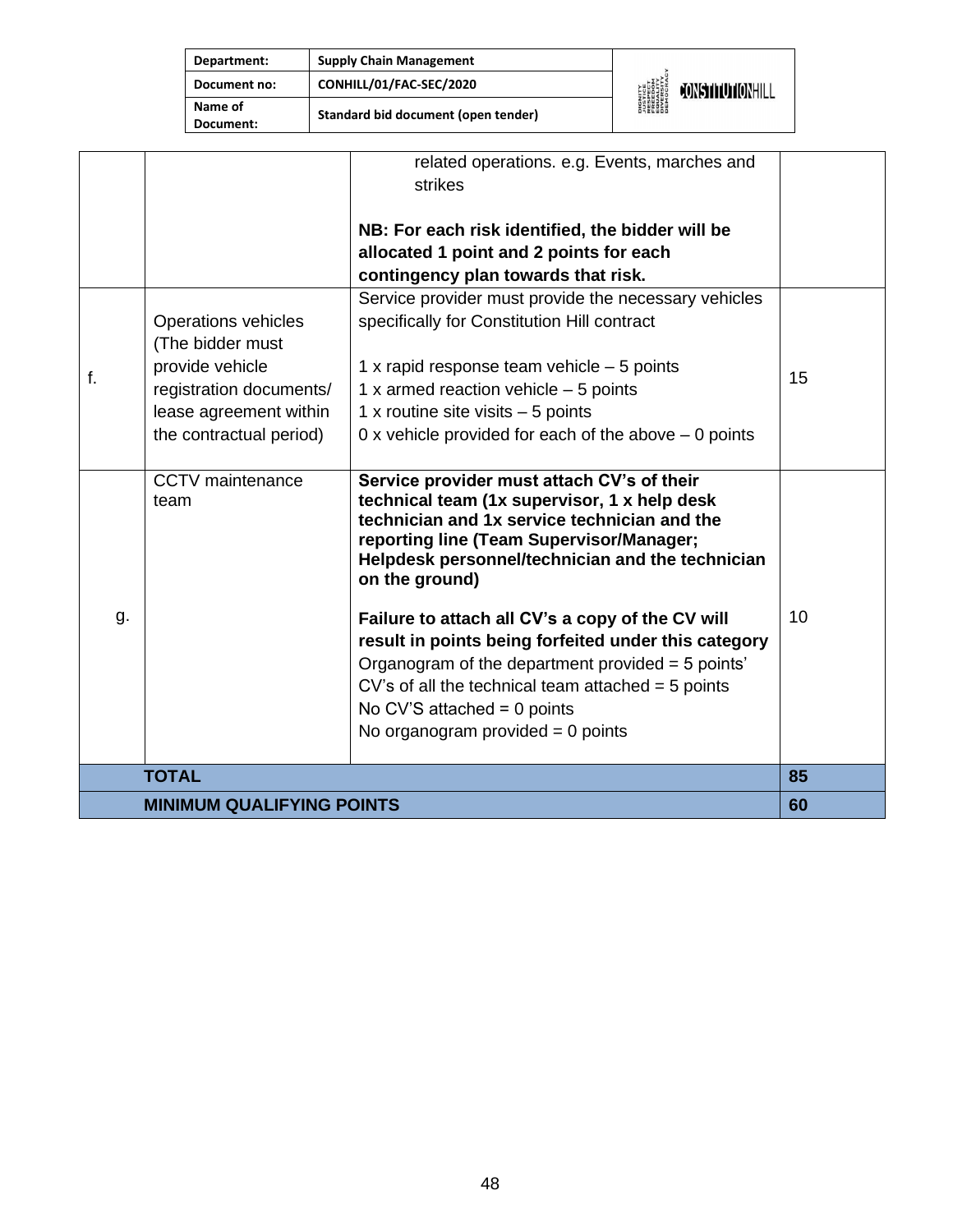| Department:          | <b>Supply Chain Management</b>      |                                                                                                    |                         |
|----------------------|-------------------------------------|----------------------------------------------------------------------------------------------------|-------------------------|
| Document no:         | CONHILL/01/FAC-SEC/2020             | <b>DIGNITY</b><br><i><b>NUSTICE</b></i><br>RESPECT<br>EQUELOM<br>ENGESITY<br>DIVERSITY<br>DIEMOCRA | <b>CONSTITUTIONHILL</b> |
| Name of<br>Document: | Standard bid document (open tender) |                                                                                                    |                         |

Only bidders who have complied with all the Functionality Evaluation will be considered for the bidder presentation evaluation.

The bidders must co-operate with our staff to conduct their presentations. The presentations will be evaluated, as per Table C1.1 below. The bids will be disqualified, if it does not meet the threshold of 10points out o15 points for the presentation evaluation.

Bidder Presentation Evaluation will be as follows

| <b>No</b> | <b>Quality Criteria</b>                                    | <b>Sub-Criteria</b>                                                                                                                                                                                                                                                                                                                                                                                                                                                                                                                                                                                                                                                                                                                                                                                                                                                                                                                                                                                                                                                                                                                                                                                                                                                                                                                                                                  | <b>Points</b><br><b>Allocation</b> |
|-----------|------------------------------------------------------------|--------------------------------------------------------------------------------------------------------------------------------------------------------------------------------------------------------------------------------------------------------------------------------------------------------------------------------------------------------------------------------------------------------------------------------------------------------------------------------------------------------------------------------------------------------------------------------------------------------------------------------------------------------------------------------------------------------------------------------------------------------------------------------------------------------------------------------------------------------------------------------------------------------------------------------------------------------------------------------------------------------------------------------------------------------------------------------------------------------------------------------------------------------------------------------------------------------------------------------------------------------------------------------------------------------------------------------------------------------------------------------------|------------------------------------|
| h.        | <b>Security Control Centre</b><br>- preferably in Gauteng) | <b>Control Centre Requirements (15 points)</b><br>The Supplier shall have a fully functional and<br>operational Control Room from which to conduct<br>command and control and deploy operational teams.<br>The Control Room is to be appropriately manned 24<br>hours a day, seven (7) days a week and 365 days a<br>year for the full duration of the Agreement. The<br>supplier shall provide details of their current Control<br>Room and locations including; (addresses, proof of<br>ownership/valid lease/rental, or bond agreement).<br>These must accompany the tender response<br>documentation).<br>(The Control Rooms shall be evaluated by the<br>Constitution Hill technical evaluation team to<br>determine their functionality, operations and<br>effectiveness. The inspection shall form part of<br>evaluation to those suppliers meeting the threshold. A<br>checklist will be used against the requirements by the<br>evaluation committee).<br>The service provider's Control Room shall comply with<br>the following requirements:<br>Telephone communication via Land Line<br>a.<br>Fax Machine and Emailing Facilities<br>b.<br>Cell phone communication<br>C.<br>d. Uninterrupted Power Supply (UPS/Generator)<br>e. Emergency Lighting<br>f.<br>Torches (fully functional and operational)<br>Road Map: demonstrating their operational<br>g.<br>footprint. | 15                                 |

#### **C1.1 Evaluation Criteria (Bidder Presentation)**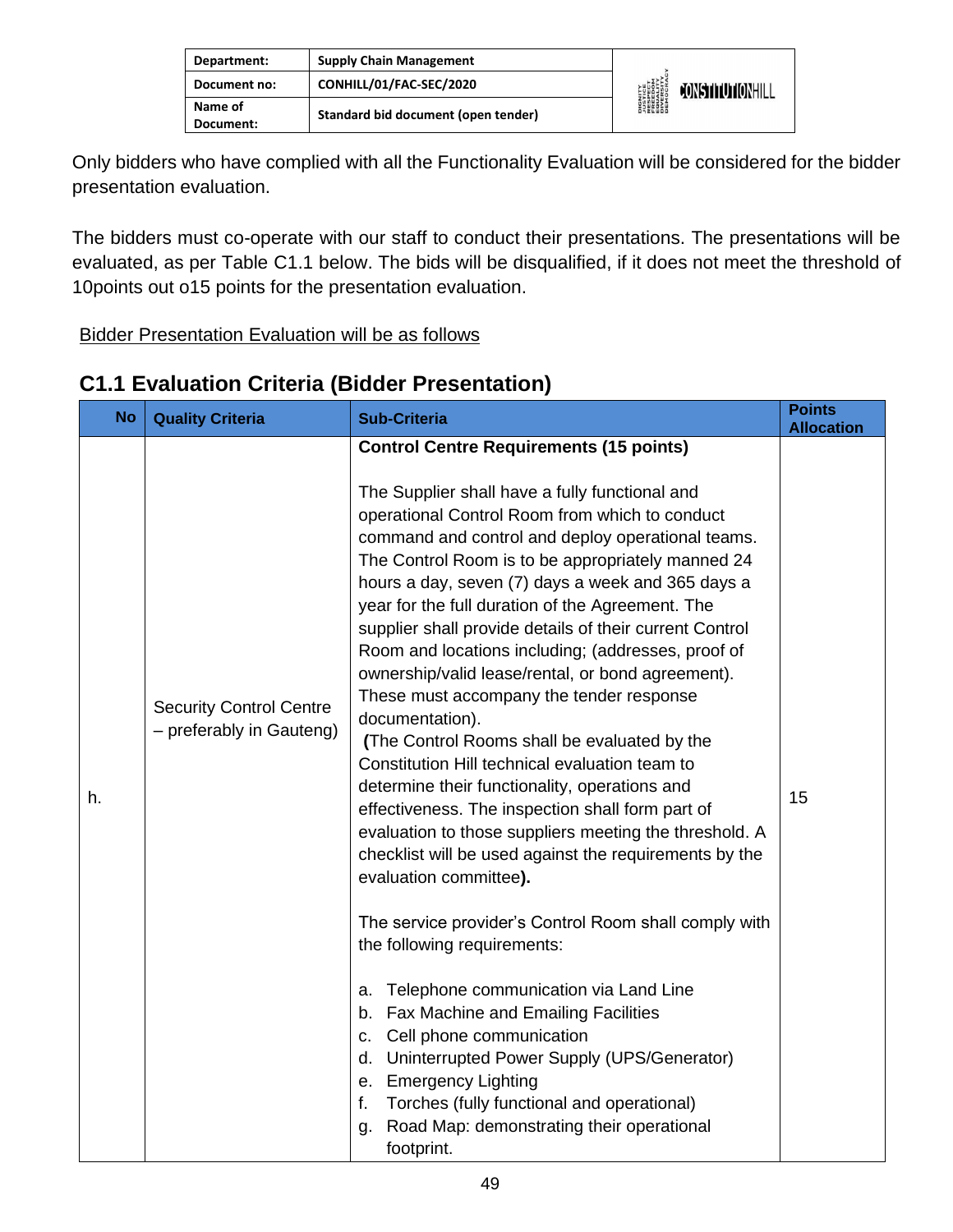| Department:          | <b>Supply Chain Management</b>                                                                                                                                                                                                                                                                                                                                                                                                                                                                                                                                                                                                                                                                                                                                                                                                                                                                                                                                                                                                      |                  |  |
|----------------------|-------------------------------------------------------------------------------------------------------------------------------------------------------------------------------------------------------------------------------------------------------------------------------------------------------------------------------------------------------------------------------------------------------------------------------------------------------------------------------------------------------------------------------------------------------------------------------------------------------------------------------------------------------------------------------------------------------------------------------------------------------------------------------------------------------------------------------------------------------------------------------------------------------------------------------------------------------------------------------------------------------------------------------------|------------------|--|
| Document no:         | CONHILL/01/FAC-SEC/2020                                                                                                                                                                                                                                                                                                                                                                                                                                                                                                                                                                                                                                                                                                                                                                                                                                                                                                                                                                                                             | CONSTITUTIONHILL |  |
| Name of<br>Document: | <b>Standard bid document (open tender)</b>                                                                                                                                                                                                                                                                                                                                                                                                                                                                                                                                                                                                                                                                                                                                                                                                                                                                                                                                                                                          |                  |  |
|                      | <b>Emergency Contact Numbers (internal and</b><br>h.<br>external)<br>Fire Extinguishers (fully functional, operational and<br>i.<br>serviced)<br>Vehicle Satellite Tracking System<br>j.<br>k. Control Room Contingency Plans and all work<br>instructions. (General Patrols, Building patrols,<br>parking area patrols, searches).<br>The bidder must present the following as portfolio of<br>evidence to claim points:<br>a) Telephone contract or bill -1 point<br>b) Tax invoice or lease agreement for the fax machine<br>or email -1 point<br>c) Cell phone contracts -1 point<br>d) Invoice or lease agreement for the generator that<br>covers the term of the contract -1 point<br>e) Backup generator log book -2 points<br>f) A list of serviceable torches -1 point<br>g) A template of Strategic plan -2 points<br>h) A list of emergency numbers -1 point<br>i)Service record -1 points<br>j) Vehicle Security Association of South Africa Certificate<br>-2 points<br>k) Plan and work instructions sheet -2 points |                  |  |

**Important Notice:** A minimum threshold of 60 points Phase 1 and 10 points for Phase 2 has been set for bidders to achieve on Functionality stage to qualify for Price & B-BBEE Evaluation. Any bidder who does not achieve at-least 70 points or more will be eliminated and will not qualify for further evaluation.

Only the qualifying bids (obtained 10 points in the bidder's presentation) will be evaluated in terms of the 80/20 preference points system, where the 80 points will be used for price only and 20 points will be used for B-BBEE status level of contribution.

Failure on the part of a bidder to complete and submit the Pricing Schedule will result in the bidder being disqualified.

Failure on the part of a bidder to submit a valid B-BBEE Verification Certificate from a Verification Agency accredited by the South African Accreditation System (SANAS) or signed Sworn Affidavit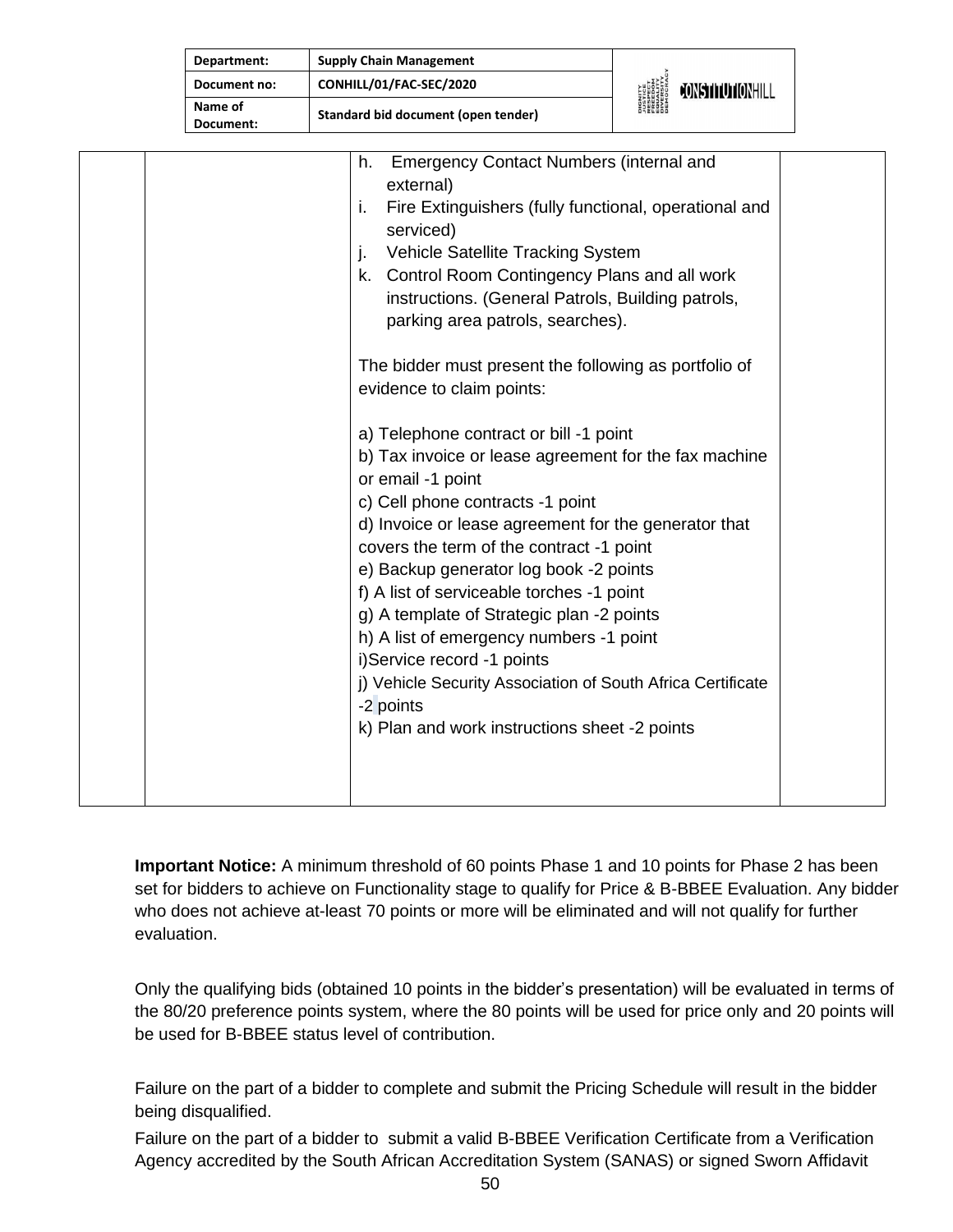| Department:          | <b>Supply Chain Management</b>      |                                                                                        |                  |
|----------------------|-------------------------------------|----------------------------------------------------------------------------------------|------------------|
| Document no:         | CONHILL/01/FAC-SEC/2020             | <b>DIGNITY</b><br>PISTICE<br>FRESPECT<br>EQUALITY<br>DIVERSITY<br>DIVERSITY<br>DEMOCRA | CONSTITUTIONHILL |
| Name of<br>Document: | Standard bid document (open tender) |                                                                                        |                  |

together with the bid, will be interpreted to mean that preference points for B-BBEE status level of contribution are not claimed;

Constitution Hill reserves the right to require of a bidder, either before a bid is adjudicated or at any time subsequently, to substantiate any claim regarding preferences, in any manner required.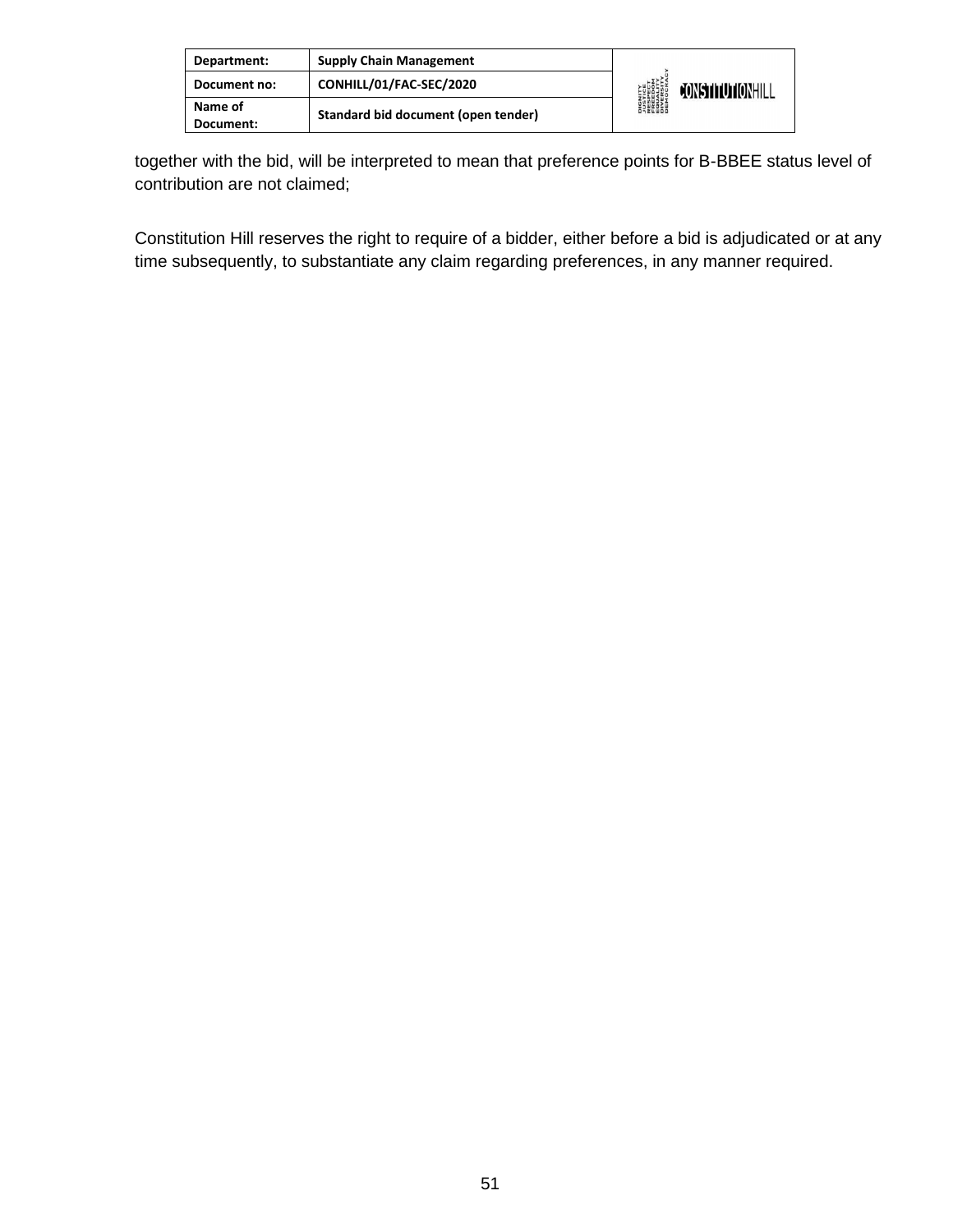| Department:          | <b>Supply Chain Management</b>      |                                                                                                    |                  |
|----------------------|-------------------------------------|----------------------------------------------------------------------------------------------------|------------------|
| Document no:         | CONHILL/01/FAC-SEC/2020             | <b>DIGNITY</b><br><i><b>NSTICE</b></i><br>RESPECT<br>ERLEDITY<br>ENGESITY<br>DIVERSITY<br>DEMOCRAC | CONSTITUTIONHILL |
| Name of<br>Document: | Standard bid document (open tender) |                                                                                                    |                  |

#### **C2. PREFERENCE POINTS CLAIM FORM IN TERMS OF THE SBD 6.1 PREFERENTIAL PROCUREMENT REGULATIONS 2017**

This preference form must form part of all bids invited. It contains general information and serves as a claim form for preference points for Broad-Based Black Economic Empowerment (B-BBEE) Status Level of Contribution

\_\_\_\_\_\_\_\_\_\_\_\_\_\_\_\_\_\_\_\_\_\_\_\_\_\_\_\_\_\_\_\_\_\_\_\_\_\_\_\_\_\_\_\_\_\_\_\_\_\_\_\_\_\_\_\_\_\_\_\_\_\_\_\_\_\_\_\_\_\_\_\_\_

#### **NB: Before completing this form, bidders must study the general conditions, definitions and directives applicable in respect of B-BBEE, as prescribed in the Preferential Procurement Regulations, 2017.**

#### **1. General conditions**

- 1.1 The following preference point systems are applicable to all bids:
	- the 80/20 system for requirements with a Rand value of up to R50 000 000 (all applicable taxes included); and
	- the 90/10 system for requirements with a Rand value above R50 000 000 (all applicable taxes included).
- 1.2 Indication of the preference point system that will be used:
	- a) The value of this bid is estimated to not exceed R50 000 000 (all applicable taxes included) and therefore the **80/20** preference point system shall be applicable.
- 1.3 Points for this bid shall be awarded for:
	- (a) Price; and
	- (b) B-BBEE Status Level of Contributor
- 1.4 The maximum points for this bid are allocated as follows:

|                                                   | <b>Points</b> |
|---------------------------------------------------|---------------|
| <b>Price</b>                                      |               |
| <b>B-BBEE Status Level of Contributor</b>         |               |
| Total points for Price and B-BBEE must not exceed | 100           |

- 1.5 Failure on the part of a bidder to submit proof of B-BBEE Status level of contributor together with the bid, will be interpreted to mean that preference points for B-BBEE status level of contribution are not claimed.
- 1.6 The purchaser reserves the right to require of a bidder, either before a bid is adjudicated or at any time subsequently, to substantiate any claim regarding preferences, in any manner required by the purchaser.

#### **2. Definitions**

- (a) **"B-BBEE"** means broad-based black economic empowerment as defined in section 1 of the Broad-Based Black Economic Empowerment Act;
- (b) "**B-BBEE Status Level of Contributor"** means the B-BBEE status of an entity in terms of a code of good practice on black economic empowerment, issued in terms of section 9(1) of the Broad-Based Black Economic Empowerment Act;
- (c) **"bid"** means a written offer in a prescribed or stipulated form in response to an invitation by an organ of state for the provision of goods or services, through price quotations, advertised competitive bidding processes or proposals;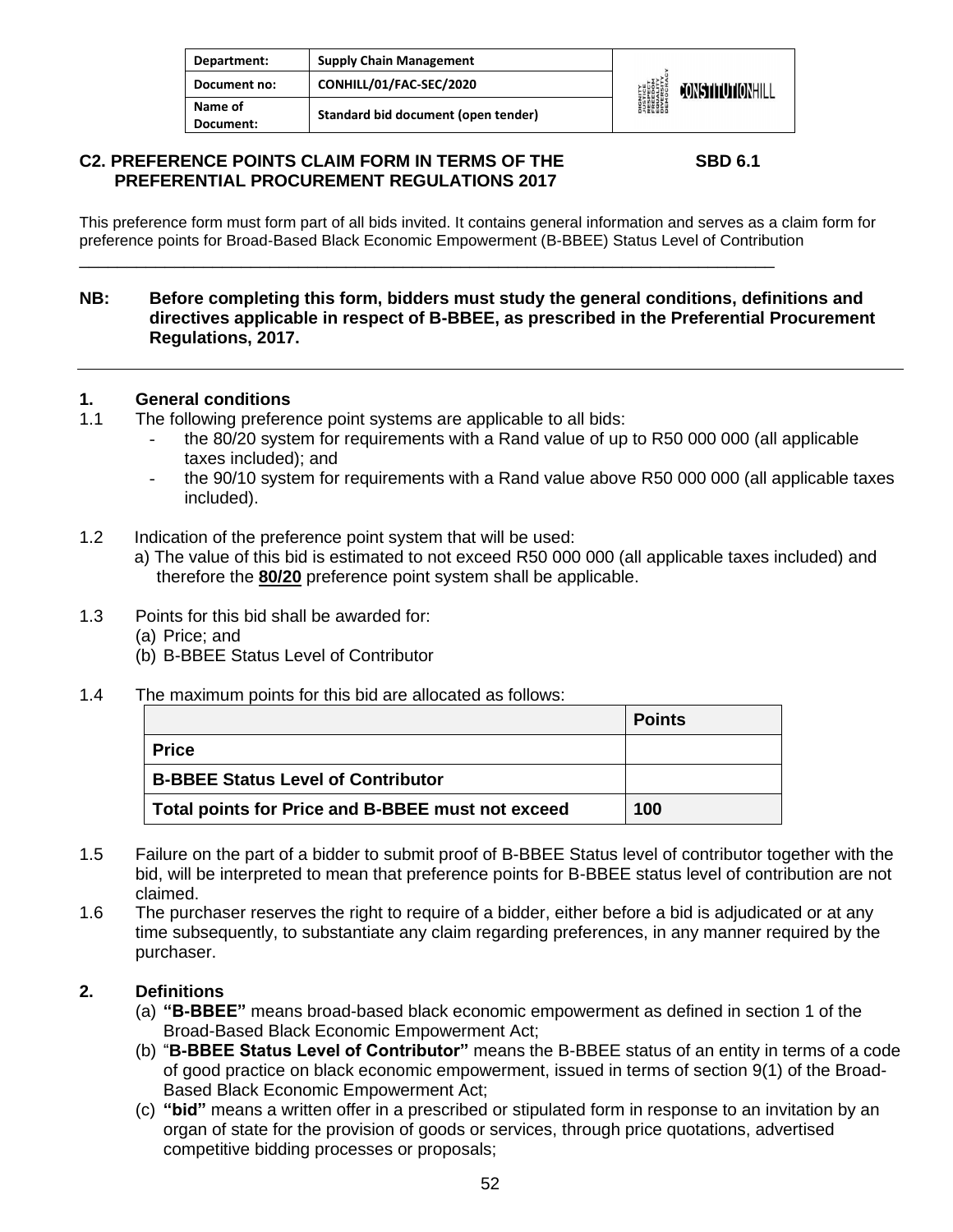| Department:          | <b>Supply Chain Management</b>      |                                                                                                          |                         |
|----------------------|-------------------------------------|----------------------------------------------------------------------------------------------------------|-------------------------|
| Document no:         | CONHILL/01/FAC-SEC/2020             | <b>DIGNITY</b><br><b><i>LUSTICE<br/>FRESPECT<br/>FRESITY<br/>EQUERSITY<br/>DIVERSITY</i><br/>DEMOCRA</b> | <b>JONSTITUTIONHILL</b> |
| Name of<br>Document: | Standard bid document (open tender) |                                                                                                          |                         |

- (d) **"Broad-Based Black Economic Empowerment Act"** means the Broad-Based Black Economic Empowerment Act, 2003 (Act No. 53 of 2003);
- **(e) "EME"** means an Exempted Micro Enterprise in terms of a code of good practice on black economic empowerment issued in terms of section 9 (1) of the Broad-Based Black Economic Empowerment Act;
- (f) **"functionality"** means the ability of a bidder to provide goods or services in accordance with specifications as set out in the tender documents.
- (g) **"prices"** includes all applicable taxes less all unconditional discounts;
- (h) **"proof of B-BBEE status level of contributor"** means:
	- **1)** B-BBEE Status Level Certificate issued by an authorized body or person;
	- **2)** A sworn affidavit as prescribed by the B-BBEE Codes of Good Practice;
	- **3)** Any other requirement prescribed in terms of the B-BBEE Act;
- (i) **"QSE"** means a Qualifying Small Business Enterprise in terms of a code of good practice on black economic empowerment issued in terms of section 9 (1) of the Broad-Based Black Economic Empowerment Act;
- *(j)* **"rand value"** means the total estimated value of a contract in Rand, calculated at the time of bid invitation, and includes all applicable taxes.

#### **3. Points awarded for price**

#### **The 80/20 or 90/10 preference point systems:**

A maximum of 80 or 90 points is allocated for price on the following basis:

| 80/20 | or | 90/10 |
|-------|----|-------|
|       |    |       |

$$
90/10
$$

$$
Ps = 80\left(1 - \frac{Pt - P\min P}{\min}\right) \qquad \qquad Ps = 90\left(1 - \frac{Pt - P\min P}{\min}\right)
$$

Where:

| Ps.                 | $=$ | Points scored for price of bid under consideration |
|---------------------|-----|----------------------------------------------------|
| Pt                  | $=$ | Price of bid under consideration                   |
| D <sub>rac</sub> in |     | Dries of lowest sessatable hid                     |

*P* min = Price of lowest acceptable bid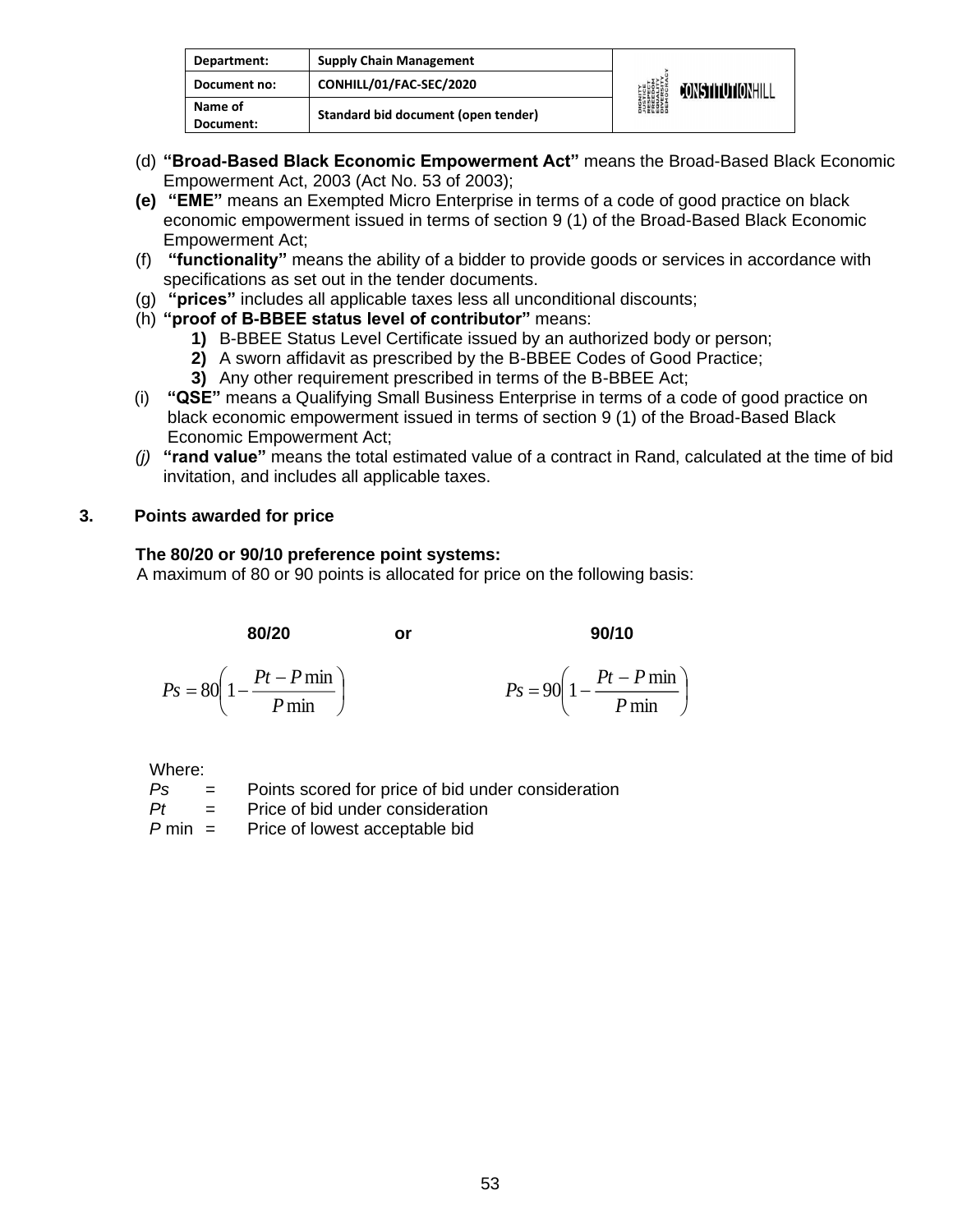| Department:          | <b>Supply Chain Management</b>      |                                                                                                      |                  |
|----------------------|-------------------------------------|------------------------------------------------------------------------------------------------------|------------------|
| Document no:         | CONHILL/01/FAC-SEC/2020             | <b>DIGNITY<br/>AUSTICE<br/>RESPECT<br/>FREEDOM<br/>FREEDOM</b><br>DIVERSITY<br>DIVERSITY<br>DEMOCRAN | CONSTITUTIONHILL |
| Name of<br>Document: | Standard bid document (open tender) |                                                                                                      |                  |

#### **4. Points awarded for B-BBEE Status Level of Contributor**

4.1 In terms of Regulation 6(2) and 7(2) of the Preferential Procurement Regulations 2017, preference points must be awarded to a bidder for attaining the B-BBEE status level of contribution in accordance with the table below:

#### 4.2

| <b>B-BBEE Status Level of</b><br><b>Contributor</b> | <b>Number of points</b><br>(90/10 system) | <b>Number of points</b><br>(80/20 system) |
|-----------------------------------------------------|-------------------------------------------|-------------------------------------------|
|                                                     | 10                                        | 20                                        |
|                                                     | 9                                         | 18                                        |
|                                                     | 6                                         | 14                                        |
|                                                     | 5                                         | 12                                        |
| 5                                                   |                                           | 8                                         |
| 6                                                   | 3                                         | 6                                         |
|                                                     | 2                                         |                                           |
|                                                     |                                           | າ                                         |
| Non-compliant contributor                           | 0                                         |                                           |

#### **5. Bid declaration**

Bidders who claim points in respect of B-BBEE Status Level of Contribution must complete the following:

#### **6. B-BBEE Status Level of Contributor claimed in terms of paragraphs 1.4 and 4.1**

B-BBEE Status Level of Contributor = ……….… (maximum of 10 or 20 points) (Points claimed in respect of paragraph 7.1 must be in accordance with the table reflected in paragraph 4.1 and must be substantiated by relevant proof of B-BBEE status level of contributor.)

#### **7. Sub-Contracting**

| 7.1<br>7.1.1 | Will any portion of the contract be sub-contracted?<br>If yes, indicate: | Yes / No         |
|--------------|--------------------------------------------------------------------------|------------------|
|              | i) What percentage of the contract will be subcontracted  %              |                  |
|              | ii)                                                                      |                  |
|              |                                                                          |                  |
|              | iv) Whether the sub-contractor is an EME or QSE                          | <b>EME / QSE</b> |
|              |                                                                          |                  |

v) Specify, by ticking the appropriate box, if subcontracting with an enterprise in terms of Preferential Procurement Regulations, 2017: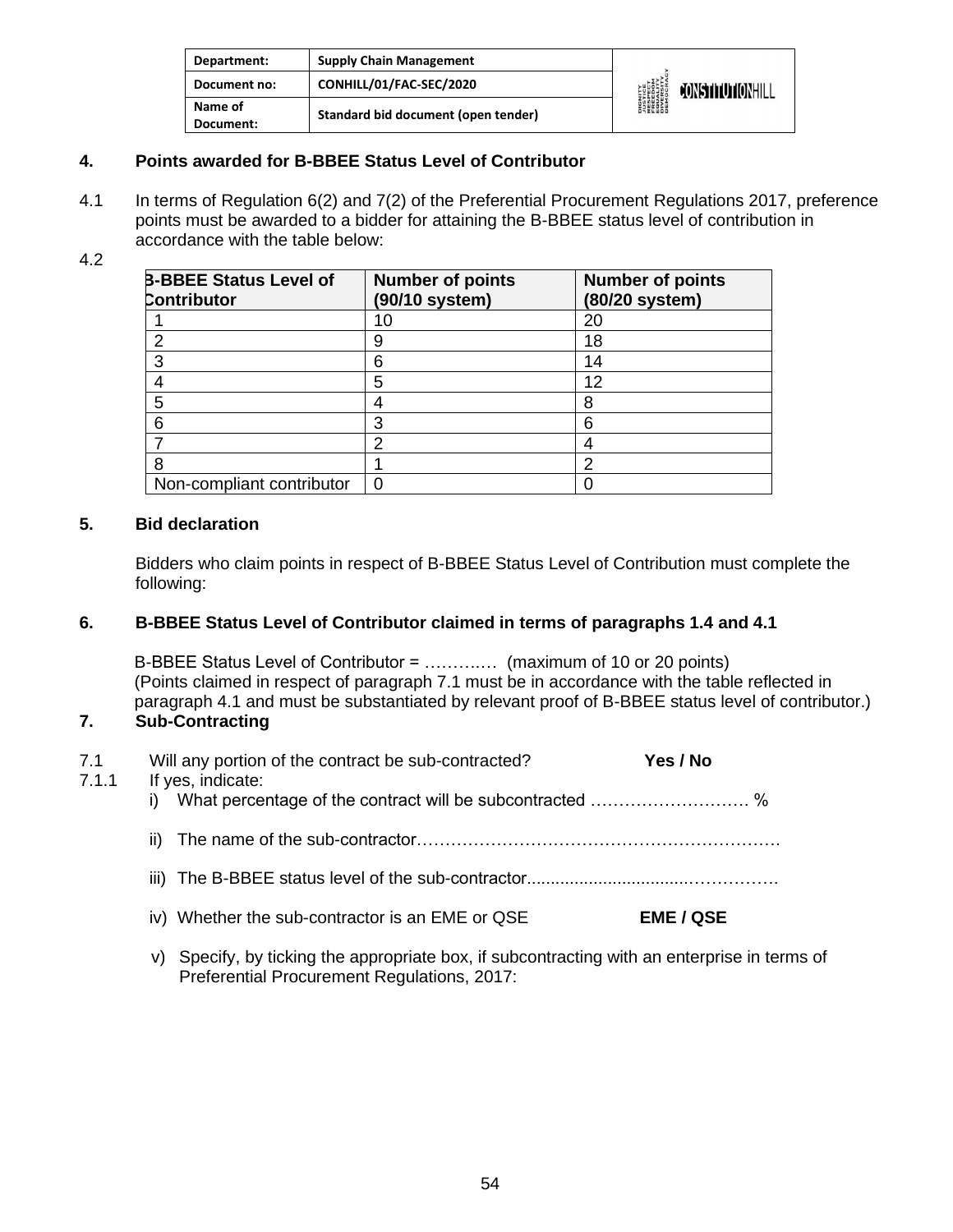| Department:          | <b>Supply Chain Management</b>      |                                                                                                   |                         |
|----------------------|-------------------------------------|---------------------------------------------------------------------------------------------------|-------------------------|
| Document no:         | CONHILL/01/FAC-SEC/2020             | <b>DIGNITY</b><br><i><b>NISTICE</b></i><br>RESPECT<br>EREEDIM<br>ENGESITY<br>DIVERSITY<br>DIROCRA | <b>CONSTITUTIONHILL</b> |
| Name of<br>Document: | Standard bid document (open tender) |                                                                                                   |                         |

| 8.                                              | <b>Declaration</b><br>regarding                                                                        | Designated Group: An EME or QSE which is at least 51%<br>owned by: | <b>EME</b><br>$\gamma$ | <b>QSE</b> |
|-------------------------------------------------|--------------------------------------------------------------------------------------------------------|--------------------------------------------------------------------|------------------------|------------|
| company/firm<br>Name of<br>8.1<br>company/firm: | <b>Black people</b>                                                                                    |                                                                    |                        |            |
|                                                 |                                                                                                        | Black people who are youth<br>Black people who are women           |                        |            |
|                                                 |                                                                                                        | Black people with disabilities                                     |                        |            |
|                                                 | Black people living in rural or underdeveloped areas or townships<br>Cooperative owned by black people |                                                                    |                        |            |
|                                                 |                                                                                                        |                                                                    |                        |            |
|                                                 |                                                                                                        | Black people who are military veterans                             |                        |            |
|                                                 | <b>OR</b>                                                                                              |                                                                    |                        |            |
|                                                 |                                                                                                        | Any EME                                                            |                        |            |
|                                                 |                                                                                                        | Any QSE                                                            |                        |            |

……………………………………………………………………

8.2 VAT registration number: …………………………………………………………………

- 8.3 Company registration number: ……………………………………………………………
- 8.4 Type of company/ firm (tick the applicable box):
	- □ Partnership / Joint Venture / Consortium
	- □ One-person business / sole propriety
	- Close corporation
	- **Company**
	- (Pty) Limited
- 8.5 Describe principal business activities:

………………………………………………………………………………………………………………… ………………………………………………………………………………………………………………… ………………………………………………………………………………………………………………… ………………………………………

- 8.6 Company classification (tick the applicable box):
	- Manufacturer
	- **Supplier**
	- □ Professional service provider
	- □ Other service providers, e.g. transporter, etc.
- 8.7 Total number of years the company/firm has been in business: ……………………...
- 8.8 I/we, the undersigned, who is/are duly authorised to do so on behalf of the company/firm, certify that the points claimed, based on the B-BBE status level of contributor indicated in paragraphs 1.4 and 6 of the foregoing certificate, qualifies the company/firm for the preference(s) shown and I/we acknowledge that:
	- i) The information furnished is true and correct;
	- ii) The preference points claimed are in accordance with the General Conditions as indicated in paragraph 1 of this form;
	- iii) In the event of a contract being awarded as a result of points claimed as shown in paragraphs 1.4 and 6, the contractor may be required to furnish documentary proof to the satisfaction of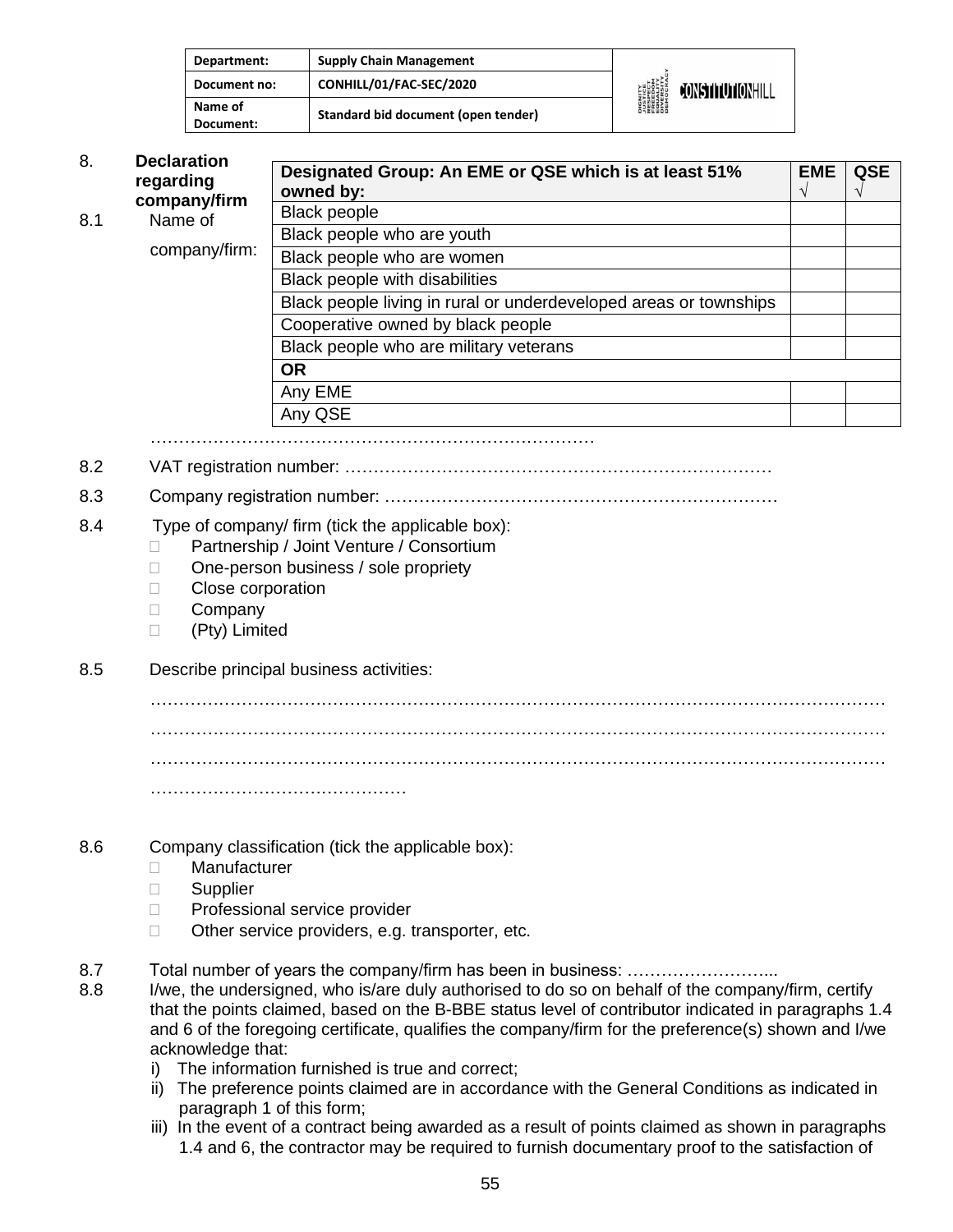| Department:          | <b>Supply Chain Management</b>      |                                                                                                                     |                         |
|----------------------|-------------------------------------|---------------------------------------------------------------------------------------------------------------------|-------------------------|
| Document no:         | CONHILL/01/FAC-SEC/2020             | <b>DIGNITY</b><br><b><i>NISTICE<br/>RESPECT<br/>RESPECT<br/>ERECOM<br/>DIVERSITY</i><br/>DIVERSITY<br/>DEMOCRAN</b> | <b>CONSTITUTIONHILL</b> |
| Name of<br>Document: | Standard bid document (open tender) |                                                                                                                     |                         |

the purchaser that the claims are correct;

- iv) If the B-BBEE status level of contributor has been claimed or obtained on a fraudulent basis or any of the conditions of contract have not been fulfilled, the purchaser may, in addition to any other remedy it may have:
	- (a) disqualify the person from the bidding process;
	- (b) recover costs, losses or damages it has incurred or suffered as a result of that person's conduct;
	- (c) cancel the contract and claim any damages which it has suffered as a result of having to make less favourable arrangements due to such cancellation;
	- (d) recommend that the bidder or contractor, its shareholders and directors, or only the shareholders and directors who acted on a fraudulent basis, be restricted by the National Treasury from obtaining business from any organ of state for a period not exceeding 10 years, after the *audi alteram partem* (hear the other side) rule has been applied; and
	- (e) forward the matter for criminal prosecution.

| Witnesses |                            |
|-----------|----------------------------|
|           | Signature(s) of bidders(s) |
|           | Date:                      |
|           | <b>Address:</b>            |
| .         |                            |
|           |                            |
|           |                            |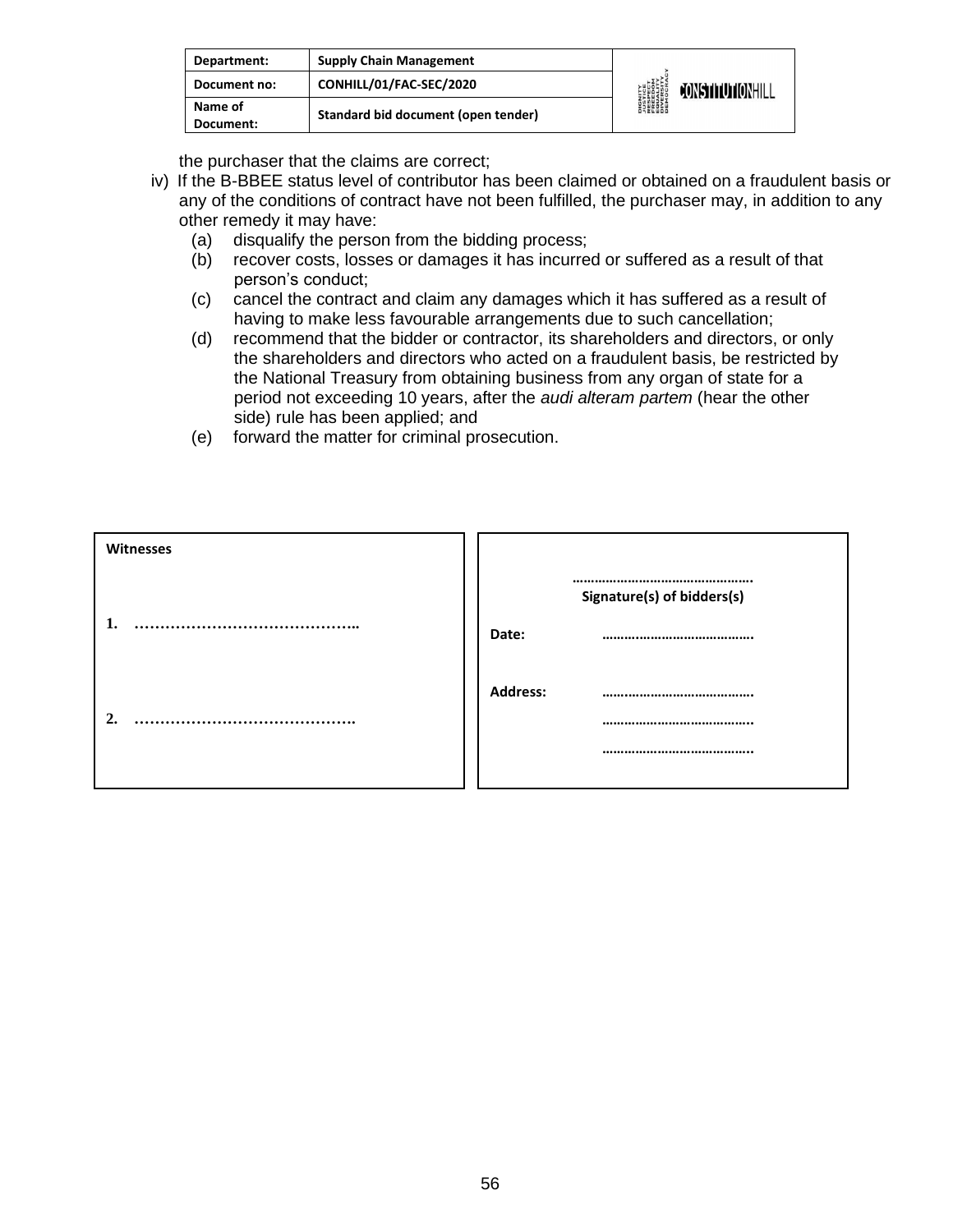| Department:          | <b>Supply Chain Management</b>      |                                                                                                                     |                  |
|----------------------|-------------------------------------|---------------------------------------------------------------------------------------------------------------------|------------------|
| Document no:         | CONHILL/01/FAC-SEC/2020             | <b>DIGNITY</b><br><b><i>NISTICE<br/>RESPECT<br/>RESPECT<br/>ERECOM<br/>DIVERSITY</i><br/>DIVERSITY<br/>DEMOCRAN</b> | CONSTITUTIONHILL |
| Name of<br>Document: | Standard bid document (open tender) |                                                                                                                     |                  |

#### **C3. DECLARATION CERTIFICATE FOR LOCAL PRODUCTION AND SBD 6.2 CONTENT FOR DESIGNATED SECTORS**

This Standard Bidding Document (SBD) must form part of all bids invited. It contains general information and serves as a declaration form for Local Content (local production and local content are used interchangeably).

Before completing this declaration, bidders must study the General Conditions, Definitions and Directives applicable in respect of Local Content as prescribed in the Preferential Procurement Regulations, 2017, the South African Bureau of Standards (SABS) approved technical specification number SATS 1286:2011 (Edition 1) and the Guidance on the Calculation of Local Content together with the Local Content Declaration Templates [Annex C (Local Content Declaration: Summary Schedule), Annex D (Imported Content Declaration: Supporting Schedule to Annex C) and Annex E (Local Content Declaration: Supporting Schedule to Annex C)].

#### **1. General Conditions**

- 1.1. Preferential Procurement Regulations, 2017 (Regulation 8) make provision for the promotion of local production and content.
- 1.2. Regulation 8(2) prescribes that in the case of designated sectors, organs of state must advertise such tenders with the specific bidding condition that only locally produced or manufactured goods, with a stipulated minimum threshold for local production and content, will be considered.
- 1.3. Where necessary, for tenders referred to in paragraph 1.2 above, a two-stage bidding process may be followed, where the first stage involves a minimum threshold for local production and content and the second stage price and B-BBEE.
- 1.4. A person awarded a contract in relation to a designated sector, may not sub-contract in such a manner that the local production and content of the overall value of the contract is reduced to below the stipulated minimum threshold.
- 1.5. The local content (LC) expressed as a percentage of the bid price must be calculated in accordance with the SABS approved technical specification number SATS 1286:2011 as follows:

#### $LC = [1 - x / y] * 100$

- x is the imported content in Rand
- y is the bid price in Rand excluding value added tax (VAT)

Prices referred to in the determination of x must be converted to Rand (ZAR) by using the exchange rate published by South African Reserve Bank (SARB) at 12:00 on the date of advertisement of the bid as indicated in paragraph 3.1 below.

**The SABS approved technical specification number SATS 1286:2011 is accessible on**  [http://www.thedti.gov.za/industrial\\_development/ip.jsp](http://www.thedti.gov.za/industrial_development/ip.jsp) **at no cost.**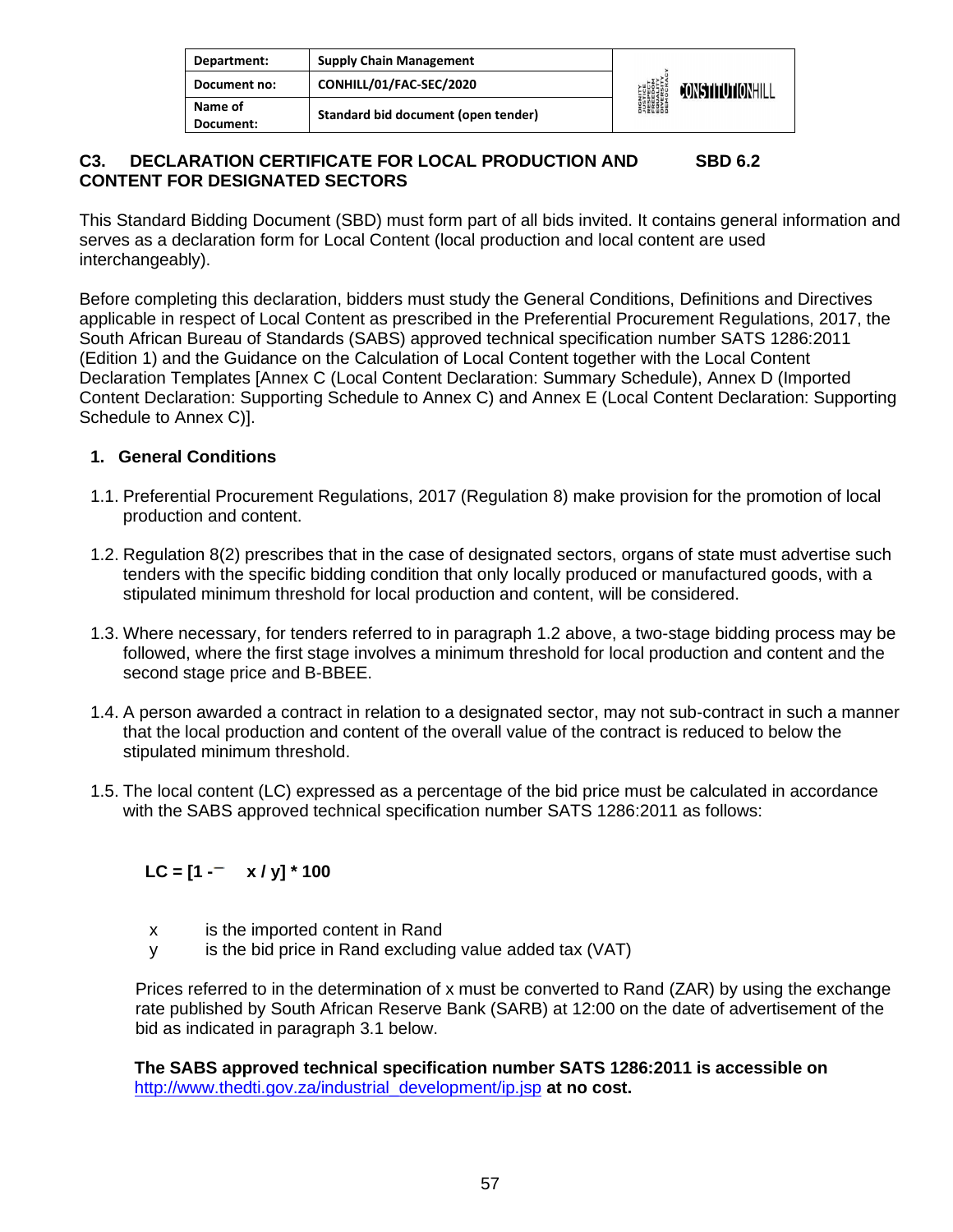| Department:          | <b>Supply Chain Management</b>      |                                                                                                           |                  |
|----------------------|-------------------------------------|-----------------------------------------------------------------------------------------------------------|------------------|
| Document no:         | CONHILL/01/FAC-SEC/2020             | <b>DIGNITY</b><br><b><i>LUSTICE<br/>FRESPECT<br/>FRESPECT<br/>EDUCRATY</i><br/>DIVERSITY<br/>DEMOCRAN</b> | CONSTITUTIONHILL |
| Name of<br>Document: | Standard bid document (open tender) |                                                                                                           |                  |

- 1.6. A bid may be disqualified if this declaration certificate and Annex C of the South African Bureau of Standards (SABS) approved technical specification number SATS 1286:2011 (Edition 1) (Local Content Declaration: Summary Schedule) are not submitted as part of the bid documentation.
- 2. The stipulated minimum threshold(s) for local production and (refer to Annex A of SATS 1286:2011 or [http://www.dti.gov.za/industrial\\_development/ip.jsp](http://www.dti.gov.za/industrial_development/ip.jsp) ) for this bid is/are as follows:

| Description of services, works or goods | <b>Stipulated minimum threshold</b> |  |
|-----------------------------------------|-------------------------------------|--|
|                                         |                                     |  |
|                                         |                                     |  |
|                                         |                                     |  |

3. Does any portion of the goods or services offered have any imported content?

#### **Yes / No**

3..1 If yes, the rate(s) of exchange to be used in this bid to calculate the local content as prescribed in paragraph 1.5 of the general conditions must be the rate(s) published by SARB for the specific currency at 12:00 on the date of advertisement of the bid.

The relevant rates of exchange information are accessible on [www.reservebank.co.za](http://www.reservebank.co.za/)

Indicate the rate(s) of exchange against the appropriate currency in the table below (refer to Annex A of SATS 1286:2011):

| <b>Currency</b>  | <b>Rates of exchange</b> |
|------------------|--------------------------|
| <b>US Dollar</b> |                          |
| Pound Sterling   |                          |
| Euro             |                          |
| Yen              |                          |
| Other            |                          |

NB: Bidders must submit proof of the SARB rate (s) of exchange used.

**4.** Where, after the award of a bid, challenges are experienced in meeting the stipulated minimum threshold for local content the dti must be informed accordingly for the dti to verify and in consultation with the AO/AA provide directives in this regard.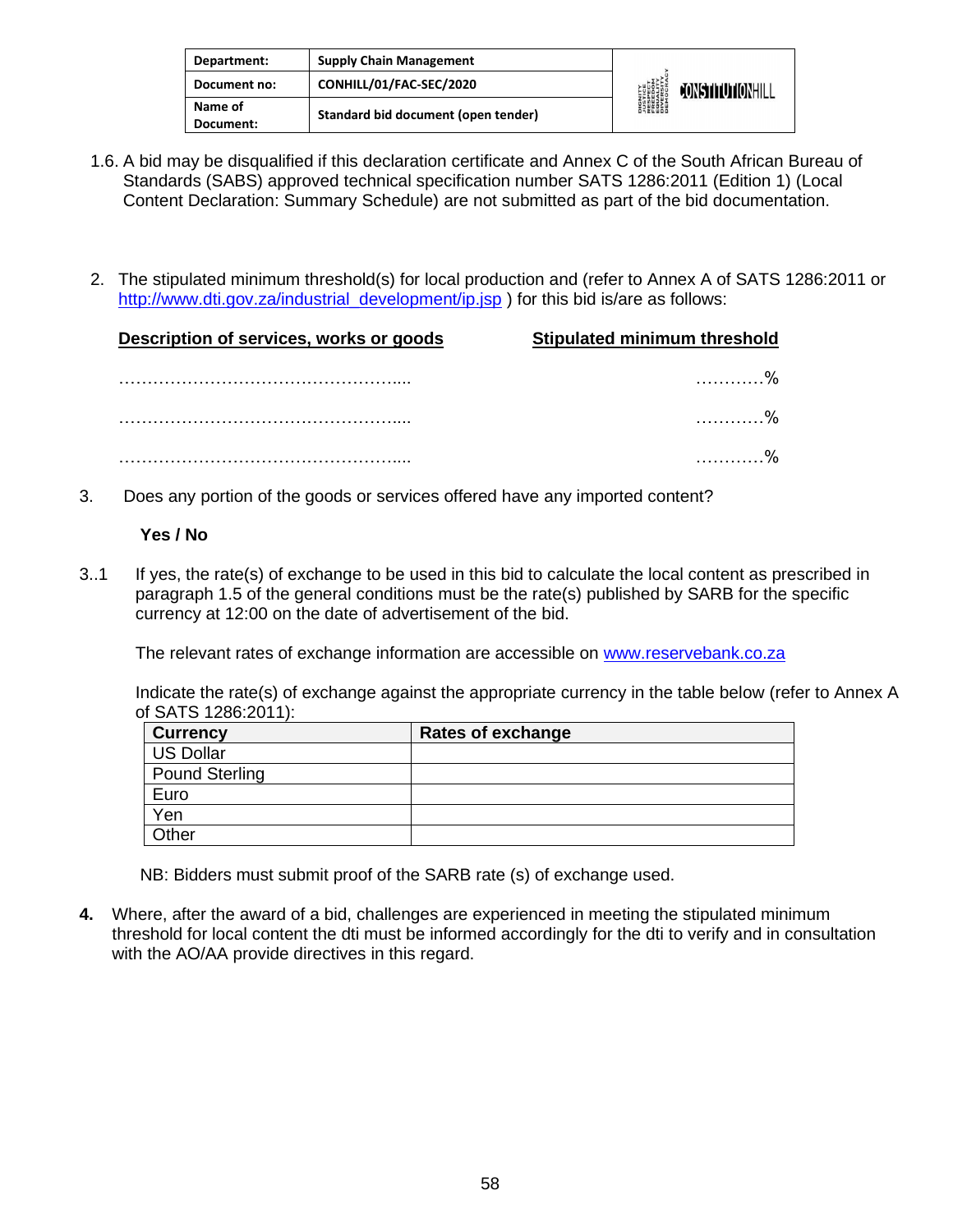| Department:          | <b>Supply Chain Management</b>      |                                                                                               |                         |
|----------------------|-------------------------------------|-----------------------------------------------------------------------------------------------|-------------------------|
| Document no:         | CONHILL/01/FAC-SEC/2020             | <b>DIGNITY</b><br><b>JUSTICE</b><br>FRESPECT<br>FEDELITY<br>EQUESITY<br>DIVERSITY<br>DIROCRAL | <b>JONSTITUTIONHILL</b> |
| Name of<br>Document: | Standard bid document (open tender) |                                                                                               |                         |

#### **LOCAL CONTENT DECLARATION (REFER TO ANNEX B OF SATS 1286:2011)**

**Local Content Declaration by Chief Financial Officer or other legally responsible person nominated in writing by the Chief Executive or Senior Member/person with management responsibility (Close Corporation, Partnership or Individual)** 

**In respect of bid no:** ………………… **Issued by** (procurement authority/name of institution): ……………………………………………….

#### **NB**

The obligation to complete, duly sign and submit this declaration cannot be transferred to an external authorized representative, auditor or any other third party acting on behalf of the bidder.

1 Guidance on the Calculation of Local Content together with Local Content Declaration Templates (Annex C, D and E) is accessible on [http://www.dti.gov.za/industrial\\_development/ip.jsp.](http://www.dti.gov.za/industrial_development/ip.jsp) Bidders should first complete Declaration D. After completing Declaration D, bidders should complete Declaration E and then consolidate the information on Declaration C. **Declaration C should be submitted with the bid documentation at the closing date and time of the bid in order to substantiate the declaration made in paragraph (c) below.** Declarations D and E should be kept by the bidders for verification purposes for a period of at least 5 years. The successful bidder is required to continuously update Declarations C, D and E with the actual values for the duration of the contract.

| the following: |  |
|----------------|--|

- (a) The facts contained herein are within my own personal knowledge.
- (b) I have satisfied myself that:
	- the goods/services/works to be delivered in terms of the above-specified bid comply with the minimum local content requirements as specified in the bid, and as measured in terms of SATS 1286:2011; and
- (c) The local content percentage (%) indicated below has been calculated using the formula given in clause 3 of SATS 1286:2011, the rates of exchange indicated in paragraph 3.1 above and the information contained in Declaration D and E which has been consolidated in Declaration C:

| Bid price, excluding VAT (y)                                           |  |
|------------------------------------------------------------------------|--|
| Imported content $(x)$ , as calculated in terms of SATS 1286:2011   R  |  |
| Stipulated minimum threshold for local content (paragraph 2)<br>above) |  |
| Local content %, as calculated in terms of SATS 1286:2011              |  |

If the bid is for more than one product, the local content percentages for each product contained in Declaration C shall be used instead of the table above.

The local content percentages for each product has been calculated using the formula given in clause 3 of SATS 1286:2011, the rates of exchange indicated in paragraph 3.1 above and the information contained in Declaration D and E.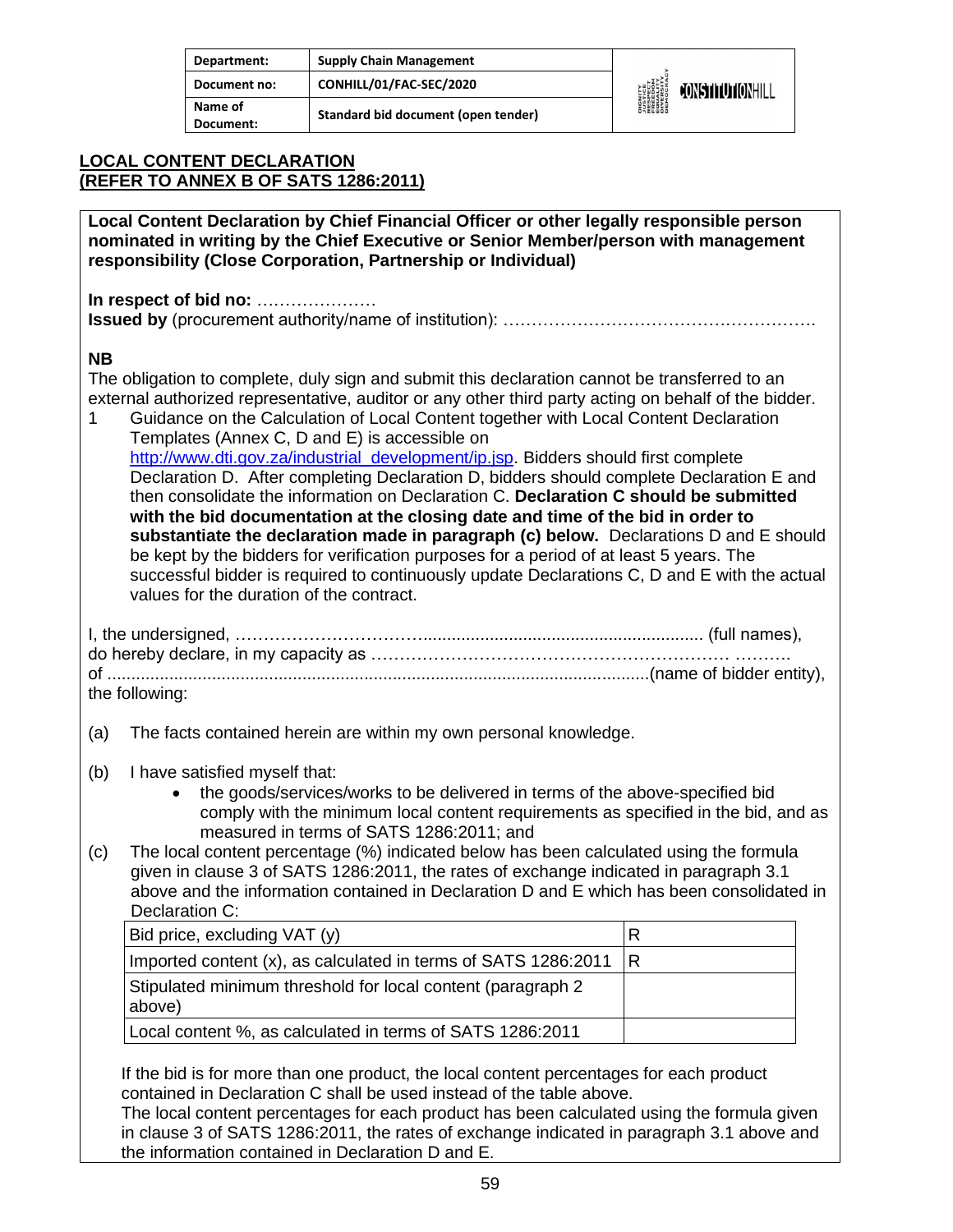| Department:          | <b>Supply Chain Management</b>      |                                                                                                                        |
|----------------------|-------------------------------------|------------------------------------------------------------------------------------------------------------------------|
| Document no:         | CONHILL/01/FAC-SEC/2020             | <b>DIGNITY</b><br><i><b>NUSTICE</b></i><br>RESPECT<br>EQUELOM<br>ENGESITY<br>DIVERSITY<br>DIEMOCRA<br>CONSTITUTIONHILL |
| Name of<br>Document: | Standard bid document (open tender) |                                                                                                                        |

(d) I accept that the Procurement Authority / Institution has the right to request that the local content be verified in terms of the requirements of SATS 1286:2011.

(e) I understand that the awarding of the bid is dependent on the accuracy of the information furnished in this application. I also understand that the submission of incorrect data, or data that are not verifiable as described in SATS 1286:2011, may result in the Procurement Authority / Institution imposing any or all of the remedies as provided for in Regulation 14 of the Preferential Procurement Regulations, 2017 promulgated under the Preferential Policy Framework Act (PPPFA), 2000 (Act No. 5 of 2000).

| Signature:<br><u> 1980 - Jan Samuel Barbara, martin a shekara 1980 - An tsara 1980 - An tsara 1980 - An tsara 1980 - An tsara</u> | Date:<br>the control of the control of the control of the control of the control of the control of |
|-----------------------------------------------------------------------------------------------------------------------------------|----------------------------------------------------------------------------------------------------|
| Witness no. 1                                                                                                                     | Date:                                                                                              |
| Witness no. 2                                                                                                                     | Date:                                                                                              |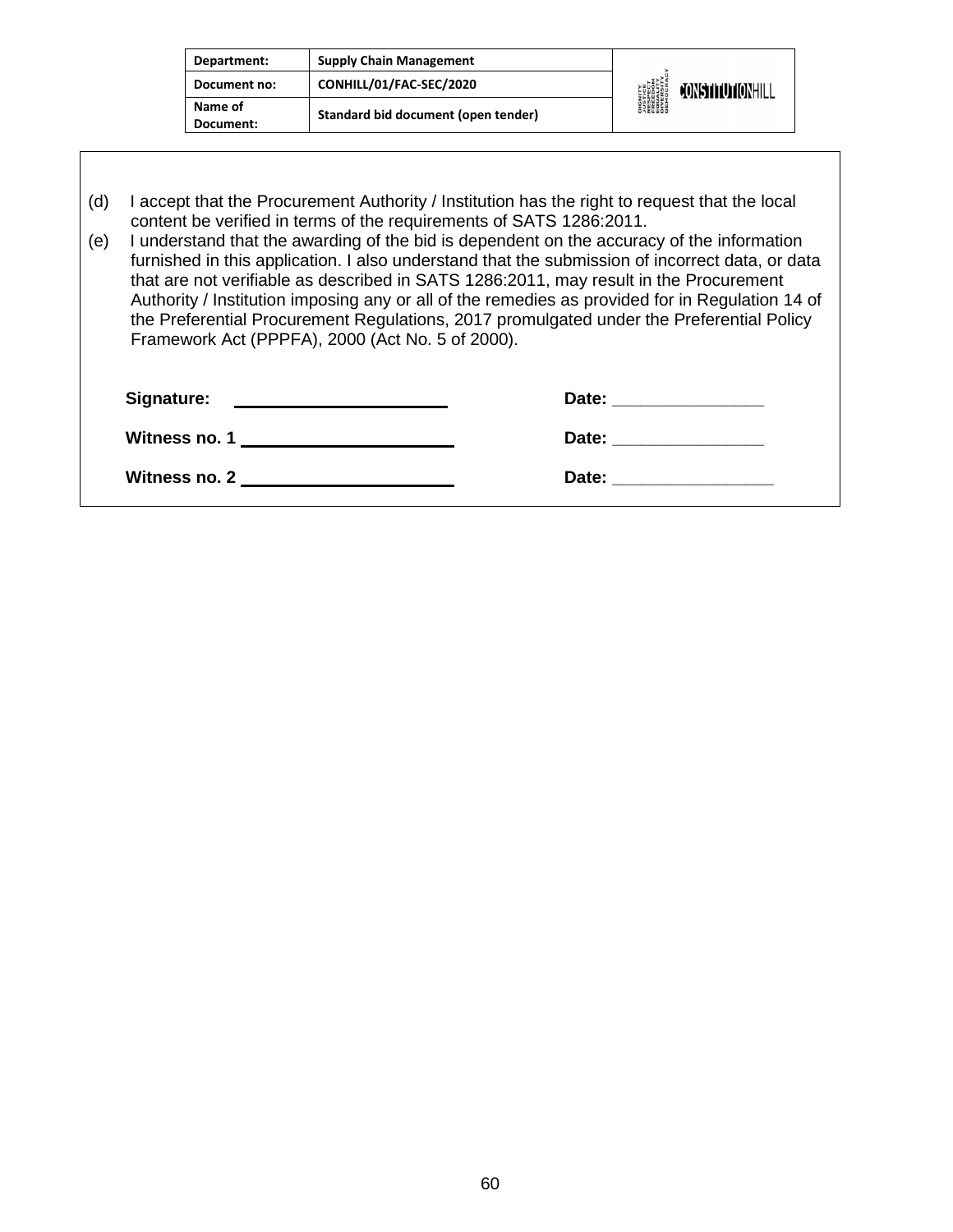| Department:          | <b>Supply Chain Management</b>      |                                                                                                                     |                  |
|----------------------|-------------------------------------|---------------------------------------------------------------------------------------------------------------------|------------------|
| Document no:         | CONHILL/01/FAC-SEC/2020             | <b>DIGNITY</b><br><b><i>NISTICE<br/>RESPECT<br/>RESPECT<br/>ERECTY<br/>DIVERSITY</i><br/>DIVERSITY<br/>DEMOCRAN</b> | CONSTITUTIONHILL |
| Name of<br>Document: | Standard bid document (open tender) |                                                                                                                     |                  |

### **PART D**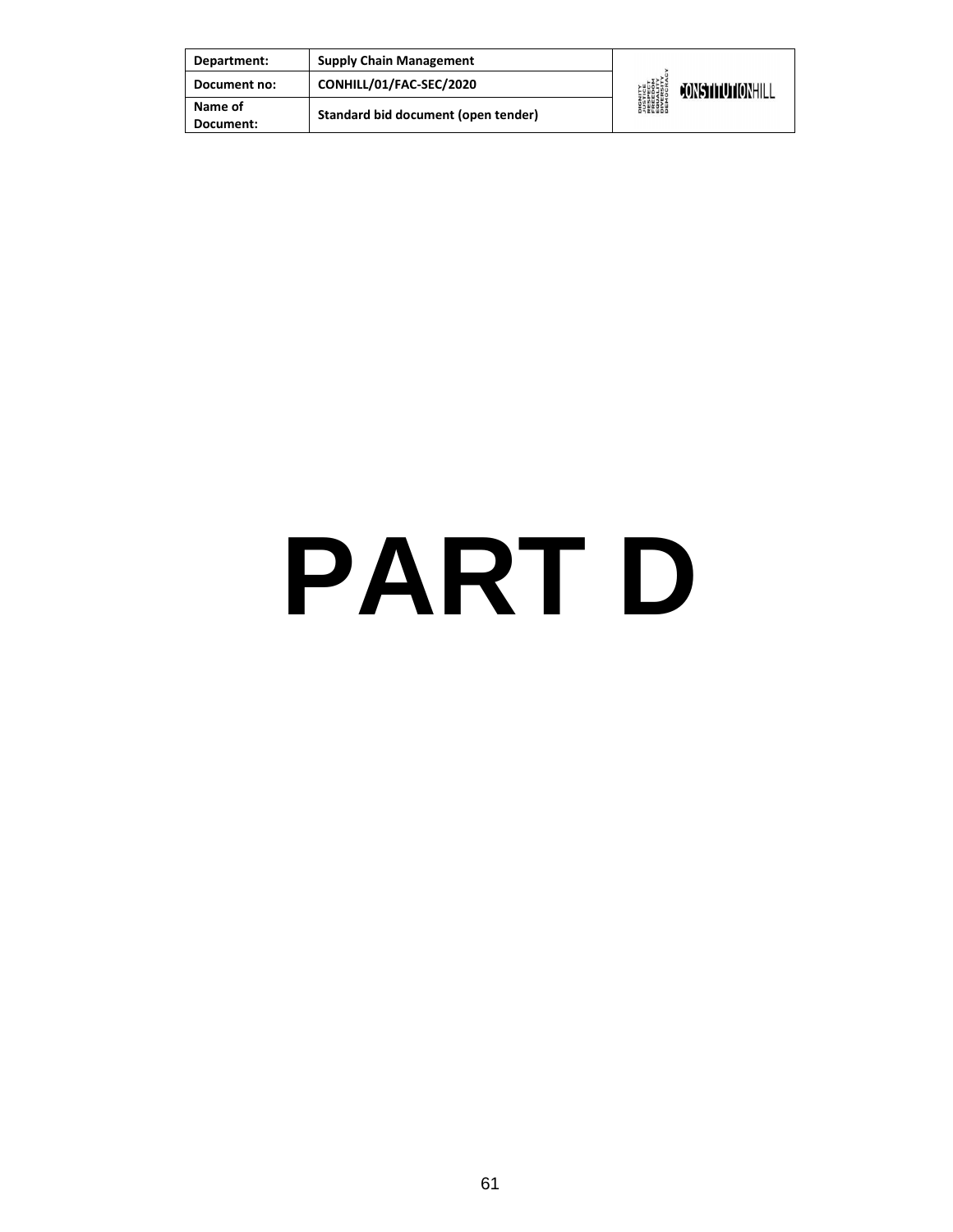| Department:          | <b>Supply Chain Management</b>      | <b>DIGNITY<br/>AUSTICE<br/>RESPECT<br/>EQUALITY<br/>EQUALITY</b><br>DIVERSITY<br>DIVERSITY | <b>JONSTITUTIONHILL</b> |
|----------------------|-------------------------------------|--------------------------------------------------------------------------------------------|-------------------------|
| Document no:         | CONHILL/01/FAC-SEC/2020             |                                                                                            |                         |
| Name of<br>Document: | Standard bid document (open tender) |                                                                                            |                         |

#### **D1. DECLARATION OF SERVICE PROVIDER'S SUPPLY CHAIN SBD 8 MANAGEMENT PRACTICES**

- 1 This form SBD 8 must be completed and submitted as part of the bid response by the service provider.
- 2 It serves as a declaration to be used by the CONSTITUTION HILL in ensuring that when goods and services are being procured, all reasonable steps are taken to combat the abuse of the supply chain management system.
- 3 The bid of any service provider may be disregarded if that service provider, or any of its directors have
	- a. abused the institution's supply chain management system;
	- b. committed fraud or any other improper conduct in relation to such system; or
	- c. failed to perform on any previous contract.
- 4 In order to give effect to the above, the following questionnaire must be completed and submitted with the bid.

| <b>Item</b> | Question                                                                                                                                                                                                                                                                                                                                                                                                                                                                                                                                                                                                                                             | <b>Yes</b> | <b>No</b> |
|-------------|------------------------------------------------------------------------------------------------------------------------------------------------------------------------------------------------------------------------------------------------------------------------------------------------------------------------------------------------------------------------------------------------------------------------------------------------------------------------------------------------------------------------------------------------------------------------------------------------------------------------------------------------------|------------|-----------|
| 4.1         | Is the service provider or any of its directors listed on the National<br>Treasury's database as companies or persons prohibited from doing<br>business with the public sector?<br>(Companies or persons who are listed on this database were<br>informed in writing of this restriction by the Accounting<br>Officer/Accounting Authority of the institution that imposed the<br>restriction after the audi alteram partem rule was applied).<br>The Database of Restricted Suppliers now resides on the National<br>Treasury's website, http://www.treasury.gov.za, and can be accessed<br>by clicking on its link at the bottom of the home page. | Yes        | <b>No</b> |
| 4.1.1       | If so, furnish particulars:                                                                                                                                                                                                                                                                                                                                                                                                                                                                                                                                                                                                                          |            |           |
| 4.2         | Is the service provider or any of its directors listed on the Register for<br>Tender Defaulters in terms of section 29 of the Prevention and<br>Combating of Corrupt Activities Act (No 12 of 2004)?<br>The Register for Tender Defaulters can be accessed on the<br>National Treasury's website (www.treasury.gov.za), by clicking on<br>its link at the bottom of the home page.                                                                                                                                                                                                                                                                   | Yes        | No        |
| 4.2.1       | If so, furnish particulars:                                                                                                                                                                                                                                                                                                                                                                                                                                                                                                                                                                                                                          |            |           |
| 4.3         | Was the service provider or any of its directors convicted by a court of<br>law (including a court outside of the Republic of South Africa) for fraud<br>or corruption during the past five years?                                                                                                                                                                                                                                                                                                                                                                                                                                                   | Yes        | No        |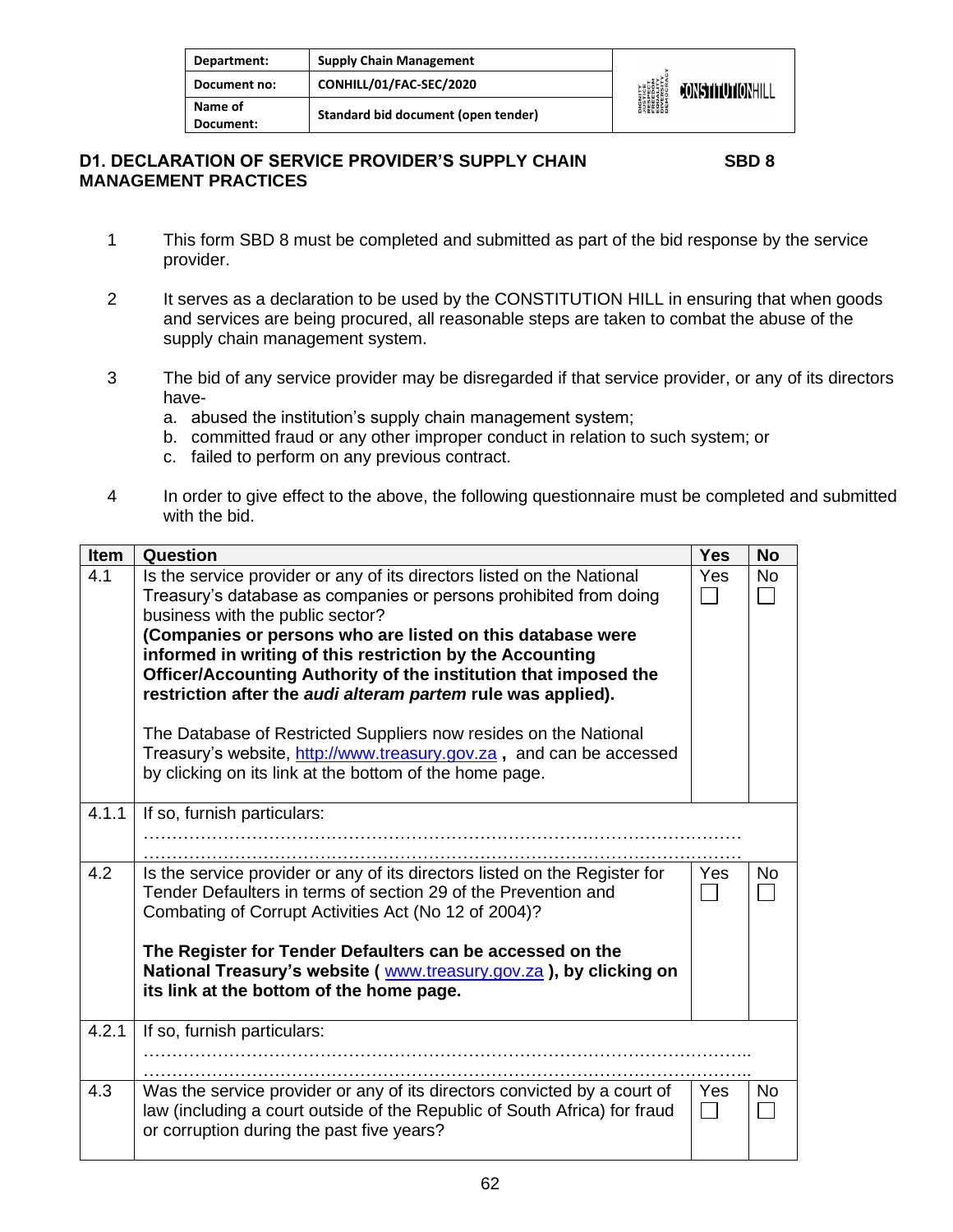| Department:          | <b>Supply Chain Management</b>      | <b>DIGNITY</b><br><b><i>LUSTICE<br/>FRESPECT<br/>FRESITY<br/>EQUERSITY<br/>DIVERSITY</i><br/>DEMOCRA</b> | CONSTITUTIONHILL |
|----------------------|-------------------------------------|----------------------------------------------------------------------------------------------------------|------------------|
| Document no:         | CONHILL/01/FAC-SEC/2020             |                                                                                                          |                  |
| Name of<br>Document: | Standard bid document (open tender) |                                                                                                          |                  |

| 4.3.1 | If so, furnish particulars:                                                                                                                                                       |     |    |
|-------|-----------------------------------------------------------------------------------------------------------------------------------------------------------------------------------|-----|----|
| 4.4   | Was any contract between the service provider and any organ of state<br>terminated during the past five years on account of failure to perform<br>on or comply with the contract? | Yes | No |
| 4.4.1 | If so, furnish particulars:                                                                                                                                                       |     |    |

#### **CERTIFICATION**

**I, the undersigned (full name) ………………….………………………………………, certify that the information furnished on this declaration form is true and correct.**

**\_\_\_\_\_\_\_\_\_\_\_\_\_\_\_\_\_\_\_\_\_\_\_\_\_\_\_\_\_\_\_\_\_ \_\_\_\_\_\_\_\_\_\_\_\_\_\_\_\_\_**

**I accept that, in addition to cancellation of a contract, action may be taken against me should this declaration prove to be false.**

**Signature** Date

**\_\_\_\_\_\_\_\_\_\_\_\_\_\_\_\_\_\_\_\_\_\_\_\_\_\_\_\_\_\_\_\_\_ \_\_\_\_\_\_\_\_\_\_\_\_\_\_\_\_\_ Position Name of Bidder**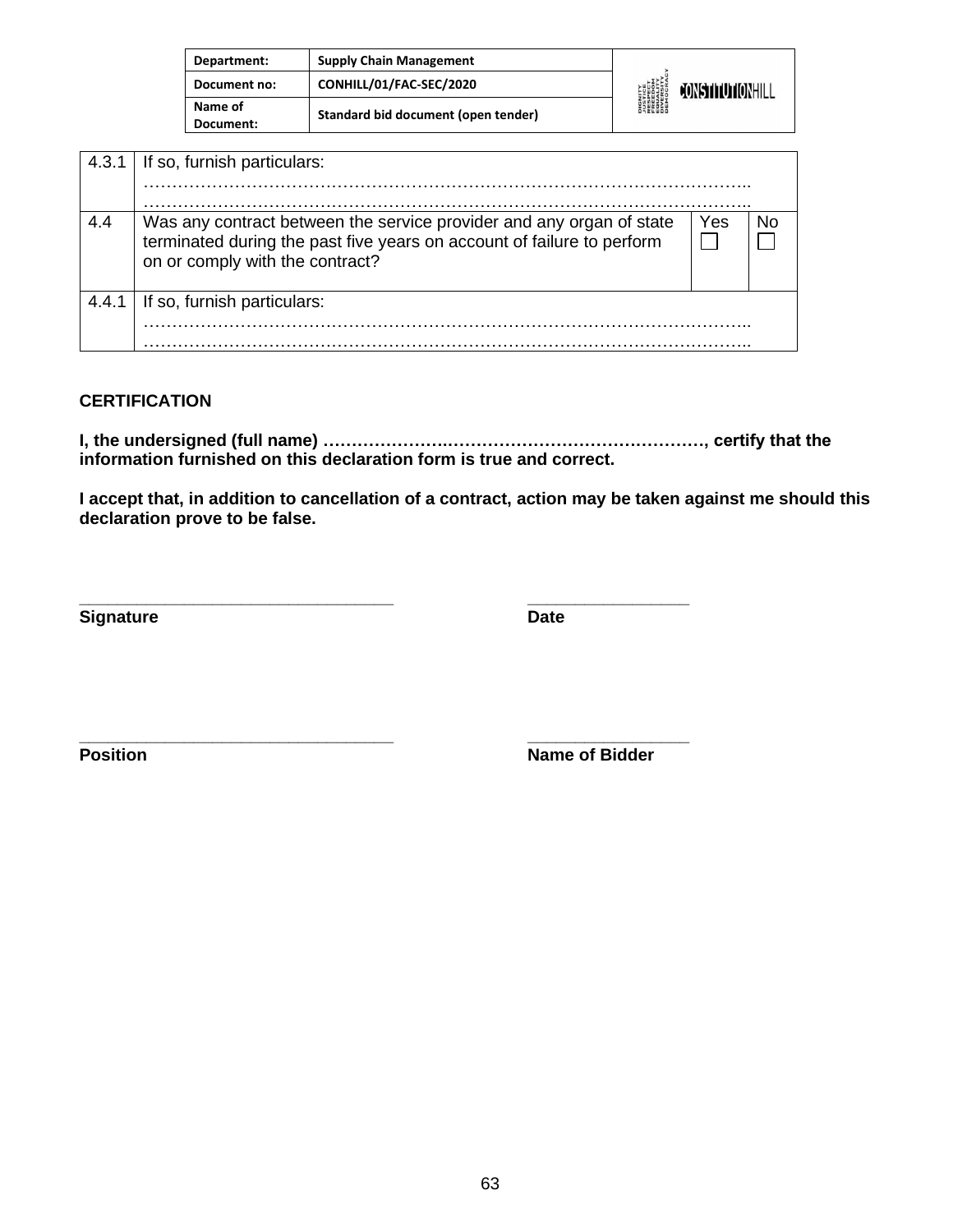| Department:          | <b>Supply Chain Management</b>      | <b>DIGNITY</b><br>PESPECT<br>FRESPECT<br>EQUELLYM<br>DIVERSITY<br>DIVERSITY<br>DEMOCRAL | CONSTITUTIONHILL |
|----------------------|-------------------------------------|-----------------------------------------------------------------------------------------|------------------|
| Document no:         | CONHILL/01/FAC-SEC/2020             |                                                                                         |                  |
| Name of<br>Document: | Standard bid document (open tender) |                                                                                         |                  |

#### **D2. CERTIFICATE OF INDEPENDENT BID DETERMINATION SBD 9**

- 1. This Standard Bidding Document (SBD) must form part of all bids<sup>1</sup> invited.
- 2. Section 4(1)(b)(iii) of the Competition Act No. 89 of 1998, as amended, prohibits an agreement between, or concerted practice by, firms, or a decision by an association of firms, if it is between parties in a horizontal relationship and if it involves collusive bidding (or bid rigging) ². Collusive bidding is a *per se*  prohibition meaning that it cannot be justified under any grounds.
- 3. Treasury Regulation 16A9 prescribes that accounting officers and accounting authorities must take all reasonable steps to prevent abuse of the supply chain management system and authorizes accounting officers and accounting authorities to:
	- a. disregard the bid of any bidder if that bidder or any of its directors have abused the institution's supply chain management system and or committed fraud or any other improper conduct in relation to such system.
	- b. cancel a contract awarded to a supplier of goods and services if the supplier committed any corrupt or fraudulent act during the bidding process or the execution of that contract.
- 4. This SBD serves as a certificate of declaration that would be used by institutions to ensure that, when bids are considered, reasonable steps are taken to prevent any form of bid-rigging.
- 5. In order to give effect to the above, the attached Certificate of Bid Determination (SBD 9) must be completed and submitted with the bid:

<sup>1</sup> Includes price quotations, advertised competitive bids, limited bids and proposals.

<sup>&</sup>lt;sup>2</sup> Bid rigging (or collusive bidding) occurs when businesses, that would otherwise be expected to compete, secretly conspire to raise prices or lower the quality of goods and / or services for purchasers who wish to acquire goods and / or services through a bidding process. Bid rigging is, therefore, an agreement between competitors not to compete**.**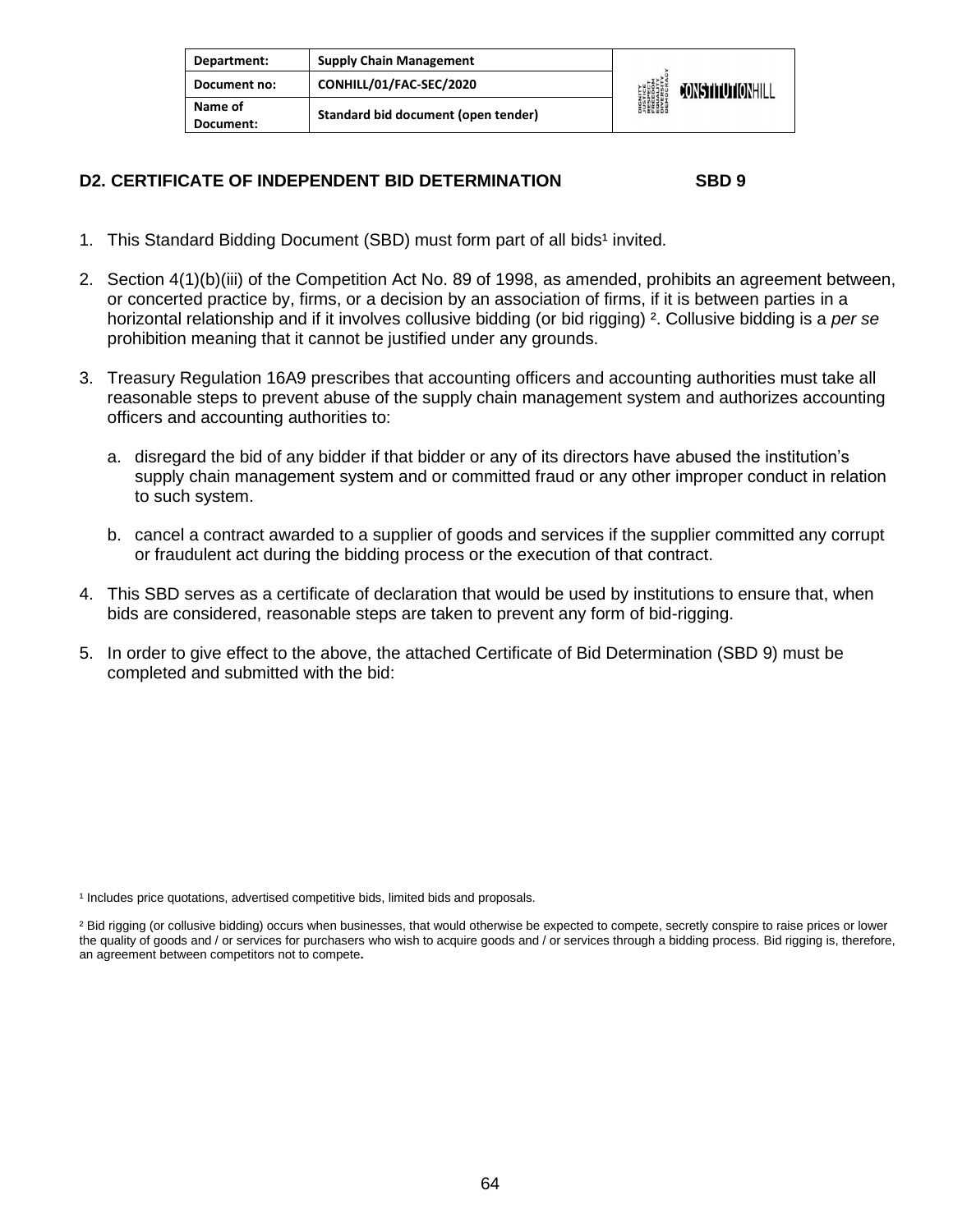| Department:          | <b>Supply Chain Management</b>      |                                                                                 |                         |
|----------------------|-------------------------------------|---------------------------------------------------------------------------------|-------------------------|
| Document no:         | CONHILL/01/FAC-SEC/2020             | DIGNITY<br>PESPECT<br>FRESPECT<br>EREEDITY<br>DIVERSITY<br>DIROCRAN<br>DEMOCRAN | <b>FONSTITUTIONHILL</b> |
| Name of<br>Document: | Standard bid document (open tender) |                                                                                 |                         |

#### **CERTIFICATE OF INDEPENDENT BID DETERMINATION SBD 9**

I, the undersigned, in submitting the accompanying bid:

| (Bid number and description)                                                                                                                                                                                                        |       |
|-------------------------------------------------------------------------------------------------------------------------------------------------------------------------------------------------------------------------------------|-------|
| in response to the invitation for the bid made by:                                                                                                                                                                                  |       |
| (Name of institution)                                                                                                                                                                                                               |       |
| do hereby make the following statements that I certify to be true and complete in every respect:                                                                                                                                    |       |
| (Name of bidder)                                                                                                                                                                                                                    | that: |
| $\overline{1}$ , the contract of the contract of the contract of the contract of the contract of the contract of the contract of the contract of the contract of the contract of the contract of the contract of the contract of th |       |

- 1. I have read and I understand the contents of this certificate;
- 2. I understand that the accompanying bid will be disqualified if this certificate is found not to be true and complete in every respect;
- 3. I am authorized by the bidder to sign this certificate, and to submit the accompanying bid, on behalf of the bidder;
- 4. Each person whose signature appears on the accompanying bid has been authorized by the bidder to determine the terms of, and to sign the bid, on behalf of the bidder;
- 5. For the purposes of this certificate and the accompanying bid, I understand that the word "competitor" shall include any individual or organization, other than the bidder, whether or not affiliated with the bidder, who:
	- (a) has been requested to submit a bid in response to this bid invitation;
	- (b) could potentially submit a bid in response to this bid invitation, based on their qualifications, abilities or experience; and
	- (c) provides the same goods and services as the bidder and/or is in the same line of business as the bidder
- 6. The bidder has arrived at the accompanying bid independently from, and without consultation, communication, agreement or arrangement with any competitor. However, communication between partners in a joint venture or consortium<sup>3</sup> will not be construed as collusive bidding.

<sup>&</sup>lt;sup>3</sup> Joint venture or consortium means an association of persons for the purpose of combining their expertise, property, capital, efforts, skill and knowledge in an activity for the execution of a contract.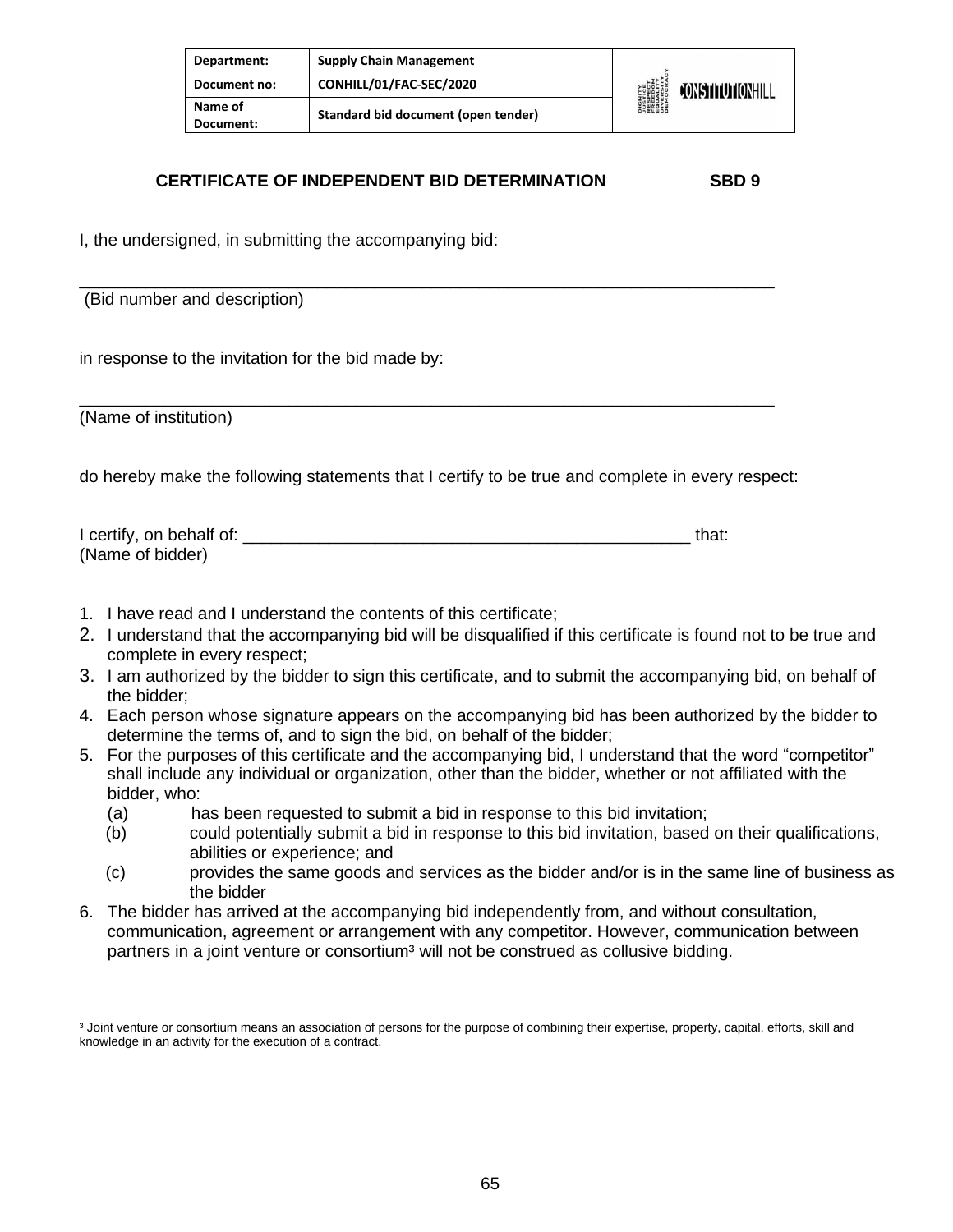| Department:          | <b>Supply Chain Management</b>      | <b>DIGNITY<br/>AUSTICE<br/>RESPECT<br/>EQUALITY<br/>EQUALITY</b><br>DIVERSITY<br>DIVERSITY |                         |
|----------------------|-------------------------------------|--------------------------------------------------------------------------------------------|-------------------------|
| Document no:         | CONHILL/01/FAC-SEC/2020             |                                                                                            | <b>JONSTITUTIONHILL</b> |
| Name of<br>Document: | Standard bid document (open tender) |                                                                                            |                         |

- 7. In particular, without limiting the generality of paragraph 6 above, there has been no consultation, communication, agreement or arrangement with any competitor regarding:
	- (a) prices;
	- (b) geographical area where product or service will be rendered (market allocation);
	- (c) methods, factors or formulas used to calculate prices;
	- (d) the intention or decision to submit or not to submit a bid;
	- (e) the submission of a bid which does not meet the specifications and conditions of the bid; or

**\_\_\_\_\_\_\_\_\_\_\_\_\_\_\_\_\_\_\_\_\_\_\_\_\_\_\_\_\_\_\_\_\_ \_\_\_\_\_\_\_\_\_\_\_\_\_\_\_\_\_**

- (f) bidding with the intention not to win the bid.
- 8. In addition, there have been no consultations, communications, agreements or arrangements with any competitor regarding the quality, quantity, specifications and conditions or delivery particulars of the products or services to which this bid invitation relates.
- 9. The terms of the accompanying bid have not been, and will not be, disclosed by the bidder, directly or indirectly, to any competitor, prior to the date and time of the official bid opening or of the awarding of the contract.
- 10. I am aware that, in addition and without prejudice to any other remedy provided to combat any restrictive practices related to bids and contracts, bids that are suspicious will be reported to the Competition Commission for investigation and possible imposition of administrative penalties in terms of section 59 of the Competition Act No 89 of 1998 and/or may be reported to the National Prosecuting Authority (NPA) for criminal investigation and/or may be restricted from conducting business with the public sector for a period not exceeding ten (10) years in terms of the Prevention and Combating of Corrupt Activities Act No 12 of 2004 or any other applicable legislation.

**Signature Date** 

**\_\_\_\_\_\_\_\_\_\_\_\_\_\_\_\_\_\_\_\_\_\_\_\_\_\_\_\_\_\_\_\_\_ \_\_\_\_\_\_\_\_\_\_\_\_\_\_\_\_\_ Position** Name of Bidder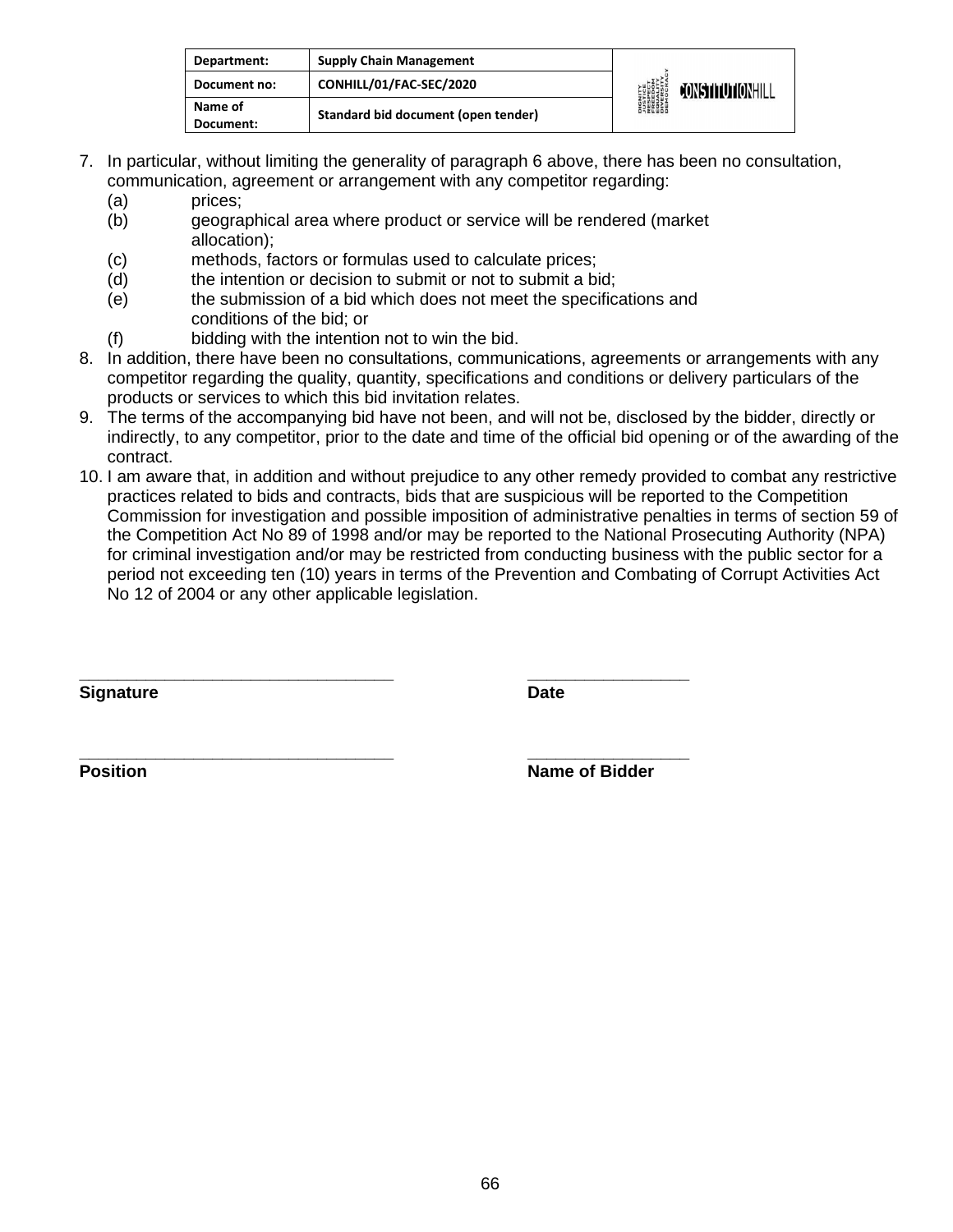| Department:          | <b>Supply Chain Management</b>      | <b>DIGNITY</b><br><b><i>NISTICE<br/>RESPECT<br/>RESPECT<br/>ERECOM<br/>DIVERSITY</i><br/>DIVERSITY<br/>DEMOCRAN</b> | CONSTITUTIONHILL |
|----------------------|-------------------------------------|---------------------------------------------------------------------------------------------------------------------|------------------|
| Document no:         | CONHILL/01/FAC-SEC/2020             |                                                                                                                     |                  |
| Name of<br>Document: | Standard bid document (open tender) |                                                                                                                     |                  |

## **PART E**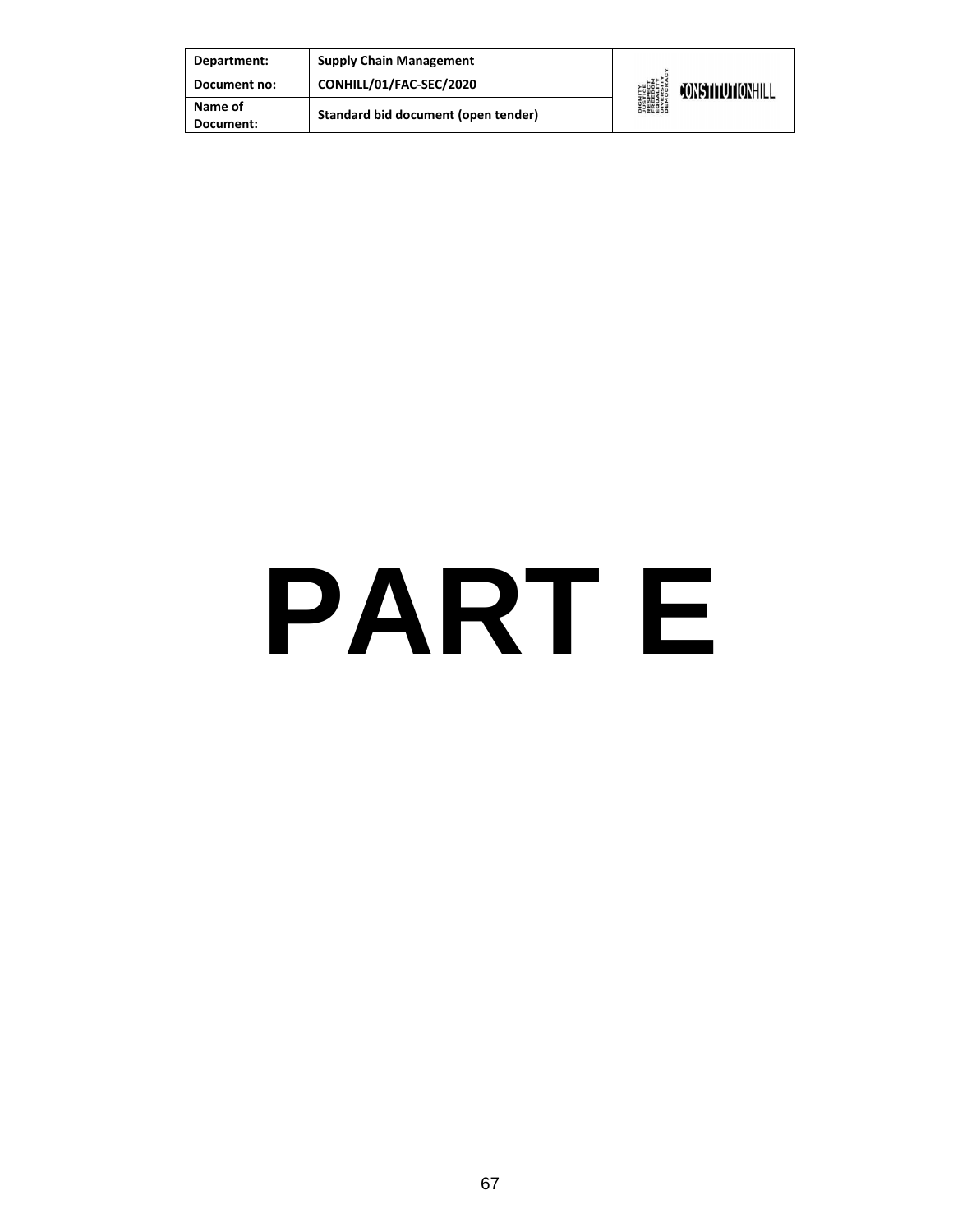| Department:          | <b>Supply Chain Management</b>      | <b>DIGNITY</b><br><b><i>NISTICE<br/>RESPECT<br/>RESPECT<br/>EQUERSITY<br/>DIVERSITY</i><br/>DIROCRAL</b> |                  |
|----------------------|-------------------------------------|----------------------------------------------------------------------------------------------------------|------------------|
| Document no:         | CONHILL/01/FAC-SEC/2020             |                                                                                                          | CONSTITUTIONHILL |
| Name of<br>Document: | Standard bid document (open tender) |                                                                                                          |                  |

#### **E1. UNDERTAKINGS BY SERVICE PROVIDER IN RESPECT OF THIS BID**

#### **1. Definitions:**

- 1.1 **"The Board**" means the accounting authority of **CONSTITUTION HILL** appointed by the Shareholder, GGDA;
- 1.2 "**Chief Executive Officer**" ["CEO"] means the CEO of **CONSTITUTION HILL** or her/his duly authorized representative as appointed by the Board in concurrence with GGDA;
- 1.3 "**Contract**" shall include any schedule, drawings, patterns, samples attached, any agreement entered into and all other schedules attached hereto;
- 1.4 "**Contractor(s)"** means service provider/s whose bid has been accepted by CONSTITUTION HILL;
- 1.5 "**Cost of materials**" means, as and when applicable, the cost of components, parts or materials which are intended for the production, manufacturing or assembling of the goods bid for and which are not produced, manufactured or assembled in the factory where the production, manufacture or assembly of such goods occurs, including freight, landing costs, port charges, import duties and other import costs of such components, parts or materials and all costs in connection with the handling and transport thereof prior to delivery at that factory;
- 1.6 "**Final delivery certificate**" means the document issued by **CONSTITUTION HILL** confirming that all the known defects have been rectified and that the works, goods or services appear in good order and have been accepted;
- 1.7 "**GGDA**" means Gauteng Growth and Development Agency, the CONSTITUTION HILL's holding company;
- 1.8 "**Letter of acceptance**" means the written communication by **CONSTITUTION HILL** to the Contractor recording the acceptance by **CONSTITUTION HILL** of Contractor's bid subject to the further terms and conditions to be itemized in the contract;
- 1.9 "**Local content**" means the portion of the bid price of local goods not constituting the cost of materials imported into the Republic;
- 1.10 "**Local goods**" means goods wholly or partly produced or manufactured or assembled in the **Republic**
- 1.11 "**CONSTITUTION HILL**" shall mean **Constitution Hill Development Company SOC Ltd, which for the purposes of the tender will also act as the "employer";**
- 1.12 "**Order(s)**" means an official letter or CONTRACT issued by **CONSTITUTION HILL** calling for the supply of goods pursuant to a contract or bid;
- 1.13 "**Signature date**" and in relation to any contract, means the date of the letter of acceptance;
- 1.14 "**Bid**" means an offer to supply goods/services to **CONSTITUTION HILL** at a price;
- 1.15 "**Service provider**" means any person or body corporate offering to supply goods to **CONSTITUTION HILL**;
- 1.16 "**Termination date**" in relation to any contractor means the date of the final delivery certificate;
- 1.17 "**Value added**" means that portion of the bid price not constituting the cost of materials;
- 1.18 "**Warranties**" means collectively any and all warranties listed and otherwise (if any) given by the service provider in term of this agreement.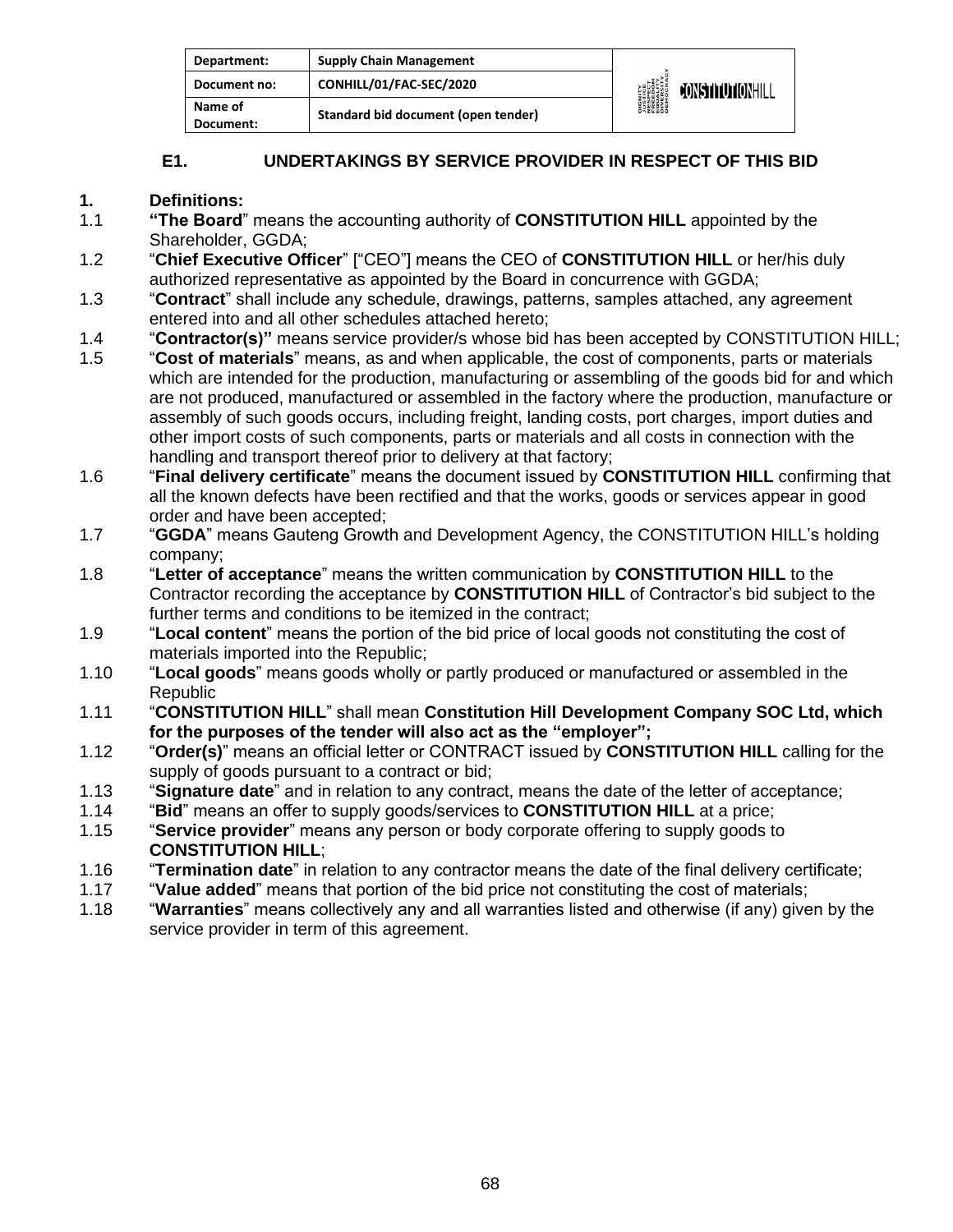| Department:          | <b>Supply Chain Management</b>      | <b>DIGNITY<br/>AUSTICE<br/>RESPECT<br/>RESPECT<br/>EQUERSITY<br/>DIVERSITY</b><br>DIVERSITY | CONSTITUTIONHILL |
|----------------------|-------------------------------------|---------------------------------------------------------------------------------------------|------------------|
| Document no:         | CONHILL/01/FAC-SEC/2020             |                                                                                             |                  |
| Name of<br>Document: | Standard bid document (open tender) |                                                                                             |                  |

#### **2. Interpretation**

- 2.1 In this agreement, clause headings are for convenience and shall not be used in its interpretation and, unless the context clearly indicates contrary:
	- o An expression which denotes:
		- any gender includes the other gender;
		- a natural person includes an artificial or juristic person and vice versa;
		- the singular includes the plural and vice versa;
	- $\circ$  Any reference to any statute, regulation or other legislation or official policy shall be a reference to that statute, regulation or other legislation or national policy as at the signature date, and as amended or re-enacted from time to time;
	- $\circ$  When any number of days is prescribed, such shall be reckoned inclusively of the first and inclusively of the last day, unless the last day falls on a day which is not a business day, in which case the last day shall be the next succeeding day which is a business day;
	- $\circ$  Where any term is defined within a particular clause, other than the interpretation clause, that term shall bear the meaning ascribed to it in that clause wherever it is used in this agreement.
- 2.2 This bid request and any subsequent proposal and contract will be interpreted and dealt with under South African law.

#### 3. **I hereby bid:**

- 3.1 to supply all or any of the services described in this invitation to bid and any subsequently attached documents to **CONSTITUTION HILL**;
- 3.2 on the terms and conditions and in accordance with the specifications stipulated in the bid documents (and which shall be taken as part of incorporated into, this bid);
- 3.3 at the prices and on the terms regarding time for delivery and/or execution inserted therein.

#### 4. **I further agree that:**

- 4.1 the offer herein shall remain binding upon me and open for acceptance by **CONSTITUTION HILL** during the validity period indicated and calculated from the closing time of the bid;
- 4.2 this bid and its acceptance shall be subject to the terms and additions contained in the schedules hereto with which I am fully acquainted;

#### 5. **Notwithstanding anything to the contrary:**

5.1 should the bid be withdrawn by me within the period agreed such bid to remain open for acceptance, or fail to fulfill the contract when called upon to do so, **CONSTITUTION HILL** may, without prejudice to its other rights, agree to the withdrawal of the bid or cancel the contract that may have been entered into between me and **CONSTITUTION HILL.**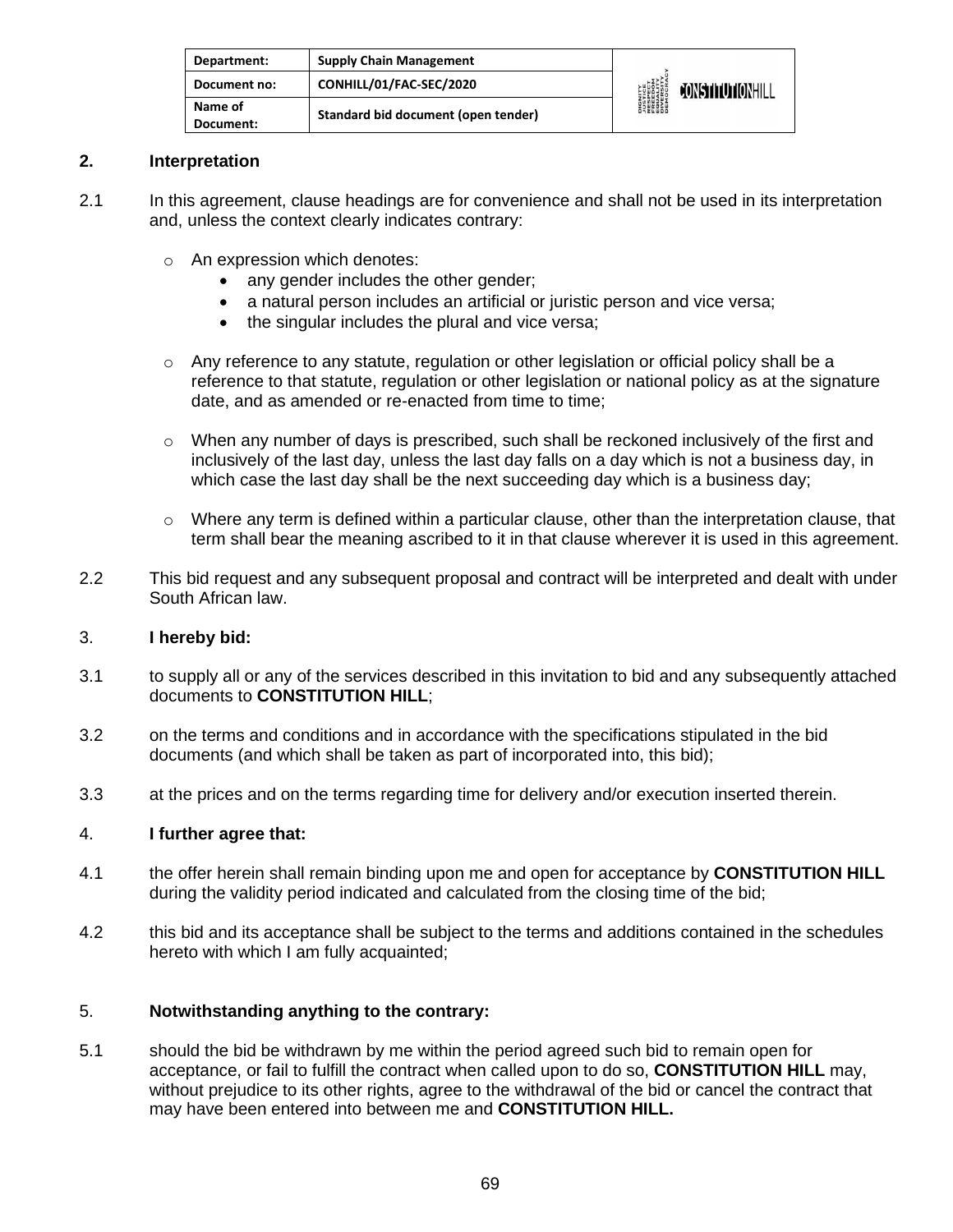| Department:          | <b>Supply Chain Management</b>      | <b>DIGNITY</b><br><b><i>NISTICE<br/>RESPECT<br/>RESPECT<br/>ERECOM<br/>DIVERSITY</i><br/>DIVERSITY<br/>DEMOCRAN</b> |                  |
|----------------------|-------------------------------------|---------------------------------------------------------------------------------------------------------------------|------------------|
| Document no:         | CONHILL/01/FAC-SEC/2020             |                                                                                                                     | CONSTITUTIONHILL |
| Name of<br>Document: | Standard bid document (open tender) |                                                                                                                     |                  |

- 5.2 in such event, I shall then pay to **CONSTITUTION HILL** any additional expense incurred by **CONSTITUTION HILL** for having either to accept any less favourable bid or, if fresh bids must be invited, the additional expenditure incurred by the invitation of fresh bids and by the subsequent acceptance of any less favourable bid;
- 5.3 **CONSTITUTION HILL** shall also have the right in these circumstances, to recover such additional expenditure by set-off against monies which may be due or become due to me under this or any other bid or contract or against any guarantee or deposit that may have been furnished by me or on my behalf for the due fulfillment of this or any other bid or contract;
- 6. Pending the ascertainment of the amount of such additional expenditure **CONSTITUTION HILL** may retain such monies, guarantee or deposit as security for any loss **CONSTITUTION HILL** may sustain, as determined hereunder, by reason of my/our default;
- 6.1 any legal proceedings arising from this bid may in all respects be launched or instituted against me and I hereby undertake to satisfy fully any sentence or judgment which may be obtained against me as a result of such legal proceedings and I hereby undertake to pay **CONSTITUTION HILL** legal costs on an attorney and own client basis;
- 6.2 if the bid is accepted such acceptance may be communicated by letter or facsimile and that proof of delivery of such acceptance to SA Post Office Ltd shall be treated as delivery;
- 6.3 the law of the Republic of South Africa shall likewise govern any contract created by the acceptance of this bid.
- 7. I have satisfied myself as to the correctness and validity of this bid, that the price and rates quoted cover all the work/items specified in the bid documents, the price and rate cover all obligations under a resulting contract and I hereby accept that any error regarding price and calculations shall be at my risk.
- 8. I accept full responsibility for the proper execution and fulfillment of all obligations and conditions defaulting on me under this agreement as the principal liable for the due fulfillment of this contract.
- 9. Notwithstanding the amount of cause of action involved, I hereby consent to the jurisdiction of the Magistrate Court for the District of Johannesburg in respect of any action whatever arising from this contract.
- 10. I declare **participation/no participation** in the submission of any other offer for the supply/services described in the attached documents, and the other service provider(s) involved (if applicable) is:

………………………………………………………………………………………………………………… ………………………………………………………….

- 11. Service provider's information is as furnished elsewhere in this bid response and will be reconfirmed during the contracting process, in the event this bid is successful.
- 12. The Service provider hereby offers to render all or any of the services described in the attached documents to CONSTITUTION HILL on the terms and conditions and in accordance with the specifications stipulated in these tender documents (and which shall be taken as part of, and incorporated into, this proposal at the prices inserted therein).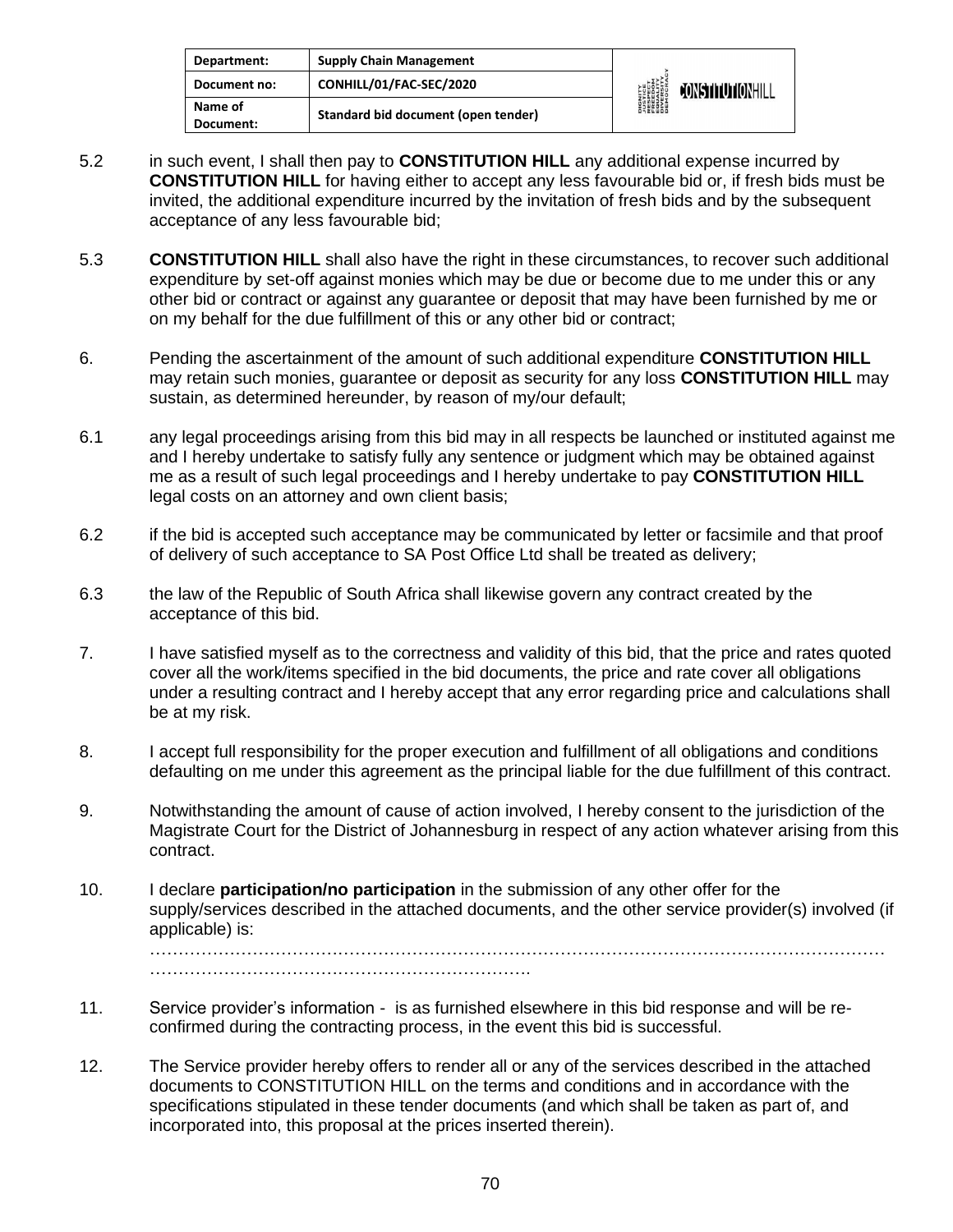| Department:          | <b>Supply Chain Management</b>      | <b>DIGNITY</b><br><i><b>NUSTICE</b></i><br>RESPECT<br>EQUELOM<br>ENGESITY<br>DIVERSITY<br>DIEMOCRA | <b>FONSTITUTIONHILL</b> |
|----------------------|-------------------------------------|----------------------------------------------------------------------------------------------------|-------------------------|
| Document no:         | CONHILL/01/FAC-SEC/2020             |                                                                                                    |                         |
| Name of<br>Document: | Standard bid document (open tender) |                                                                                                    |                         |

- 13. Bids submitted by companies must be signed by a person or persons duly authorised thereto by a resolution of a Board of Directors, a copy of which Resolution, duly certified be submitted with the bid.
- 14. I hereby agree that the offer herein shall remain binding and receptive for acceptance by CONSTITUTION HILL during the validity period indicated and determined from the closing hour and date of the tender; this proposal and its acceptance shall be subject to the terms and conditions contained in this tender document.
- 15. I furthermore confirm correctness and validity of the tender response, that the price and rates quoted, cover all works/items specified in the tender response documents, that the price and rates cover all obligations under a resulting contract and that any errors made regarding such are at my risk.
- 16. I hereby accept full responsibility for the proper execution and fulfillment of all obligations and conditions devolving on me under this agreement as the principal liable for the due fulfillment of this contract.

#### **E2. GENERAL CONDITIONS OF CONTRACT (GCC)**

The purpose of this Section E2 is to:

- (i) Draw special attention to certain general conditions applicable to government bids, contracts and orders **(see attached Annexure A).**
- (ii) Ensure that suppliers be familiar with regard to the rights and obligations of all parties involved in doing business with **CONSTITUTION HILL.**
- (iii) In this document words in the singular also mean in the plural and vice versa and words in the masculine also mean in the feminine and neuter.
- (iv) The General Conditions of Contract will form part of all bid and contract documents.
- (v) Special Condition of Contract pertaining to contracts of this nature will be negotiated with the successful Service provider.

#### **E3. SPECIAL CONDITIONS OF CONTRACT (SCC)**

#### **1. Definitions**

The terms shall be interpreted as indicated in the General Condition of Contract (Annexure A).

#### **2. Application**

- 2.1 These SCC are applicable to all bids, contracts and orders including bids for functional and professional services, sales, hiring, letting and the granting or acquiring of rights, but excluding immovable property, unless otherwise indicated in the bidding documents.
- 2.2 Where applicable, SCC are also laid down to cover specific supplies, services or works.
- 2.3 Where such SCC conflict with general conditions, the special conditions shall apply.

#### **3. Standards**

3.1 The service rendered shall conform to the standards mentioned in the bidding documents and specifications.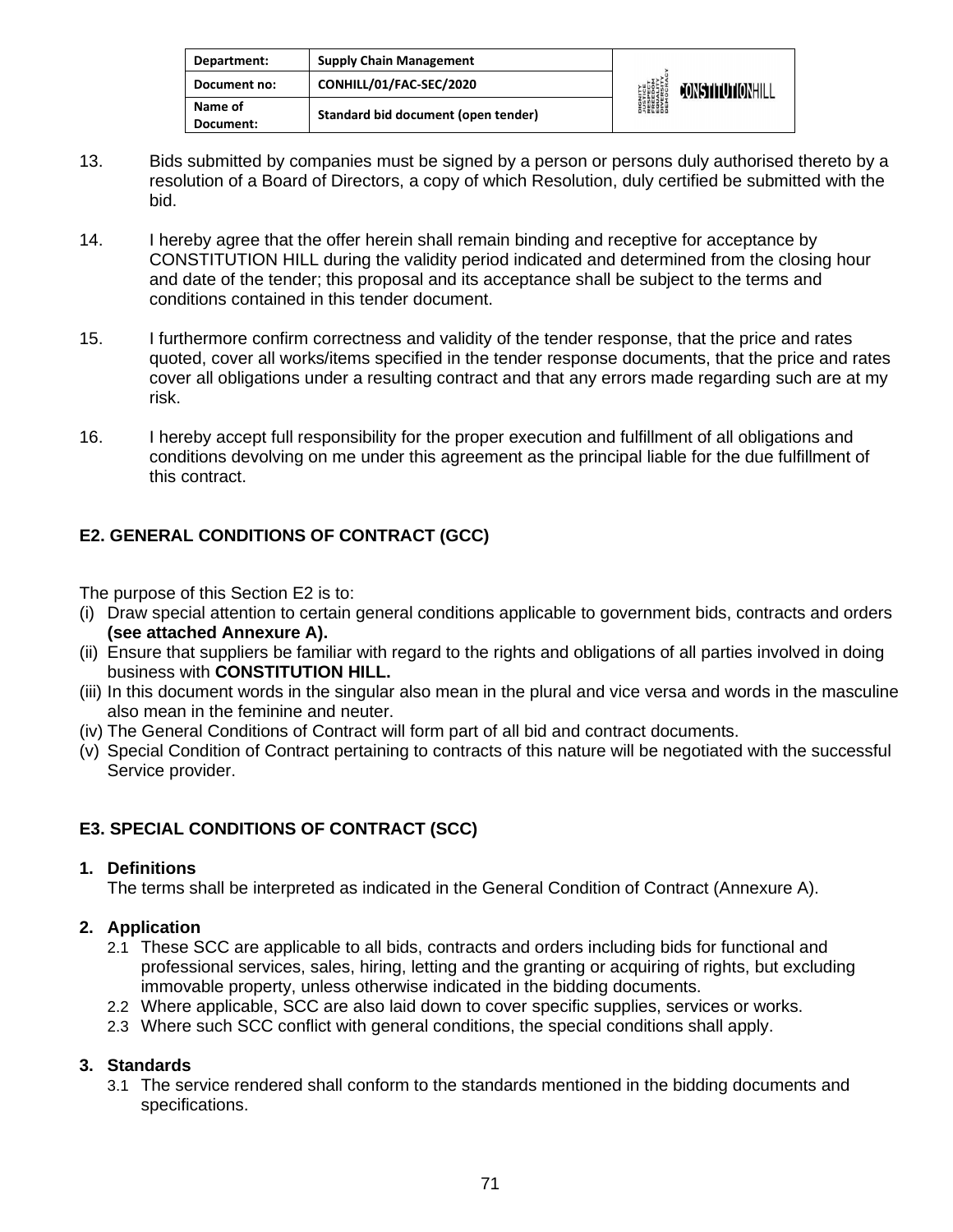| Department:          | <b>Supply Chain Management</b>      | <b>DIGNITY</b><br><b><i>LUSTICE<br/>FRESPECT<br/>FRESPECT<br/>EDUCRATY</i><br/>DIVERSITY<br/>DEMOCRAN</b> | CONSTITUTIONHILL |
|----------------------|-------------------------------------|-----------------------------------------------------------------------------------------------------------|------------------|
| Document no:         | CONHILL/01/FAC-SEC/2020             |                                                                                                           |                  |
| Name of<br>Document: | Standard bid document (open tender) |                                                                                                           |                  |

#### **4. Insurance**

4.1 The service rendered under the contract shall be fully insured in a freely convertible currency against loss or damage incidental to manufacture or acquisition, transportation, storage and delivery in the manner specified in the SCC. The contractor will ensure that the insurance liability cover is adequate. Proof of insurance shall be submitted within 7 days of issue of letter of appointment.

#### **5. Payment**

- 5.1 The method and conditions of payment to be made to the service provider under this contract shall be specified in SCC.
- 5.2 Monthly payment for the goods and services as per tender scope.
- 5.3 Payment will be made in South African Rand unless otherwise stipulated in SCC.
- 5.4 It is the requirement of CONSTITUTION HILL for the successful bidder to maintain a valid Tax compliance verification pin and a valid CSD Status (National Treasury CSD Number must be provided) for the duration of the project. Therefore, a new valid Tax compliance verification pin must be provided upon expiry of the previous one. The Tax Status will continuously be checked on SARS on-line system during the duration of the contract.

#### **6. Prices**

6.1 Prices charged by the service provider for services performed under the contract shall not vary from the prices quoted by the service provider in his / her bid, with the exception of any price adjustments authorized in SCC or in the client's request for bid validity extension, as the case may be.

#### **7. Assignment**

- 7.1 The service provider shall not assign, in whole or in part, its obligations to perform under the contract, except with CONSTITUTION HILL's prior written consent.
- 7.2 CONSTITUTION HILL on the other hand will in due course have the right to assign its contract with the service provider to another legal entity owned by the Gauteng Provincial Government. Due written notice will in such an instance be provided to the service provider.

#### **8. Subcontracts**

8.1 The Service Provider shall not subcontract work without the prior written consent of CONSTITUTION HILL.

#### **9. Penalties**

- 9.1 Without restricting the Client's rights in any way, should the performance standards not be adhered to, and the Client or its tenants suffer any financial loss as results of negligence, theft, vandalism, etc. such loss shall be recovered from the service provider.
- 9.2 The Client shall also be entitled to levy a penalty of 15% of the monthly contract price for any poor performance. Penalties will be at sliding scale and will be outlined on the SLA.
- 9.3 For the duration of the award of this contract / tender, the bidder needs to maintain a valid BEE certificate. Upon expiry of the BEE certificate, the CONSTITUTION HILL will give 3 months for a renewed valid BEE certificate. Thereafter, CONSTITUTION HILL will deduct R 10 000 per month until a valid BEE certificate is obtained.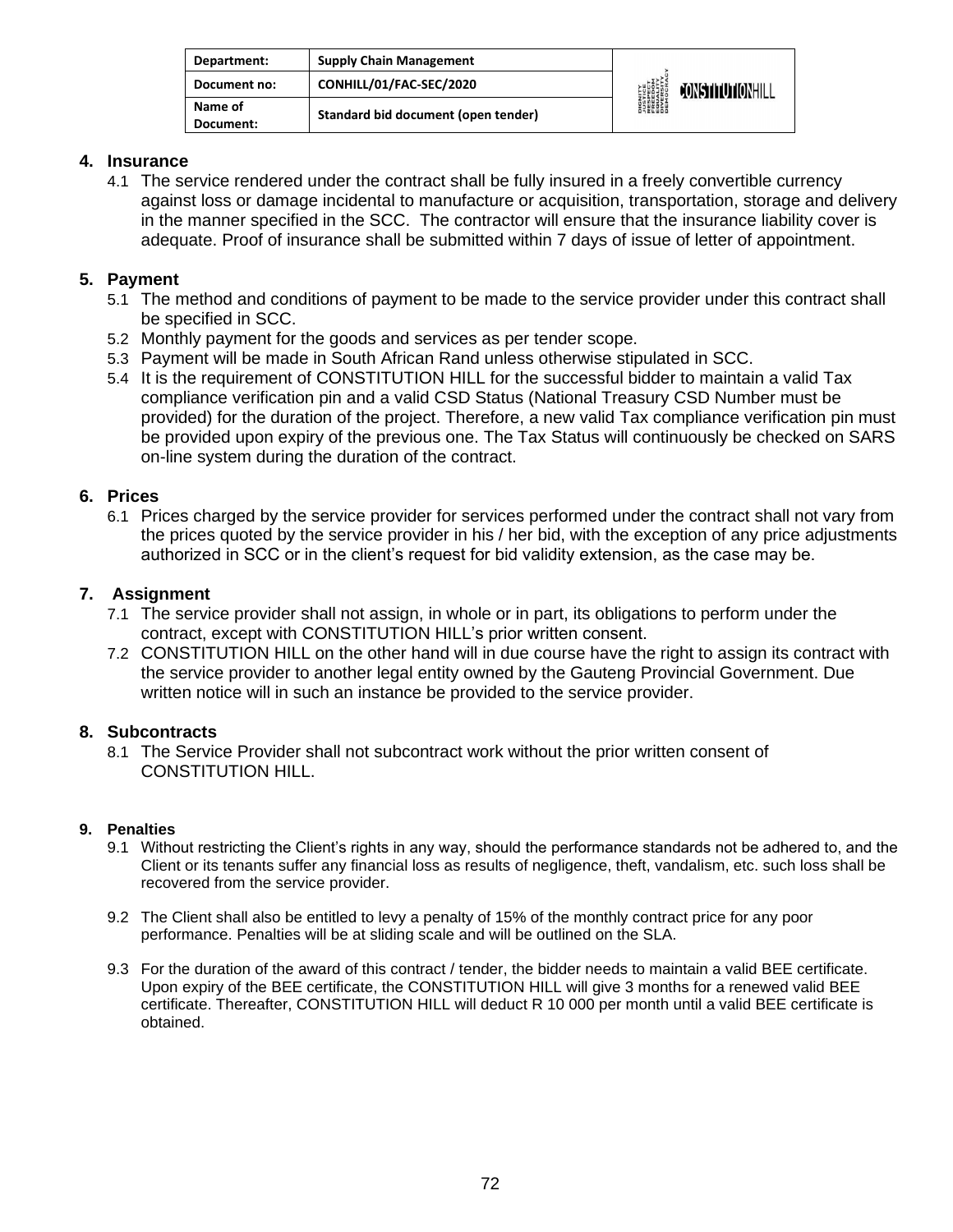| Department:          | <b>Supply Chain Management</b>      | <b>DIGNITY</b><br><b><i>LUSTICE<br/>FRESPECT<br/>FRESPECT<br/>EDUCRATY</i><br/>DIVERSITY<br/>DEMOCRAN</b> | <b>FONSTITUTIONHILL</b> |
|----------------------|-------------------------------------|-----------------------------------------------------------------------------------------------------------|-------------------------|
| Document no:         | CONHILL/01/FAC-SEC/2020             |                                                                                                           |                         |
| Name of<br>Document: | Standard bid document (open tender) |                                                                                                           |                         |

#### **10. Early Termination**

10.1 The CONSTITUTION HILL can provide a 60-day notice period for earlier termination, if the CONSTITUTION HILL needs to participate in a transversal contract from Treasury, GDED or GGDA on an earlier date than this contract's end date.

I, the service provider, has read the above PARTS E1, E2, E3 and "General Condition of Contract" (Annexure A) and confirm that I/we fully understand and comprehend its meanings intentions, provisions, stipulations and conditions as related to this invitation to bid.

**Signed at …………………………………………on this…….…. day of ……….………….20…**

**Signature of service provider (same person as in PART A)** 

**\_\_\_\_\_\_\_\_\_\_\_\_\_\_\_\_\_\_\_\_\_\_\_\_\_\_\_\_\_\_\_\_\_\_\_\_\_\_\_\_\_\_\_\_\_\_\_\_\_\_\_\_\_\_\_\_**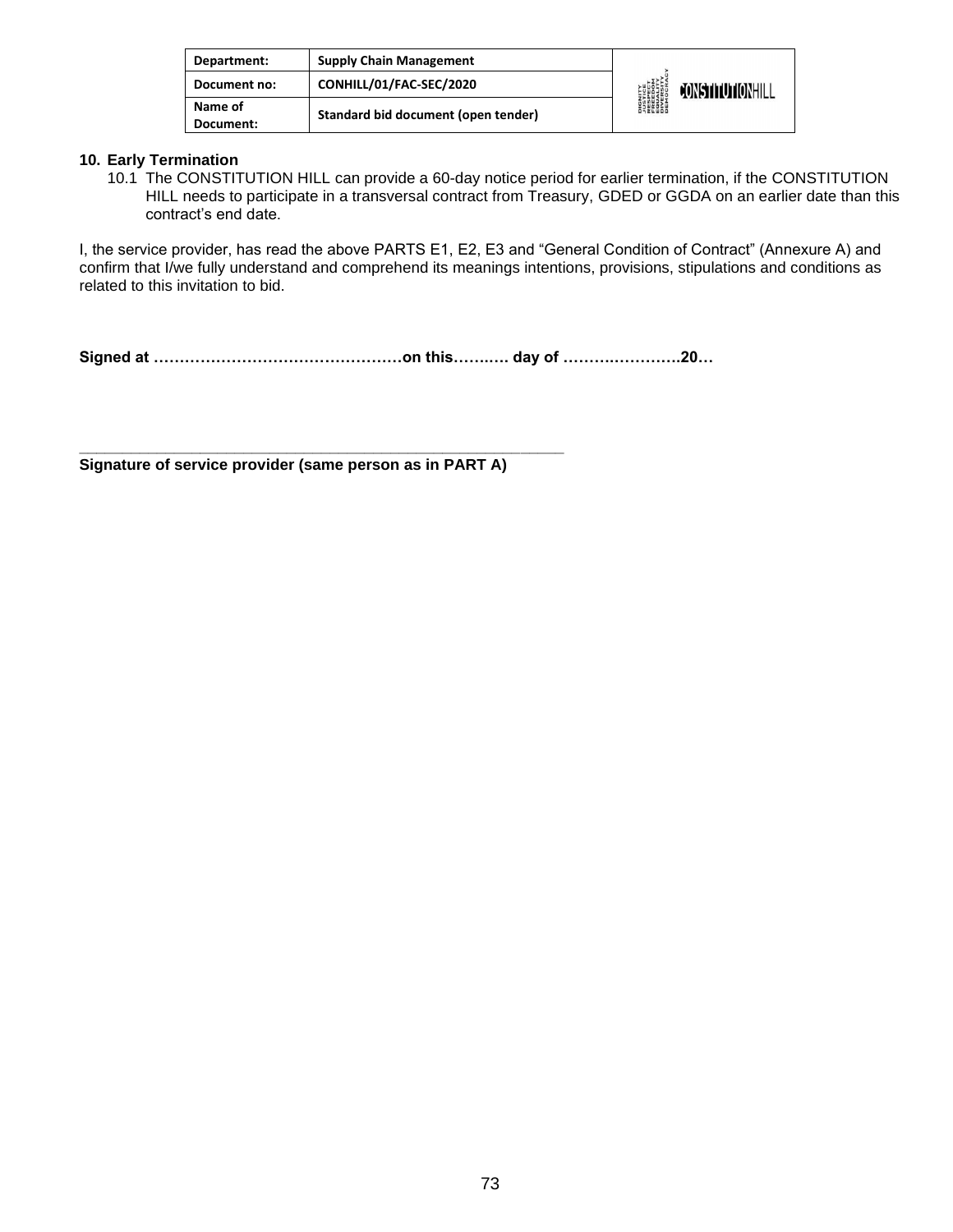| Department:          | <b>Supply Chain Management</b>      | DIGNITY<br><b>JUSTICE</b><br>RESPECT<br>RESPECT<br>EQUERSITY<br>DIVERSITY<br>DIROCRAL | <b>JONSTITUTIONHILL</b> |
|----------------------|-------------------------------------|---------------------------------------------------------------------------------------|-------------------------|
| Document no:         | CONHILL/01/FAC-SEC/2020             |                                                                                       |                         |
| Name of<br>Document: | Standard bid document (open tender) |                                                                                       |                         |

#### **Annexure A**

### **GENERAL CONDITIONS OF CONTRACT**

#### **1. Definitions**

The following terms shall be interpreted as indicated:

- 1.1 "Closing time" means the date and hour specified in the bidding documents for the receipt of bids.
- 1.2 "Contract" means the written agreement entered into between the client and the service provider, as recorded in the contract form signed by the parties, including all attachments and appendices thereto and all documents incorporated by reference herein.
- 1.3 "Contract price" means the price payable to the service provider under the contract for the full and proper performance of his contractual obligations.
- 1.4 "Corrupt practice" means the offering, giving, receiving, or soliciting of anything of value to influence the action of a public official in the procurement process or in contract execution.
- 1.5 "Countervailing duties" are imposed in cases where an enterprise abroad is subsidized by its government and encouraged to market its products internationally.
- 1.6 "Day" means calendar day.
- 1.7 "Delivery" means delivery in compliance of the conditions of the contract or order.
- 1.8 "Force majeure" means an event beyond the control of the service provider and not involving the service provider's fault or negligence and not foreseeable.

Such events may include, but is not restricted to, acts of the client in its sovereign capacity, wars or revolutions, fires, floods, epidemics, quarantine restrictions and freight embargoes.

- 1.9 "Fraudulent practice" means a misrepresentation of facts in order to influence a procurement process or the execution of a contract to the detriment of any bidder, and includes collusive practice among bidders (prior to or after bid submission) designed to establish bid prices at artificial non-competitive levels and to deprive the bidder of the benefits of free and open competition.
- 1.10 "GCC" means the General Conditions of Contract.
- 1.11 "Goods" means all of the equipment, machinery, service and/or other materials that the service provider is required to supply to the client under the contract.
- 1.12 "Imported content" means that portion of the bidding price represented by the cost of components, parts or materials which have been or are still to be imported (whether by the service provider or his subcontractors) and which costs are inclusive of the costs abroad, plus freight and other direct importation costs such as landing costs, dock dues, import duty, sales duty or other similar tax or duty at the South African place of entry as well as transportation and handling charges to the factory in the Republic where the supplies covered by the bid will be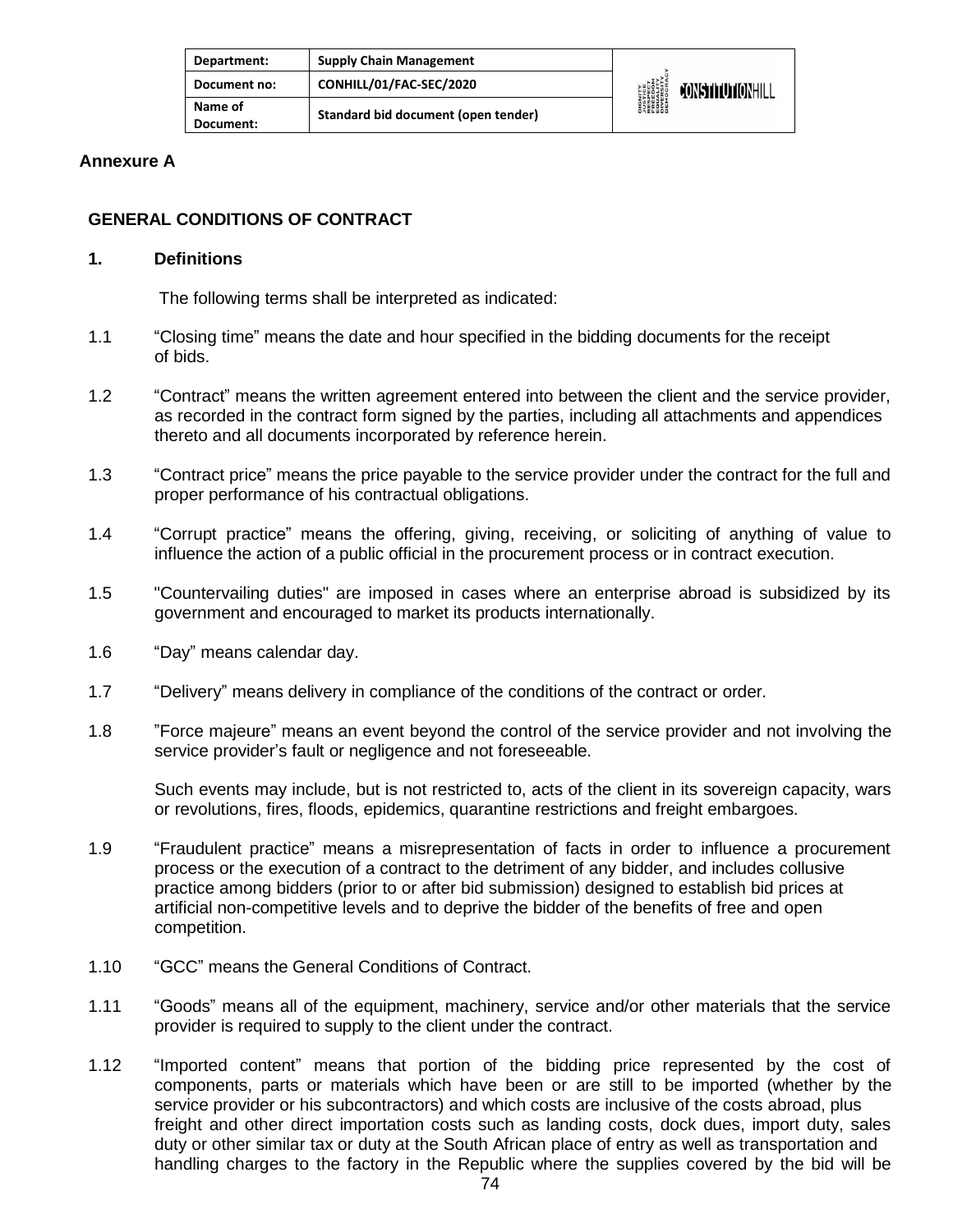| Department:          | <b>Supply Chain Management</b>      | <b>DIGNITY<br/>AUSTICE<br/>RESPECT<br/>FREEDOM<br/>FREEDOM</b><br>DIVERSITY<br>DIVERSITY<br>DEMOCRAN | <b>JONSTITUTIONHILL</b> |
|----------------------|-------------------------------------|------------------------------------------------------------------------------------------------------|-------------------------|
| Document no:         | CONHILL/01/FAC-SEC/2020             |                                                                                                      |                         |
| Name of<br>Document: | Standard bid document (open tender) |                                                                                                      |                         |

manufactured.

- 1.13 "Local content" means that portion of the bidding price which is not included in the imported content provided that local manufacture does take place.
- 1.14 "Order" means an official written order issued for the rendering of a service 1.15 "Project site," where applicable, means the place indicated in bidding documents.
	- 1.16 "The client" means the organization purchasing the service.
	- 1.17 "Republic" means the Republic of South Africa.
	- 1.18 "SCC" means the Special Conditions of Contract.
	- 1.19 "Services" means those functional services ancillary to the rendering of the service, such as transportation and any other incidental services, such as installation, commissioning, provision of technical assistance, training, catering, gardening, security, maintenance and other such obligations of the service provider covered under the contract.
	- 1.20 "Written" or "in writing" means handwritten in ink or any form of electronic or mechanical writing.

#### **2. Application**

- 2.1 These general conditions are applicable to all bids, contracts and orders including bids for functional and professional services, sales, hiring, letting and the granting or acquiring of rights, but excluding immovable property, unless otherwise indicated in the bidding documents.
- 2.2 Where applicable, special conditions of contract are also laid down to cover specific supplies, services or works.
- 2.3 Where such special conditions of contract are in conflict with these general conditions, the special conditions shall apply.

#### **3. General**

- 3.1 Unless otherwise indicated in the bidding documents, the client shall not be liable for any expense incurred in the preparation and submission of a bid. Where applicable a non-refundable fee for documents may be charged.
- 3.2 With certain exceptions, invitations to bid are only published in the Government Tender Bulletin. The Government Tender Bulletin may be obtained directly from the Government Printer, Private Bag X85, Pretoria 0001, or accessed electronically from [www.treasury.gov.za](http://www.treasury.gov.za/)

#### **4. Standards**

4.1 The service rendered shall conform to the standards mentioned in the bidding documents and specifications.

#### **5. Use of contract documents and information; inspection**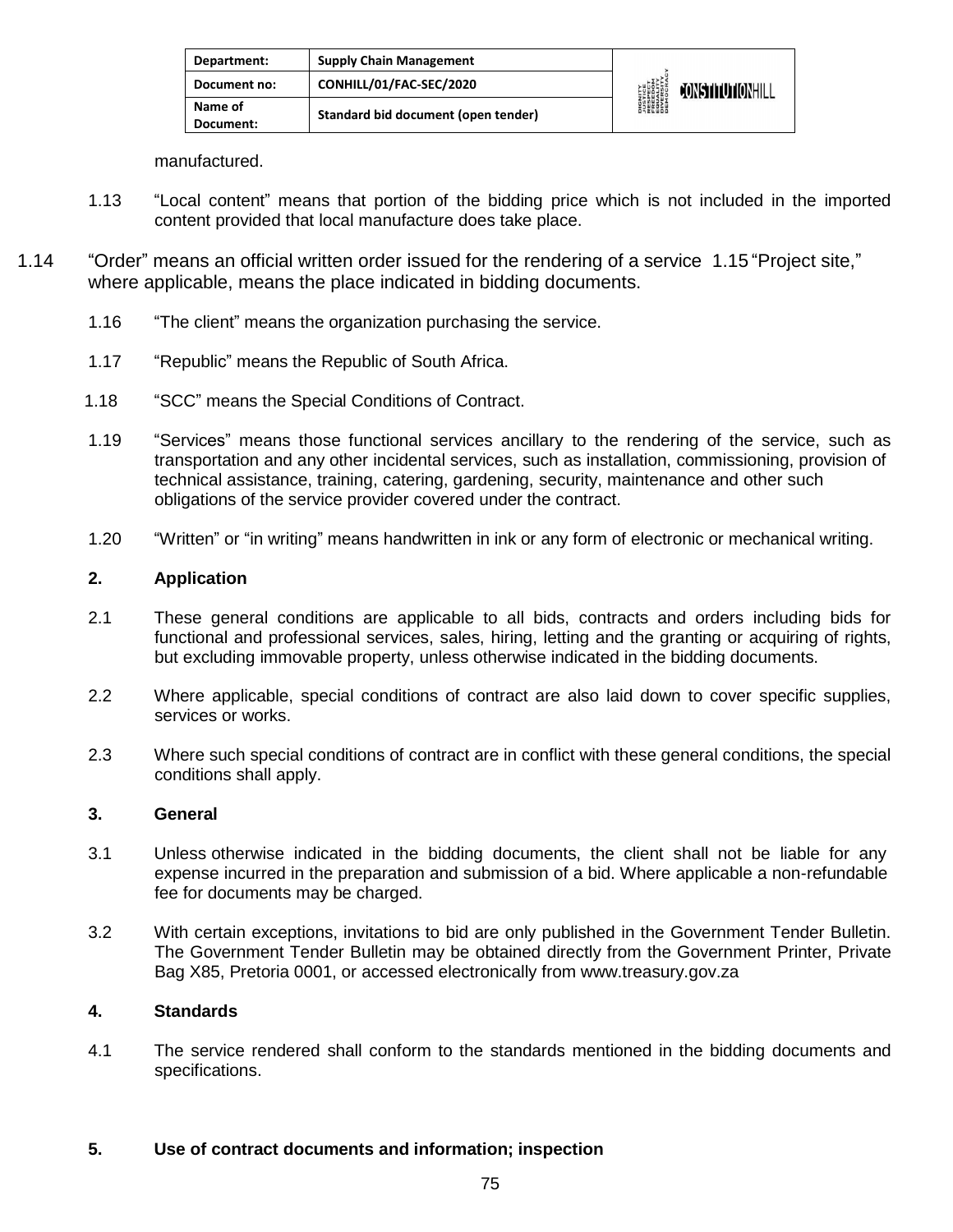| Department:          | <b>Supply Chain Management</b>      | <b>DIGNITY</b><br><i><b>NISTICE</b></i><br>RESPECT<br>EREEDIM<br>ENGESITY<br>DIVERSITY<br>DIROCRA | CONSTITUTIONHILL |
|----------------------|-------------------------------------|---------------------------------------------------------------------------------------------------|------------------|
| Document no:         | CONHILL/01/FAC-SEC/2020             |                                                                                                   |                  |
| Name of<br>Document: | Standard bid document (open tender) |                                                                                                   |                  |

- 5.1 The service provider shall not, without the client's prior written consent, contract disclose the contract, or any provision thereof, or any specification, documents plan, drawing, pattern, sample, or information furnished by or on and behalf of the client in connection therewith, to any person other information; than a person employed by the service provider in the performance of the contract. Disclosure to any such employed person shall be made in confidence and shall extend only so far as may be necessary for purposes of such performance.
- 5.2 The service provider shall not, without the client's prior written consent, make use of any document or information mentioned in GCC clause except for purposes of performing the contract.
- 5.3 Any document, other than the contract itself mentioned in GCC Clause shall remain the property of the client and shall be returned (all copies) to the client on completion of the service provider's performance under the contract if so required by the client.
- 5.4 The service provider shall permit the client to inspect the service provider's records relating to the performance of the service provider and to have them audited by auditors appointed by the client, if so required by the client.

#### **6. Patent rights**

6.1 The service provider shall indemnify the client against all third-party claims of infringement of patent, trademark, or industrial design rights arising from use of the service or any part thereof by the client.

### **7. Performance Security**

- 7.1 Within thirty (30) days of receipt of the notification of contract award, security the successful bidder shall furnish to the client the performance security of the amount specified in SCC.
- 7.2 The proceeds of the performance security shall be payable to the client as compensation for any loss resulting from the service provider's failure to complete his obligations under the contract.
- 7.3 The performance security shall be denominated in the currency of the contract or in a freely convertible currency acceptable to the client and shall be in one of the following forms:
	- (a) a bank guarantee or an irrevocable letter of credit issued by a reputable bank located in the client's country or abroad, acceptable to the client, in the form provided in the bidding documents or another form acceptable to the client; or
	- (b) a cashier's or certified cheque
- 7.4 The performance security will be discharged by the client and returned to the service provider not later than thirty (30) days following the date of completion of the service provider's performance obligations under the contract, including any warranty obligations, unless otherwise specified in SCC.

#### **8. Delivery and Documents**

8.1 Rendering of service shall be made by the service provider in accordance with the document and terms as specified in the contract. The details of shipping and/or other documents to be furnished by the service provider are specified in SCC.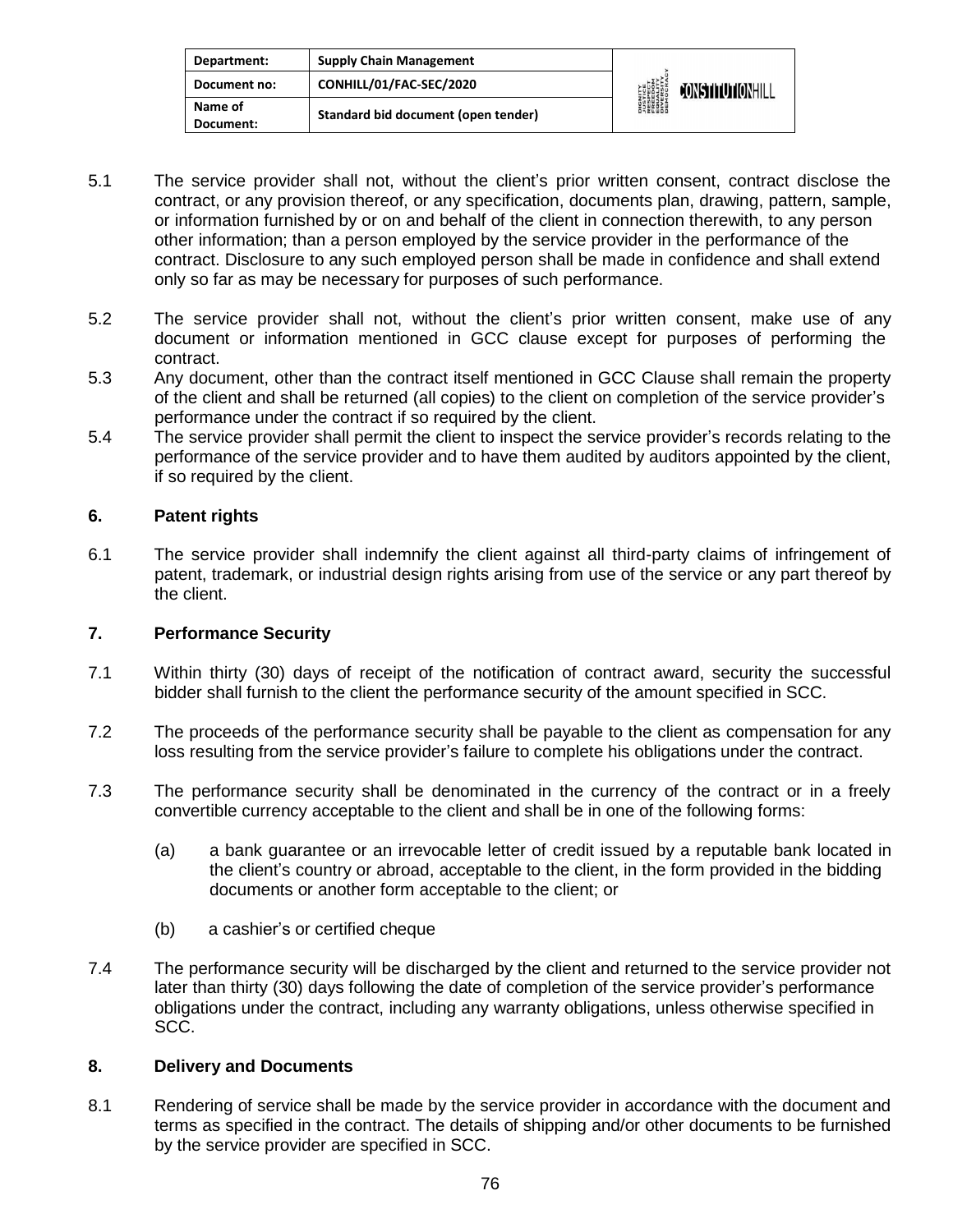| Department:          | <b>Supply Chain Management</b>      | <b>DIGNITY</b><br><b><i>NISTICE<br/>RESPECT<br/>RESPECT<br/>ERECOM<br/>DIVERSITY</i><br/>DIVERSITY<br/>DEMOCRAN</b> | CONSTITUTIONHILL |
|----------------------|-------------------------------------|---------------------------------------------------------------------------------------------------------------------|------------------|
| Document no:         | CONHILL/01/FAC-SEC/2020             |                                                                                                                     |                  |
| Name of<br>Document: | Standard bid document (open tender) |                                                                                                                     |                  |

8.2 Documents to be submitted by the service provider are specified in SCC.

#### **9. Insurance**

9.1 The service rendered under the contract shall be fully insured in a freely convertible currency against loss or damage incidental to manufacture or acquisition, transportation, storage and delivery in the manner specified in the SCC.

#### **10. Transportation**

10.1 Should a price other than an all-inclusive delivered price be required, this shall be specified in the SCC.

#### **11. Incidental Service**

- 11.1 The service provider may be required to provide any or all of the following services, including additional services, if any, specified in SCC:
	- (a) performance or supervision of on-site assembly and/or commissioning of the rendered service;
	- (b) furnishing of tools required for assembly and/or maintenance of the rendered service;
	- (c) furnishing of a detailed operations and maintenance manual for each appropriate unit of the rendered service;
	- (d) performance or supervision or maintenance and/or repair of the rendered service, for a period of time agreed by the parties, provided that this service shall not relieve the service provider of any warranty obligations under this contract; and
	- (e) training of the client's personnel, at the service provider's plant and/or on-site, in assembly, start-up, operation, maintenance, and/or repair of the rendered service.
- 11.2 Prices charged by the service provider for incidental services, if not included in the contract price for the service, shall be agreed upon in advance by the parties and shall not exceed the prevailing rates charged to other parties by the service provider for similar services.

### **12. Warranty**

- 12.1 The service provider warrants that the service rendered under the contract are new, unused, of the most recent or current models and that they incorporate all recent improvements in design and materials unless provided otherwise in the contract. The service provider further warrants that all service rendered under this contract shall have no defect, arising from design, materials, or workmanship (except when the design and/or material is required by the client's specifications) or from any act or omission of the service provider, that may develop under normal use of the rendered service in the conditions prevailing in the country of final destination.
- 12.2 This warranty shall remain valid for twelve (12) months after the service, or any portion thereof as the case may be, have been delivered to and accepted at the final destination indicated in the contract, or for eighteen (18) months after the date of shipment from the port or place of loading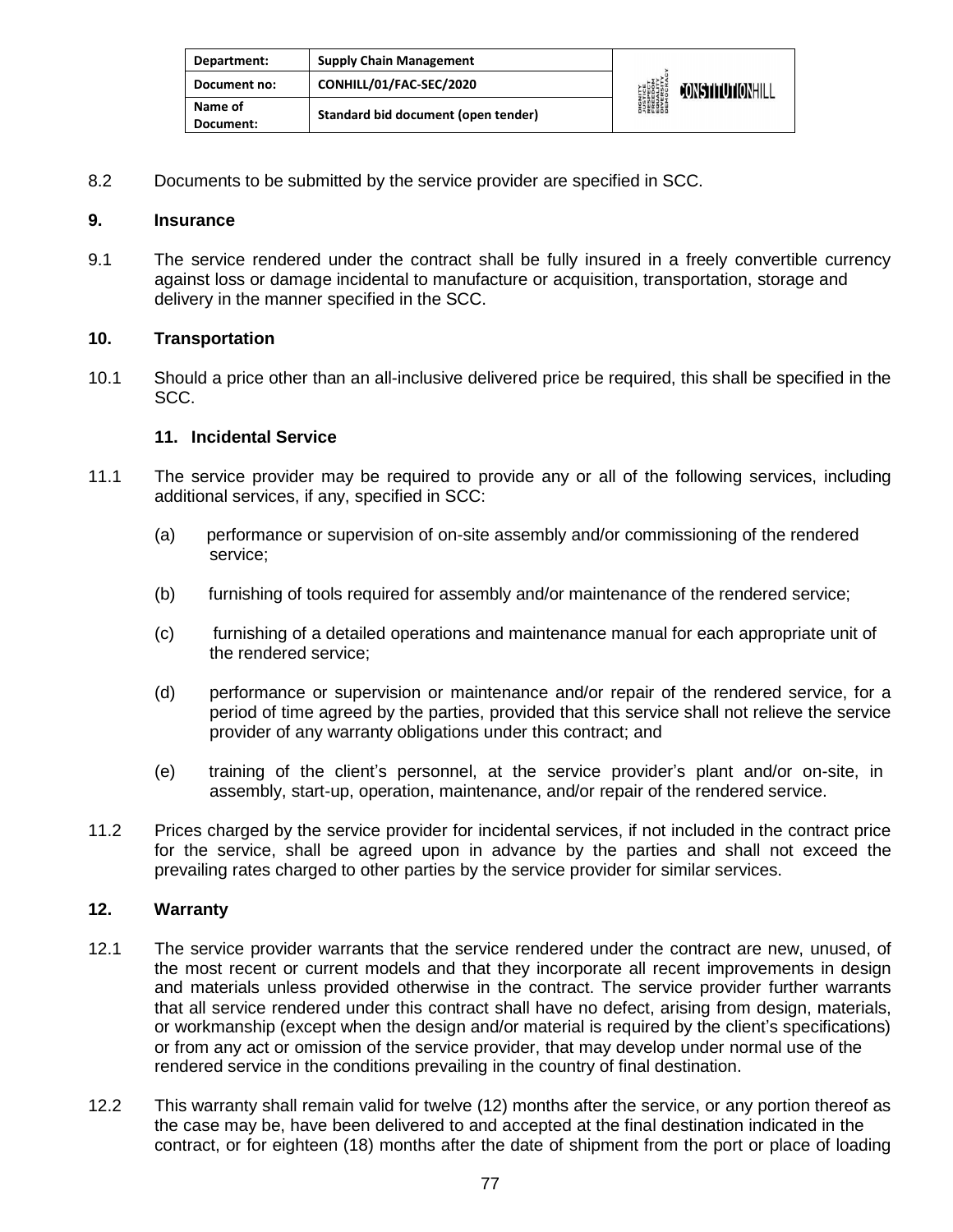| Department:          | <b>Supply Chain Management</b>      | <b>DIGNITY<br/>AUSTICE<br/>RESPECT<br/>FREEDOM<br/>FREEDOM</b><br>DIVERSITY<br>DIVERSITY<br>DEMOCRAN | CONSTITUTIONHILL |
|----------------------|-------------------------------------|------------------------------------------------------------------------------------------------------|------------------|
| Document no:         | CONHILL/01/FAC-SEC/2020             |                                                                                                      |                  |
| Name of<br>Document: | Standard bid document (open tender) |                                                                                                      |                  |

in the source country, whichever period concludes earlier, unless specified otherwise in SCC.

- 12.3 The client shall promptly notify the service provider in writing of any claims arising under this warranty.
- 12.4 If the service provider, having been notified, fails to remedy the defect(s) within the period specified in SCC, the client may proceed to take such remedial action as may be necessary, at the service provider's risk and expense and without prejudice to any other rights which the client may have against the service provider under the contract.

#### **13. Payment**

- 13.1 The method and conditions of payment to be made to the service provider under this contract shall be specified in SCC.
- 13.2 The service provider shall furnish the client with an invoice accompanied by a copy of the delivery note and upon fulfilment of other obligations stipulated in the contract.
- 13.3 Payments shall be made promptly by the client, but in no case later than thirty (30) days after submission of an invoice or claim by the service provider.
- 13.4 Payment will be made in South African Rand unless otherwise stipulated in SCC.

### **14. Prices**

14.1 Prices charged by the service provider for services performed under the contract shall not vary from the prices quoted by the service provider in his bid, with the exception of any price adjustments authorized in SCC or in the client's request for bid validity extension, as the case may be.

#### **15. Contract amendments**

15.1 No variation in or modification of the terms of the contract shall be made except by written amendment signed by the parties concerned.

#### **16. Assignment**

16.1 The service provider shall not assign, in whole or in part, its obligations to perform under the contract, except with the client's prior written consent.

### **17. Subcontracts**

17.1 The service provider shall notify the client in writing of all subcontracts awarded under this contracts if not already specified in the bid. Such notification, in the original bid or later, shall not relieve the service provider from any liability or obligation under the contract.

#### **18. Delays in the service provider's performance**

- 18.1 Performance of services shall be made by the service provider in accordance with the time schedule prescribed by the client in the contract.
- 18.2 If at any time during performance of the contract, the service provider or its subcontractor(s)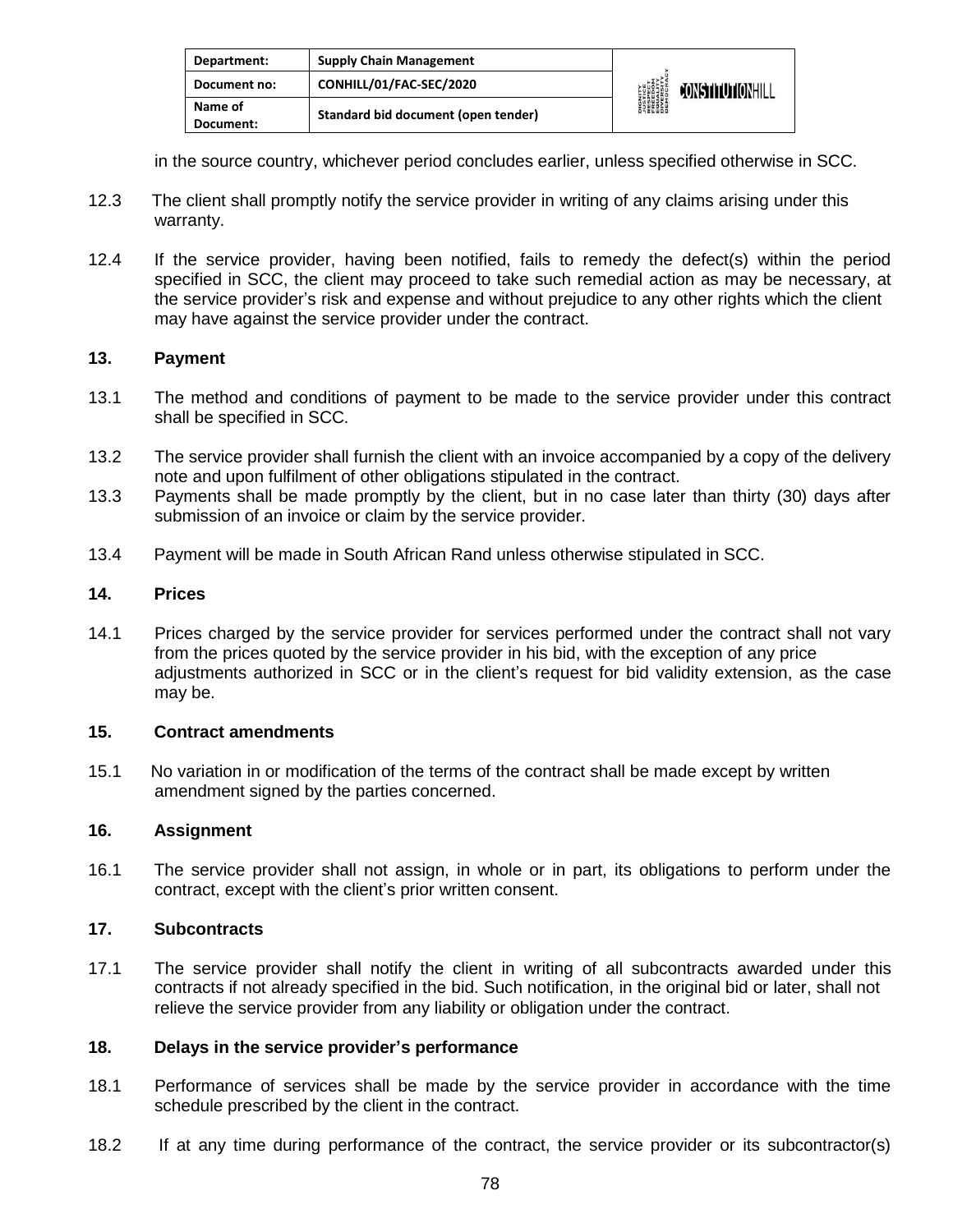| Department:          | <b>Supply Chain Management</b>      | <b>DIGNITY<br/>AUSTICE<br/>RESPECT<br/>FREEDOM<br/>FREEDOM</b><br>DIVERSITY<br>DIVERSITY<br>DEMOCRAN | CONSTITUTIONHILL |
|----------------------|-------------------------------------|------------------------------------------------------------------------------------------------------|------------------|
| Document no:         | CONHILL/01/FAC-SEC/2020             |                                                                                                      |                  |
| Name of<br>Document: | Standard bid document (open tender) |                                                                                                      |                  |

should encounter conditions impeding timely performance of services, the service provider shall promptly notify the client in writing of the fact of the delay, its likely duration and its cause(s). As soon as practicable after receipt of the service provider's notice, the client shall evaluate the situation and may at his discretion extend the service provider's time for performance, with or without the imposition of penalties, in which case the extension shall be ratified by the parties by amendment of contract.

- 18.3 No provision in a contract shall be deemed to prohibit the obtaining of supplies or services from a national department, provincial department, or a local authority.
- 18.4 The right is reserved to procure outside of the contract small quantities or to have minor essential services executed if an emergency arises, the service provider's point of supply is not situated at or near the place where the supplies are required, or the service provider's services are not readily available.
- 18.5 Except as provided under GCC Clause 25, a delay by the service provider in the performance of its delivery obligations shall render the service provider liable to the imposition of penalties, pursuant to GCC Clause 22, unless an extension of time is agreed upon pursuant to GCC Clause 21.2 without the application of penalties.
- 18.6 Upon any delay beyond the delivery period in the case of a supplies contract, the client shall, without cancelling the contract, be entitled to purchase service of a similar quality and up to the same quantity in substitution of the service not rendered in conformity with the contract and to return any service rendered later at the service provider's expense and risk, or to cancel the contract and buy such service as may be required to complete the contract and without prejudice to his other rights, be entitled to claim damages from the service provider.

### **19. Penalties**

19.1 Subject to GCC Clause 25, if the service provider fail to perform services within the period(s) specified in the contract, the client shall, without prejudice to its other remedies under the contract, deduct from the contract price, as a penalty, a sum calculated on the delivered price of the unperformed services using the current prime interest rate calculated for each day of the delay until actual delivery or performance. The client may also consider termination of the contract pursuant to GCC Clause 23.

### **20. Termination for default**

- 20.1 The client, without prejudice to any other remedy for breach of for default contract, by written notice of default sent to the service provider, may terminate this contract in whole or in part:
	- (a) if the service provider fails to deliver service within the period(s) specified in the contract, or within any extension thereof granted by the client pursuant to GCC Clause 21.2;
	- (b) if the service provider fails to perform any other obligation(s) under the contract; or
	- (c) if the service provider, in the judgment of the client, has engaged in corrupt or fraudulent practices in competing for or in executing the contract.
- 20.2 In the event the client terminates the contract in whole or in part, the client may procure, upon such terms and in such manner as it deems appropriate, services similar to those undelivered,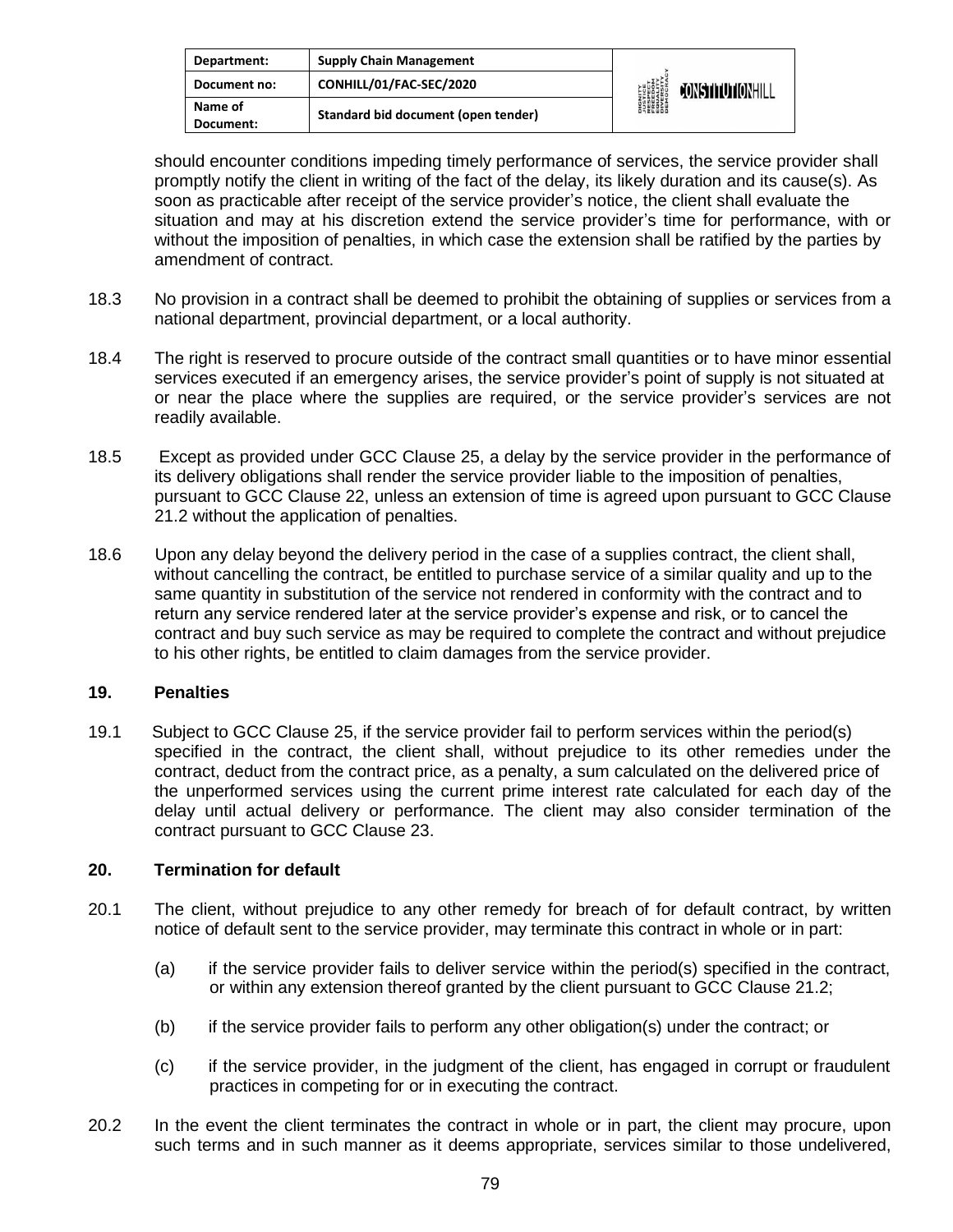| Department:          | <b>Supply Chain Management</b>      | <b>DIGNITY</b><br><i><b>NUSTICE</b></i><br>RESPECT<br>EQUELOM<br>ENGESITY<br>DIVERSITY<br>DIEMOCRA | <b>CONSTITUTIONHILL</b> |
|----------------------|-------------------------------------|----------------------------------------------------------------------------------------------------|-------------------------|
| Document no:         | CONHILL/01/FAC-SEC/2020             |                                                                                                    |                         |
| Name of<br>Document: | Standard bid document (open tender) |                                                                                                    |                         |

and the service provider shall be liable to the client for any excess costs for such similar services. However, the service provider shall continue performance of the contract to the extent not terminated.

- 20.3 Where the client terminates the contract in whole or in part, the client may decide to impose a restriction penalty on the service provider by prohibiting the service provider from doing business with the public sector for a period not exceeding 10 years.
- 20.4 If a the client intends imposing a restriction on a the service provider or any person associated with the service provider, the service provider will be allowed a time period of not more than fourteen (14) days to provide reasons why the envisaged restriction should not be imposed. Should the service provider fail to respond within the stipulated fourteen (14) days the client may regard the intended penalty as not objected against and may impose it on the service provider.
- 20.5 Any restriction imposed on any person by the Accounting Officer / Authority will, at the discretion of the Accounting Officer / Authority, also be applicable to any other enterprise or any partner, manager, director or other person who wholly or partly exercises or exercised or may exercise control over the enterprise of the first-mentioned person, and with which enterprise or person the first-mentioned person, is or was in the opinion of the Accounting Officer / Authority actively associated.
- 20.6 If a restriction is imposed, the client must, within five (5) working days of such imposition, furnish the National Treasury, with the following information:
	- (i) the name and address of the service provider and / or person restricted by the client;
	- (ii) the date of commencement of the restriction; and
	- (iii) the period of restriction; and
	- (iv) the reasons for the restriction.

These details will be loaded in the National Treasury's central database of the service providers or persons prohibited from doing business with the public sector.

20.7 If a court of law convicts a person of an offence as contemplated in sections 12 or 13 of the Prevention and Combating of Corrupt Activities Act, No. 12 of 2004, the court may also rule that such person's name be endorsed on the Register for Tender Defaulters. When a person's name has been endorsed on the Register, the person will be prohibited from doing business with the public sector for a period not less than five years and not more than 10 years. The National Treasury is empowered to determine the period of restriction and each case will be dealt with on its own merits. According to section 32 of the Act the Register must be open to the public. The Register can be perused on the National Treasury website.

### **21. Force Majeure**

- 21.1 Notwithstanding the provisions of GCC Clauses 22 and 23, the Majeure the service provider shall not be liable for forfeiture of its performance security, damages, or termination for default if and to the extent that his delay in performance or other failure to perform his obligations under the contract is the result of an event of force majeure.
- 21.2 If a force majeure situation arises, the service provider shall promptly notify the client in writing of such condition and the cause thereof. Unless otherwise directed by the client in writing, the service provider shall continue to perform its obligations under the contract as far as is reasonably practical, and shall seek all reasonable alternative means for performance not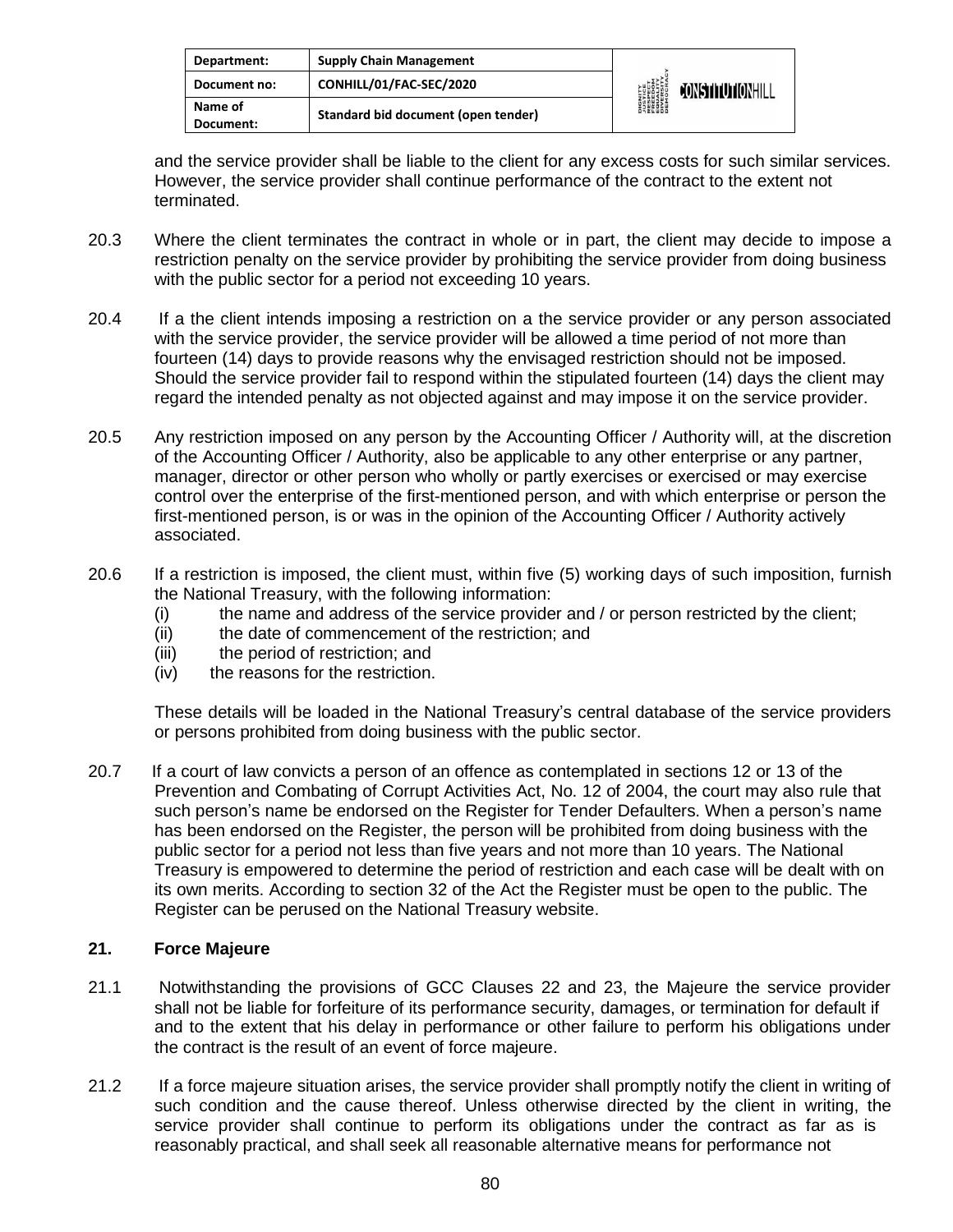| Department:          | <b>Supply Chain Management</b>      | <b>DIGNITY</b><br><i><b>JUSTICE</b></i><br>FRESPECITY<br>EQUALITY<br>DIVERSITY<br>DIEMOCRAL | CONSTITUTIONHILL |
|----------------------|-------------------------------------|---------------------------------------------------------------------------------------------|------------------|
| Document no:         | CONHILL/01/FAC-SEC/2020             |                                                                                             |                  |
| Name of<br>Document: | Standard bid document (open tender) |                                                                                             |                  |

prevented by the force majeure event.

### **22. Termination for insolvency**

22.1 The client may at any time terminate the contract by giving written notice to the service provider if the service provider becomes bankrupt or otherwise insolvent. In this event, termination will be without compensation to the service provider, provided that such termination will not prejudice or affect any right of action or remedy which has accrued or will accrue thereafter to the client.

### **23. Settlement of Disputes**

- 23.1 If any dispute or difference of any kind whatsoever arises between the client and the service provider in connection with or arising out of the contract, the parties shall make every effort to resolve amicably such dispute or difference by mutual consultation.
- 23.2 If, after thirty (30) days, the parties have failed to resolve their dispute or difference by such mutual consultation, then either the client or the service provider may give notice to the other party of his intention to commence with mediation. No mediation in respect of this matter may be commenced unless such notice is given to the other party.
- 23.3 Should it not be possible to settle a dispute by means of mediation, it may be settled in a South African court of law.
- 23.4 Mediation proceedings shall be conducted in accordance with the rules of procedure specified in the SCC.
- 23.5 Notwithstanding any reference to mediation and/or court proceedings herein
- (a) the parties shall continue to perform their respective obligations under the contract unless they otherwise agree; and
- (b) the client shall pay the service provider any monies due the service provider.

### **24. Limitation of liability**

- 24.1 Except in cases of criminal negligence or willful misconduct, and in the case of infringement pursuant to Clause 6;
- (a) the service provider shall not be liable to the client, whether in contract, tort, or otherwise, for any indirect or consequential loss or damage, loss of use, loss of production, or loss of profits or interest costs, provided that this exclusion shall not apply to any obligation of the service provider to pay penalties and/or damages to the client; and
- (b) the aggregate liability of the service provider to the client, whether under the contract, in tort or otherwise, shall not exceed the total contract price, provided that this limitation shall not apply to the cost of repairing or replacing defective equipment

### **25. Governing language**

25.1 The contract shall be written in English. All correspondence and other documents pertaining to the contract that is exchanged by the parties shall also be written in English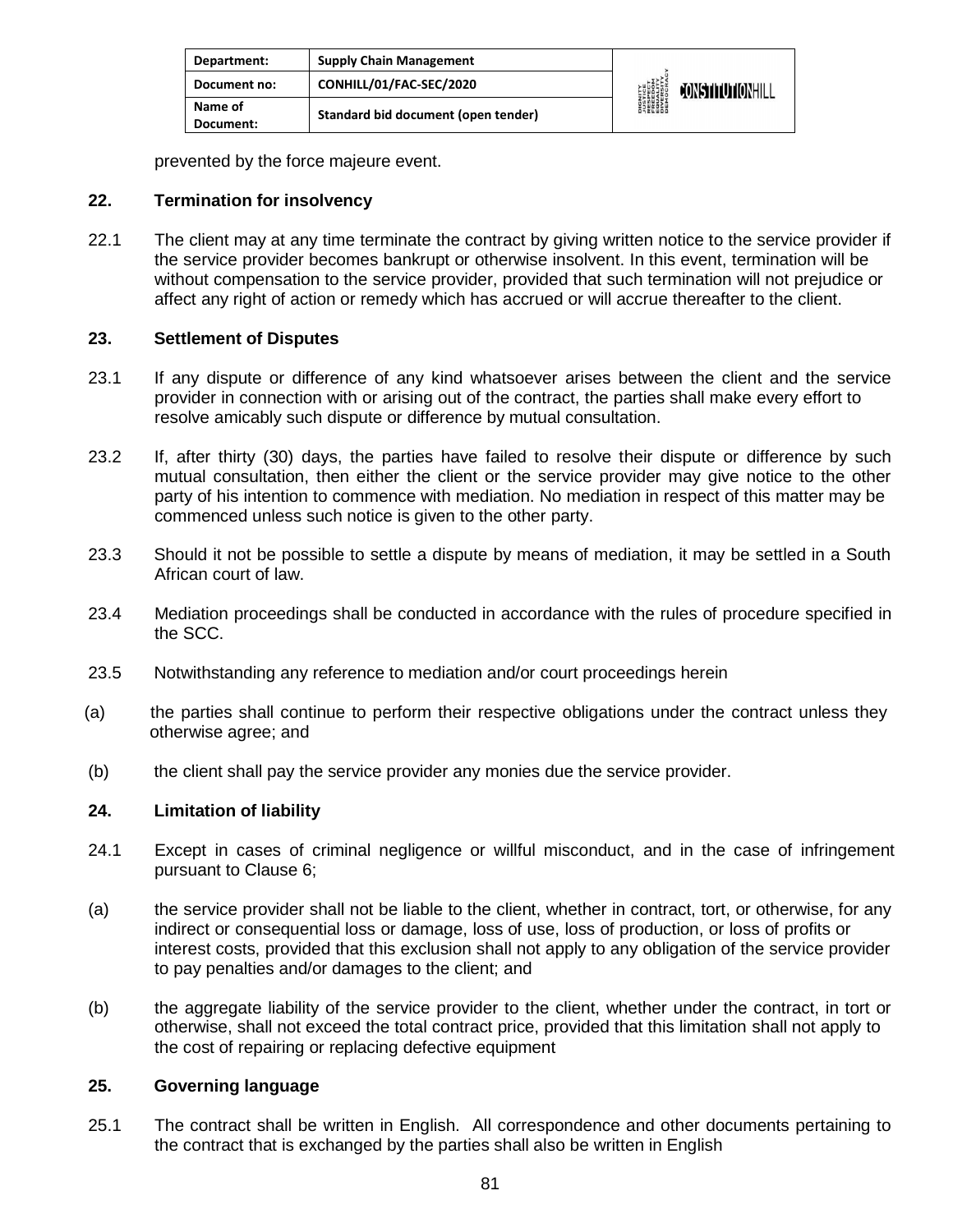| Department:          | <b>Supply Chain Management</b>      | <b>DIGNITY<br/>AUSTICE<br/>RESPECT<br/>RESPECT<br/>EQUERSITY<br/>DIVERSITY</b><br>DIVERSITY | CONSTITUTIONHILL |
|----------------------|-------------------------------------|---------------------------------------------------------------------------------------------|------------------|
| Document no:         | CONHILL/01/FAC-SEC/2020             |                                                                                             |                  |
| Name of<br>Document: | Standard bid document (open tender) |                                                                                             |                  |

### **26. Applicable law**

26.1 The contract shall be interpreted in accordance with South African laws, unless otherwise specified in SCC

### **27. Notices**

- 27.1 Every written acceptance of a bid shall be posted to the service provider concerned by registered or certified mail and any other notice to him shall be posted by ordinary mail to the address furnished in his bid or to the address notified later by him in writing and such posting shall be deemed to be proper services of such notice
- 27.2 The time mentioned in the contract documents for performing any act after such aforesaid notice has been given, shall be reckoned from the date of posting of such notice.

### **28. Taxes and duties**

- 28.1 A foreign the service provider shall be entirely responsible for all taxes, stamp duties, license fees, and other such levies imposed outside the client's country.
- 28.2 A local the service provider shall be entirely responsible for all taxes, duties, license fees, etc., incurred until delivery of the contracted service to the client.
- 28.3 No contract shall be concluded with any bidder whose tax matters are not in order. Prior to the award of a bid the Department must be in possession of a Tax compliance verification pin, submitted by the bidder. This certificate must be an original issued by the South African Revenue Services. Annexure A - Service Level Agreement & Key Performance Indicators

#### **1. Standard of Conduct**

- 1.1. Security forms an integral part in supporting the core business of the Constitution Hill. It is therefore the primary responsibility of the supplier to ensure that each security guard assigned under this agreement shall comply and provide quality and professional service as stipulated in the procedures and regulations.
- 1.2. As part of their duties, the security guards furnished under this agreement will have access to areas which are restricted to the specific areas of responsibilities e.g. employees, visitors, Service Providers and customers. It is required of the supplier to ensure that its guards comply with all regulations, policies and procedures and governing the set areas.

### **2. Standard of Performance**

The SERVICE PROVIDER shall comply with the following:

- 2.1. No security guard or supervisor will be assigned, reassigned or transferred within or away from the site prior notifying Constitution Hill Facilities Manager for the specific site, where the service is rendered.
- 2.2. All staffing will comply with the Constitution Hill standard operating procedures.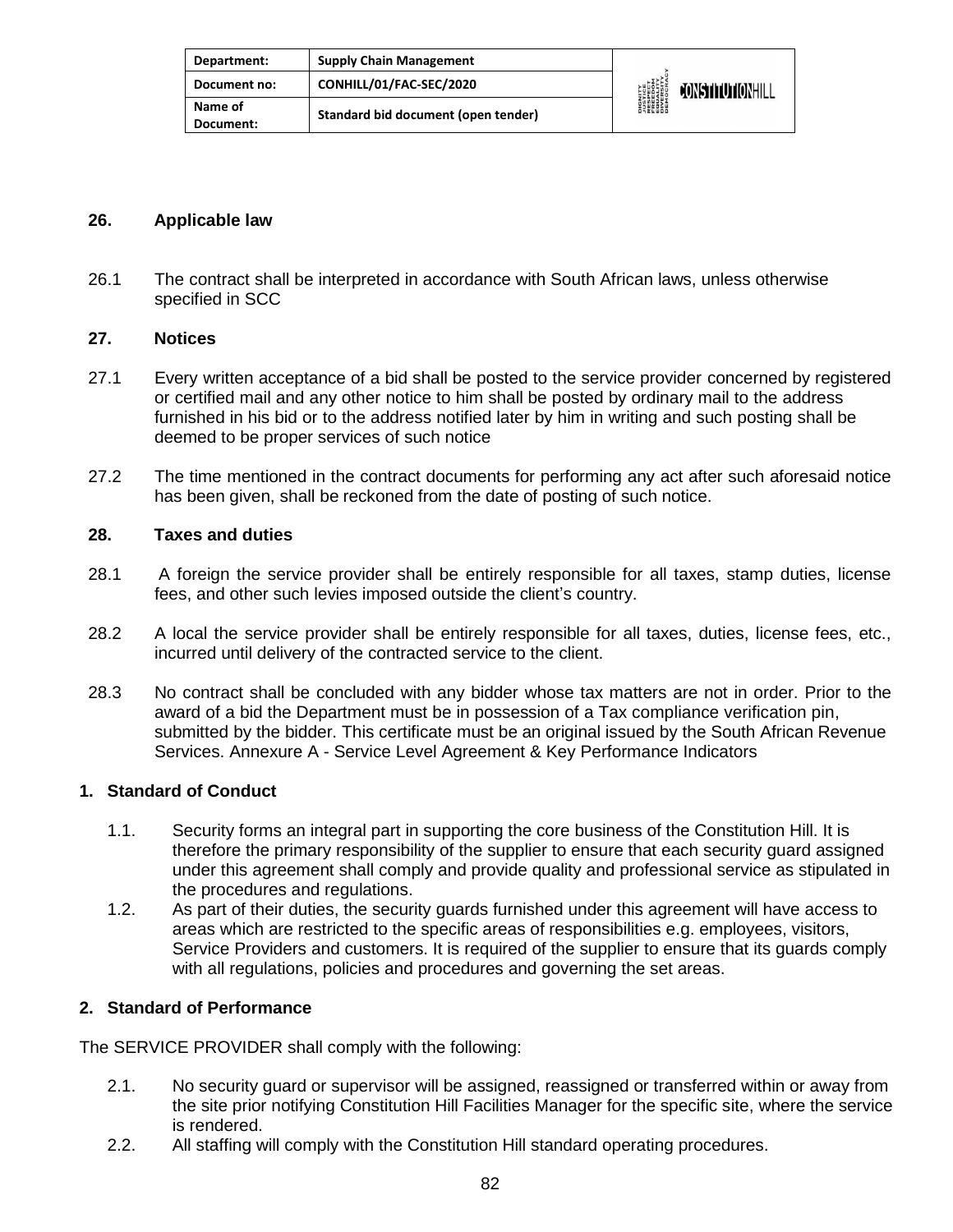| Department:          | <b>Supply Chain Management</b>      | <b>DIGNITY</b><br><b><i>LUSTICE<br/>FRESPECT<br/>FRESPECT<br/>EDUCRATY</i><br/>DIVERSITY<br/>DEMOCRAN</b> | <b>CONSTITUTIONHILL</b> |
|----------------------|-------------------------------------|-----------------------------------------------------------------------------------------------------------|-------------------------|
| Document no:         | CONHILL/01/FAC-SEC/2020             |                                                                                                           |                         |
| Name of<br>Document: | Standard bid document (open tender) |                                                                                                           |                         |

- 2.3. Ensure that all assigned personnel pass comprehensive pre-employment background/reference check.
- 2.4. Ensure that all its guards (confirmed for employment at the Constitution Hill site) shall report for all shifts fifteen (15) minutes before the aforementioned hour as to facilitate a smooth shift change over.
- 2.5. Ensure that its employees do not contravene the legislative prescripts. If the service provider fails to comply or take the necessary measures to ensure that its guards comply with the legislative prescripts, Constitution Hill shall reserve the right to implement penalties.
- 2.6. Provide Constitution Hill, seven days prior to commencement of its employee with a letter or affidavit on each of its security guards certifying that the individual has met all the hiring and training requirements as stipulated in PSIRA Act.
- 2.7. Further, the Service Provider shall submit certified copies of the following for each of its personnel:
	- a. South African Police Services record check
	- b. As a minimum, Grade C PSIRA certificate for all guards
	- c. Matric certificate
	- d. Identity document
	- e. Original letter from a doctor confirming that the employee is healthy and can be subjected to physical assessment.
- 2.8. Ensure that all necessary equipment, services or material as required are kept in the condition as required by law, regulations and procedures and readily available for Constitution Hill to inspect and test without prior notice. The inspections will be conducted in such manner so as not to interfere with the ability of the service provider to perform its obligations.
- 2.9. If Constitution Hill determines as a result of these inspection that the services, equipment, documents or materials is not kept satisfactorily, Constitution Hill shall inform the service provider in writing. Constitution Hill shall reserve the right to require the service provider to take immediate action to bring such matters into compliance and/or impose penalties in accordance with a schedule as mutually agreed upon between service provider and Constitution Hill prior to initiation of the contract.

## **3. Pre-assigning Phase**

- 3.1. Constitution Hill further reserves the right to confirm or refuse deployment of any guard who does not meet Constitution Hill pre-assigning minimum requirements.
- 3.2. The SERVICE PROVIDER shall assure Constitution Hill that its guards comply with the following prior to assignment:
	- Ability to read and write English equivalent to the high school certification.
	- Ability to pass physical assessments.
	- Pass the pre–screening process as per Constitution Hill access control procedures, conducting of searches (both vehicle and persons) and conducting of patrols conducted by PSIRA.
	- **EXEC** Receive all courses as required by law, i.e. job specific training pre-specified in Constitution Hill procedures.
	- **EXEDENTIFY Constitution Hill reserves the right to conduct criminal background checks, polygraph** examination.

## **4. Assigning Phase**

4.1. Constitution Hill shall subject the Service Provider to a probation period of three (3) months, at the commencement of the contract period.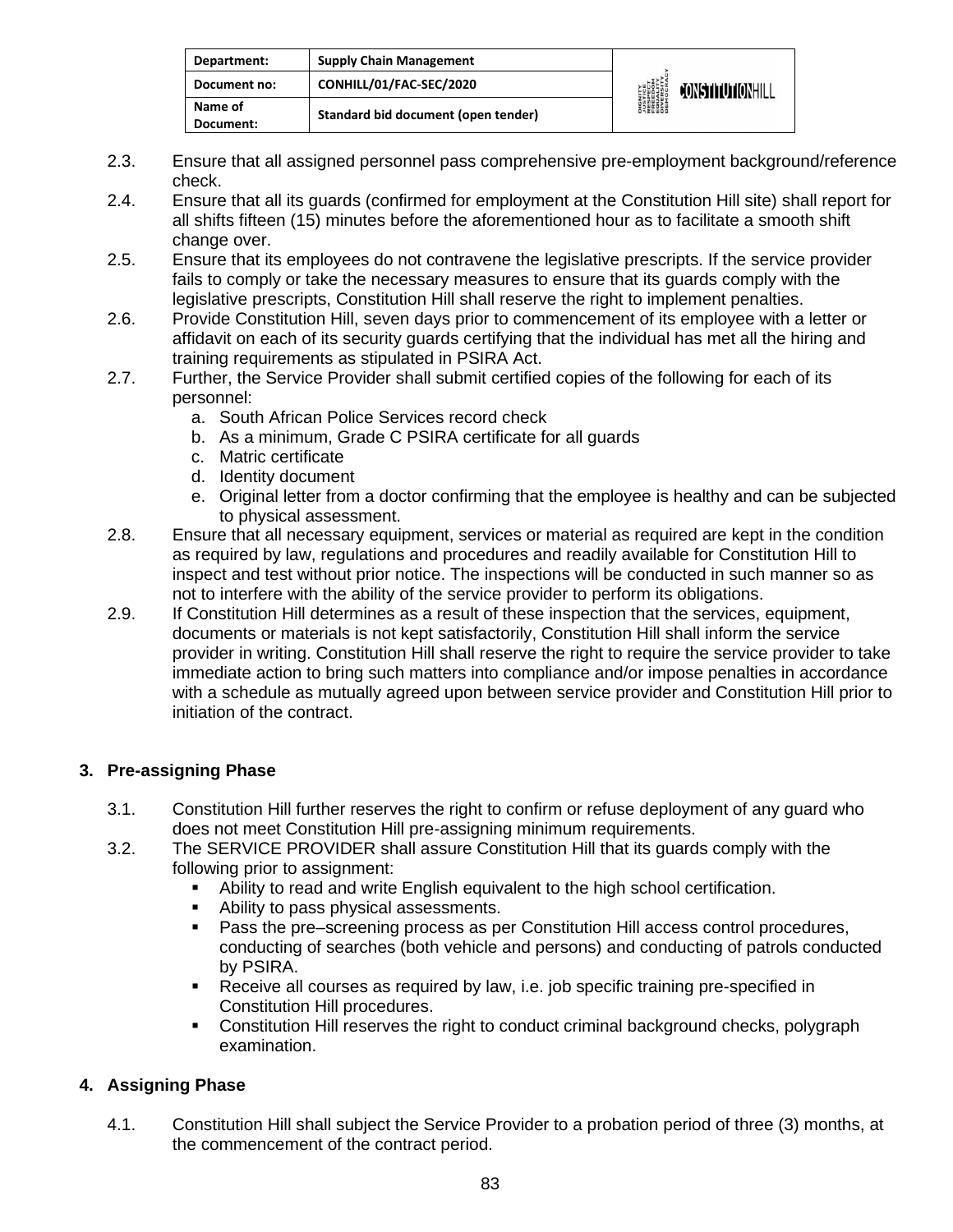| Department:          | <b>Supply Chain Management</b>      | <b>DIGNITY</b><br><i><b>JUSTICE</b></i><br>RESPECT<br>RESPECT<br>EQUERSITY<br>DIVERSITY<br>DIROCRA | <b>CONSTITUTIONHILL</b> |
|----------------------|-------------------------------------|----------------------------------------------------------------------------------------------------|-------------------------|
| Document no:         | CONHILL/01/FAC-SEC/2020             |                                                                                                    |                         |
| Name of<br>Document: | Standard bid document (open tender) |                                                                                                    |                         |

4.2. If the Service Provider not performing in accordance with user specifications, Constitution Hill reserves the right to terminate the Service Level Agreement (Contract) and may claim damages incurred.

## **5. Duties of Service Providers Security Guards**

It is the primary responsibility of the service provider to ensure that each security guard supplied as per this agreement provide security as defined by the employer for the assets, personnel, information and property. Additional to the primary responsibility the supplier shall ensure that each assigned guard complies with the following duties and responsibilities:

### 5.1. **Control Room Operator Duties**

- a. Staff the security control room and operate all the functions, to agreed levels, within it including CCTV, alarm and telephonic and radio systems, as well as the distribution of keys, recording details in the logbook as appropriate.
- b. Direct patrolling security officers to attend incidents and help co-ordinate situations with the Service Provider Site Supervisor.
- c. Undertake single person internal and external patrolling on foot or using vehicular means (including cycles).
- d. Attend and pro-actively deal with any security-related incident, as directed by the control room operator, supervisor or other member of facilities management staff.
- e. Record all incidents in the appropriate format and write concise and accurate incident reports as necessary.
- f. Operate security-related and personal protective equipment following departmental procedures, ensuring the equipment is clean and stored correctly, reporting any faults to the Service Provider Site Supervisor.
- g. Deal professionally with victims of crime and individuals in confrontational situations. It is expected that individuals committing crimes at Constitution Hill will be observed, detained or arrested at the officer's discretion awaiting the arrival of the Police.
- h. Undertake staff training as required and receive guidance and instruction from the supervisor when necessary. Help train new members of patrol staff in working at Constitution Hill and complete assessment forms as required.
- i. Carry out special duties, e.g. in connection with events days, open days; public, visitor or staff demonstrations and attend and assist at any emergency incident as directed by the Service Provider Site Supervisor, Manager or deputy.

### 5.2. **Access Control Duties**

- a. Check all personnel access permits, visitor's permits, vehicle permits and laptop/equipment permits for validity against date of issue or expiry date and if necessary against ID document. Prevent access if permits are not valid, cancel permits and refer permit holder to the permit room and/or reception area.
- b. Access to visitors will only be allowed by means of positive identification (identity document, passport or driver's license).
- c. Search all vehicles as per standard operating procedures. Check documentation with regard to toolboxes, equipment, parcels and other items and issue equipment sheets if necessary. Refuse access for prohibited items such as firearms and alcoholic beverages and refer to the Service Provider Site Supervisor on duty.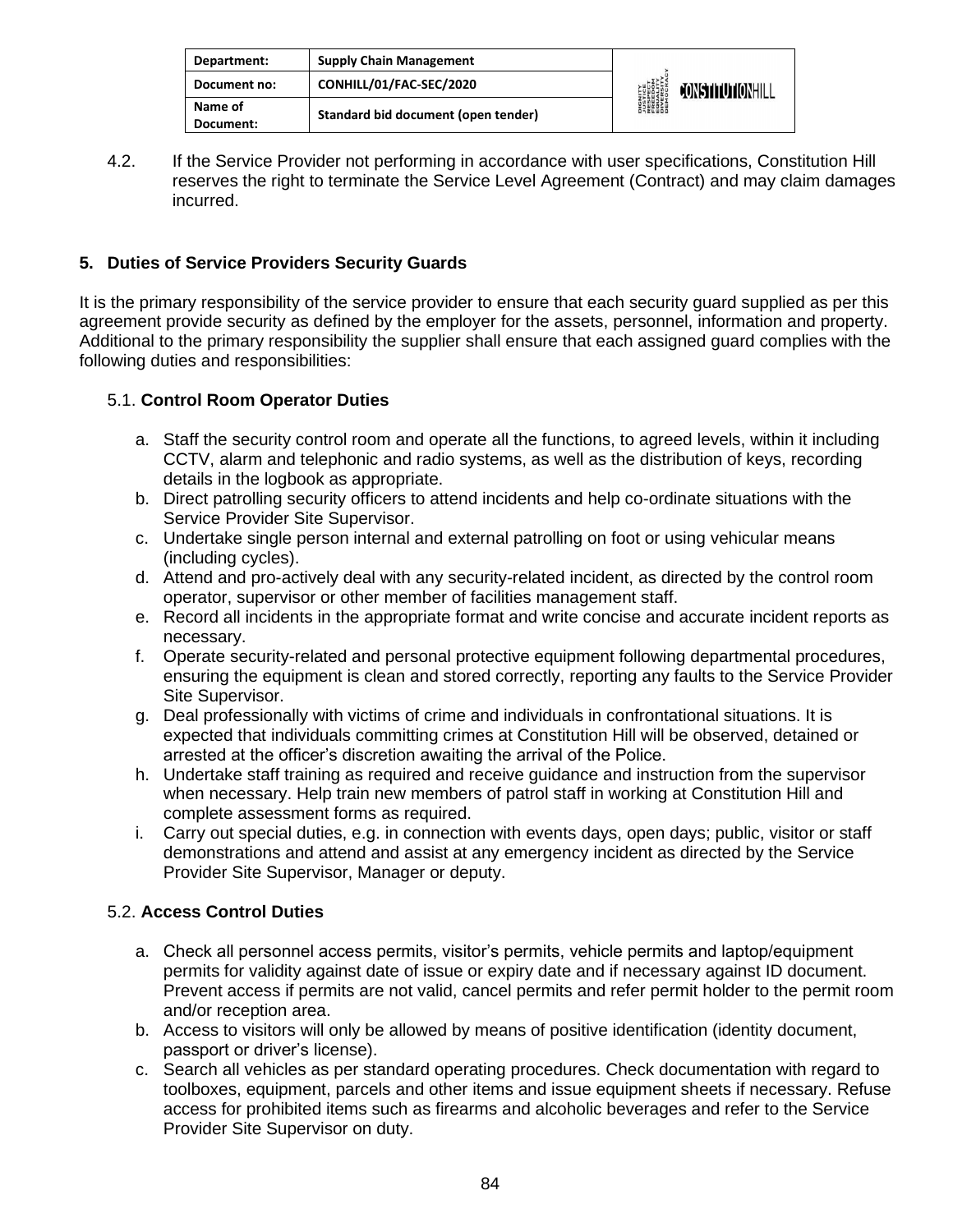| Department:          | <b>Supply Chain Management</b>      |                                                                                                           |                         |
|----------------------|-------------------------------------|-----------------------------------------------------------------------------------------------------------|-------------------------|
| Document no:         | CONHILL/01/FAC-SEC/2020             | <b>DIGNITY</b><br><b><i>LUSTICE<br/>FRESPECT<br/>FRESPECT<br/>EDUCRATY</i><br/>DIVERSITY<br/>DEMOCRAN</b> | <b>JONSTITUTIONHILL</b> |
| Name of<br>Document: | Standard bid document (open tender) |                                                                                                           |                         |

- d. Enforce all COVID 19 related requirements as per the regulation and organization's policy for access control to public buildings (Temperature screening, Track and Trace register, Social distancing, No mask no entry, etc.)
- e. Check material removal permits and verify content and authorization signature. Confiscate items not described on the removal permit and hand in for safekeeping. Refuse exit with goods if an authorized manager did not sign removal permit.
- f. Lock and secure gates and doors after hours.

## 5.3. **Patrol Duties**

- a. Check strategic points against patrol report.
- b. Report and record irregularities, report and record all deviations to the Constitution Hill Site Supervisor.
- c. Secure scenes of crime and/or incidents and inform Constitution Hill Site Supervisor.
- d. Respond to alarms and report to Constitution Hill Site Supervisor.
- e. Monitor the movement of suspicious vehicles/people and report to the Constitution Hill Site Supervisor.
- f. Maintain visibility in all public areas.
- g. Testify in court to present evidence or act as witness in traffic and criminal cases.
- h. Render aid to accident victims and other persons requiring first aid for physical injuries.
- i. Patrol specific area on foot, or motorized equipment, responding promptly to calls for assistance.
- j. Provide for public safety by maintaining order, responding to emergencies, protecting people and property, enforcing motor vehicle and criminal laws, and promoting good public relations.
- k. Record facts to prepare reports that document incidents and activities
- l. Monitor, note, report, and investigate suspicious persons and situations, safety hazards, and unusual or illegal activity in patrol area.
- m. Identify, pursue, and arrest suspects and perpetrators of criminal acts.
- n. Review facts of incidents to determine if criminal act or legal violations were involved.

## 5.4. **Perform Guard Duties**

- a. Observe surroundings
- b. Report suspicious incidents/activities/occurrences
- c. Render guarding services at special events hosted on the Constitution Hill precinct. (**Note: service required on an ad-hoc basis, will be additional costs to Constitution Hill**)

## 5.5. **Ad-hoc Activities**

- a. Emergency and response activities.
- b. Testify in court cases/disciplinary hearings if required.
- c. Escort visitors/vehicles or persons when required
- d. Execute external access control duties on request.
- e. Carry out emergency drills when required.

## **Note: Perform any legitimate activity required**

**6. Reports**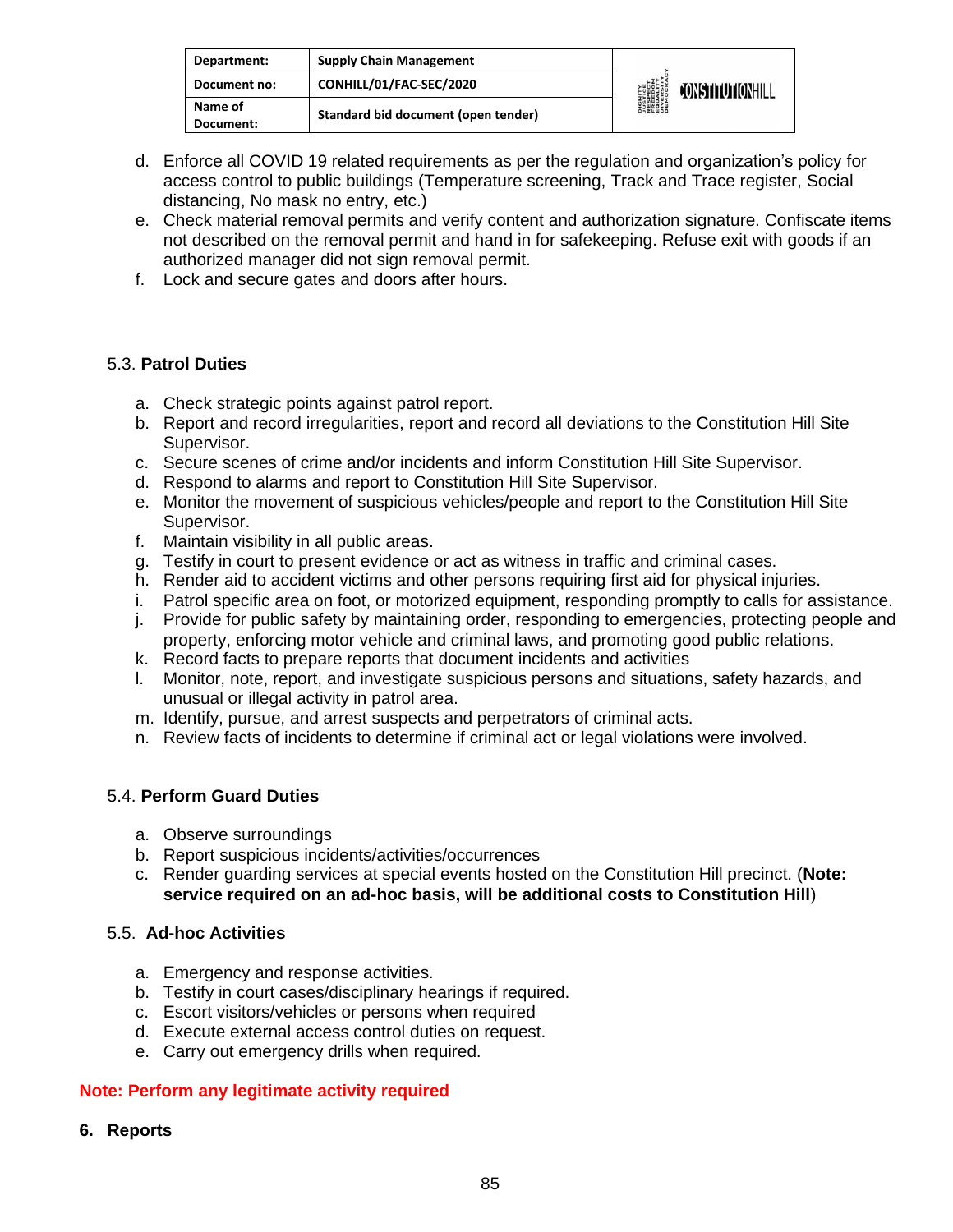| Department:          | <b>Supply Chain Management</b>      |                                                                                                                     |                  |
|----------------------|-------------------------------------|---------------------------------------------------------------------------------------------------------------------|------------------|
| Document no:         | CONHILL/01/FAC-SEC/2020             | <b>DIGNITY</b><br><b><i>NISTICE<br/>RESPECT<br/>RESPECT<br/>RESPITY<br/>DIVERSITY<br/>DIROCRAN</i><br/>DEMOCRAN</b> | CONSTITUTIONHILL |
| Name of<br>Document: | Standard bid document (open tender) |                                                                                                                     |                  |

- 6.1. The Service Provider shall complete and submit a Daily Report form to the Constitution Hill Facilities Manager upon completion of each daily shift.
- 6.2. In the event of an unusual occurrence, the Service Provider shall submit an Incident Report to the Constitution Hill Facilities Manager within eight (8) hours, along with the Daily Report form.
- 6.3. The Service Provider may use Service Provider's forms, subject to prior approval of the Constitution Hill Facilities Manager.
- 6.4. The Service Provider will submit a printed hard copy of the data from the patrol tracking system weekly to the Constitution Hill Facilities Manager.
- 6.5. Any and all reports prepared during the term of this contract shall become the property of Constitution Hill.

## **7. Equipment**

- 7.1. The Service Provider shall furnish all equipment necessary to perform the work as described herein. All equipment shall be kept in good repair and shall conform to all federal, state and local requirements. Required equipment shall include but not be limited to:
	- Vehicle to perform security inspections during shift.
	- **E** Radio communication equipment. The Service Provider shall maintain a radio communication system providing for direct voice communication between the security patrol officer, a central Control Room and appropriate central monitoring centre.
	- Flashlight.
	- Computer and printer for downloading of patrol tracking system information.
- 7.2. The Service Provider will provide a full patrol tracking type system that Constitution Hill can review; it must be user friendly. The Service Provider will provide tags of bar codes for the numbered locations. The Service Provider will be responsible for maintaining all Constitution Hill provided/assigned equipment and replacing broken or lost equipment at their own cost.

## **8. Service Provider Orientation**

Constitution Hill will provide the Service Provider and designated Service Provider's employees with an initial orientation prior to start of Service Provider's operation. Service Provider shall be notified, in writing, of the orientation meeting date, time and location and Service Provider shall ensure that the appropriate personnel are in attendance. It shall be the responsibility of the Service Provider to ensure that employees to be assigned to perform the work described in these specifications, whether or not in attendance at the initial orientation meeting, receive all information distributed at said initial orientation meeting.

### **9. Staffing and Associated Penalties**

### 9.1. **Overfills**

Overfills occur when the service provider supplies too many individuals, or individuals for longer periods than required, or at a higher level than defined by the schedule mutually agreed upon during the term of the contract. Constitution Hill will only pay for the services requested as per the agreement or requested ad-hoc services.

### 9.2. **Shortfalls**

Shortfalls occur when the service provider supplies unqualified personnel. Constitution Hill reserves the right to refuse service providers personnel whom deem not to be qualified. No payment will be due to the service provider when there is a shortage of personnel.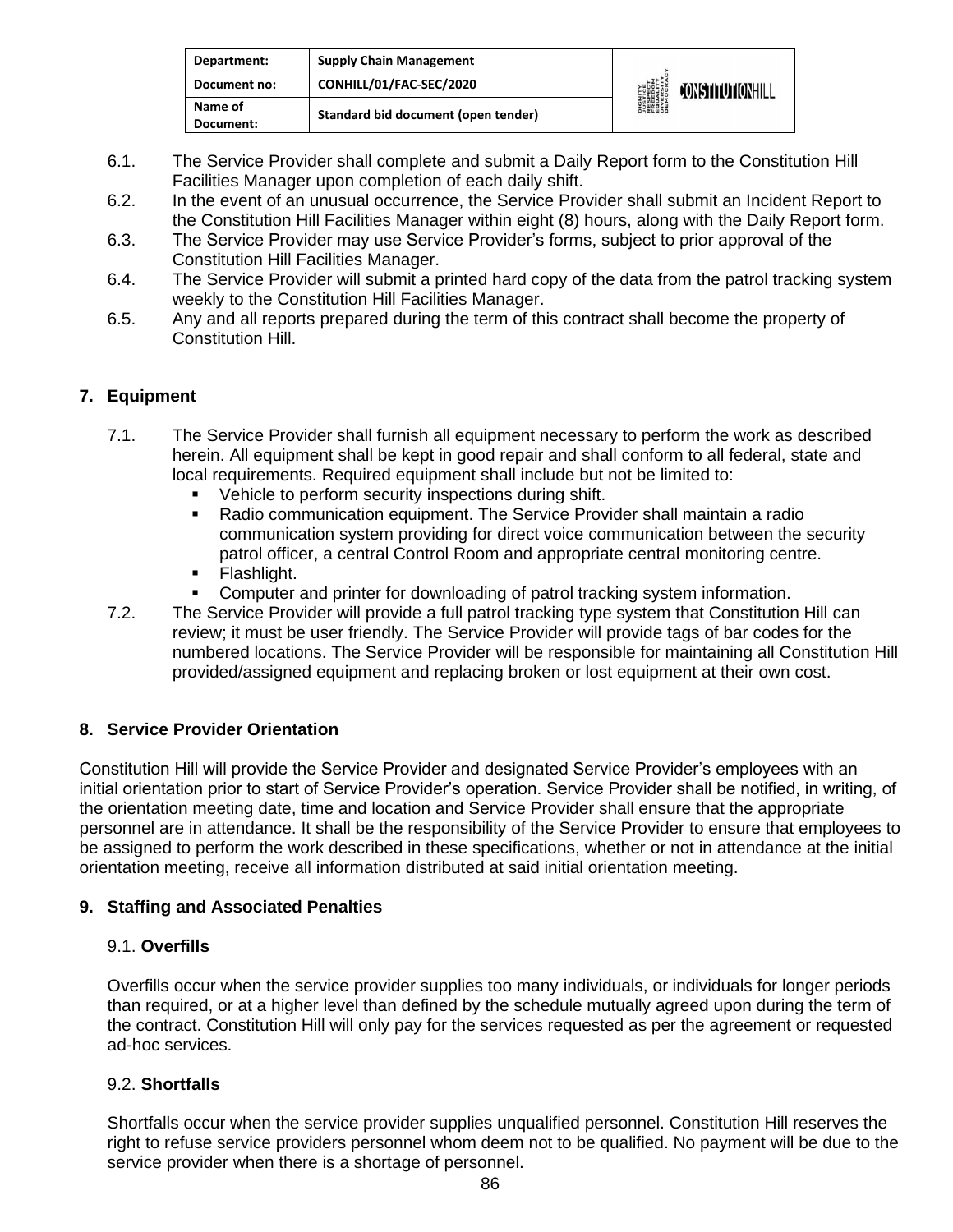| Department:          | <b>Supply Chain Management</b>      |                                                                                              |                         |
|----------------------|-------------------------------------|----------------------------------------------------------------------------------------------|-------------------------|
| Document no:         | CONHILL/01/FAC-SEC/2020             | <b>DIGNITY<br/>JUSTICE<br/>FRESPECT<br/>FRUALITY<br/>EQUALITY<br/>DIVERSITY</b><br>DIVERSITY | <b>JONSTITUTIONHILL</b> |
| Name of<br>Document: | Standard bid document (open tender) |                                                                                              |                         |

### 9.3. **Shortfalls**

Shortfalls occur when the required services are not supplied at any post on the work site. Constitution Hill will only pay for time actually worked. If a security guard arrives late for work or leaves early for any reason, the period of absence will not be paid unless the Service Provider fills the vacancies so created. Moreover, the absence of a security guard at a designated post without a replacement constitutes a shortfall for a portion of the shift.

### 9.4. **Double Postings**

Whenever it becomes necessary to assign or reassign an individual to a post for the first time, the service provider shall arrange, at its expense, to have the new individual "double bank" with an experienced employee for at least a period of two (2) days before having the inexperienced individual take over any post on his or her own. The Service Provider will bear the associated expense for the double postings.

### 9.5. **Turnover**

Turnover is the number of security personnel hired to replace those leaving or dropped from the Service Provider's workforce. The turnover rate will be expressed in terms of actual number of hired replacements. Turnover will be calculated on an annual basis and a turnover rate in excess of the established rate will be considered unacceptable and may lead to penalties being imposed against the company. The acceptable turnover rate is five percent (5%) or less of total number of personnel assigned to Constitution Hill.

## **10. Change of Shift**

The Service Provider shall ensure that continuous coverage is maintained during shift changes. Under no circumstances, will there be a total absence of security service personnel during the hours covered by this contract.

### **11. Penalties**

See schedule with penalties – Appendix 1

### **12. Length of Daily Assignment**

No security person will be allowed to work more than **12 consecutive hours.** Only Constitution Hill can declare an emergency and authorise the service provider to hold their security personnel beyond the 12 hour requirement. Nor shall any security guard report for duty with **less** than 12 hours rest from having worked a previous shift, unless such reporting is necessitated by an emergency.

## **13. Subcontracting and Assignments**

The contract shall not be assigned or subcontracted in whole or in part, by the Service Provider without prior approval from Constitution Hill. Any attempted assignment or subcontracting hereunder without the prior written consent of Constitution Hill shall be void.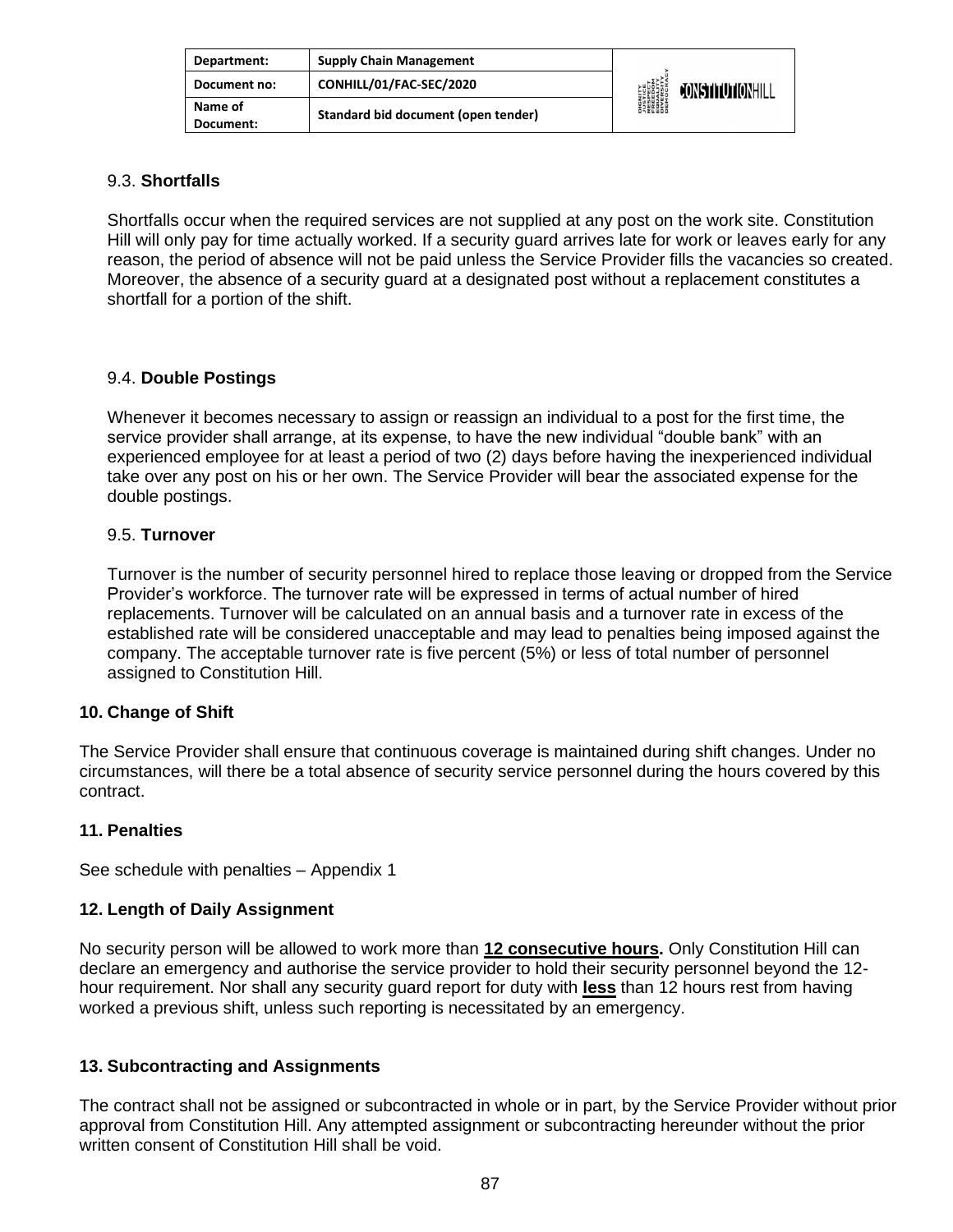| Department:          | <b>Supply Chain Management</b>      |                                                                                               |                         |
|----------------------|-------------------------------------|-----------------------------------------------------------------------------------------------|-------------------------|
| Document no:         | CONHILL/01/FAC-SEC/2020             | <b>DIGNITY</b><br><b>JUSTICE</b><br>FRESPECT<br>FEDELITY<br>EQUESITY<br>DIVERSITY<br>DIROCRAL | <b>JONSTITUTIONHILL</b> |
| Name of<br>Document: | Standard bid document (open tender) |                                                                                               |                         |

### **14. Continuous Service Improvement**

The Service Provider shall prepare and maintain a continuous service improvement plan for all services supplied to Constitution Hill. This shall include, but not be limited to:

- a. Opportunities to reduce risk to the services;
- b. Opportunities to reduce the cost of services to Constitution Hill;
- c. Opportunities to improve service performance;
- d. Opportunities to increase service availability;
- e. Updates on existing improvement projects;
- f. Metrics on recently implemented improvement projects.

### **15. Service Management**

### 15.1. **Service Governance Arrangements**

- 15.1.1. The Service Provider shall appoint a Site Representative who shall:
	- a. be responsible for the provision of the Services provided to Constitution Hill;
	- b. be contactable by Constitution Hill during core hours;
	- c. attend regular Constitution Hill meetings at locations and frequencies specified by Constitution Hill;
	- d. attend ad-hoc meetings with Constitution Hill when requested to do so.
- 15.1.2. The Service Provider shall identify a senior manager to be the point of escalation for any issues that cannot be resolved by the Site Representative.
- 15.1.3. The Service Provider is to provide the CV for its proposed Site Representative and also references from other customers.
- 15.1.4. The Service Provider shall not replace the Site Representative or the Senior Manager during the contract without Constitution Hill written agreement to the proposed replacements.
- 15.1.5. The Service Provider shall provide details of the proposed service governance arrangements in its proposal, including as a minimum:
	- a. The position of the Site Representative and the Senior Manager within the Service Provider's organisation;
	- b. The relevant skills and experience of the Site Representative and of the Senior Manager.

### 15.2. **Service Reporting**

- 15.2.1. The Service Provider is to provide a written Monthly Report which provides the information required by Constitution Hill to assess the quality of the services provided and to determine the payment due for the services.
- 15.2.2. As a minimum the Monthly Report shall include the following:
	- a. An overview of the key points from the Monthly Report;
	- b. Details of performance against all agreed SLAs and KPIs;
	- c. Explanation of the reasons for any failure to achieve target performance levels, together with description of any steps being taken to avoid any problems recurring;
	- d. A summary of incidents in the reporting period, broken down by priority and type, and identifying any trends and preventative actions being taken;
	- e. A summary of capacity, fault, performance and any other relevant trends, together with recommendations as to any necessary actions to maintain or improve service levels;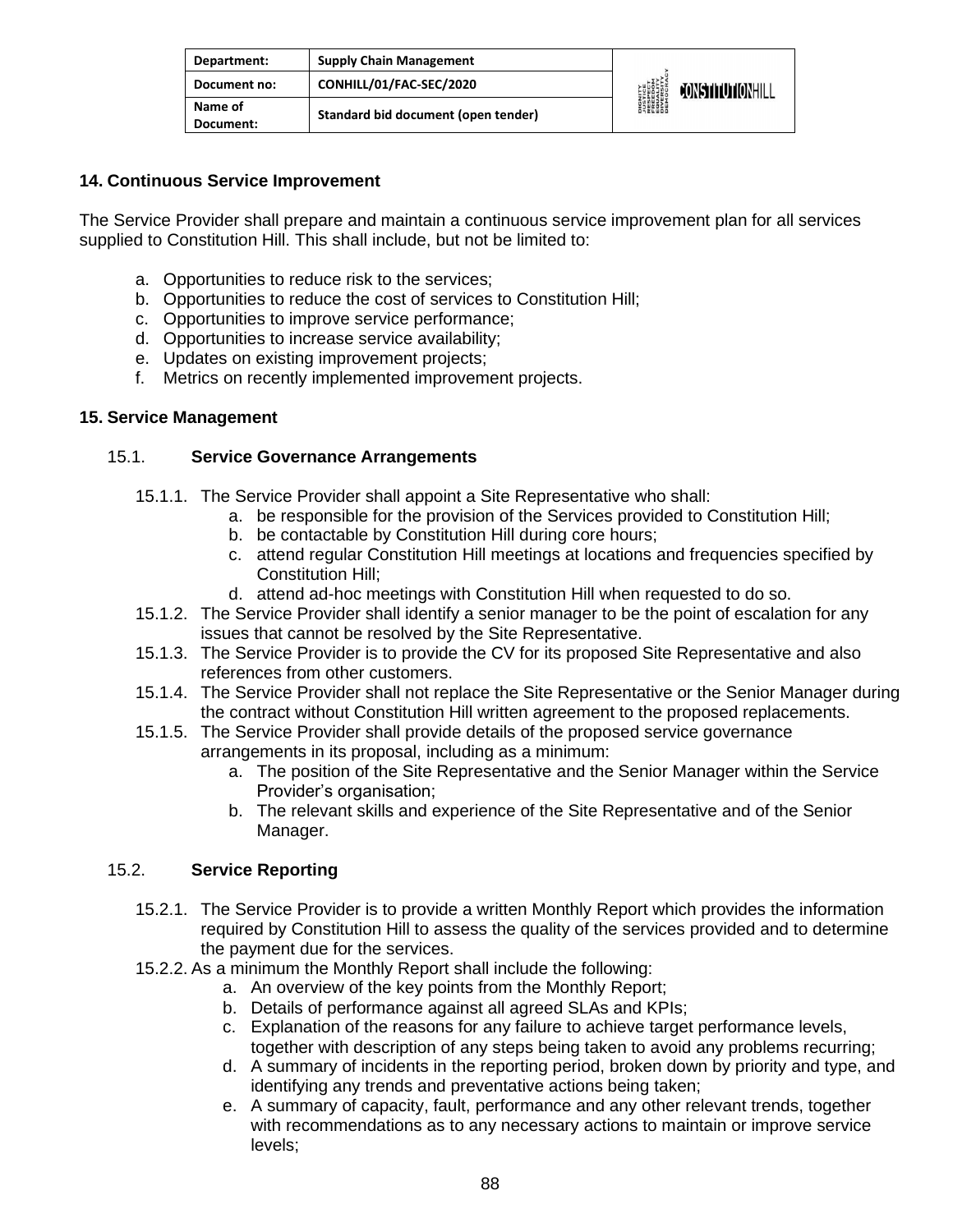| Department:          | <b>Supply Chain Management</b>      |                                                                                                           |                         |
|----------------------|-------------------------------------|-----------------------------------------------------------------------------------------------------------|-------------------------|
| Document no:         | CONHILL/01/FAC-SEC/2020             | <b>DIGNITY</b><br><b><i>LUSTICE<br/>FRESPECT<br/>FRESPECT<br/>EDUCRATY</i><br/>DIVERSITY<br/>DEMOCRAN</b> | <b>JONSTITUTIONHILL</b> |
| Name of<br>Document: | Standard bid document (open tender) |                                                                                                           |                         |

- f. Details of any proposed plans for planned enhancements or maintenance and the way in which any consequent service disruption will be minimized;
- 15.2.3. A report is to be provided by the Service Provider within five (5) working days of the end of the month to which the report relates.

### 15.3. **Meetings**

- 15.3.1. The Service Provider's Site Representative, and other Service Provider staff as deemed appropriate by Constitution Hill, shall attend:
	- a. Quarterly Service Management Meetings: at which the performance of the Service Provider up to the previous quarter shall be discussed and any issues or risks addressed, together with any other agenda items identified by the Service Provider or Constitution Hill;
	- b. Annual Review Meetings: These shall take a more strategic view of the Contract and shall include, as well as the topics discussed during the Quarterly Service management Meetings, the following items:
		- i. Review of the Service Handbook;
		- ii. Pricing review;
		- iii. Review of the SLAs and KPIs;
	- c. Meetings with internal and external auditors.
- 15.3.2. The Service Provider shall provide Constitution Hill with a minimum of five (5) working days' notice for all meetings, except in response to a Major Incident or other emergency.
- 15.3.3. The Service Provider shall be responsible for:
	- a. Arranging all meetings, including:
		- i. identifying and notifying all attendees;
		- ii. ensuring that the venue and any required facilities are available;
		- iii. agreeing and issuing meeting agendas;
	- b. Preparing draft minutes of all formal meetings with Constitution Hill and issuing them to Constitution Hill for review within five (5) working days of each meeting;
	- c. Updating the draft minutes in response to comments from Constitution Hill and reissuing the minutes in final form, correctly implementing the Constitution Hill's comments, within five (5) working days of the receipt of the comments from Constitution Hill.

## 15.4. **Invoicing**

- 15.4.1. The Service Provider shall bill Constitution Hill once per month for the service provided.
- 15.4.2. The Service Provider shall provide invoices electronically and/or via mail.

### 15.5. **Service Agreement**

- 15.5.1. The Service Provider shall publish a service agreement or handbook that includes:
	- a. Contact details for the Service Provider and Constitution Hill key parties;
	- b. Details of the equipment and service provided;
	- c. Details of the support provided;
	- d. Details of the sites to which services are provided;
	- e. Details of complaints logging procedures for all services;
	- f. Roles and Responsibilities;
	- g. Details of the escalation procedure.
- 15.5.2. The Service Agreement shall be updated following any major change or annually if no such changes have taken place.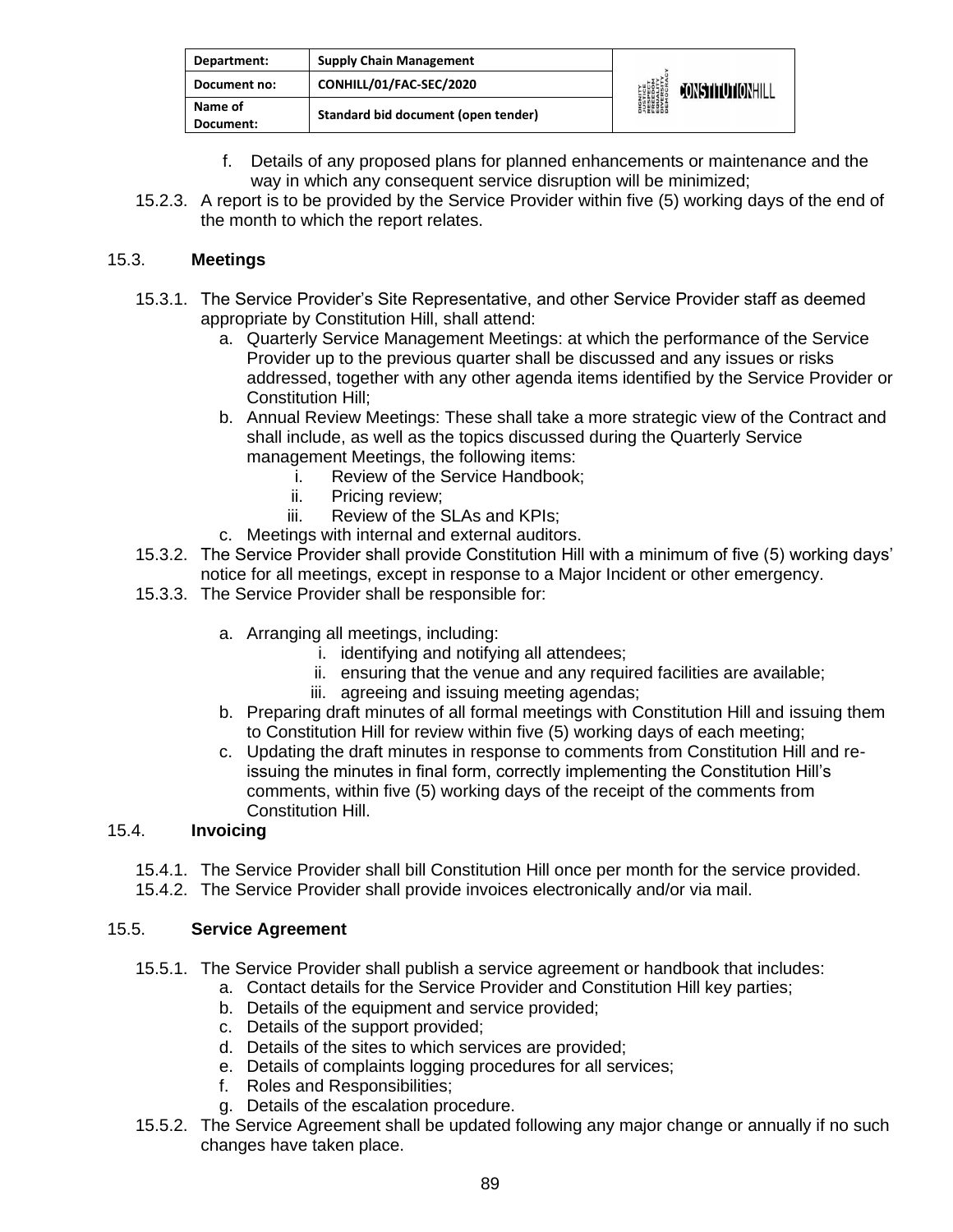| Department:          | <b>Supply Chain Management</b>      |                                                                                                                     |                  |
|----------------------|-------------------------------------|---------------------------------------------------------------------------------------------------------------------|------------------|
| Document no:         | CONHILL/01/FAC-SEC/2020             | <b>DIGNITY</b><br><b><i>NISTICE<br/>RESPECT<br/>RESPECT<br/>ERECOM<br/>DIVERSITY</i><br/>DIVERSITY<br/>DEMOCRAN</b> | CONSTITUTIONHILL |
| Name of<br>Document: | Standard bid document (open tender) |                                                                                                                     |                  |

### **16. Confidentiality**

- 16.1. All documents and information provided by either Party to the other during or in connection with the performance of this Agreement shall be treated as confidential. Such documents and information shall not be used by the receiving party except for the purposes for which they were made available and such documents and information shall not be disclosed by the receiving party to any other person without the prior written consent of the issuing party. The Parties shall use all reasonable endeavors to ensure that its employees are under a similar obligation of confidentiality in respect of the relevant documents and information. The above restriction shall not apply to information which:
	- **EXEC** is already in the public domain; or
	- **.** is disclosed to the Service Provider without any obligation of confidence by a third party
	- who has not derived it directly or indirectly from the service provider; or
	- is trivial or cannot reasonably be considered to be confidential; or
	- **•** relates to the performance of Constitution Hill in relation to delivery of the Project.
- 16.2. The Parties will ensure that information deemed confidential is only released to a third party with the prior written authority of Constitution Hill.

### **17. Criminal Procedure and PSIRA Acts**

- 17.1. The Service Provider shall ensure that security personnel are properly trained in all aspects of the Criminal Procedures Act (as amended) and in particular their powers of arrest and search. The Service Provider also indemnifies Constitution Hill against any claims (including legal costs on the attorney-and-own-Client scale) made against Constitution Hill due to the security personnel not complying with the provisions of the Criminal Procedures Act or any other law.
- 17.2. Constitution Hill shall, where necessary and as soon as reasonably possible, furnish the Service Provider with the necessary authority under Section 42(3) of the Criminal Procedures Act as amended (Act 51 of 1977).
- 17.3. The Service Provider and his employees must be registered in terms of the Private Security Industry Regulation Act (Act 56 of 2001) as amended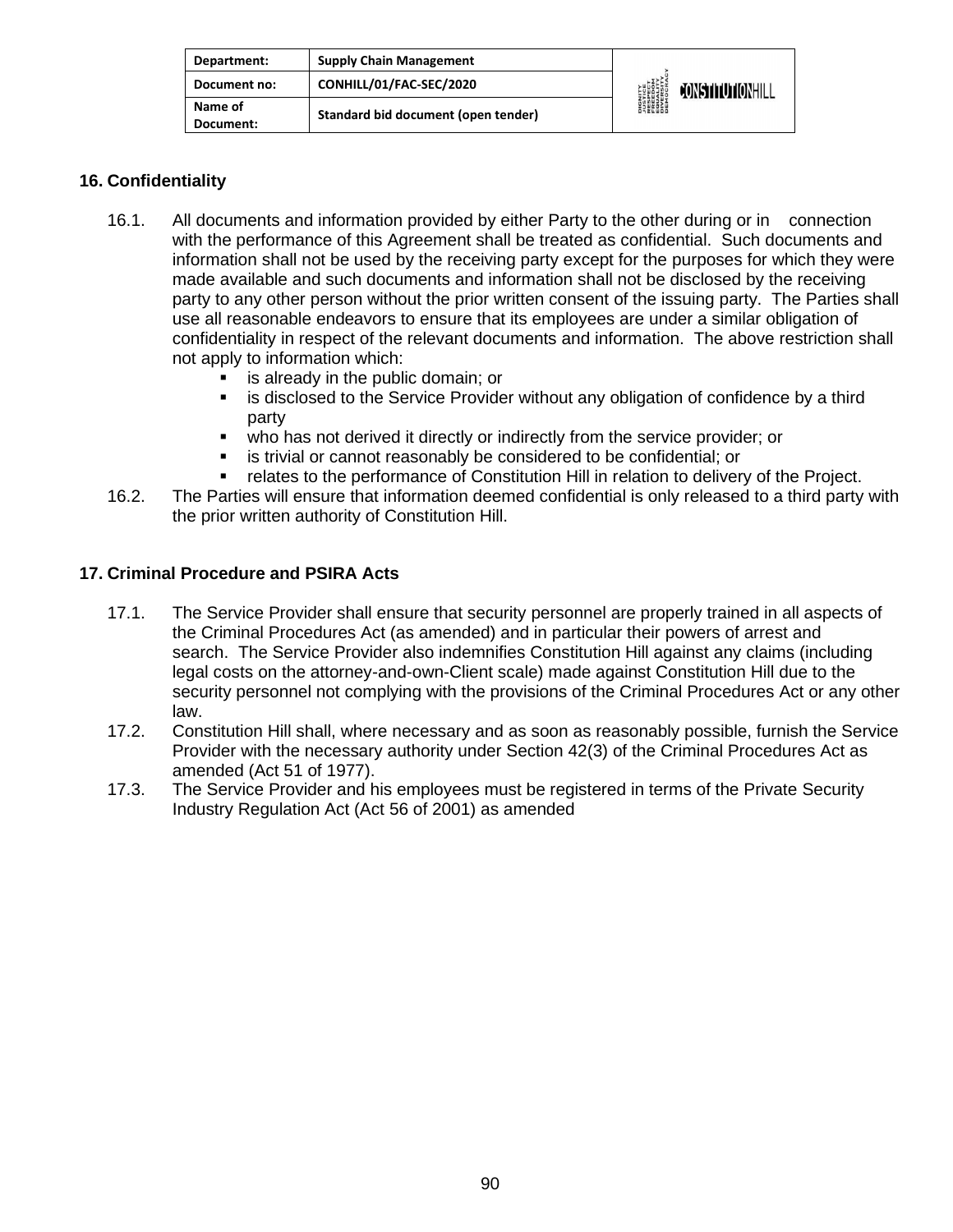| Department:          | <b>Supply Chain Management</b>      |                                                                                             |                         |
|----------------------|-------------------------------------|---------------------------------------------------------------------------------------------|-------------------------|
| Document no:         | CONHILL/01/FAC-SEC/2020             | <b>DIGNITY<br/>AUSTICE<br/>RESPECT<br/>RESPECT<br/>EQUERSITY<br/>DIVERSITY</b><br>DIVERSITY | <b>JONSTITUTIONHILL</b> |
| Name of<br>Document: | Standard bid document (open tender) |                                                                                             |                         |

# **Appendix 1 – Penalty Schedule**

| Ite<br>m       | <b>Deficiency</b>                                                  | 1 <sup>st</sup> Offence                                                                                                                                                                                                                   | 2 <sup>nd</sup> Offence                                                                                                                                                                                                                                                                                           | 3rd Offence                                                                                                                                                            | <b>Comments</b>                                                                                                                                                                                                                                                           |
|----------------|--------------------------------------------------------------------|-------------------------------------------------------------------------------------------------------------------------------------------------------------------------------------------------------------------------------------------|-------------------------------------------------------------------------------------------------------------------------------------------------------------------------------------------------------------------------------------------------------------------------------------------------------------------|------------------------------------------------------------------------------------------------------------------------------------------------------------------------|---------------------------------------------------------------------------------------------------------------------------------------------------------------------------------------------------------------------------------------------------------------------------|
| 1              | Guards not posted<br>on duty as agreed,<br>i.e. short posting      | One shift<br>a.<br>payment<br>deducted<br>Written<br>b.<br>notification of<br>non-<br>performance<br>or non-<br>performance<br>to the signed<br>contract<br>If not able to<br>c.<br>replace will<br>constitute<br>short $-$ no<br>payment | Written<br>a.<br>notification of<br>non-compliance<br>or termination of<br>contract<br>(depending on<br>sensitivity of<br>site)<br><b>ConHill Facilities</b><br>b.<br>Manager must<br>call for a<br>meeting with the<br>security Service<br>Provider owners                                                       | Termination<br>a.<br><b>of</b><br>contract/agre<br>ement                                                                                                               | Depending on<br>the severity of<br>the case, a<br>contract may<br>be terminated<br>even if it is a<br>first offence.<br>Apart from<br>warning or<br>penalties, the<br>Service<br>Provider must<br>rectify the<br>deficiency<br>within one (1)<br>hour of<br>notification. |
| $\overline{2}$ | Guards intoxicated<br>or under the<br>influence of<br>liquor/drugs | Service<br>a.<br>Provider must<br>replace<br>security the<br>guard<br>If not able to<br>b.<br>replace will<br>constitute<br>short $-$ no<br>payment                                                                                       | Replacing guard<br>a.<br>+ written<br>notification of<br>non-compliance<br><b>ConHill Facilities</b><br>$b_{\cdot}$<br>Manager must<br>call for a<br>meeting with the<br>security Service<br>Provider owners                                                                                                      | Service<br>a.<br>Provider must<br>remove the<br>guard and<br>replace<br>him/her (that<br>guard must<br>never be on<br>ConHill site) +<br>letter of non-<br>performance | If this practice<br>continues, the<br>contract must<br>be terminated.                                                                                                                                                                                                     |
| 3              | Refusal to comply<br>with lawful<br>instructions                   | Service<br>a.<br>Provider must<br>remove guard<br>immediately,<br>and replace<br>him/her within<br>two hours<br>b. If not able to<br>replace will<br>constitute<br>short $-$ no<br>payment                                                | Service Provider<br>a.<br>must remove<br>guard<br>immediately,<br>and replace<br>him/her within<br>two hours<br>A non-<br>b.<br>performance<br>letter must be<br>issued by<br>ConHill<br><b>ConHill Facilities</b><br>C.<br>Manager must<br>call for a<br>meeting with the<br>security Service<br>Provider owners | Service<br>a.<br>Provider must<br>remove the<br>guard and<br>replace<br>him/her (that<br>guard must<br>never be<br>used on<br>ConHill site<br>again)                   | If this practice<br>continues, the<br>contract must<br>be terminated.                                                                                                                                                                                                     |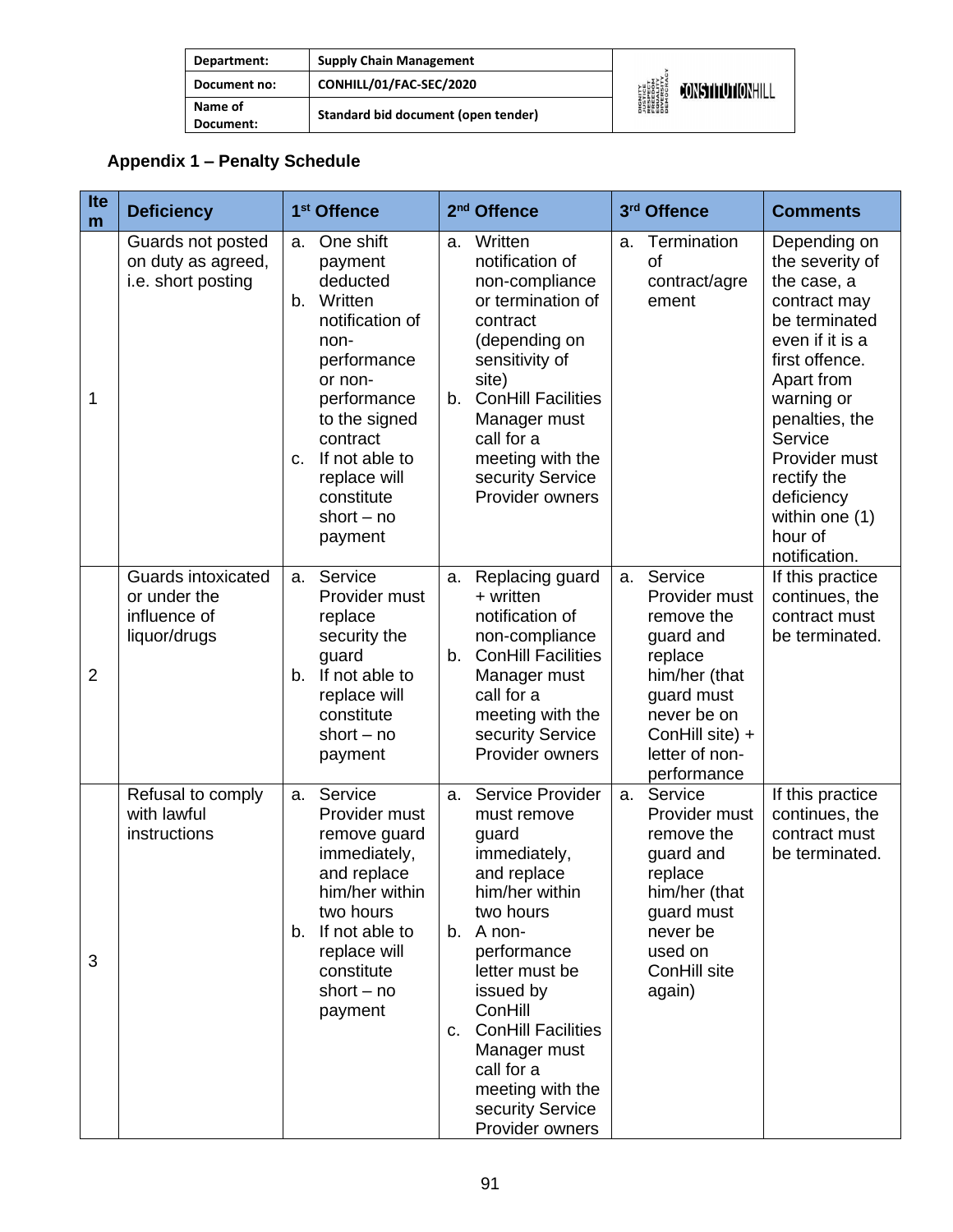| Department:          | <b>Supply Chain Management</b>      |                                                                                           |                  |
|----------------------|-------------------------------------|-------------------------------------------------------------------------------------------|------------------|
| Document no:         | CONHILL/01/FAC-SEC/2020             | <b>DIGNITY<br/>JUSTICE<br/>FRESPECT<br/>FRESITY<br/>EQUALITY</b><br>DIVERSITY<br>DIROCRAL | CONSTITUTIONHILL |
| Name of<br>Document: | Standard bid document (open tender) |                                                                                           |                  |

| 4 | Sleeping on<br>٠<br>duty<br>Deserting the<br>Ξ<br>post<br>Negligence in<br>П<br>the<br>performance of<br>his/her duties         | a.<br>b.<br>C. | Sleeping on<br>$duty -$<br>removing the<br>guard from<br>the site and<br>deduction of<br>shift payment<br>Deserting post<br>- deduction of<br>shift<br>Neglecting<br>$duties -$<br>guards must<br>be warned | a.<br>b.<br>C. | Service Provider<br>must remove the<br>guard from the<br>site<br>Shift payment<br>deducted +<br>letter of non-<br>performance<br><b>ConHill Facilities</b><br>Manager must<br>call for a<br>meeting with the<br>security Service<br>Provider owners | a. | Service<br>Provider must<br>remove the<br>guard and<br>replace<br>him/her (that<br>guard must<br>never be<br>used on<br>ConHill site<br>again)                                                                                                                                   | If this practice<br>continues, the<br>contract must<br>be terminated. |
|---|---------------------------------------------------------------------------------------------------------------------------------|----------------|-------------------------------------------------------------------------------------------------------------------------------------------------------------------------------------------------------------|----------------|-----------------------------------------------------------------------------------------------------------------------------------------------------------------------------------------------------------------------------------------------------|----|----------------------------------------------------------------------------------------------------------------------------------------------------------------------------------------------------------------------------------------------------------------------------------|-----------------------------------------------------------------------|
| 5 | Guard late for duty                                                                                                             | a.             | Verbal or<br>written<br>warning to the<br>Service<br>Provider                                                                                                                                               | a.<br>b.       | One shift cost<br>deducted<br>Guard must be<br>replaced                                                                                                                                                                                             | a. | Service<br>Provider must<br>remove the<br>guard and<br>replace<br>him/her (that<br>guard must<br>never be<br>used on<br>ConHill site<br>again)<br>b. ConHill<br><b>Facilities</b><br>Manager<br>must call for a<br>meeting with<br>the security<br>Service<br>Provider<br>owners | If this practice<br>continues, the<br>contract must<br>be terminated. |
| 6 | <b>Guard without</b><br>Ξ<br>basic<br>equipment<br>Invalid/illegal<br>Ξ<br>ID permit<br>Improperly<br>$\blacksquare$<br>dressed | a.<br>b.       | Written<br>warning to the<br>guard or<br>Service<br>Provider<br>No payment<br>for the<br>lacking/defecti<br>ve item(s)                                                                                      | a.             | Written warning<br>about<br>defective/lacking<br>$item(s) + letter$<br>of non-<br>performance to<br>the Service<br>Provider                                                                                                                         | а. | Final warning<br>$-$ ConHill<br><b>Facilities</b><br>Manager calls<br>the security<br>Service<br>Provider<br>owners and<br>hand him the<br>letter (7 days'<br>notice to<br>rectify the<br>situation)                                                                             | If this practice<br>continues, the<br>contract must<br>be terminated. |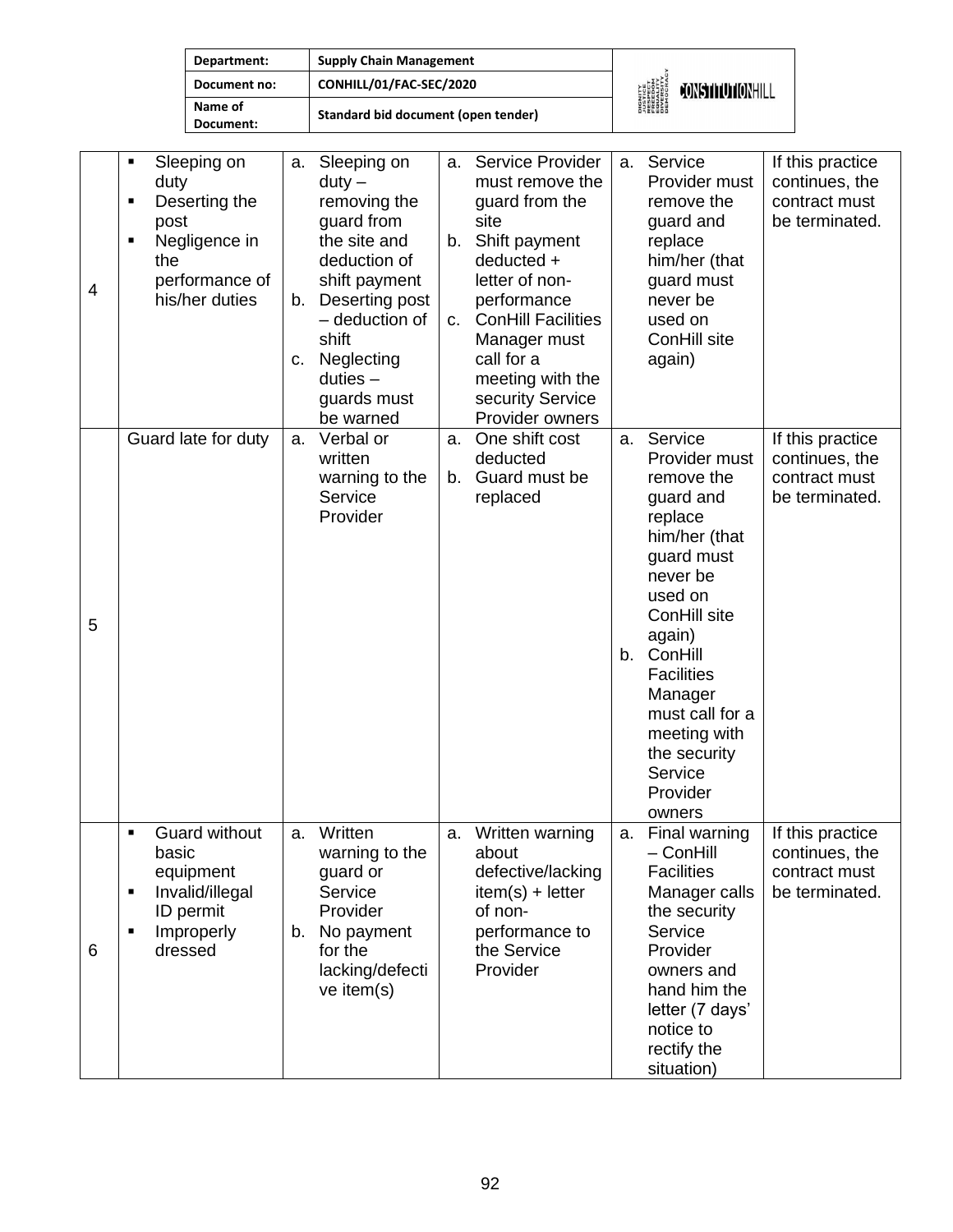| Department:          | <b>Supply Chain Management</b>      |                                                                                           |                  |
|----------------------|-------------------------------------|-------------------------------------------------------------------------------------------|------------------|
| Document no:         | CONHILL/01/FAC-SEC/2020             | <b>DIGNITY<br/>JUSTICE<br/>RESPECT<br/>FREEDOM<br/>FREEDOM<br/>DIVERSITY<br/>DIROCRAV</b> | CONSTITUTIONHILL |
| Name of<br>Document: | Standard bid document (open tender) |                                                                                           |                  |

| $\overline{7}$ | Guard(s) unable to<br>carry out duties<br>effectively (not<br>trained to work on<br>the ConHill site) | a. | Service<br>Provider must<br>replace the<br>security<br>guard(s)<br>immediately                          | a.<br>C. | Final written<br>warning<br>b. Service Provider<br>must replace<br>security guard(s)<br>No payment      |          | a. ConHill<br><b>Facilities</b><br>Manager<br>must call for a<br>meeting with<br>the security<br>Service<br>Provider<br>owners<br>b. Contract<br>agreement<br>can be<br>terminated | Apart from any<br>warnings or<br>penalties, the<br>Service<br>Provider must<br>rectify the<br>deficiency<br>within one (1)<br>home of<br>notification |
|----------------|-------------------------------------------------------------------------------------------------------|----|---------------------------------------------------------------------------------------------------------|----------|---------------------------------------------------------------------------------------------------------|----------|------------------------------------------------------------------------------------------------------------------------------------------------------------------------------------|-------------------------------------------------------------------------------------------------------------------------------------------------------|
| 8              | Loss of any<br><b>Constitution Hill</b><br>equipment or tools                                         | a. | Investigation<br>must be<br>conducted by<br>Conhill<br><b>Facilities and</b><br>the Service<br>Provider | a.       | Depending on<br>the severity of<br>this case, final<br>written warning<br>or termination of<br>contract | a.<br>b. | Conhill<br><b>Facilities</b><br>Manager<br>must call for a<br>meeting with<br>the security<br>Service<br>Provider<br>owners<br>Contract<br>agreement<br>can be<br>terminated       | When there is a<br>loss, at any<br>time, the<br>Service<br>Provider will be<br>liable for<br>payment of the<br>loss                                   |
| 9              | Theft of any<br><b>Constitution Hill</b><br>equipment or tools                                        | a. | No final<br>warning,<br>guard will be<br>arrested and<br>handed over<br>to the SAPS                     |          |                                                                                                         | a.       | If the Conhill<br>experience<br>huge financial<br>losses directly<br>contributed to<br>theft by<br>Service<br>Provider's<br>employees                                              | The Service<br>Provider will be<br>liable for<br>payment of the<br>theft                                                                              |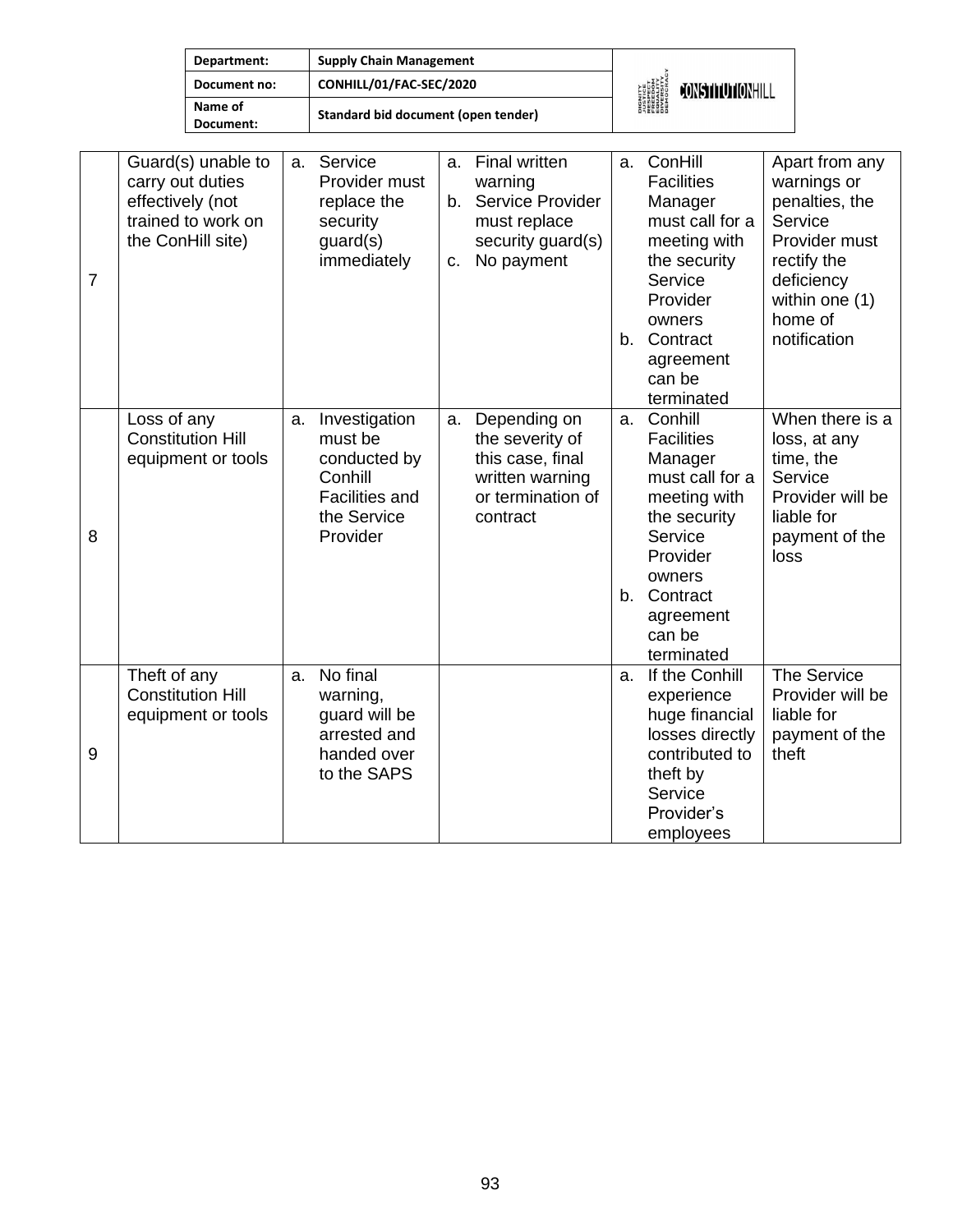| Department:          | <b>Supply Chain Management</b>      |                                                                                                           |                        |
|----------------------|-------------------------------------|-----------------------------------------------------------------------------------------------------------|------------------------|
| Document no:         | CONHILL/01/FAC-SEC/2020             | <b>DIGNITY</b><br><b><i>LUSTICE<br/>FRESPECT<br/>FRESPECT<br/>EDUCRATY</i><br/>DIVERSITY<br/>DEMOCRAN</b> | <b>JONSTHUTIONHILL</b> |
| Name of<br>Document: | Standard bid document (open tender) |                                                                                                           |                        |

Annexure B – Security Plan

## **18. Current Security Arrangements**

This specification outlines the current security plan for the site. Constitution Hill is open to alternative solutions and the bidder may review the site and propose an alternative plan.

These specifications are provided for guidance only and should not be interpreted as a security plan. The Constitution Hill Precinct is a Human Rights Campus and as such we may not preclude access to the site. This means that we have individuals moving around the site at all hours. It is the responsibility of the security company to monitor any individuals on the site and analyse their behavior to ascertain any threats. The precinct is also a weapons free zone. No guards are to be armed with the exception of the armed response which is not part of this bid.

- 18.1.There is an installed CCTV system with 150 cameras which are monitored 24/7 from a control room on site.
- 18.2.The proposed security plan should include full details of the proposed staff complement including supervision, guards, CCTV operators and head office personnel committed to the site.
- 18.3.The plan should include job descriptions for all personnel and your companies Standard Operating Procedures.
- 18.4.Regular reporting and meetings with site management are required to monitor performance and compliance with the SLA. A proposed schedule should be included.

## **19. Current Security Plan**

The current plan is premised on concentric rings of security.

The inner ring is based on access to each building. Access to each building is controlled by guards and all entry is by card or a register and is monitored by CCTV. There is control of all equipment moving in and out of the buildings.

- a. There are alarm systems which have armed response service after hours.
- b. In the Super basement parking all access points are monitored by CCTV cameras as are all stairways and lift lobbies. There are no cameras on the parking floors. There are two security guards who monitor access and undertake patrols.
- 1.1. The second ring is the precinct where we have guards posted and CCTV cameras installed.
- a. During the day the site manager and supervisor regularly patrol the site and at night there are regular patrols which utilize baton points to ensure coverage.
- b. The security company area supervisors visit the site on a regular basis to undertake inspections.
- 1.2. The third ring is the perimeter. Every access point to the site is covered by a CCTV camera.
- a. The final ring is the area around the site where we keep close contact with surrounding sites and we work closely with SAPS Hillbrow both with respect to the site and to monitor crime trends in the surrounding areas.
- 1.3. The site has regular events and tours are undertaken every hour with special tours available on request.
- 1.4. The site also has a number of tenants leasing premises.
- 1.5. The safety of staff, tenants, visitors and tourists are a prime concern closely followed by the protection of all the buildings, of which a number are declared heritage buildings, assets within the buildings including museum exhibits and exhibitions as well as office contents and site infrastructure.
- 1.6. **No post may be left unattended at any time.** At shift change the oncoming shift attends a parade where they are inspected and any pertinent information for the shift is disseminated. The guards then relieve their predecessors. Only once the guard has been relieved may they leave their post. Relief guards must be provided to cover meal and comfort breaks.
- 1.7. Site Representative, Supervisor, and all Guards must carry radios which communicate with a base station in the site control room. All radios must be working at all times. Spare batteries must be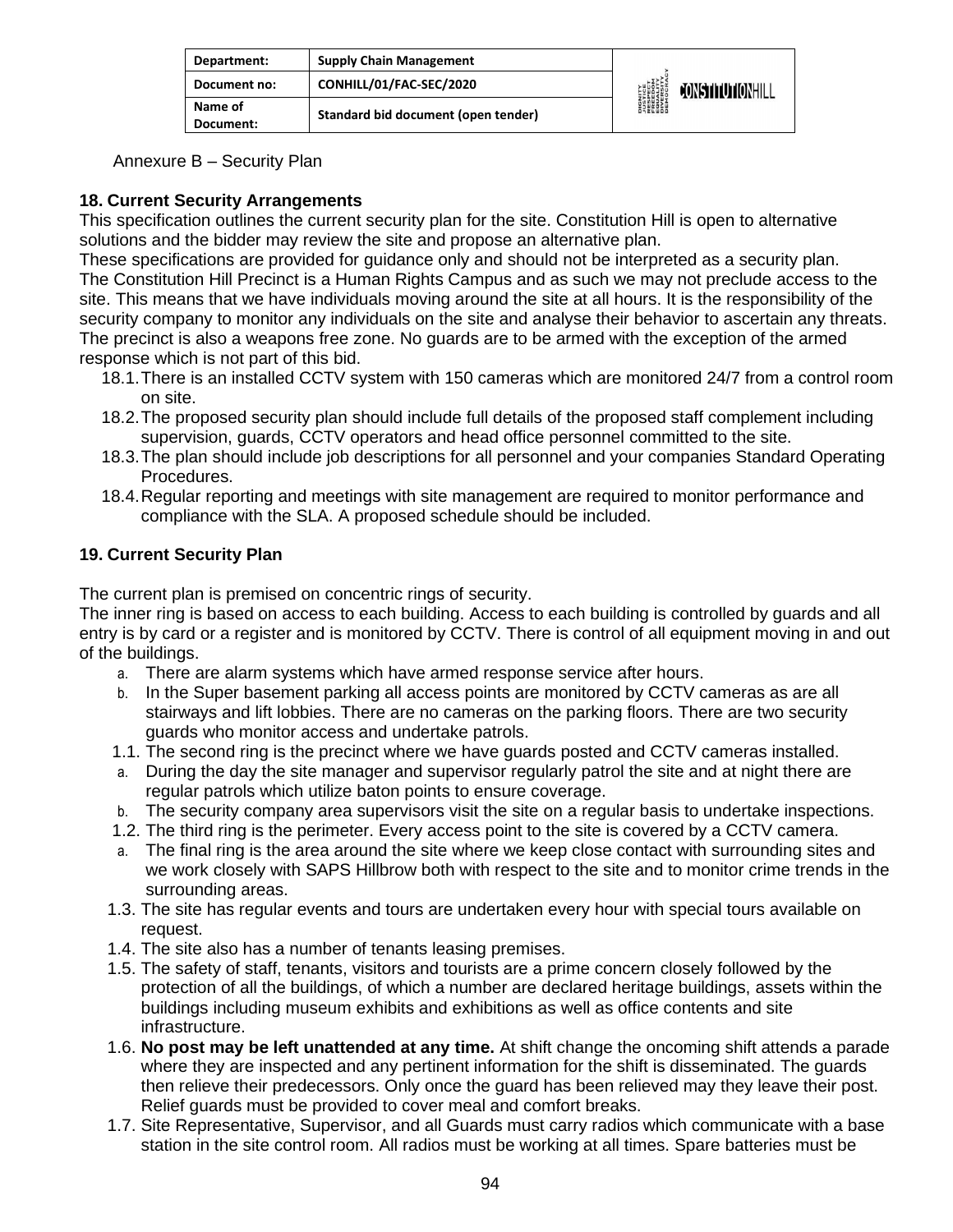| Department:          | <b>Supply Chain Management</b>      |                                                                                                                     |                         |
|----------------------|-------------------------------------|---------------------------------------------------------------------------------------------------------------------|-------------------------|
| Document no:         | CONHILL/01/FAC-SEC/2020             | <b>DIGNITY</b><br><b><i>NISTICE<br/>RESPECT<br/>RESPECT<br/>ERECOM<br/>DIVERSITY</i><br/>DIVERSITY<br/>DEMOCRAN</b> | <b>FONSTITUTIONHILL</b> |
| Name of<br>Document: | Standard bid document (open tender) |                                                                                                                     |                         |

provided so that one set is always on charge. Sufficient spare units must be provided to ensure that all guards have radio communications at all times. Due to the topography of the site UHF frequencies do not give good results and all radios should operate on VHF frequencies

### **20.Current Resourcing and Posting**

Presently, below is the resource allocation and applicable posting of the various guards and control room operators.

Resourcing:

| <b>SECURITY PERSONNEL</b> |               |              |              |  |
|---------------------------|---------------|--------------|--------------|--|
| Grade                     | <b>Number</b> | <b>Shift</b> |              |  |
|                           |               | Dav          | <b>Night</b> |  |
|                           |               |              |              |  |
|                           |               |              |              |  |
|                           | 14            | 14           |              |  |
| <b>TOTAL</b>              | 19            | 19           | 10           |  |

#### Posting:

| <b>SECURITY PERSONNEL</b>                     |              |                |                |  |
|-----------------------------------------------|--------------|----------------|----------------|--|
| <b>Post</b>                                   | <b>Grade</b> | <b>Shift</b>   |                |  |
|                                               |              | <b>Day</b>     | <b>Night</b>   |  |
| Site Representative                           | A            | 1              | 0              |  |
| Site Supervisor                               | B            | 1              | 1              |  |
| Control Room Supervisor                       | B            | 1              | $\Omega$       |  |
| <b>Control Room Operators</b>                 | B            | $\overline{2}$ | $\overline{2}$ |  |
| Old Fort, Palm Courtyard                      | $\mathsf{C}$ | 1              | 1              |  |
| Old Fort, Tunnel and Ramparts                 | $\mathsf{C}$ | 1              | $\Omega$       |  |
| Old Fort, Kotze Str Parking (Visitor Parking) | $\mathsf{C}$ | 1              | $\Omega$       |  |
| Women's Jail, Women's Road                    | $\mathsf{C}$ | 1              | 1              |  |
| Women's Jail, North Entrance                  | $\mathsf{C}$ | 1              | 1              |  |
| Women's Jail, South Entrance (Kotze Str)      | $\mathsf{C}$ | 1              | $\Omega$       |  |
| Women's Jail, Kotze Str                       | $\mathsf{C}$ | 1              | $\Omega$       |  |
| <b>Constitution Square, Visitors Centre</b>   | $\mathsf{C}$ | $\overline{c}$ | 1              |  |
| <b>Constitution Square, Turning Circle</b>    | $\mathsf{C}$ | 1              | $\Omega$       |  |
| Constitution Square, Boom Gate (Queen Str)    | $\mathsf{C}$ | 1              | 1              |  |
| Land parcel E, Kidneys                        | $\mathsf{C}$ | $\overline{2}$ | 1              |  |
| Basement Parking, Level E                     | C            | $\overline{2}$ | $\overline{2}$ |  |
| <b>Transwerke Building</b>                    | $\mathsf{C}$ | 1              | 1              |  |
| Queens Road, Street Patroller                 | $\mathsf{C}$ | 1              | $\Omega$       |  |
| Precinct Road A, Tour Operators Car Guard     | $\mathsf{C}$ | 1              | $\Omega$       |  |
| Old Fort, Children's Gate                     | $\mathsf{C}$ | 1              | $\Omega$       |  |
| Precinct Road B, Entrance and Exit Level C    | $\mathsf{C}$ | 1              | 1              |  |
| Women's Jail Atrium, Patroller                | C            | 1              | $\Omega$       |  |